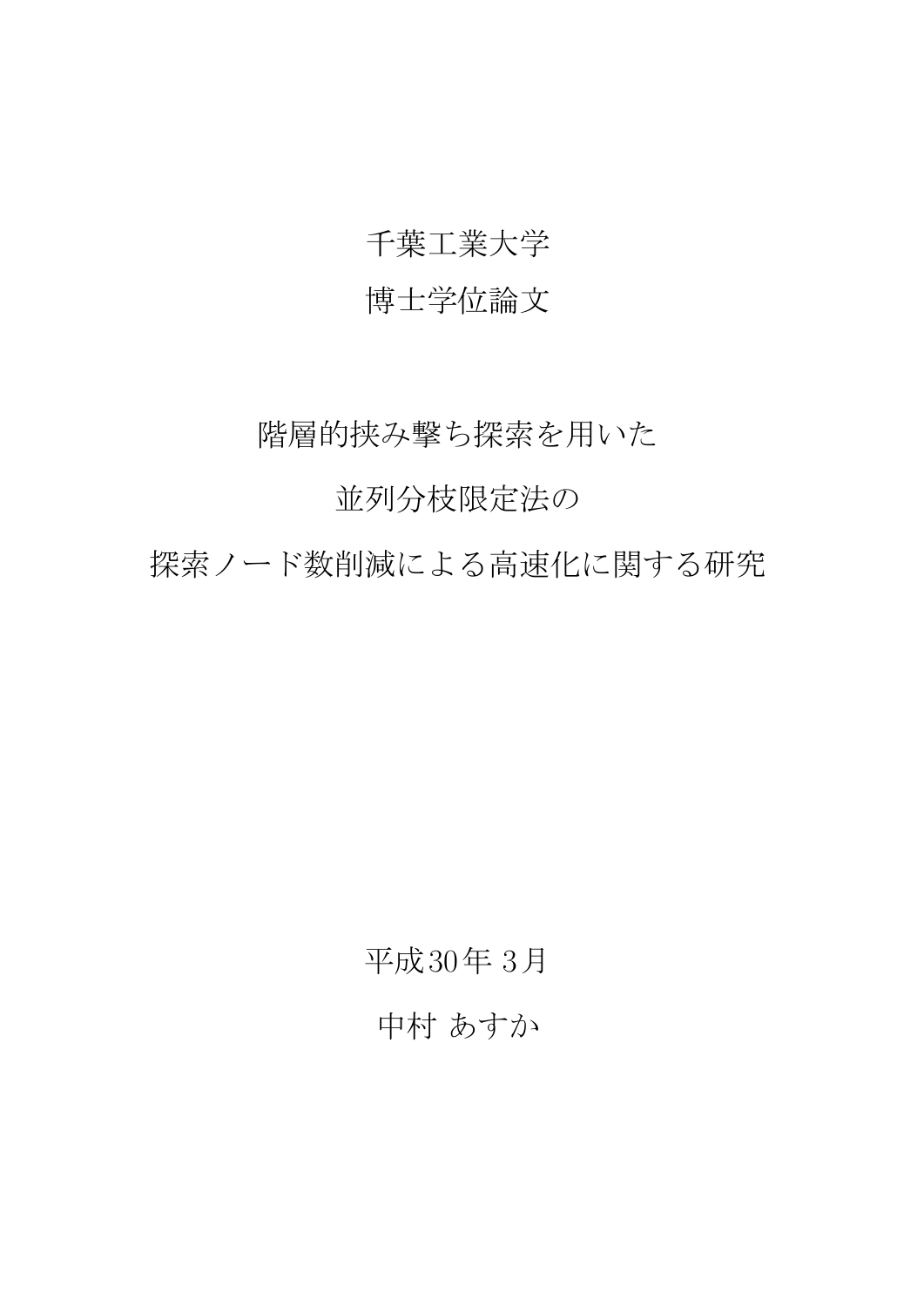要旨

本論文は、階層的挟み撃ち探索を用いた並列分枝限定法を高速化するために、探索 ノード数を削減する手法を提案し,その有効性を評価する.

分枝限定法は,NP 困難な組合せ最適化問題の厳密解を求めるための木探索アルゴ リズムである.分枝限定法のアルゴリズムは,高い並列性を持つため,求解時間の短 縮手法のひとつとして並列分枝限定法の研究が行われている.階層的挟み撃ち探索は, 探索の早い段階に最適解を発見することで多くの探索ノードに枝刈りを行う並列探索 アルゴリズムである.一方で,本手法は,問題規模が大きくなるほど探索ノード数の 増加により求解に長い時間が必要になる.このため,大規模な問題を高速に解くため には探索ノード数の削減が必要となる.

そこで,本論文では,代表的な組合せ最適化問題のひとつである巡回セールスマン 問題および,分枝限定法における階層的挟み撃ち探索が最初に提案されたタスクスケ ジューリング問題において,階層的挟み撃ち探索を用いた並列分枝限定法の探索ノー ド数を削減し、高速化する手法を提案する. 提案手法は、下界値を用いずに探索ノー ド数を削減できるため,探索の進行具合に関係なく高い効果が得られると期待できる.

以下に本論文の各章の概要を述べる. 本論文は全5章より構成される.

まず、第1章「序論」では、本研究における背景および従来研究について述べ、提 案手法の目的や位置づけを明らかにする.

2 章「分枝限定法」では,分枝限定法のアルゴリズムおよび,その高速化手法につ いて述べる.分枝限定法は,分枝操作と限定操作を繰り返すことで組合せ最適化問題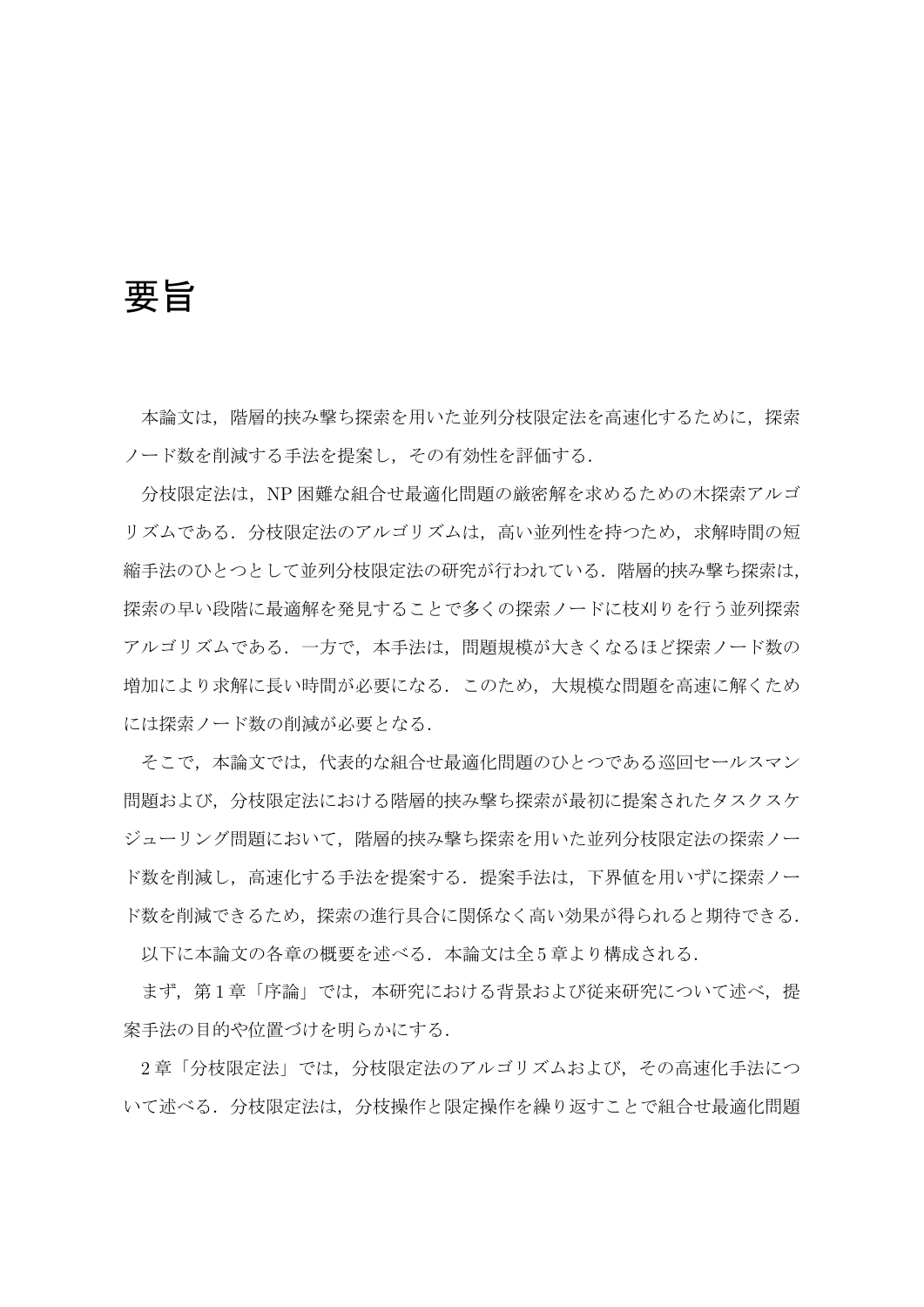の厳密解を求める木探索アルゴリズムである.本手法は、問題規模が大きくなるほど 探索ノード数が増加するため,探索ノード数の削減が重要である. このため,並列探 索による高速化が有効であることが知られている.並列探索アルゴリズムのひとつで ある階層的挟み撃ち探索は,探索木中の最適解の位置に関係なく高速に求解可能であ り,分枝限定法においても高い高速化率が得られることが示されている.

3 章「無駄な待ち状態の割当て削減」では,タスクスケジューリング問題を解くた めに提案された分枝限定法のひとつである DF/IHS およびその並列探索アルゴリズム PDF/IHS の探索ノード数を削減する手法を提案する.DF/IHS および PDF/IHS の分 枝操作は,スケジュールが未確定となる時刻に実行可能なタスクの処理またはレディ 状態を割り当てる全組合せを部分問題として生成する. このため、不必要なレディ状 態が割り当てられた部分問題が探索ノードとして生成されることがある. そこで、本 章では,まず DF/IHS および PDF/IHS においてレディ状態を割り当てられた部分問題 の中には探索する必要の無い部分問題が存在することを明らかにする. 次に、DF/IHS および PDF/IHS の探索ノード数を削減するために,レディ状態を割り当てる部分問 題のうち,最適解が得られないことが保障できる部分問題を枝刈りする.評価の結果, 提案手法は、提案手法を用いない探索アルゴリズムと比較して、DF/IHS において最 大約79倍, PDF/IHS において最大約 96 倍高速に求解できることを確認した.

4章「探索の重複領域削減」では、巡回セールスマン問題の求解において、階層的挟 み撃ち探索を用いた分枝限定法の探索ノード数を削減する手法を提案する.分枝限定 法における階層的挟み撃ち探索は,複数のプロセッサが左右から挟み撃つように探索 するため,複数のプロセッサが同一のノードを探索する探索の重複領域が生じる.巡 回セールスマン問題の求解で生成する探索木は,各探索ノードの分枝数が少ないため, スレーブプロセッサの割当領域に対する探索の重複領域の割合が大きくなる. そこで, 本論文では,探索の重複領域を削減することで,階層的挟み撃ち探索の求解時間を短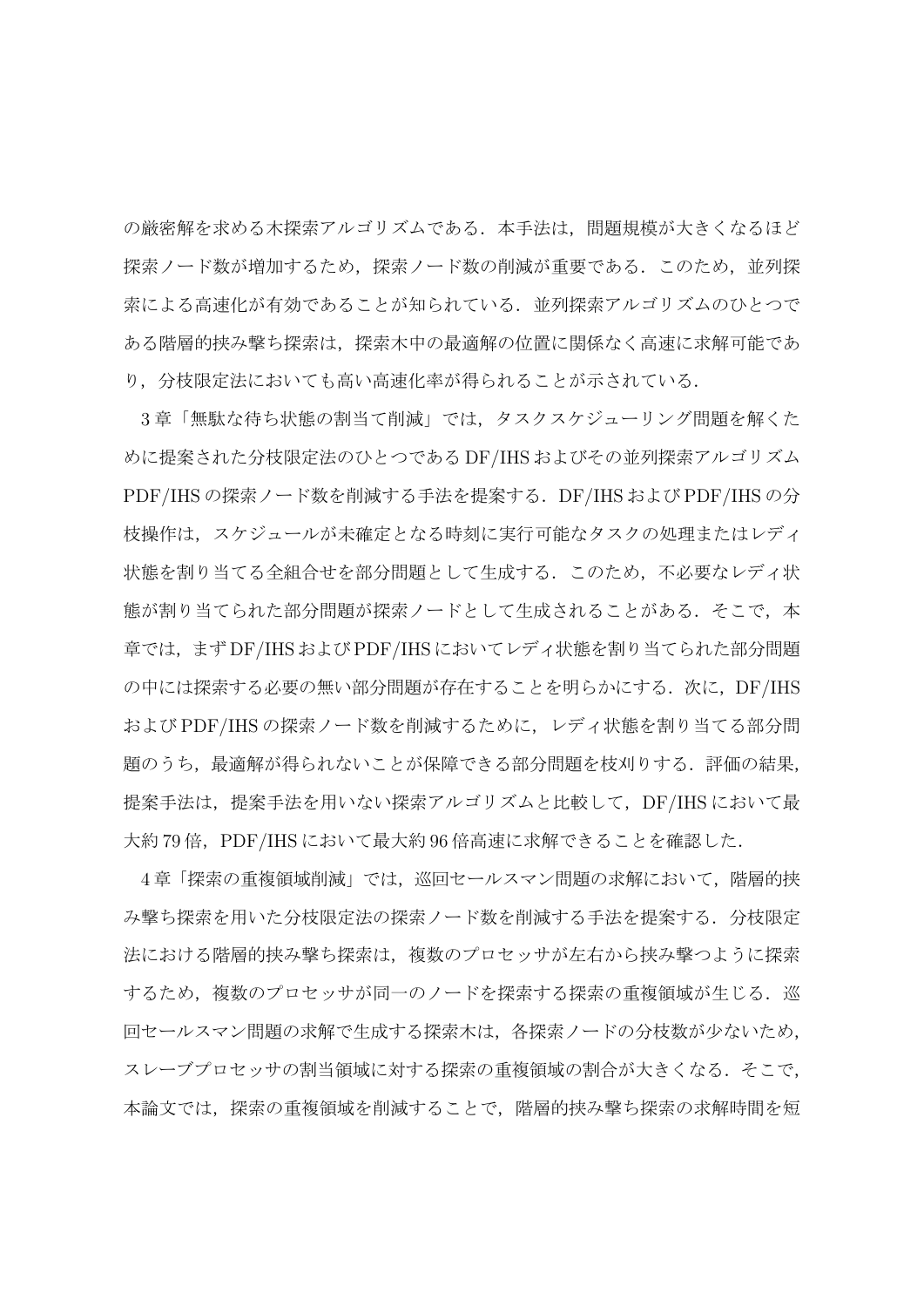縮する.本削減手法は,スレーブプロセッサの探索済領域をリーダプロセッサが探索 しないように,スレーブプロセッサだけでなくリーダプロセッサも探索の重複を検出 する. また、複数のスレーブプロセッサが同じノードを探索しないように、スレーブ プロセッサの探索経路を反映した再割当を行う. 評価の結果、提案手法は階層的挟み 撃ち探索に対して相乗平均で約 1.2 倍,最大約 2.1 倍高速に求解できることを確認した.

最後に第5章「結論」では、提案手法と評価結果をまとめ、論文全体の総括をする. 本論文は、巡回セールスマン問題とタスクスケジューリング問題において、階層的挟 み撃ち探索を用いた分枝限定法の探索ノード数を削減する手法を提案した.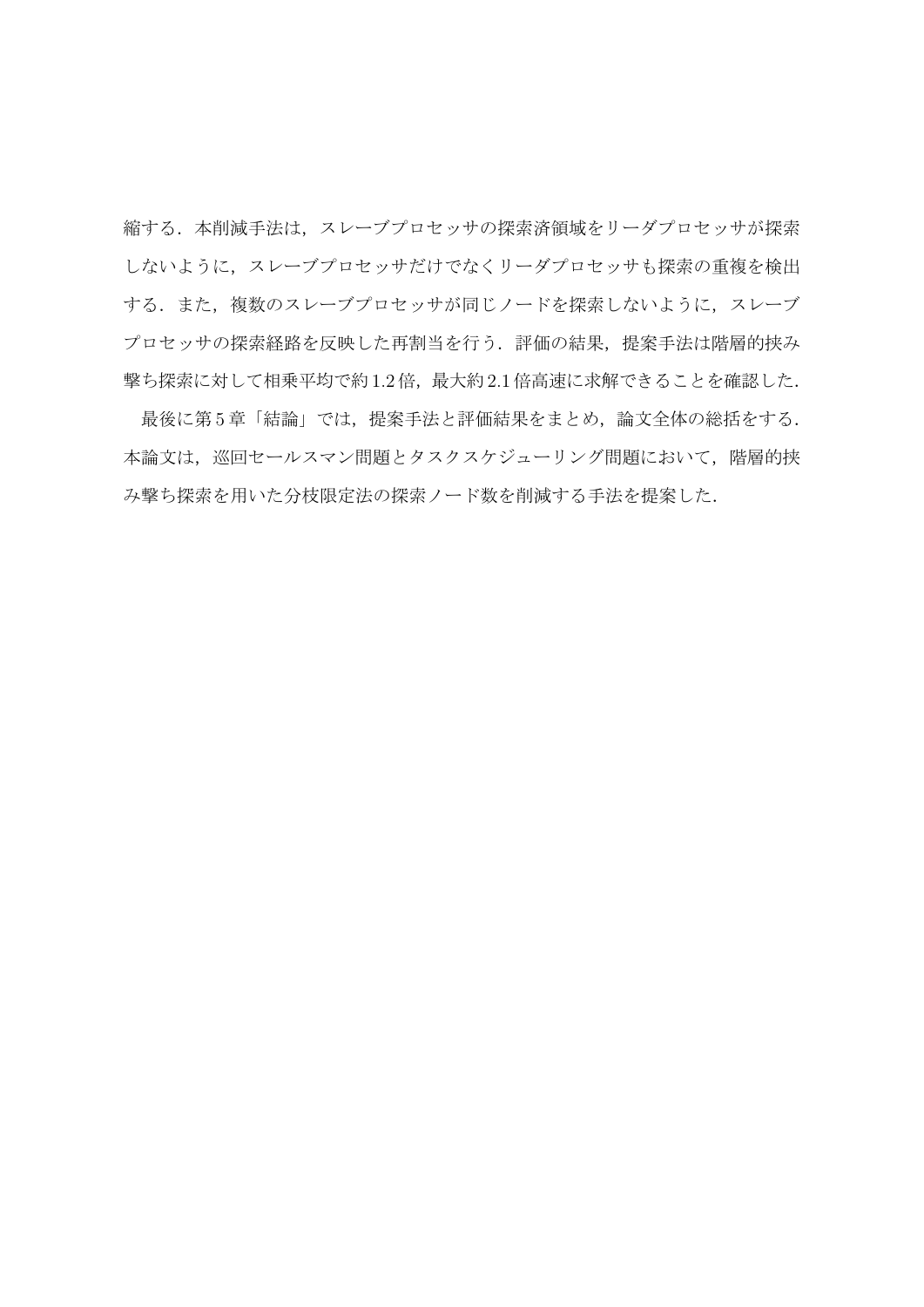## **Summary**

This paper proposes the method to reduce the number of the searching nodes for speed-up of the branch-and-bound method parallelized by the hierarchical pincers attack search(HPAS) and evaluates its method.

The branch-and-bound method is a tree search algorithm to solve the NP-hard combinatorial optimization problem(COP). The algorithm of the branch-and-bound method has the high parallelism, and its parallel search algorithm has been studied for speed-up. HPAS is a fast parallel tree search algorithm for cutting a lot of search nodes by early detection of the optimal solutions. Despite this, the branch-and-bound method using HPAS solving the large-scale problem takes a long time. For solving the large-scale problem fast, it is necessary to not only using parallel search algorithms but reducing branching nodes.

Therefore, this paper proposes the reducing method of the number of the searching nodes for speed-up solving the task scheduling problem and the traveling salesman problem. The proposed method reduces the number of the searching nodes without using the lower bounds and is expected that the high reduction effect is obtained.

This paper is composed of five sections as follows.

In first, section 1 mentions the summary of this study and the necessity of speed-up branch-and-bound method. This section mentions the aim and effects of the proposed method.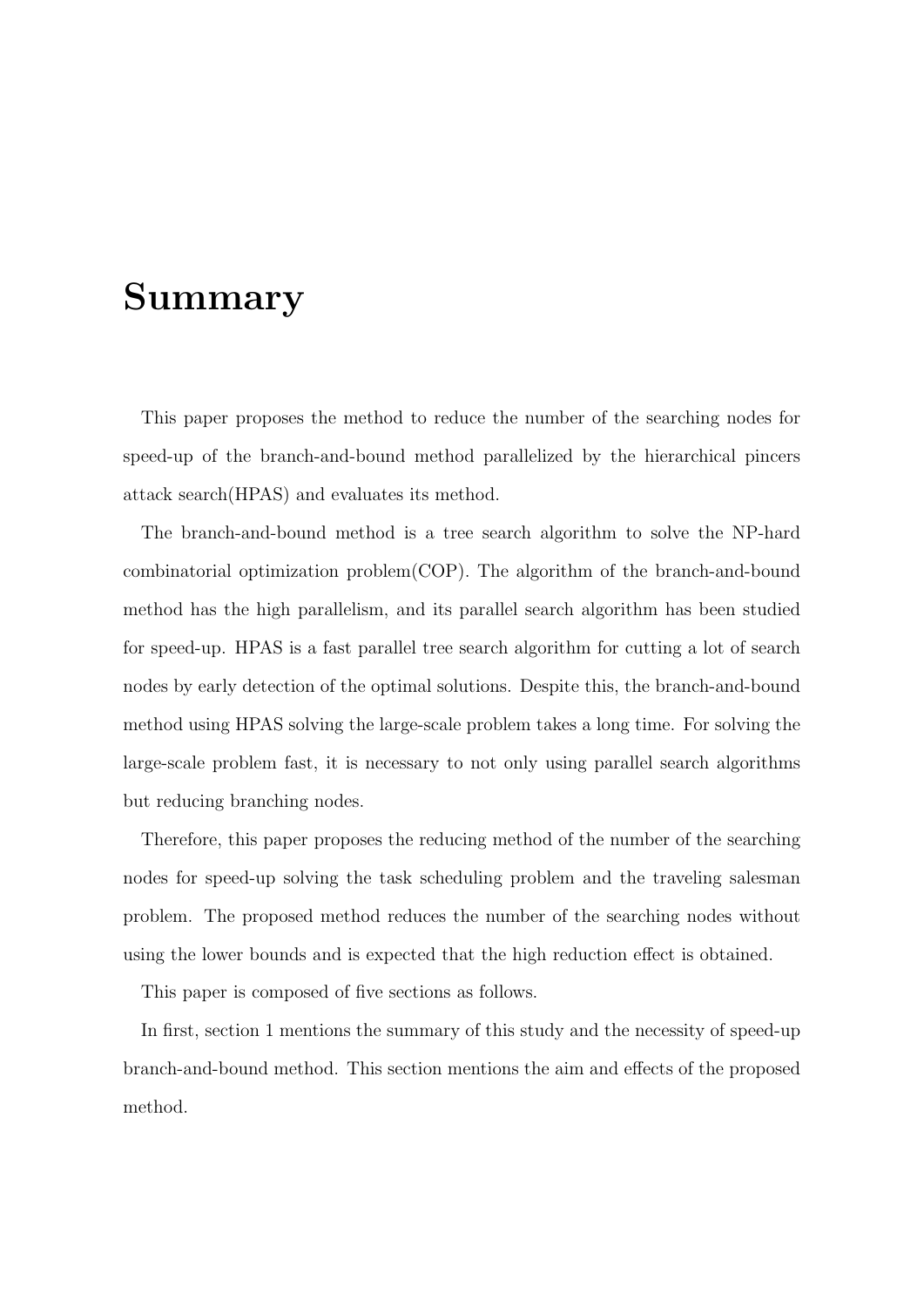Section 2 describes the branch-and-bound method and its speed-up methods. The branch-and-bound method repeats the branching operation and the bounding operation and solves the exact solutions of COP. The branch-and-bound method searches a lot of searching nodes in solving the large-scale problem. This means that reducing the searching nodes of the branch-and-bound method is important. For speed-up the branch-and-bound method, the parallelization is the large effect. HPAS that is one of the parallel search algorithms can solve fast regardless of the position of the optimization and is shown the high speed-up ratio by the branch-and-bound method.

Section 3 describes the study of the depth-first/implicit heuristic search(DF/IHS) and its parallel search algorithm PDF/IHS to reduce the number of the searching nodes, in the task scheduling problem in which branch-and-bound method using HPAS is proposed first. The branching operation of DF/IHS and PDF/IHS makes one or more subproblems by enumerating all combinations of the allocatable tasks and idle tasks at the time when the schedule is undecided. For this reason, the branching operation may make subproblems assigned some unnecessary idle tasks. Therefore, firstly, the study of this section discusses that the unnecessary searching nodes are existing in the tree of DF/IHS and PDF/IHS or not . Secondly, the study of this section proposes the reduction method of a searching nodes of the allocated idle tasks. Therefore, for reduction of branching nodes of the DF/IHS and PDF/IHS, the method cuts a lot of subproblems assigned idle tasks whose execution time is longer than others. As a result of the evaluation, the speedup ratio of the proposed method compared with the DF/IHS is about 79 times on the maximum, with the PDF/IHS is about 96 times on the maximum.

Section 4 describes the study of the branch-and-bound method using HPAS to re-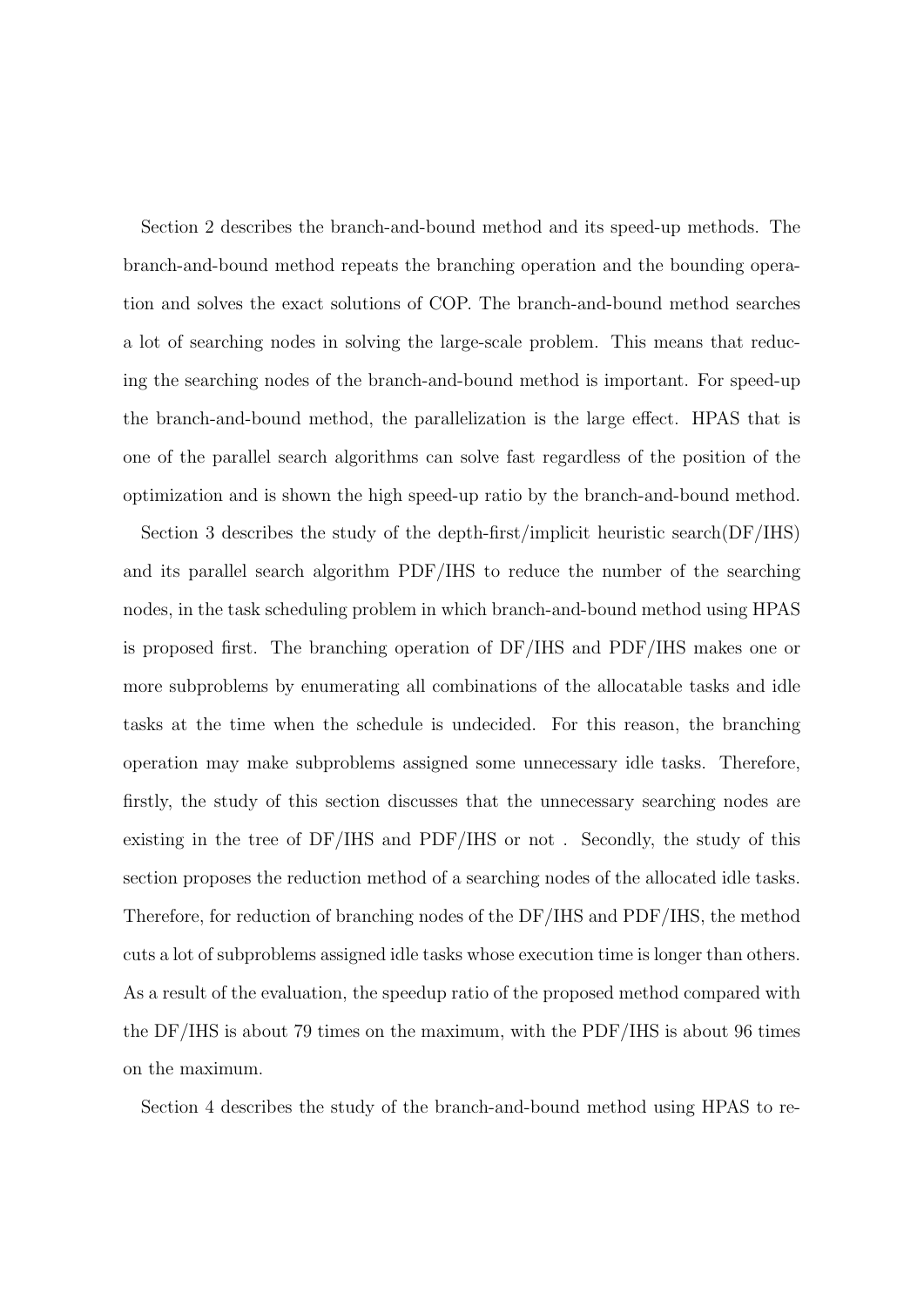duce the number of the searching nodes, on the traveling salesman problem. In the branch-and-bound method using HPAS, some processors search from the right and left sides of each subtree in a whole tree. Hence, some of the processors search the same search space. In the searching tree of traveling salesman problem consisting of a node connecting a few branches, overlapping search space occupies vast search area in search area allocated from a slave processor. Therefore, the proposed method speeds up HPAS by reducing overlapping search space. In this method, the leader processor detects overlapping the search area so that it does not search a node which searched slave processors, and allocates a node so that the slave processors do not search the same node. As a result of evaluations, the speedup ratio of the proposed method compared with the hierarchical pincers attack search is about 1.2 times on the average of geometric mean, and about 2.1 times on the maximum.

Finally, section 5 describes the conclusions of this paper. This paper proposed the reduction method of the number of the searching nodes of the branch-and-bound method using HPAS on the task scheduling problem and the traveling salesman problem.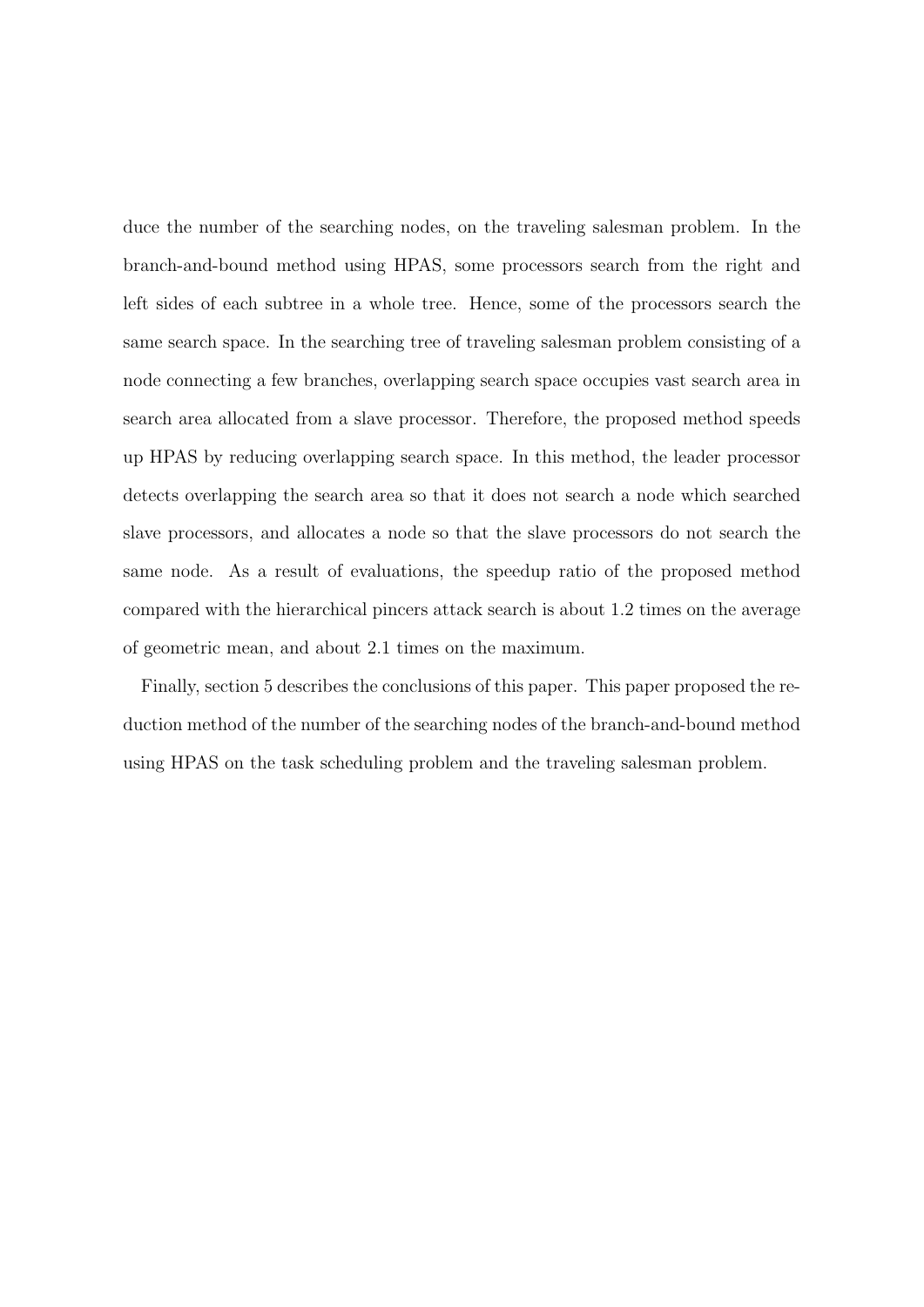# 目 次

| 図一覧 |       |                                             | V                       |
|-----|-------|---------------------------------------------|-------------------------|
| 表一覧 |       |                                             | viii                    |
| 第1章 | 序論    |                                             | $\mathbf{1}$            |
| 1.1 |       | 本研究の背景 ...................................  | $\mathbf{1}$            |
| 1.2 |       | 本研究の目的                                      | 2                       |
| 第2章 | 分枝限定法 |                                             | $\overline{\mathbf{4}}$ |
| 2.1 | はじめに  |                                             | $\overline{4}$          |
| 2.2 |       | 組合せ最適化問題 .................................. | $\overline{4}$          |
|     | 2.2.1 | 最適解求解の難しさ .........................         | 6                       |
|     | 2.2.2 | 最適解に対する上限と下限.....................           | $\overline{7}$          |
|     |       | 部分問題を用いた上界値の導出                              | 8                       |
|     |       | 緩和問題を用いた下界値の導出                              | 9                       |
| 2.3 |       | 分枝限定法のアルゴリズム..........................      | 10                      |
| 2.4 |       | 分枝限定法の高速化                                   | 11                      |
|     | 2.4.1 | 分枝変数の選択 ...............................     | 12                      |
|     | 2.4.2 | 木探索アルゴリズム .........................         | 13                      |
|     |       | 最良優先探索                                      | 14                      |
|     |       | 深さ優先探索 ...............................      | 15                      |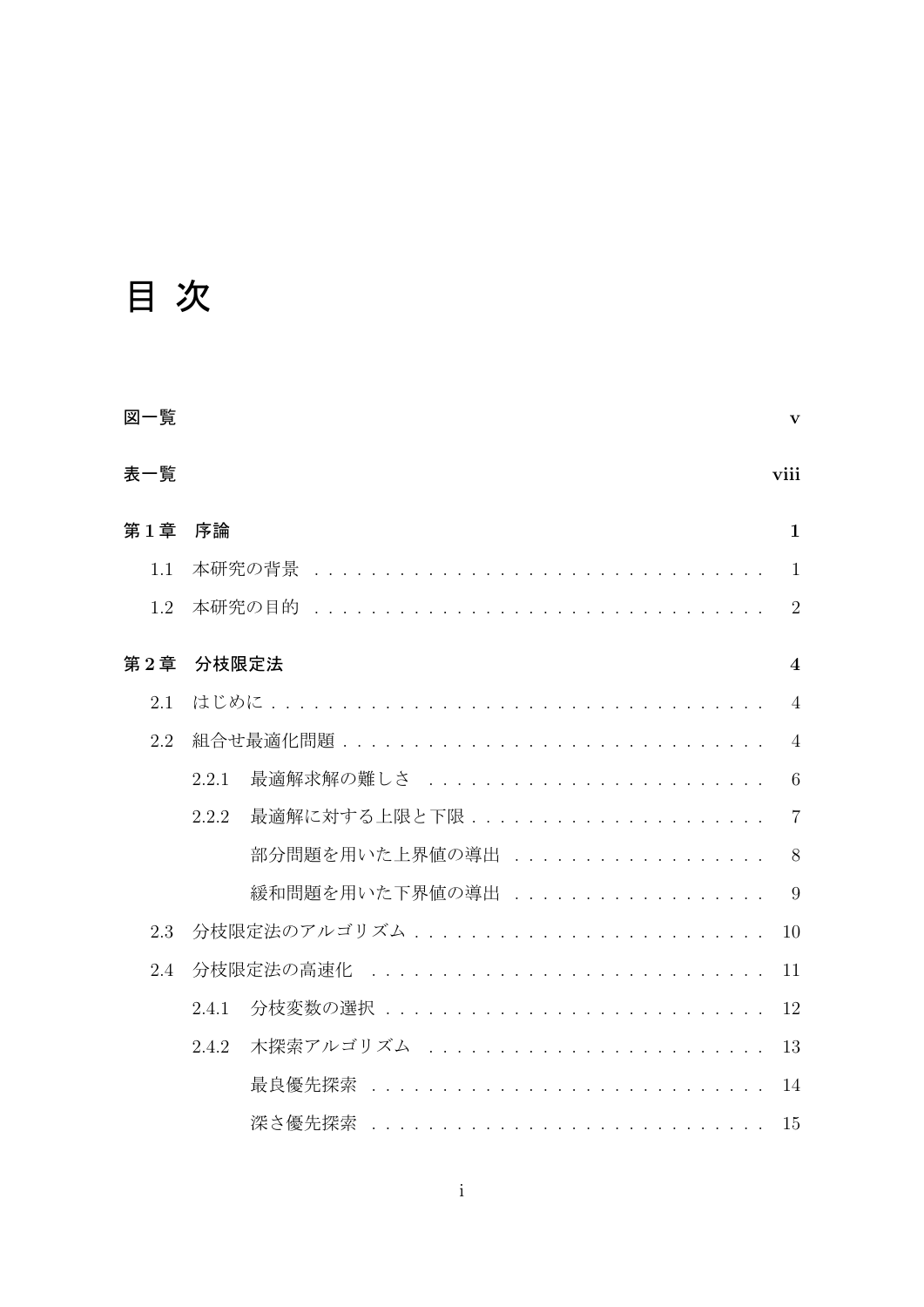|     |       | 幅優先探索                                     | 16 |
|-----|-------|-------------------------------------------|----|
|     | 2.4.3 |                                           | 16 |
|     | 2.4.4 |                                           | 17 |
| 2.5 |       |                                           | 18 |
|     | 2.5.1 | 処理の分割方針 ..............................    | 18 |
|     |       |                                           | 19 |
|     |       | 静的な分割と動的な分割 .......................       | 19 |
|     | 2.5.2 | 各プロセッサへの処理の割当方針                           | 20 |
|     |       | 静的な割当と動的な割当 .......................       | 20 |
|     |       | ノード探索順序 ...............................   | 21 |
|     | 2.5.3 | アーキテクチャに合わせたアルゴリズム設計方針                    | 22 |
|     |       | 分散メモリ環境におけるアルゴリズム                         | 22 |
|     |       | 共有メモリ環境におけるアルゴリズム                         | 23 |
| 2.6 |       | 階層的挟み撃ち探索 ..............................  | 24 |
| 2.7 |       |                                           | 27 |
| 第3章 |       | 無駄な待ち状態の割当て削減                             | 28 |
|     |       |                                           |    |
| 3.1 | はじめに  |                                           | 28 |
| 3.2 |       | タスクスケジューリング問題                             | 30 |
| 3.3 |       | 分枝限定法によるタスクスケジューリング問題の求解                  | 31 |
|     | 3.3.1 | $CP/MISF$                                 | 31 |
|     | 3.3.2 |                                           | 32 |
|     | 3.3.3 |                                           | 34 |
| 3.4 |       | 無駄な待ち状熊の検出 .............................. | 36 |
|     | 3.4.1 |                                           | 37 |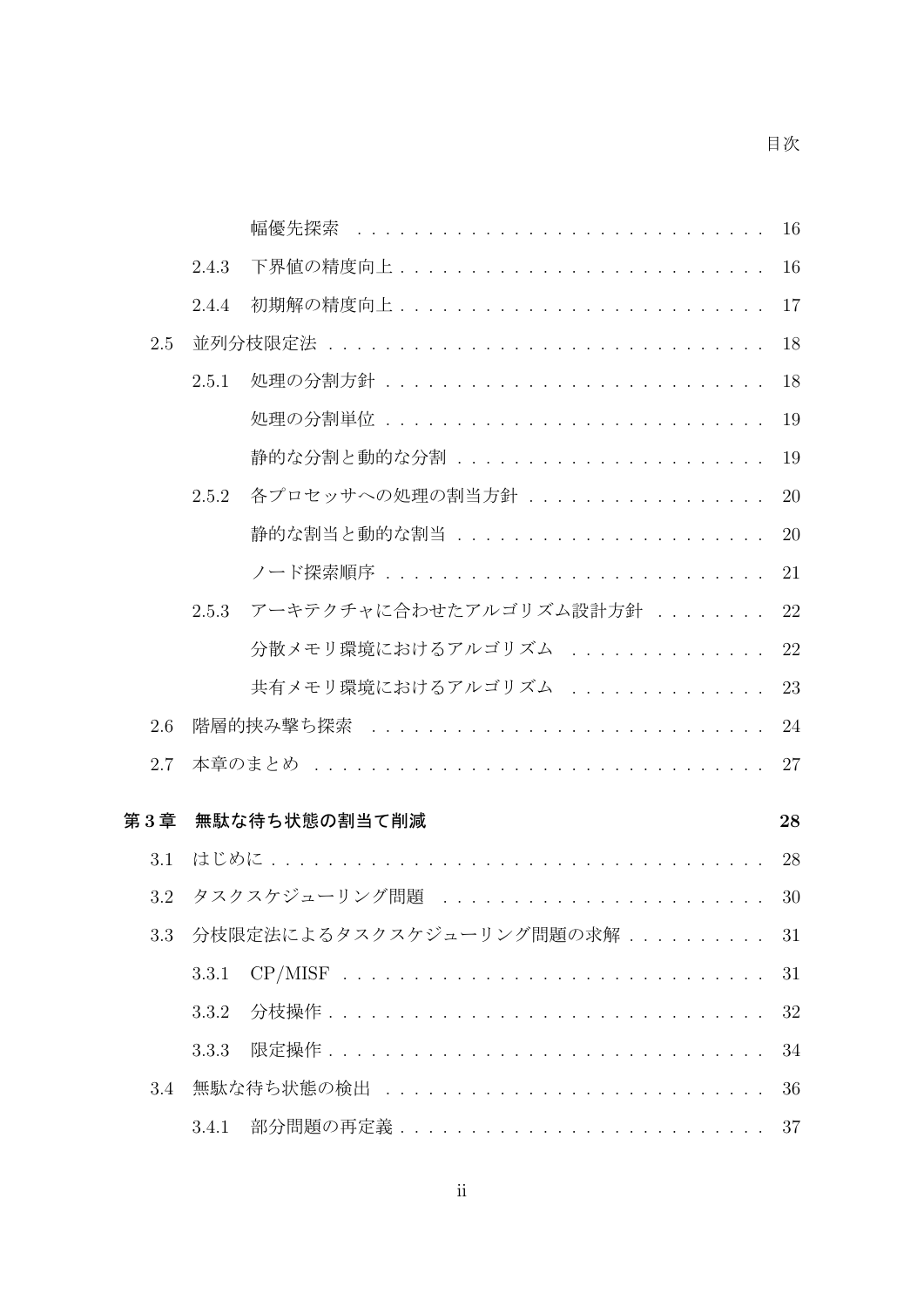|     | 探索する必要の無い部分問題<br>3.4.2                          | 38 |
|-----|-------------------------------------------------|----|
| 3.5 | 探索ノード数の削減                                       | 39 |
|     | DF/IHSにおける無駄な待ち状態の削減<br>3.5.1                   | 40 |
|     | PDF/IHSにおける無駄な待ち状態の削減<br>3.5.2                  | 44 |
| 3.6 | DF/IHSに対する提案手法の評価                               | 46 |
|     | 深さ1の探索ノードの削減率<br>3.6.1                          | 48 |
|     | 求解過程で探索する探索ノード数の測定<br>3.6.2                     | 50 |
|     | 探索時間の測定 ..............................<br>3.6.3 | 52 |
| 3.7 | PDF/IHSに対する無駄な待ち状態の割当て削減手法の評価                   | 54 |
|     | 3.7.1                                           | 54 |
|     | 3.7.2                                           | 59 |
| 3.8 |                                                 | 63 |
|     |                                                 |    |
| 第4章 | 探索の重複領域削減                                       | 64 |
| 4.1 |                                                 | 64 |
| 4.2 | 巡回セールスマン問題                                      | 65 |
| 4.3 | 分枝限定法による巡回セールスマン問題の求解                           | 66 |
|     | 4.3.1                                           | 67 |
|     | 4.3.2                                           | 68 |
|     | 4.3.3                                           | 69 |
| 4.4 | 探索の重複領域を削減した階層的挟み撃ち探索..............             | 72 |
|     | 探索の重複領域の探索によるオーバヘッド<br>4.4.1                    | 72 |
|     | 探索の重複領域削減手法 .......................<br>4.4.2    | 75 |
|     | 探索の重複検出操作の頻度.......................<br>4.4.3    | 78 |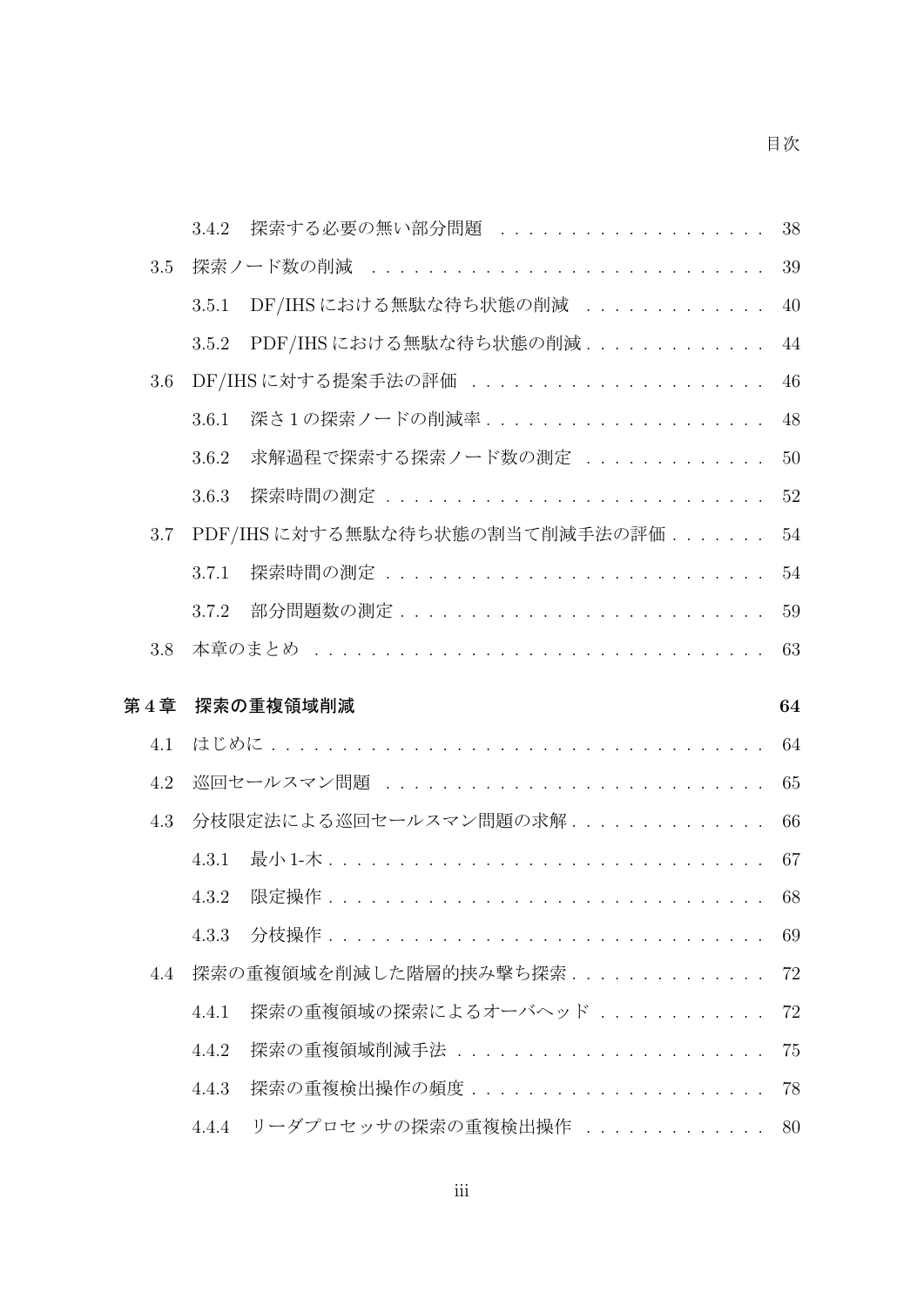| 4.5  | 評価    |                                        | 82 |
|------|-------|----------------------------------------|----|
|      | 4.5.1 | 探索の重複検出操作を排他的に行う手法の評価 .........        | 82 |
|      | 4.5.2 | 探索の重複検出操作を非排他的に行う手法の評価 ........        | 86 |
|      | 4.5.3 | 階層的挟み撃ち探索に対する探索の重複領域削減手法の評価            | 88 |
| 4.6  |       | 本章のまとめ                                 | 92 |
| 第5章  | 結論    |                                        | 93 |
| 5.1  |       | 本研究により得られた成果.......................... | 93 |
|      |       |                                        | 94 |
| 謝辞   |       |                                        | 96 |
| 参考文献 |       |                                        | 97 |
| 研究業績 |       | 103                                    |    |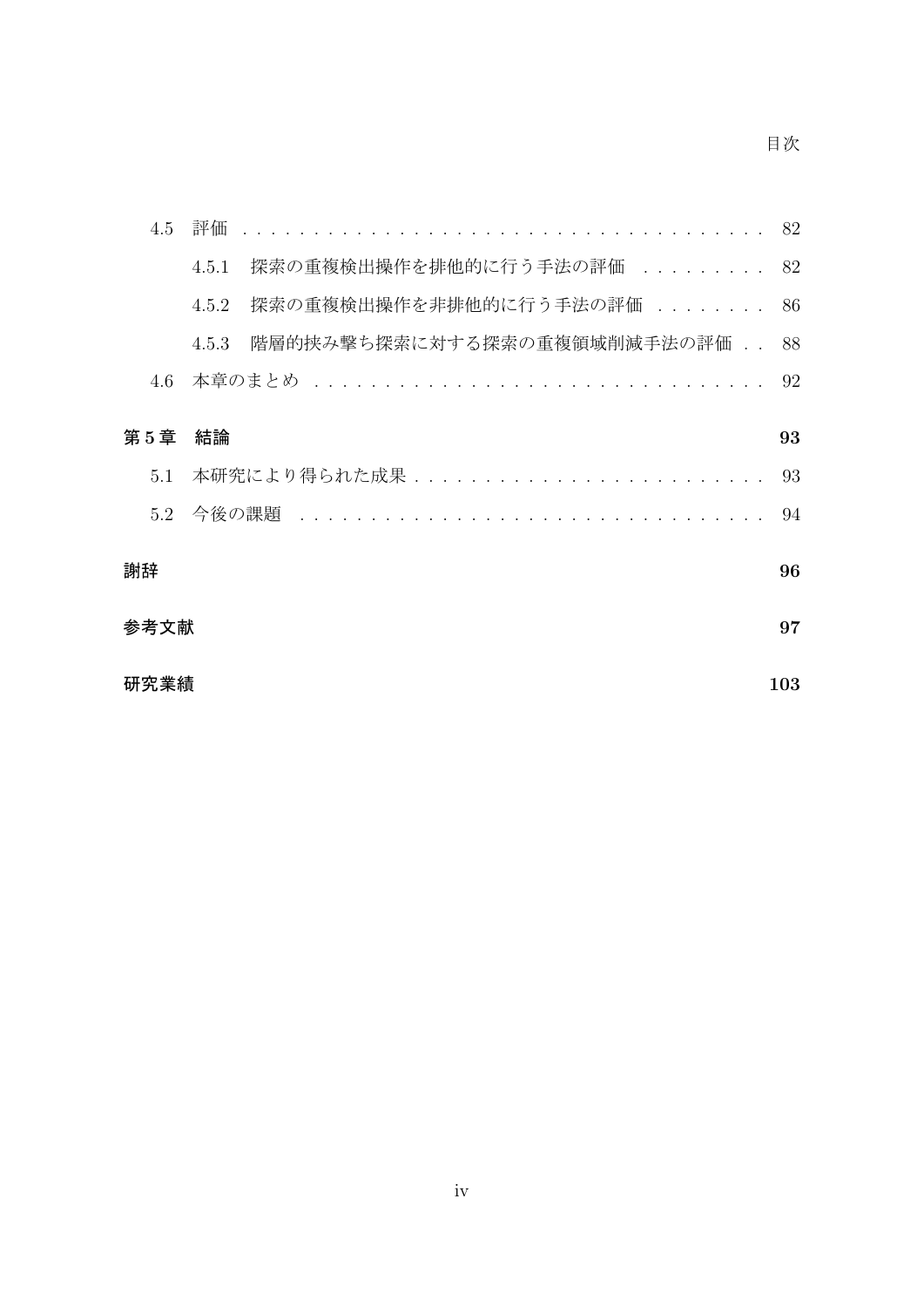# 図 目 次

| $2 - 1$ | 数直線上における最小化問題の上界と下界        | $\overline{7}$ |
|---------|----------------------------|----------------|
| $2 - 2$ |                            | 8              |
| $2 - 3$ | 組合せ最適化問題と緩和問題の制約条件         | 9              |
| $2 - 4$ | 組合せ最適化問題と緩和問題の実行可能解        | 9              |
| $2 - 5$ | 分枝限定法による問題の分割              | 11             |
| $2 - 6$ | 探索済み領域と限定操作の効率 (暫定解 > 下界値) | 13             |
| $2 - 7$ | 探索済み領域と限定操作の効率 (暫定解 < 下界値) | 14             |
| $2 - 8$ |                            | 15             |
| $2 - 9$ |                            | 16             |
|         |                            | 16             |
|         | 2-11 下界値の精度と探索領域の大きさ       | 17             |
|         |                            | 22             |
|         |                            | 22             |
|         |                            | 24             |
|         |                            | 25             |
| $3 - 1$ |                            | 30             |
| $3 - 2$ | スケジュールの例                   | 30             |
| $3 - 3$ | DF/IHSが生成する探索木の例           | 33             |
|         |                            | 35             |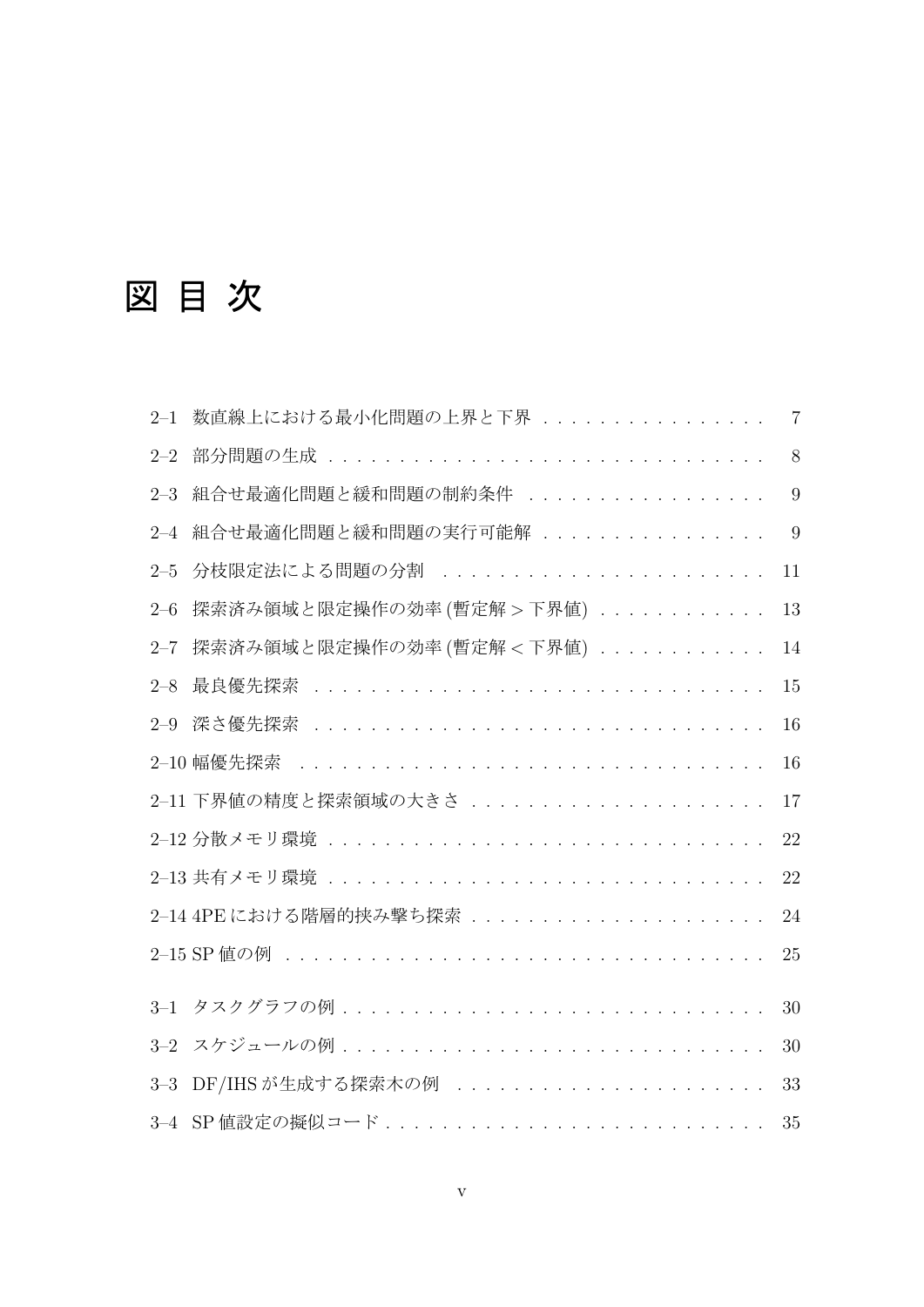#### 図一覧

| $3 - 5$ | 再定義された部分問題の例                                      | 38 |
|---------|---------------------------------------------------|----|
| $3 - 6$ | 削減するスケジュールの例........................              | 41 |
| $3 - 7$ | 最小処理時間のみを用いた SP 値設定の擬似コード                         | 43 |
| $3 - 8$ | 無駄な待ち状態の割当ての削減が効果的に働く部分問題の例                       | 43 |
| $3 - 9$ | 削減できる部分問題の例                                       | 45 |
|         | 3-10 リーダ PE による SP 値更新処理の擬似コード                    | 46 |
|         | 3-11 スレーブ PE による SP 値更新処理の擬似コード                   | 47 |
|         | 3-12 DF/IHSに対する無駄な待ち状態の割当て削減手法の削減率                | 51 |
|         | 3-13 無駄な待ち状態の割当て削減により部分問題数が増える例                   | 52 |
|         | 3-14 DF/IHSに対する無駄な待ち状態の割当て削減手法の高速化率               | 53 |
|         | 3-15 1PE の高速化率                                    | 55 |
|         | 3-16 2PE の高速化率                                    | 56 |
|         | 3-17 4PE の高速化率                                    | 56 |
|         | 3-18 8PE の高速化率                                    | 57 |
|         |                                                   | 57 |
|         |                                                   | 60 |
|         |                                                   | 61 |
|         |                                                   | 61 |
|         | 3-23 8PE の削減率 ................................... | 62 |
|         | 3-24 16PEの削減率                                     | 62 |
| $4 - 1$ |                                                   | 67 |
| $4 - 2$ | Held-Karpアルゴリズムの分枝操作                              | 70 |
| $4 - 3$ | 探索の重複領域の例                                         | 74 |
| $4 - 4$ | リーダプロセッサの仮想的な探索経路                                 | 76 |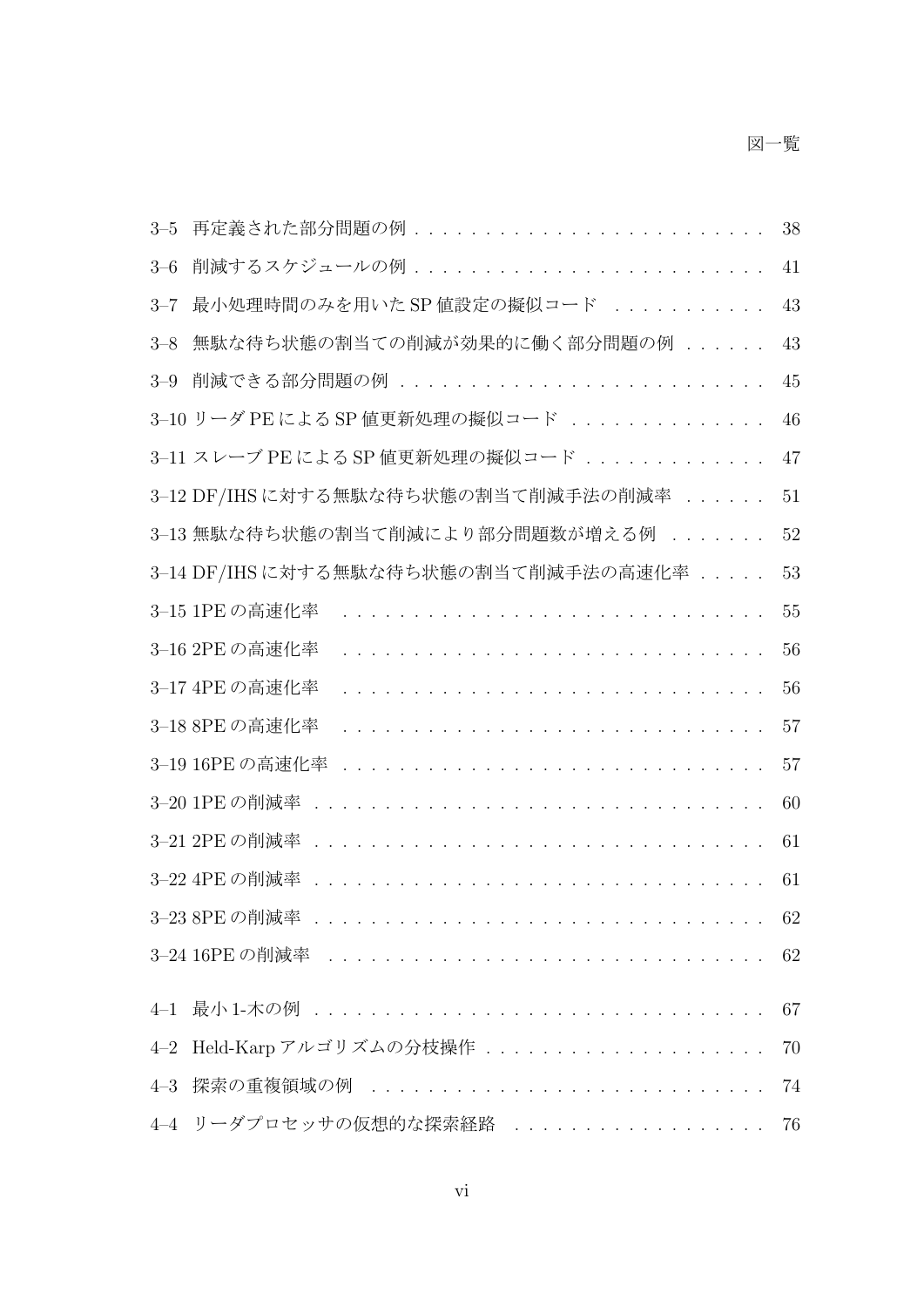#### 図一覧

| 4-5 探索の重複領域削減手続きの擬似コード  82            |  |
|---------------------------------------|--|
| 4-6 階層的挟み撃ち探索に対する本章の提案手法の高速化率 [倍]  83 |  |
| 4-7 3台以上で同じ領域を探索する例  90               |  |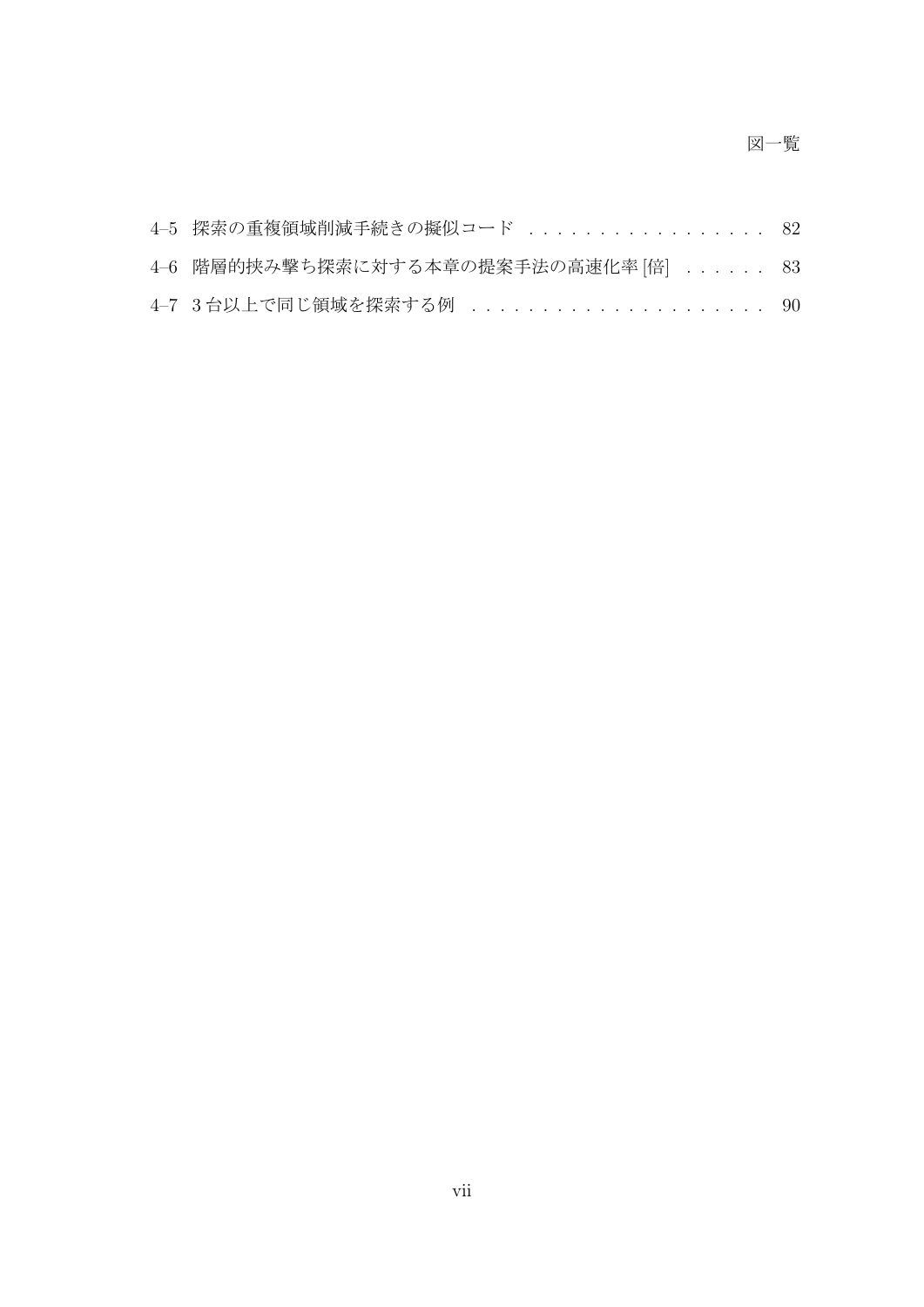# 表 目 次

|         | 3-1 DF/IHSが生成する d = 1の探索ノード数 [個] 48      |    |
|---------|------------------------------------------|----|
|         | 3-2 無駄な待ち状態の割当て削減手法が生成するd=1の探索ノード数[個]    | 48 |
|         |                                          | 49 |
|         | 3-4 PDF/IHSの探索時間ごとの高速化率                  | 58 |
|         | 3—5 無駄な待ち状態の割当て削減手法を用いることによる探索ノード数の増減 59 |    |
|         |                                          |    |
|         | 4-1 3つの子ノードを生成する際の制約条件                   | 71 |
|         | 4-2 2つの子ノードを生成する際の制約条件                   | 71 |
|         | 4-3 4PEにおける総探索ノード数 [個]  84               |    |
|         | 4-4 分枝限定法に対する階層的挟み撃ち探索の高速化率 [倍]  87      |    |
|         | 4-5 分枝限定法に対する本章の提案手法の高速化率 [倍]            | 87 |
| $4 - 6$ | 階層的挟み撃ち探索に対する本章の提案手法高速化率の度数分布....        | 89 |
|         | 4-7 階層的挟み撃ち探索と本章の提案手法の探索ノード数30           |    |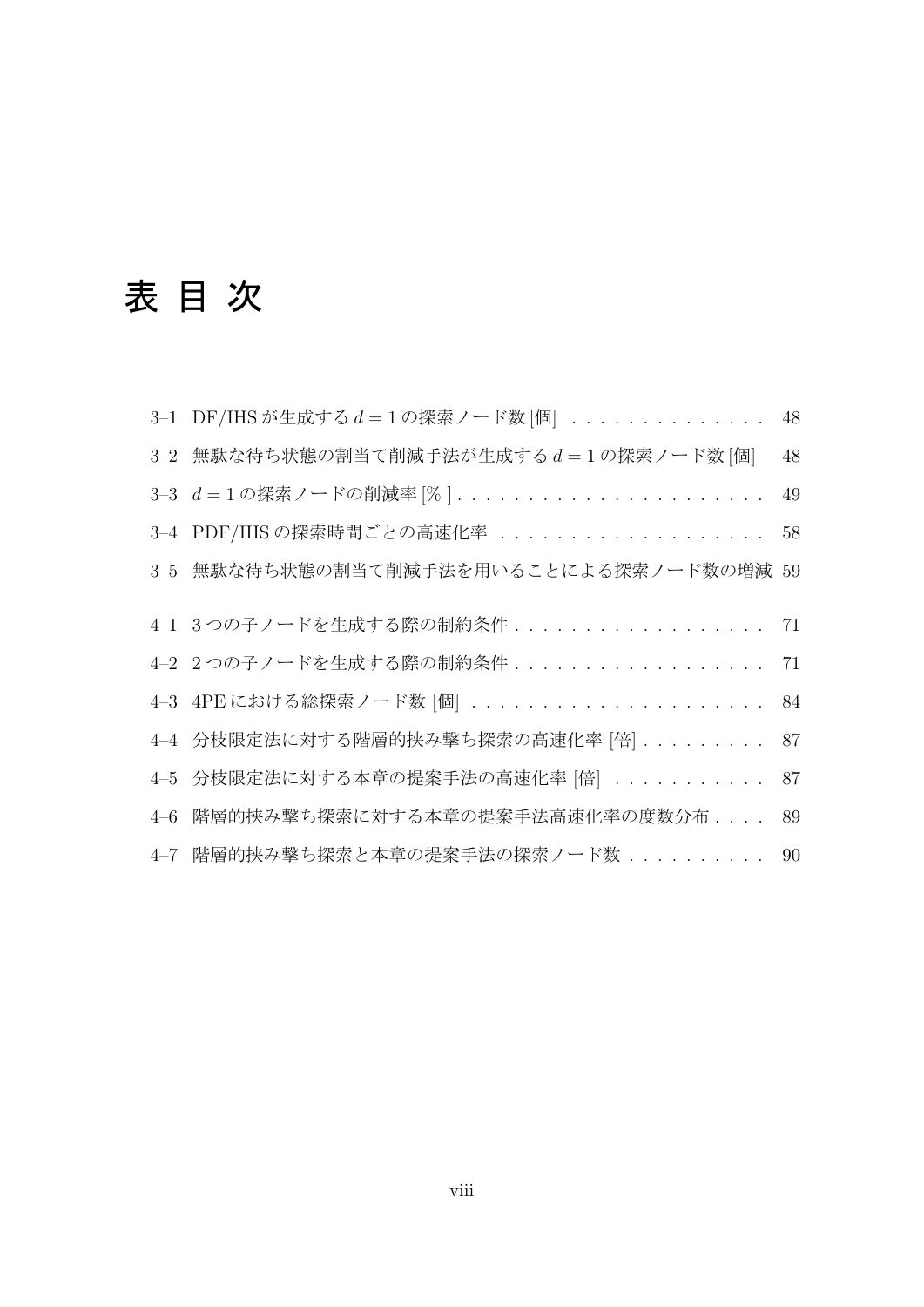### 第**1**章

### 序論

#### **1.1** 本研究の背景

組合せ最適化問題は、制約条件の中に組合せ的条件を持つ最適化問題であり、オペ レーションズリサーチの分野およびその応用として,システム工学,コンピュータ科 学などの理工科学や,数理経済学,社会学,心理学など,広範な分野において求解が 行れている [1]. 組合せ最適化問題の多くは、NP 困難な問題であり、多項式時間で求 解可能なアルゴリズムが提案されていない [2]. つまり, 組合せ最適化問題の最適解を 求めるためには,与えられた問題の制約を満たすすべての解の中から目的関数の評価 が最も良くなる解を選択する必要がある.組合せ最適化問題は,問題サイズが大きく なると解の個数が指数関数的に増加するため,最適解求解に必要な時間が問題サイズ に応じて指数関数的に長くなる.このような理由から,組合せ最適化問題の求解では, 近似解法を用いて一定時間計算を行い,評価の良い組合せを解とすることが多い [3][4].

近似解法は、組合せ最適化問題の解を実用的な時間で得ることができる.また、多 くの近似解法は,求解対象の問題に合わせてアルゴリズムが設計されているため,高 い精度の解を得ることができる.一方で,多少の時間をかけてでも最適解を導出した 方が結果的に良くなるという場面も多い.例えば,電力網の設計や,製品を製造する機 器の動作パターンなど,組合せ最適化問題の求解によって得られた結果を長期間にわ たって利用するような場合が挙げられる [5][6]. このような例では、解の利用期間が長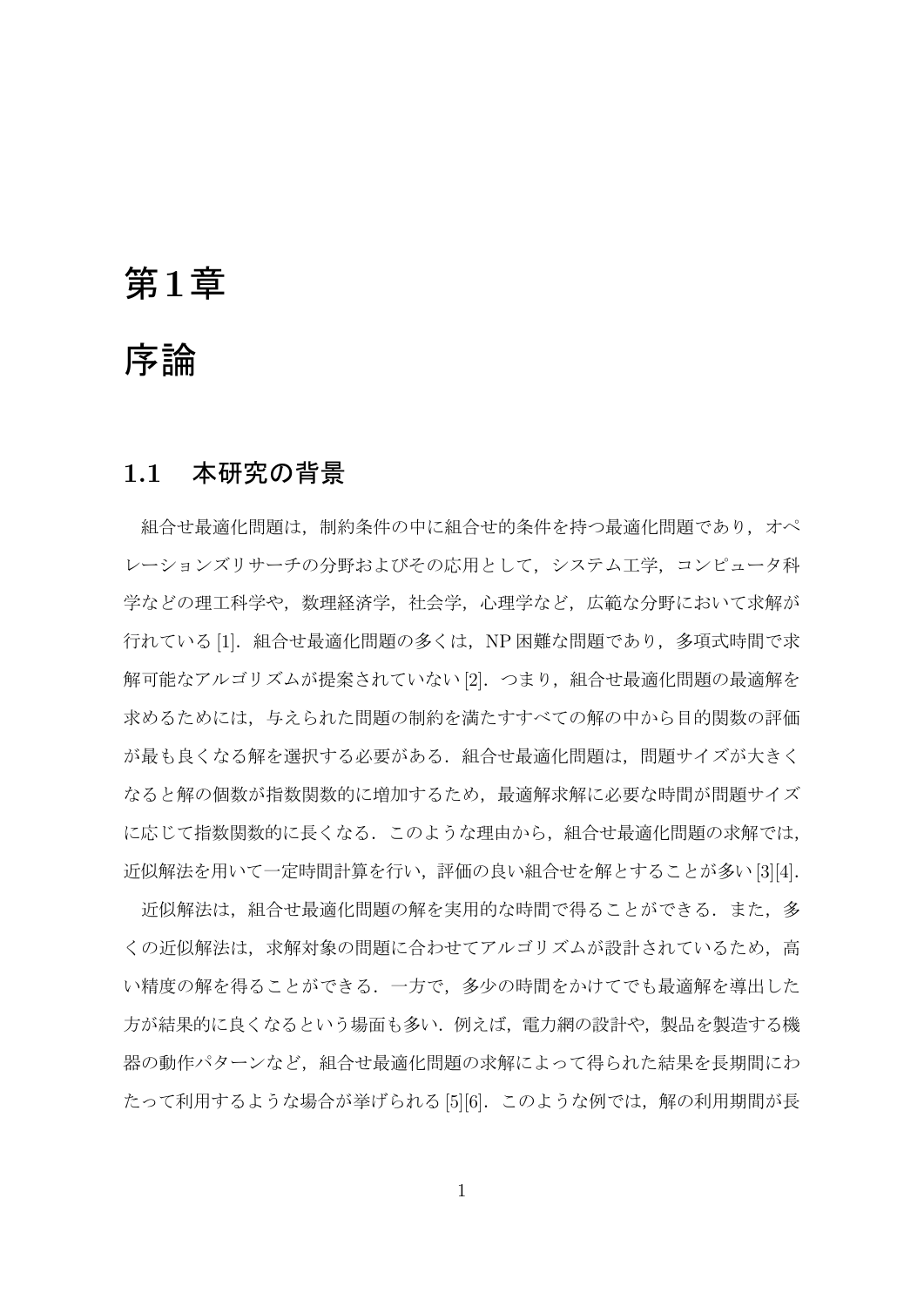いほど近似解と最適解の誤差による損失が蓄積する.また、金額や大きさ,期間など, 問題の扱う単位が大きい場合,近似解と最適解の誤差が小さいにもかかわらず、実際 の損失は大きくなる.このため、扱う単位が大きな問題においても,最適解での求解 が必要となる場合がある.他にも、近似解法に対する評価を行う目的において、近似 解と最適解の誤差を算出する必要が生じ、厳密解の求解が必要となる場合がある.こ のように、組合せ最適化問題の最適解を求める必要性は依然として高く、組合せ最適 化問題の最適解求解の高速化が求められている.

#### **1.2** 本研究の目的

組合せ最適化問題の最適解求解に有効な手法のひとつに,分枝限定法がある [7].分 枝限定法は,分枝操作と限定操作を繰り返し行うことで木探索をする手法である.本 手法が生成する探索木は、すべての探索ノードが独立した組合せ最適化問題であり、先 祖―子孫の関係にない探索ノードを異なる PE(Processor Element) で並列に探索する ことができる.このため、並列処理を用いた分枝限定法の高速化が行われている [8][9].

多くの並列分枝限定法は,限定操作の効率を高めるために,評価の良い探索ノード から探索することで最適解を早い段階に発見できるように設計されている [10].この ように設計された手法を用いると,評価の良い探索ノードに最適解が存在する問題で は高速に求解することができるが,評価の悪い探索ノードに最適解が存在する問題で は求解に時間がかかる.一方,並列部分問題探索法 [11] は,評価の悪い探索ノードは 広い探索領域を持つという考え方に基づき広い探索領域から順にプロセッサに割り当 てるために,評価の悪い探索ノードから優先的に探索するように設計されている.こ のように設計された手法を用いると,評価の悪い探索ノードに最適解が存在する問題 の求解では逐次探索に対して高い高速化率を得ることができるが、逐次探索で高速に 求解可能な評価の良い探索ノードに最適解が存在する問題の求解では探索に時間がか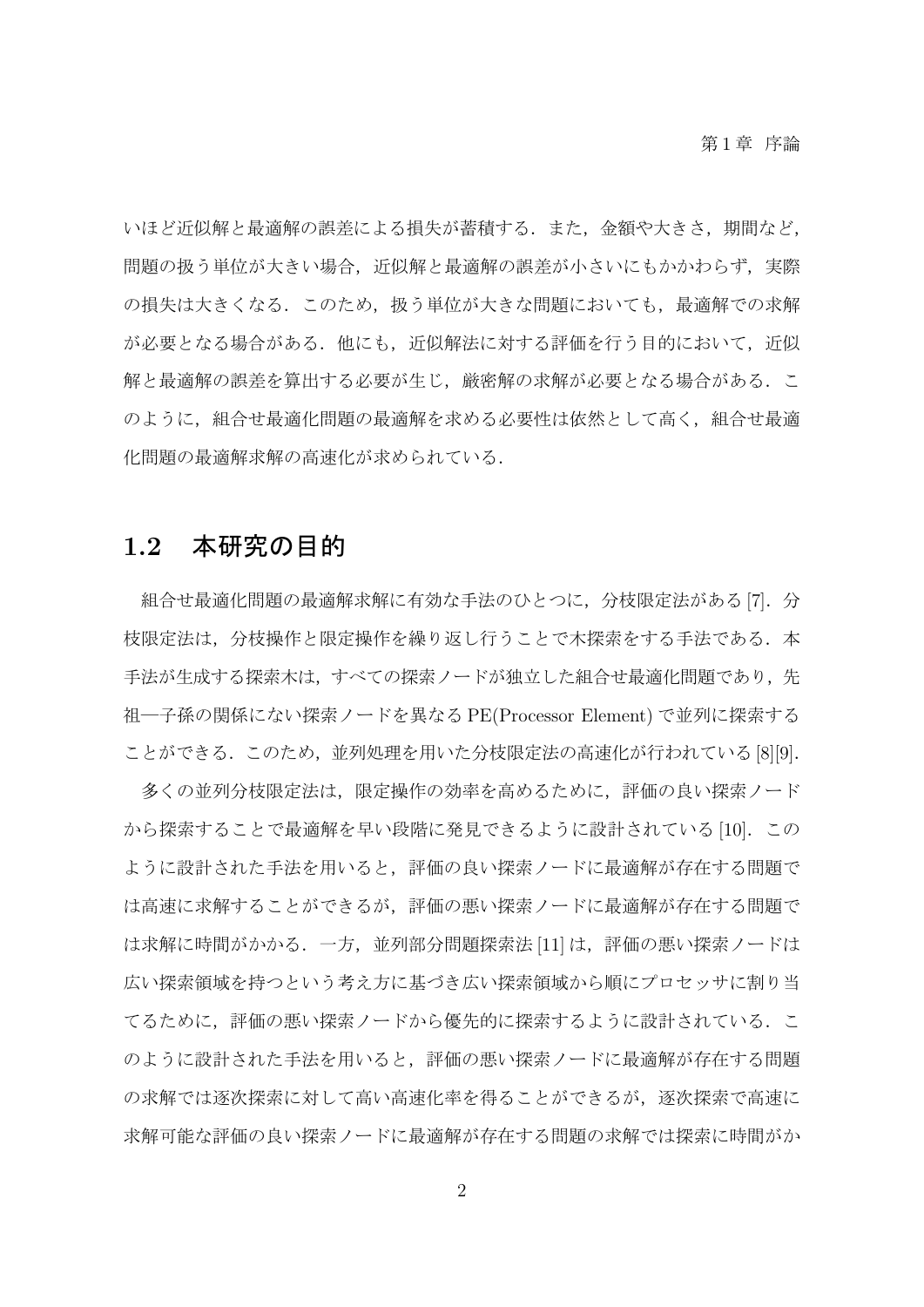かる場合がある.上記のように,並列分枝限定法は,評価の良い探索ノードに最適解 が存在する問題と,評価の悪い探索ノードに最適解が存在する問題の両方を高速に求 解することが難しい.

また,並列分枝限定法では,スレッドやプロセスを管理するために,同期処理のよ うな、逐次分枝限定法のアルゴリズム中に存在しない処理を追加で行う必要がある. これらの処理を細かく行うことで,早期に探索した方が良いと判断した探索ノードを PE 間で共有したり,負荷分散が実現できる.このため,分枝操作で新たに探索ノード を生成するたびに PE 間で探索ノード情報を共有する並列分枝限定法が多く提案され ている.一方,追加する処理による並列化オーバヘッドが大きくなると,並列化によ る処理時間短縮の効果が小さくなる [12].分散メモリ環境のように PE 間でデータ共 有するコストが大きい並列化環境では,部分木の単位で PE に処理を割り当てること が一般的である [13][14][15].

共有メモリ環境において,低コストで動的負荷分散を実現し,最適解の探索木上の 位置に関係なく高い高速化率を得ることができる並列探索手法のひとつとして、階層 的挟み撃ち探索が提案されている [16]. 階層的挟み撃ち探索は, 評価の良い探索ノー ドに多くのプロセッサを割り当て、探索木の左右から挟み撃つように探索を行う. こ のため,評価の良い探索ノードに最適解が存在する場合だけでなく,評価の悪い探索 ノードに最適解が存在する場合も高速に求解することができる.一方で,問題規模が 大きくなるほど探索ノード数の増加により求解に長い時間が必要になるため,大規模 な問題を高速に解くためには探索ノード数の削減が必要となる.

そこで,本論文では,分枝限定法における階層的挟み撃ち探索が最初に提案された 組合せ最適化問題であるタスクスケジューリング問題および,代表的な組合せ最適化 問題のひとつである巡回セールスマン問題において,階層的挟み撃ち探索を用いた並 列分枝限定法の探索ノード数を削減し,高速化する手法を提案する.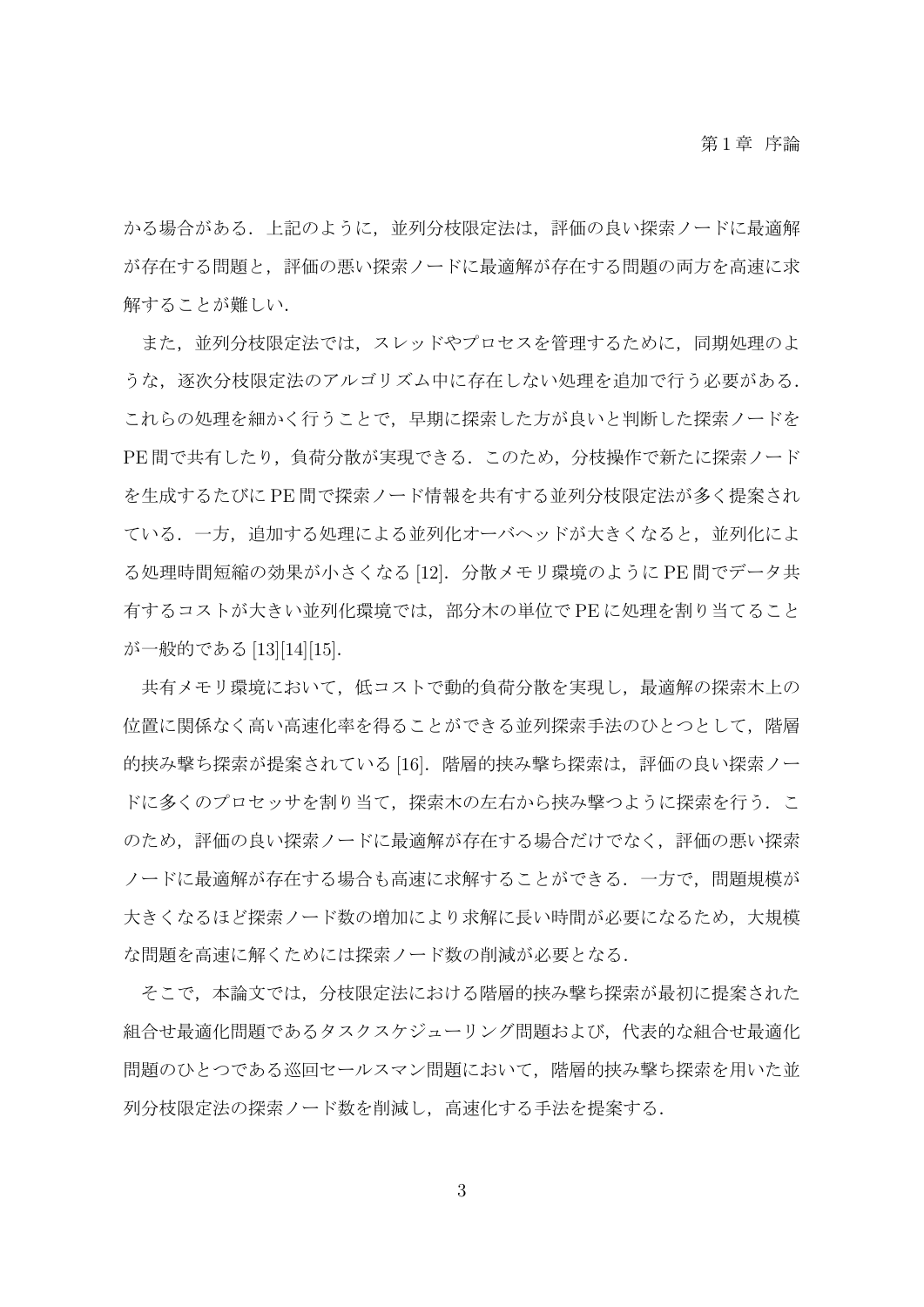### 第**2**章

## 分枝限定法

#### **2.1** はじめに

分枝限定法は,組合せ最適化問題 (COP:combinatiorial optimization problem) の厳 密解を求める木探索アルゴリズムである.本手法は,大規模な問題ほど探索ノード数 が多くなり,求解に時間がかかる.このため,問題やアーキテクチャの特性に合わせ て多くの分枝限定法を高速化する手法が提案されている.また,探索木上の最適解の 位置に関係なく高速に求解可能な並列分枝限定法のひとつとして、階層的挟み撃ち探 索が提案されている.

以下では、まず、第2.2節で組合せ最適化問題の特性について述べる.次に、第2.3 節で分枝限定法のアルゴリズムについて述べる.第 2.4 節と第 2.5 節で逐次および並列 分枝限定法の高速化アルゴリズムについて述べ,第 2.6 節で階層的挟み撃ち探索のア ルゴリズムについて述べる. 最後に、第2.7節で、本章の総括を行う.

#### **2.2** 組合せ最適化問題

組合せ最適化問題は、最適化問題のひとつであり、組合せ的条件を含んだ制約の中 から最も高い評価を持つ組合せを求める問題である. 最適化問題は、数理計画問題と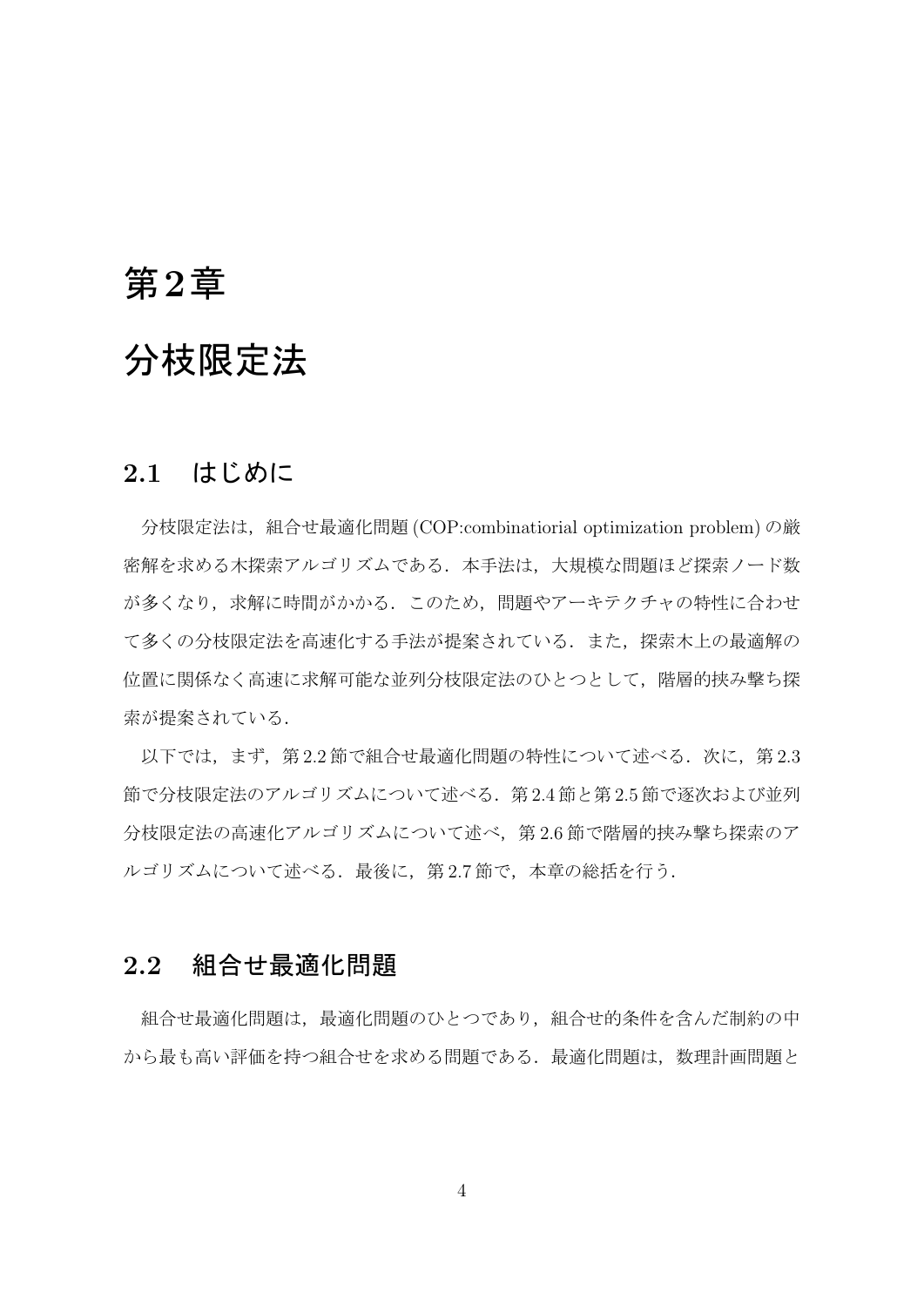も呼ばれ,一般的に式 (2–1) のように表される.

$$
\begin{cases}\n\min. & f(\mathbf{x}) \\
s.t. & \mathbf{x} \in \mathbf{F}\n\end{cases} (2-1)
$$

ただし,式 (2–1) 中の *min.* は,目的関数 *f* が最小となる **x** の組合せを求めることを表 す.最大化問題の場合は,目的関数に負の値を乗算し,*−f* を最小化する問題として 一般化できる.また,st.は,subject to または such that の略であり,xが取りうる 値に対する制約条件を表す.制約条件を満たす組合せ **x** = (*x*1*, x*2*, · · · , xn*) を実行可能 解または解,実行可能解 x の集合 F を実行可能領域または解空間という. つまり,式 (2–1) の最適解は,実行可能領域 **F** 中で目的関数 *f* を最小にする **x** であると言い換え ることができる.

最適化問題は,数学的性質や問題の特性によって分類することができ,それぞれの 特性に合わせた求解アルゴリズムが提案されている.最適化問題のうち,**F** や *f* が *n* 次元ベクトル空間 R<sup>n</sup> によって定義され, 変数ベクトル x が連続的な値をとる問題は, 連続最適化問題と呼ばれる.また,そうでない問題は離散最適化問題と呼ばれる.

組合せ最適化問題は、最適化問題の制約条件の一部に、組合せ的な離散的条件が含 まれた問題である.このため,組合せ最適化問題を数理モデルに定式化すると,整数 計画問題や 0-1 計画問題のような離散最適化問題となることが多い. 組合せ最適化問 題は,目的関数 *f*(**x**) を最小化する変数 **x** を求める問題として,一般的に式 (2–2) のよ うに表される.

$$
\begin{cases}\n\min. & f(\mathbf{x}) \\
s.t. & \mathbf{x} \in \mathbf{S} \\
& \mathbf{S} \subset \mathbf{X}\n\end{cases}
$$
\n(2-2)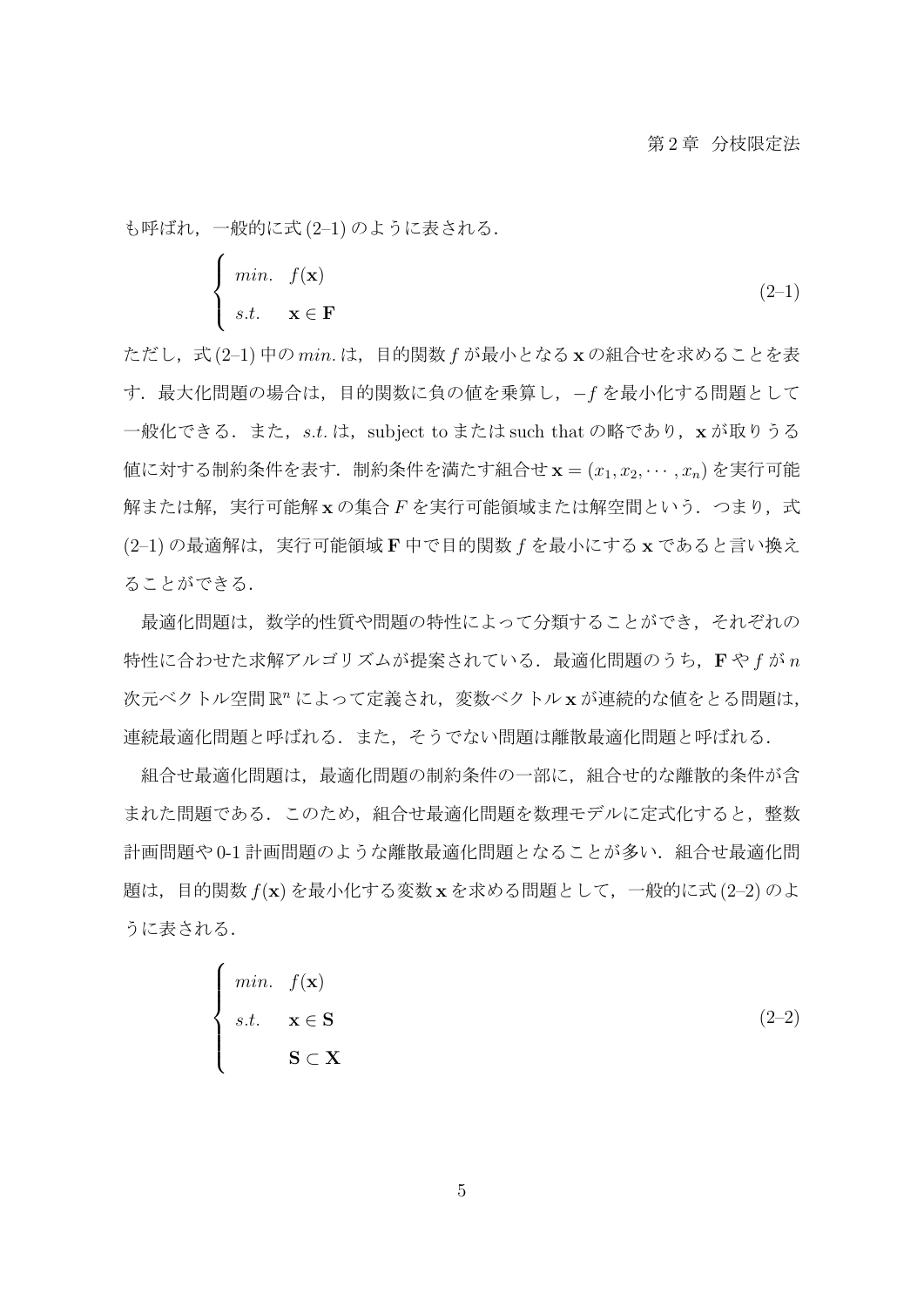ただし,**S** は,実行可能領域であり,**X** は,組合せ的条件によって定義された離散集 合である.**X** を構成する要素は有限個であるため,**S** も有限個の要素を持つ離散集合 である.

#### **2.2.1** 最適解求解の難しさ

最適化問題は,実行可能領域 **F** が *n* 次元ベクトル空間 R *<sup>n</sup>* の部分集合であれば,勾配 法のように微分を利用した解法を用いることで最適解を高速に求解することができる. 一方,組合せ最適化問題のように実行可能領域 **F** が離散的条件を持つ場合,求解アル ゴリズムに微分を用いることが難しい.このため,組合せ最適化問題の多くは,最適 解を多項式時間で求めることが難しい.

解の候補が与えられたときに,それが解か否かの検証を多項式オーダで行える問題は, クラスNP(Nondeterministic Polynominal)に属する[4].ただし、クラスP(Polinominal) に属する問題はクラス NP にも属するため,*P ⊆ NP* が成り立つ [17].一方,クラス NP に属する問題のうち,判定問題が NP 完全な問題を NP 困難という.NP 困難 (NPhard) な問題は,クラス NP に属するかどうか不明なので,計算複雑度が NP 完全以上 となる [4].

組合せ最適化問題の定義に当てはまる問題は、多数存在する. このため、組合わせ 最適化問題の中には,最短経路問題 [2] のように多項式時間で求解可能な問題も存在す る.一方で,多くの組合せ最適化問題は,ナップサック問題や,巡回セールスマン問 題のように NP 困難な問題に分類される.

クラス P とクラス NP の定義から、もし NP 完全問題を解く多項式オーダのアルゴ リズムが存在するならば,クラス NP の問題はクラス P に属することになる.*NP ̸*= *P* は証明されていない [2] が,これまでに NP 完全問題を解く多項式オーダのアルゴリズ ムは見出されていない [4][17]. また, NP 完全に属する問題は, 「1 問でも多項式時間で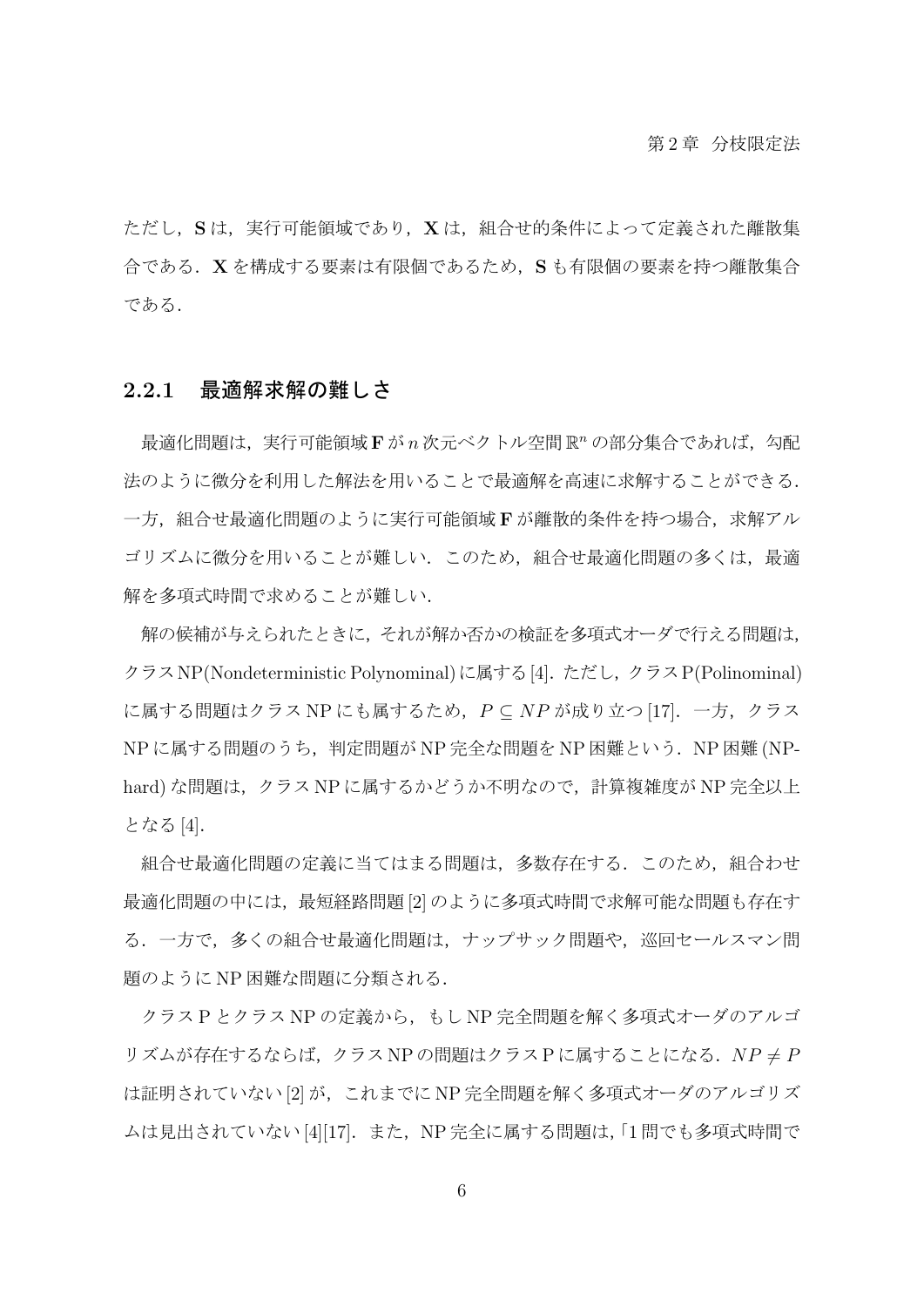

図 2–1 : 数直線上における最小化問題の上界と下界

解けるアルゴリズムがあれば,クラス NP に属するすべての問題が多項式時間アルゴ リズムが存在する」とされているため、今後も、多項式時間アルゴリズムは発見され ないと考えられている [18]. このため, 組合せ最適化問題においても,  $P ≠ NP$  とい う考えに基づいてアルゴリズムが考案されている [19].

#### **2.2.2** 最適解に対する上限と下限

組合せ最適化問題は,制約条件の一部の変数を固定したり,制約条件の式をいくつ か取り除くことで制約条件を緩めると,別の組合せ最適化問題を作ることができる. この特性を用いることで,最適解の上限値や下限値を導出し,組合せ最適化問題の最 適解が取りうる目的関数の値を推測することができる.

図 2–1 に,数直線上における最小化問題の上界と下界の例を示す.任意の要素 *α* に 対して *α ≤ β* が成り立つとき,*β* は *α* の上界である.一方,任意の要素 *α* に対して *α ≥ β* が成り立つとき,*β* は *α* の下界である.また,上限は,最も目的関数 *f*(**x**) の値 が小さい上界であり,下限は,最も目的関数 *f*(**x**) の値が大きな下界である.最小化問 題では,下界は最適解より小さな値を取り,上界は最適解より大きな値を取る.この ため、上界、および下界は、最適解に対して図 2-1 のような関係になる. 下限値と上 限値が等しいとき,(下限値) = (上限値) = (最適解) の関係が成り立つ.つまり,精度 の良い上界と下界を算出できれば,それを基に組合せ最適化問題の最適解を算出する ことができる.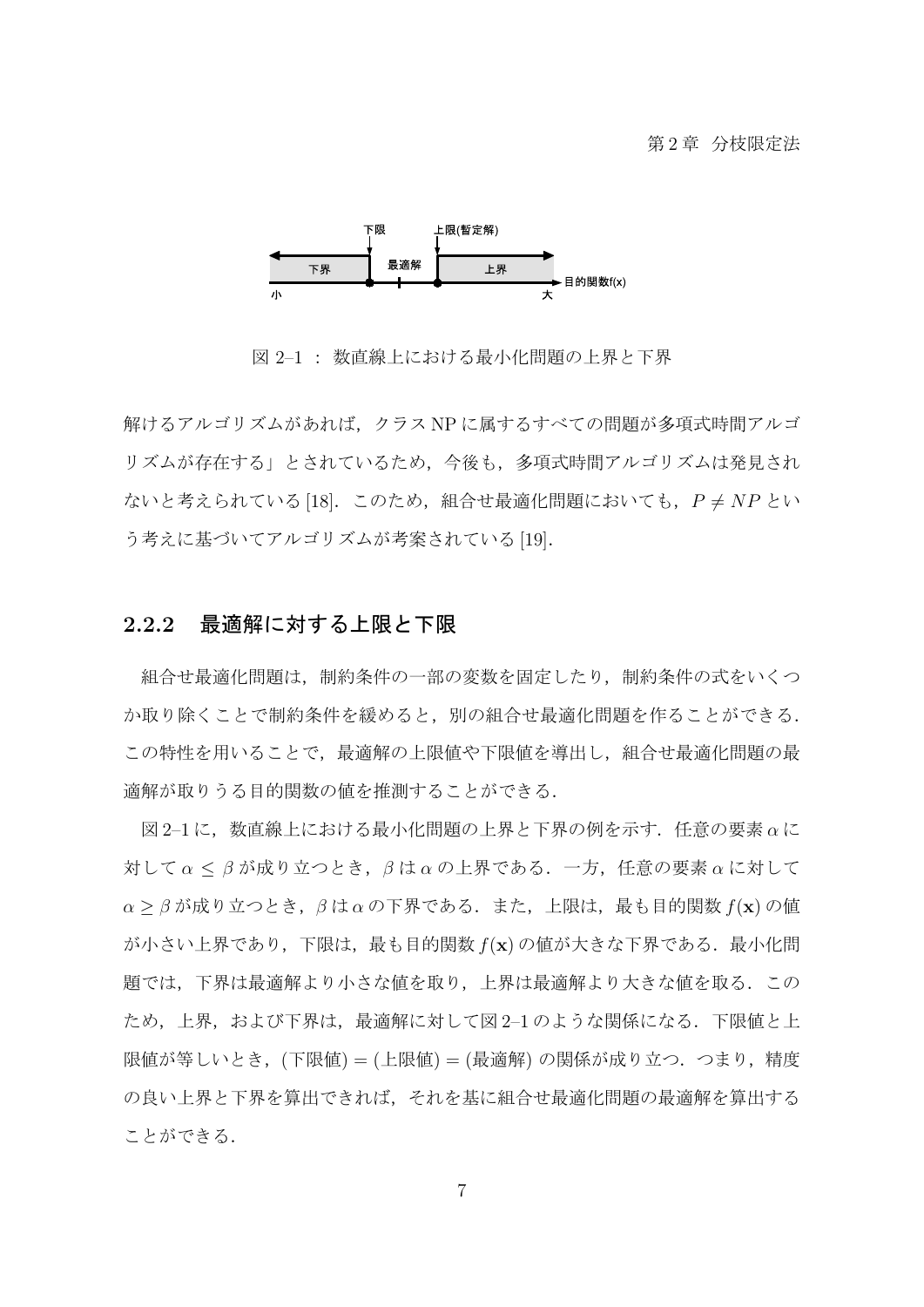#### 第2章 分枝限定法



図 2–2 : 部分問題の生成

#### 部分問題を用いた上界値の導出

組合せ最適化問題は,NP 困難であるため,問題規模が大きな問題ほど求解に時間が かかる.一方,元問題の部分問題は,元問題よりも問題規模が小さいため,元問題よ りも容易に求めることができる. 図 2-2 に, 部分問題の例を示す. 図 2-2 は, 部分列 挙法 (Partial Enumeration Method) を用いて、元問題を4つの部分問題に分割する例 である.図 2–2 中の *S<sup>i</sup>* は,問題 *P*<sup>0</sup> のとりうる組合せ *S* を互いに排反に分割した部分 問題の実行可能領域を表す. 図 2-2 より, 実行可能領域 S<sub>1</sub> の最適解は, 問題 P<sub>0</sub> の実 行可能解である.本例において *S*<sup>2</sup> の最適解が不明である場合,*S*<sup>1</sup> の最適解が *S* の最 適解であるかどうかを判断することができない.しかしながら,*S*<sup>1</sup> の最適解が分かっ た段階で,*S* の最適解が *S*<sup>1</sup> の最適解よりも大きな値にならないことが分かる.このよ うに,部分問題を解くことで,元問題の上界値を求めることができる.

また,部分列挙法は,場合分けを行い,式 (2–2) の集合 *S* を式 (2–3) のように *n* 個 の部分集合 *S<sup>i</sup>* に分割する手法である.

$$
\begin{cases}\nS = S_1 \cup S_2 \cup \dots \cup S_i \cup \dots \cup S_n = \bigcup_{i=1}^n S_i \\
S_i \cap S_j = \phi \quad (i = 1, 2, \dots, n, \ j = 1, 2, \dots, n, \ i \neq j)\n\end{cases} (2-3)
$$

式 (2–3) より,各 *S<sup>i</sup>* の最小値 *f*(*si*) (*s<sup>i</sup> ∈ Si*) が求まっているとき,すべての *f*(*s*) のう ち最小値を与える *s<sup>i</sup>* が,最適解 *s* となる.*S<sup>i</sup>* を実効可能領域とする部分問題は,*S* の 変数を固定することで生成されるため,問題 *P*<sup>0</sup> よりも規模が小さな組合せ最適化問題 となり,問題 *P*<sup>0</sup> よりも容易に解くことができる.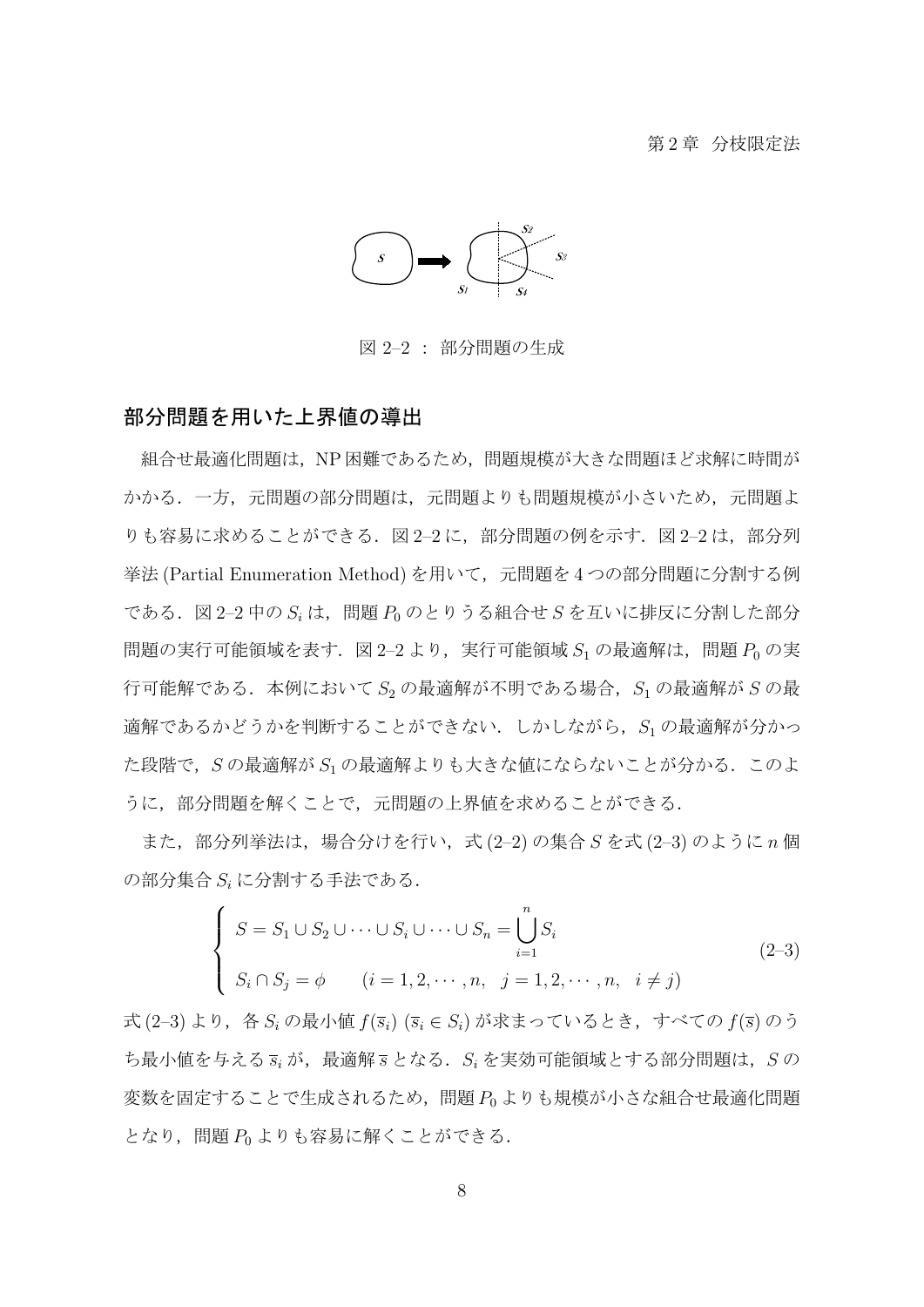

図 2–3 : 組合せ最適化問題と緩和問題の制約条件



図 2–4 : 組合せ最適化問題と緩和問題の実行可能解

#### 緩和問題を用いた下界値の導出

組合せ最適化問題の制約条件を緩めた問題を緩和問題という.組合せ最適化問題は, ほとんどの問題が NP 困難であり、求解が難しい、一方で、元の組合せ最適化問題の 制約条件を緩めることで生成された新たな最適化問題である緩和問題は,元問題より も求解が容易になる場合がある. 緩和問題は、式(2-4)のように表すことができる.

$$
\begin{cases}\n\min. & f_s \\
s.t. & s \in \mathbf{S}'_i \\
& \mathbf{S}_i \subseteq \mathbf{S}'_i\n\end{cases}
$$
\n(2-4)

式 (2–4) より,関数 *f<sup>s</sup>* の最小値を *f<sup>s</sup> ′* とおくと,*f<sup>s</sup> ′* が *S<sup>i</sup>* の下界値となる.ただし,下 界値を求める関数 *f<sup>s</sup>* は *f*(**s**) と同等または *f*(**s**) よりも良い評価を得られるように定め る.求解対象の組合せ最適化問題 *P*<sup>0</sup> の制約条件と,その緩和問題 *P ′* <sup>0</sup> の制約条件の関 係を図 2–3 に示す.また,求解対象の組合せ最適化問題  $P_0$  の解と,その緩和問題  $P_0^\prime$ の解の関係を図 2−4に示す. 問題  $P_0$  の解は, 緩和問題  $P_0'$  の条件をすべて満たすため,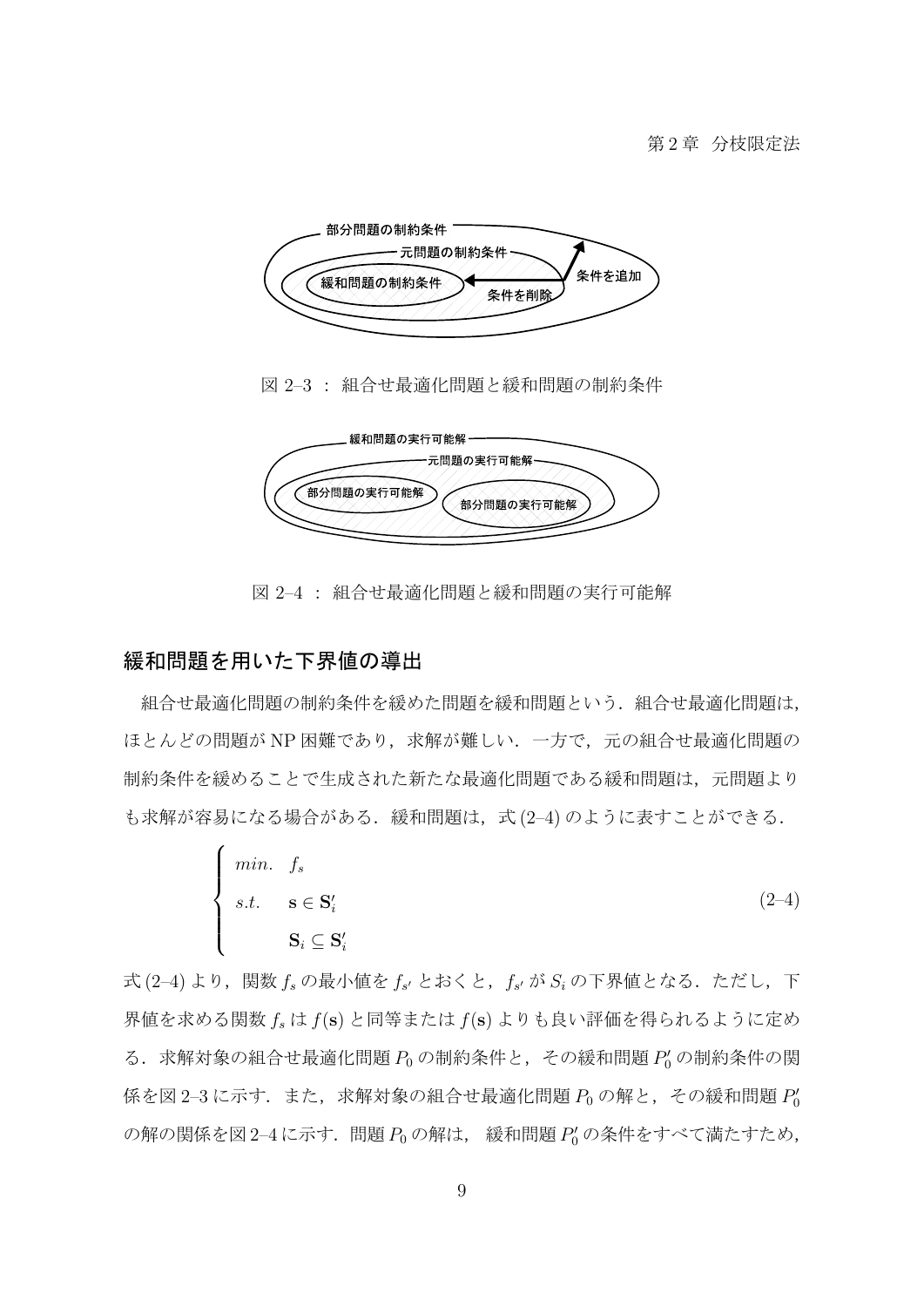$P'_0$ の解集合に含まれる.一方,緩和問題  $P'_0$ の解は必ずしも問題  $P_0$ の条件を満たすわ けではない.

式 (2–4) において問題 *P*<sup>0</sup> の条件を満たす下界 *s ′* は,問題 *P*<sup>0</sup> の実行可能解である.ま た,図 2–4 より,問題 *P*<sup>0</sup> の解と *P*<sup>0</sup> の緩和問題 *P ′* <sup>0</sup> の解の間には包含関係が成り立つ. このため,問題 *P*<sup>0</sup> とその緩和問題 *P ′* <sup>0</sup> から得られる解には,以下の関係がそれぞれ成 立する.

- *•* 問題*P*0の緩和問題*P ′* <sup>0</sup> が実行可能解を持たない場合,*P*<sup>0</sup> は実行可能解を持たない.
- *P*' の最適解を *s'* とすると, *s'* ∈ *S*' ならば *s'* は (*P*<sub>0</sub>) の最適解である.
- $f(s) = c_s$ とおき,緩和問題  $P'_0$ の最適解を  $\overline{s'}$ ,元問題  $P_0$  の最適解を  $\overline{s}$  とすると, **c t s** *′ ≤* **c t <sup>s</sup>** が成り立つ.

#### **2.3** 分枝限定法のアルゴリズム

分枝限定法は,分枝操作と限定操作を繰り返し行うことで,組合せ最適化問題の最 適解を求める手法である.分枝操作は,問題を場合分けし,解空間を分割することで, 部分問題を生成する操作である. 図 2–5 に、分枝限定法による問題の分割過程を示す. 生成された部分問題のうち,まだ解かれていない部分問題である活性問題に対して分 枝操作を繰り返し行うと,図2–5 のように各部分問題を木構造で表すことができる.生 成したすべての部分問題を解くことで元の問題の最適解が求められるため、図 2-5 の ような木を探索することで与えられた問題を求解できる. 探索中は、発見した実行可 能解のうち最も評価の良い解を暫定解として記憶し,探索終了時に記憶している暫定 解を最適解とする.限定操作は、分枝操作で生成した部分問題のうち、求解する必要 の無い部分問題を活性部分問題から取り除く操作である.本操作では、各部分問題に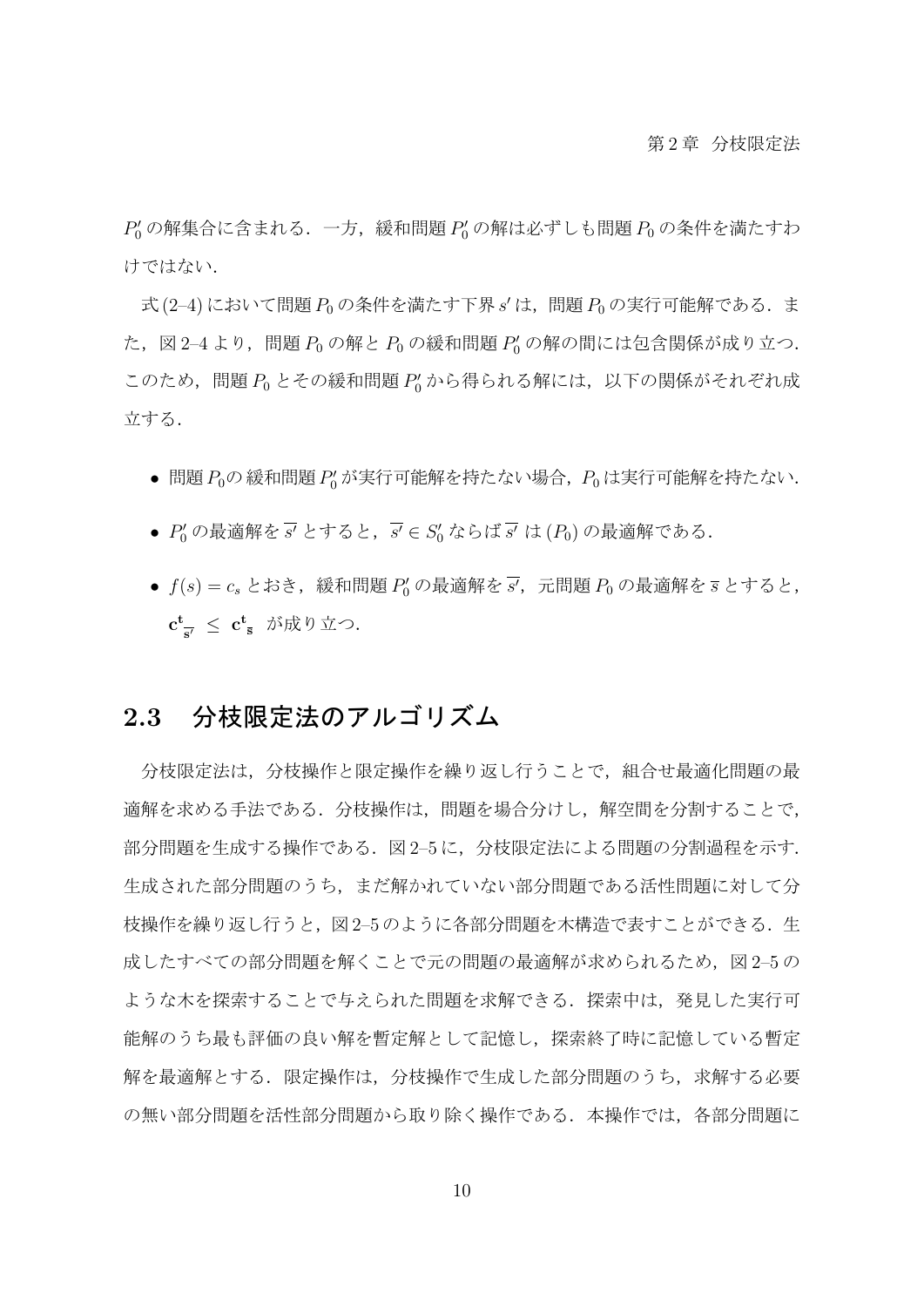

図 2–5 : 分枝限定法による問題の分割

おいて緩和問題から下界値を求め,暫定解と比較することで最適解が存在するかどう か判定する.図 2–5 の例において,×印のついたノードの下界値よりも評価の良い暫 定解が求まっているとする.このとき,×印のノードを根とする部分木内のノードで 得られる実行可能解は,少なくとも×印のノードの下界値よりも評価の悪い解である と判断できる.このため,本例では破線部のノードを探索しない.

分枝限定法は,探索するノード数が少ないほど高速に求解することができる.この ため,分枝限定法では,一般的に,部分問題の増加を防ぐために,各部分問題から生 成する部分問題の個数が 2 または 3 になるように分枝規則を設定することが有効であ ると言われている[20].また,限定操作の効率を上げることで,活性問題の数を減ら すことができ,探索ノード数が少なくなる.

#### **2.4** 分枝限定法の高速化

分枝限定法は,多くの組合せ最適化問題に対して有効な探索アルゴリズムである. このため、本手法は、問題の特性やアーキテクチャなどに合わせて様々なアルゴリズ ムが提案されている [1][20].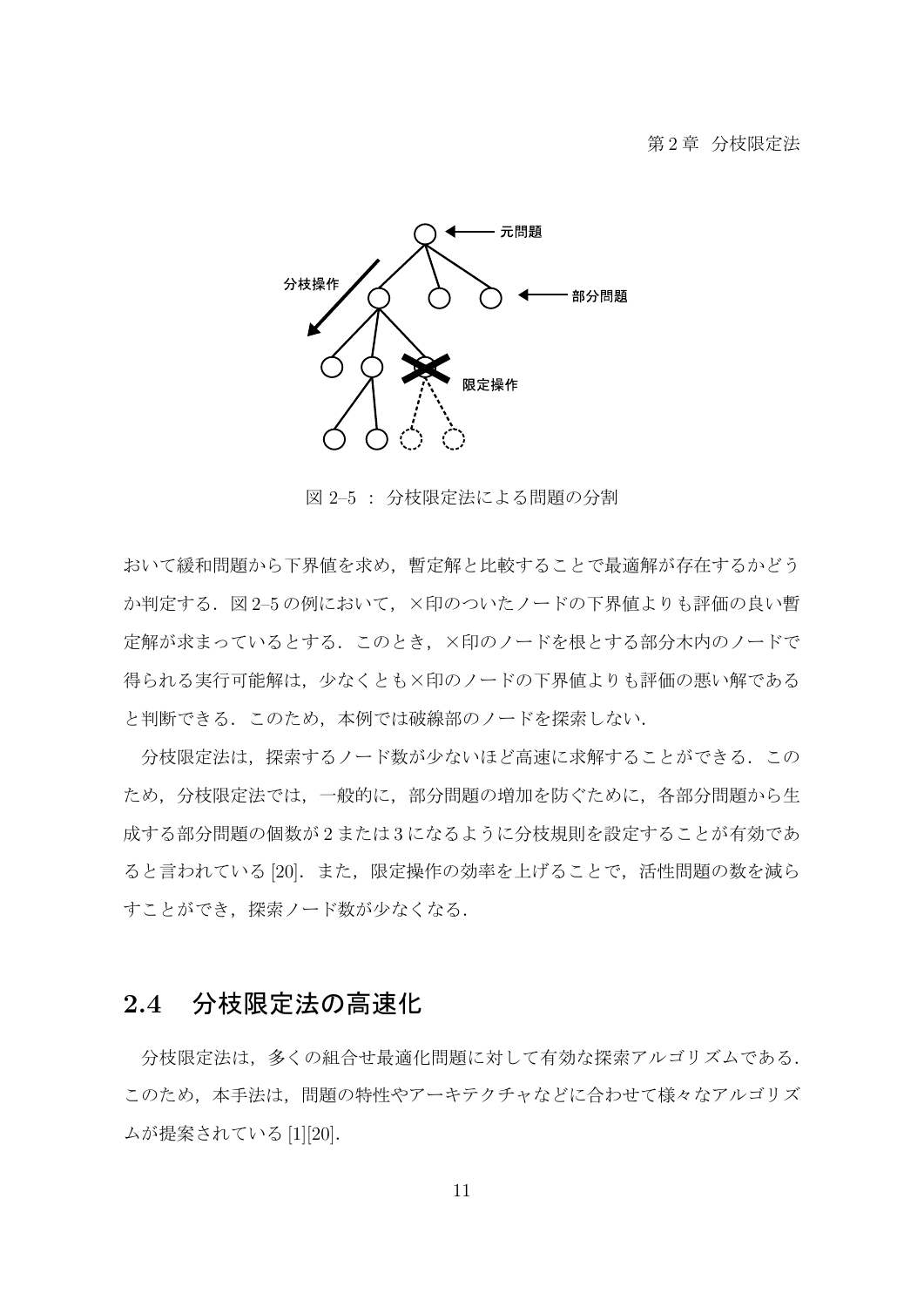探索木の生成方法や下界値の算出方法が異なると,探索木の特性が変化する.この ため,同一の問題に対する求解であってもアルゴリズムごとに探索効率は異なる.つ まり,特定の問題に対して有効なアルゴリズムが,必ずしも他の問題でも有効である とは限らない [21].一方,分枝限定法におけるアルゴリズムの設定方針は,多くの問 題で共通する.

以下では,分枝限定法の逐次アルゴリズムに対する設計方針について述べる.

#### **2.4.1** 分枝変数の選択

分枝操作を行う際に固定する変数を分枝変数という.組合せ最適化問題の中には,目 的関数が複数の変数からなる問題が存在する.このような問題では,複数の変数の中 から分枝変数を選択する必要がある。また、組合せ最適化問題の中には、整数計画問 題や 0-1 計画問題など、複数のモデル化できる問題が多く存在する.このため,同一 問題においても異なるモデル化を行うことで,異なる性質を持った変数が分枝変数と なる場合がある. 組合せ最適化問題では、同じ問題を求解する場合でも,選択した分 枝変数により,生成される総部分問題数や,暫定解 (初期解) が求まるまでの分枝数, および、最適解を探索するまでの分枝数が変化する [21].

分枝限定法は,求解過程において生成される部分問題が多いと,探索領域が大きく なる.このため,生成される部分問題は少ない方が良い.また,分枝限定法では,暫 定解を元に限定操作を行うので,暫定解が求まるまで限定操作を行うことができない. 暫定解を早い段階で求めることができると,早い段階から限定操作ができるため,広 い探索領域を削減できる可能性がある.さらに,限定操作を効率よく行うためには,最 も評価の良い実行可能解である最適解を,早い段階で発見する必要がある.このよう に,同じ問題でも分枝変数によって探索の効率が異なるため,目的に合わせた分枝変 数の選択が必要となる.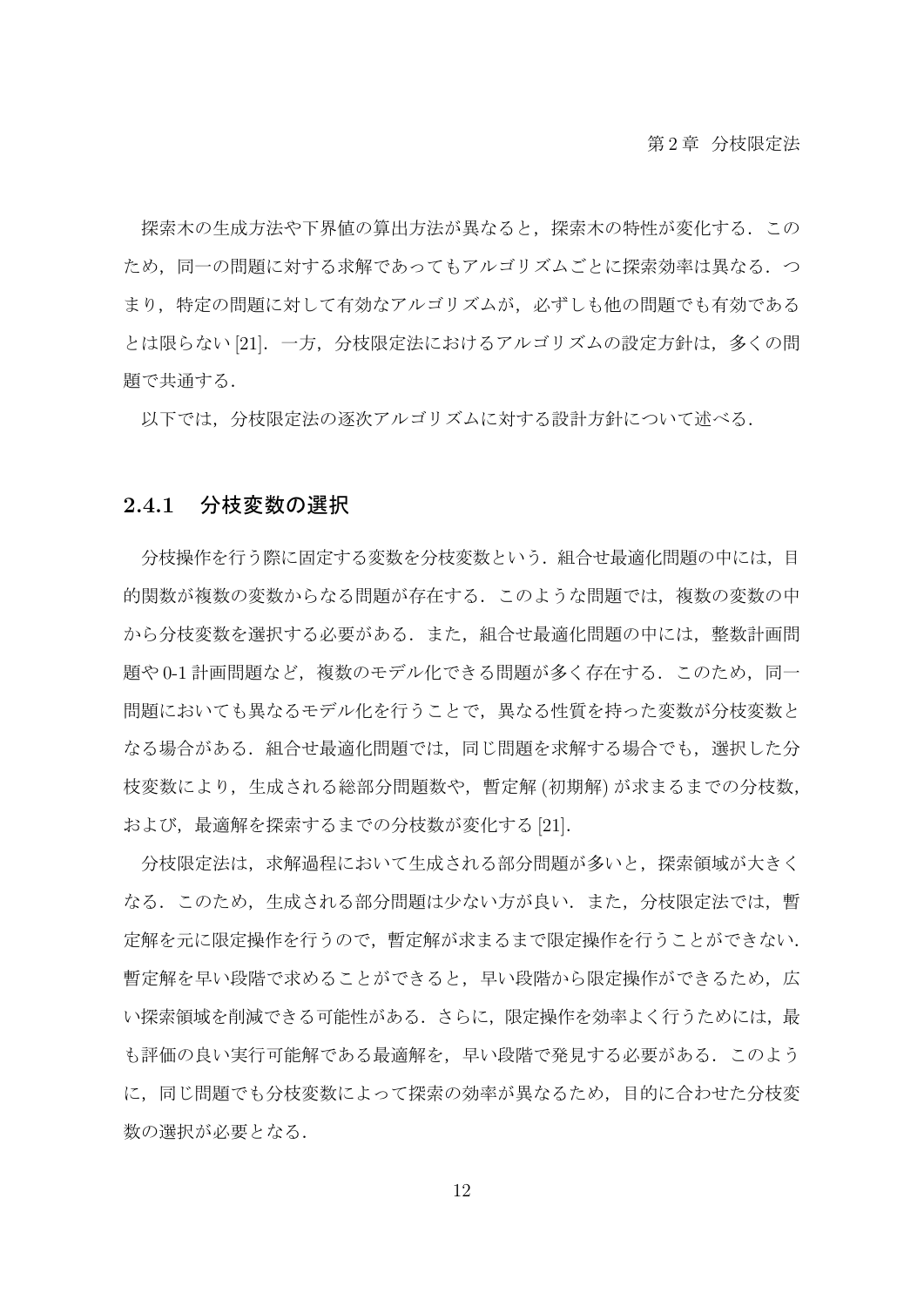

図 2–6 : 探索済み領域と限定操作の効率 (暫定解 *>* 下界値)

#### **2.4.2** 木探索アルゴリズム

分枝限定法は,その時点で探索済みの領域内で最も評価の良い上界である暫定解を 用いて限定操作を行う. このため,探索済み領域がどのように存在するかによって, あ るノードに対する限定操作の結果が異なる. 図 2-6 および図 2-7 に、探索済みの領域 が限定操作に与える影響の例を示す.図 2–6,図 2–7 は,同じ探索木を異なる探索順 序で探索中であり,それぞれ,新たに *S*<sup>1</sup> を探索するところである.図 2–6 では,暫定 解が3であるため, ノード S1 を分枝する. 一方, 図 2-7 では, 暫定解が1 であるため, ノード *S*<sup>1</sup> を分枝しない.図 2–7 の方が探索領域を多く削減できるため,この例では, 図 2-7 の探索順序で探索した方が, S<sub>1</sub> の限定操作の効率が良いと言える. ただし, 最 適解がどのノードに存在するかは問題ごとに異なるため,すべての問題で同一の探索 手法が有効であるとは限らない.

限定操作は,暫定解の評価が良いほど広い探索領域を削減する.このため,良い暫 定解を早い段階で得ると,限定操作の効率が高まり,高速に求解することができる.最 も良い上界値は最適解なので,分枝限定法を高速に求解するためには,最適解をなる べく早い段階で探索する必要がある.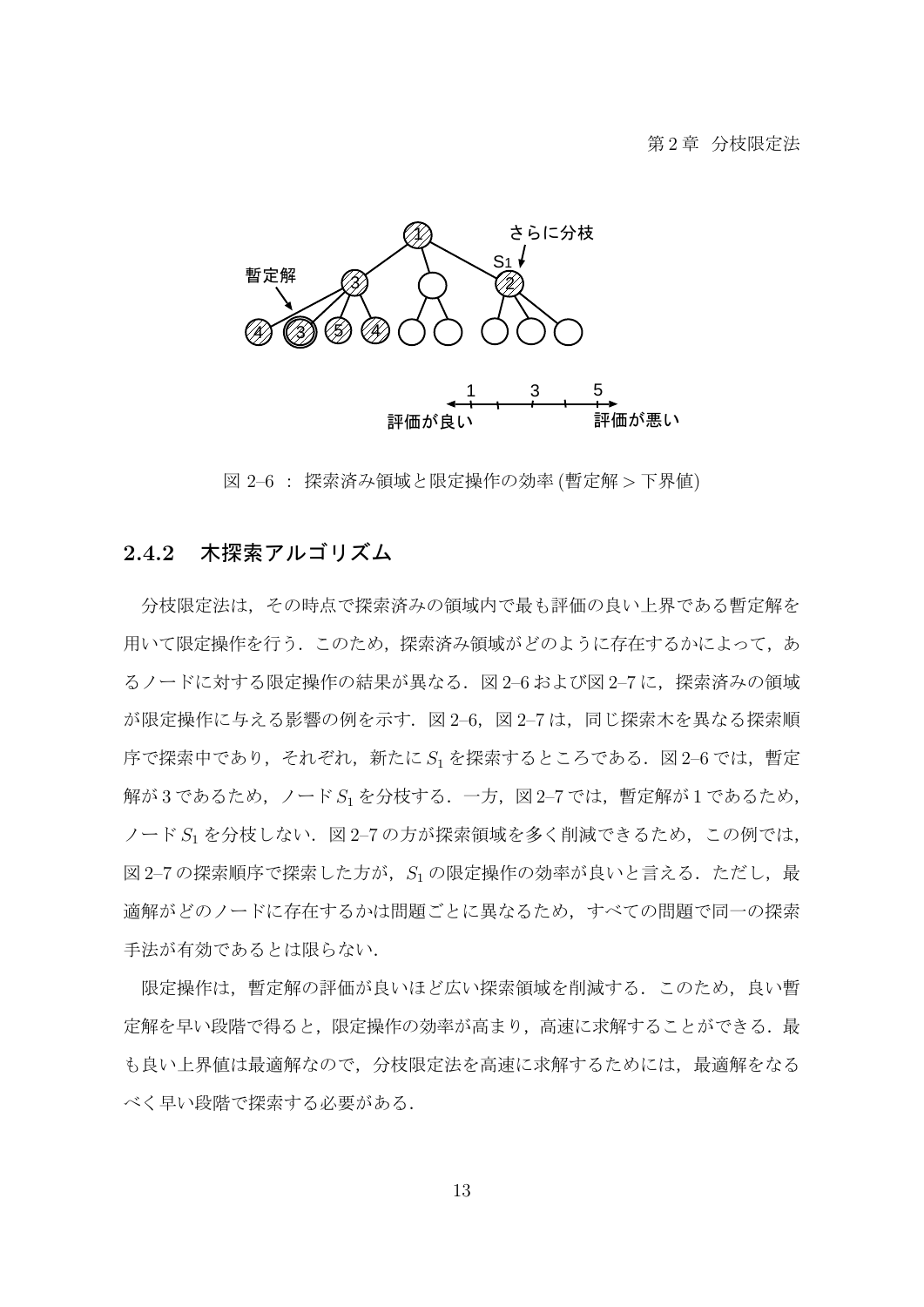

図 2–7 : 探索済み領域と限定操作の効率 (暫定解 *<* 下界値)

部分問題の探索順序は、最良優先探索 (Best First Search), 深さ優先探索 (Depth First Search),幅優先探索 (Breadth First Search) の 3 手法に大きく分類することがで きる[4]. 以下に、これらの手法について述べる.

#### 最良優先探索

最良優先探索は,ヒューリスティック関数を用いて次に探索する活性問題を定める探 索手法である.本手法は、ノードプールを用いて実装することが一般的である.図 2-8 に、最良優先探索の例を示す. 図中の灰色のノードは活性問題を表す. 本手法は、ノー ドプール内のノードから最もヒューリスティック的な評価の最も高いノードを、次に 探索するノードとして選択し,ノードプールから取り除く.また,ノードプールから 取り除いた探索ノードから新たな探索ノードを生成すると,そのノードをノードプー ルに格納する.本例では,矢印で示すノードが選択され,点線のノードが新たに生成 される.これらの操作を繰り返し行うことで,ヒューリスティック関数の評価の良い ノードは最適解を持つ可能性が高いという考え方に基づき,ノードの探索木上の位置 に関係なく,ヒューリスティック関数の評価の良いノードから探索を行うことができ る. 最良優先探索においてヒューリスティック関数に下界値を用いる場合は、最良下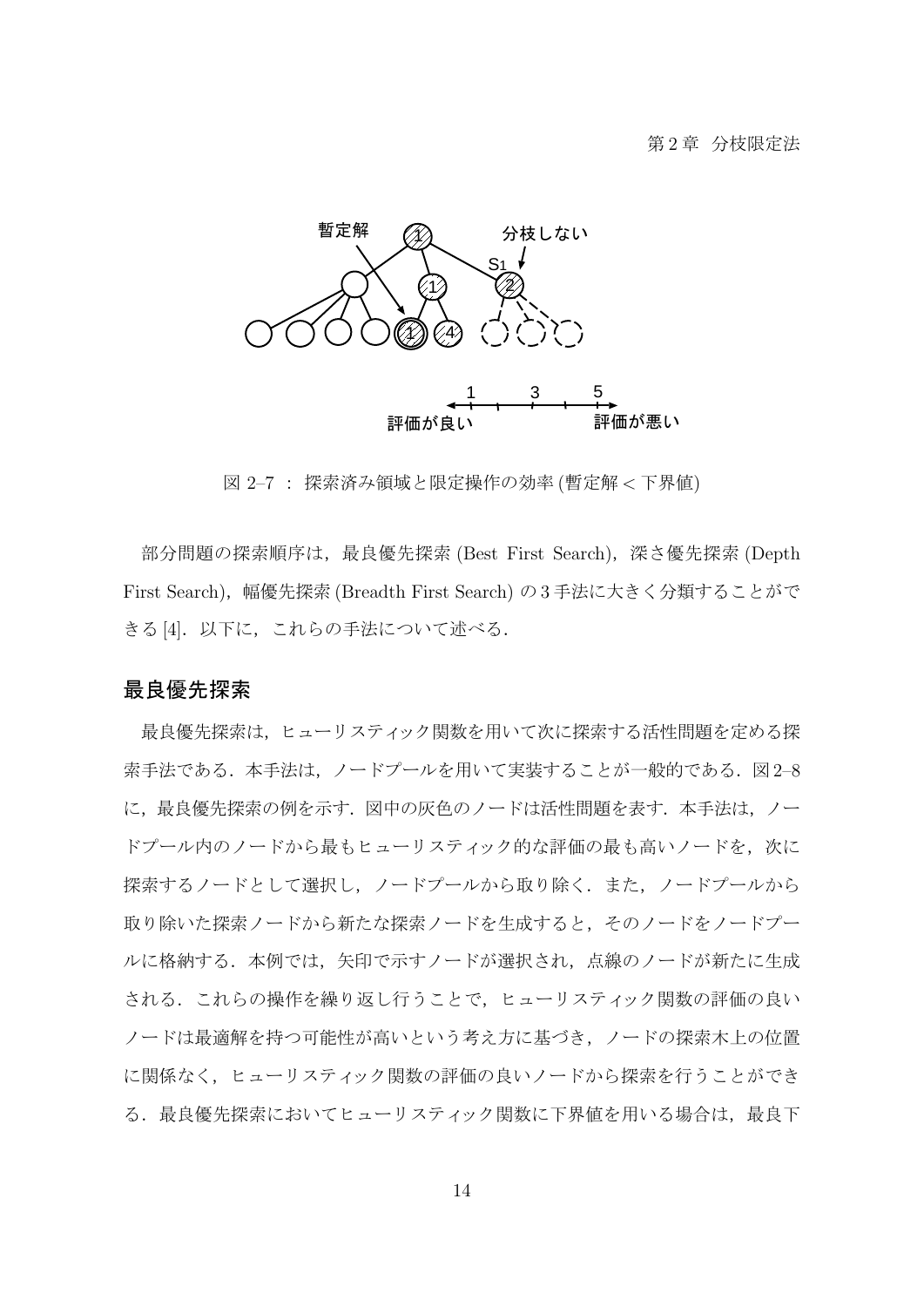

図 2–8 : 最良優先探索

界探索とも呼ばれる.

ヒューリスティック関数の評価の精度が高い場合,最良優先探索は,深さ優先探索 や幅優先探索より高速に最適解を発見できる.一方で,すべての未探索ノードをメモ リ上に記憶する必要があるため,幅優先探索と同様にメモリ使用量の多いアルゴリズ ムである.

#### 深さ優先探索

深さ優先探索は,探索木上で深さが深い位置にある活性問題から優先して探索する 手法である.本手法は、スタックを用いて実装することが一般的である.図 2-9に、深 さ優先探索の例を示す.図中の矢印は,ノードを探索する順序を示す.深さ優先探索 は,新しく生成した部分問題をスタックに格納し,スタックの上にある部分問題から 順に分枝する.本手法は,探索木の深さ分の探索ノード情報を記憶することで実装可 能なため,メモリ使用量を少なく抑えることができる.一方で,すべての枝を一度末 端まで調べる必要があるため,探索木の最大深さが分からない問題において探索の効 率が悪くなる.ただし,組合せ最適化問題で扱う解空間は有限個の集合からなるため 最大探索深さも有限であり, 解の無い空間を無限の深さまで探索することがない. ま た、多くの問題では、最大探索深さを探索前に把握することができる.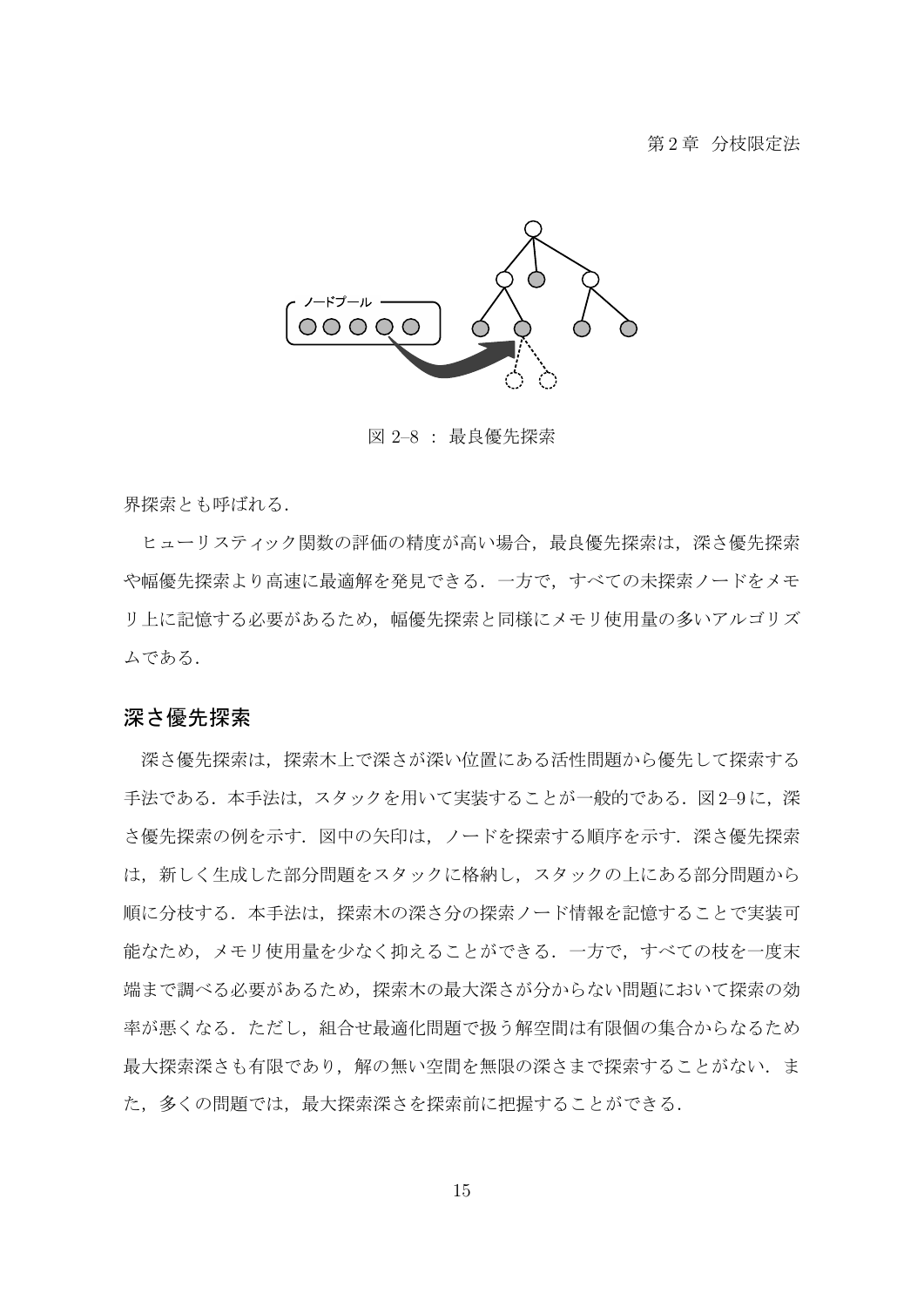

図 2–9 : 深さ優先探索 インスコン マンクリン 図 2–10 : 幅優先探索



#### 幅優先探索

幅優先探索は,探索木上で深さが浅い位置にある活性問題から優先して探索する手 法である. 本手法は、キューを用いて実装することが一般的である. 図 2-10 に, 幅優 先探索の例を示す. 図中の矢印は、ノードを探索する順序を表す. 幅優先探索は、新 しく生成した部分問題をキューに格納し、キューから取り出した問題を分枝する. 本 手法は同一深さのすべての探索ノードの情報をメモリに記憶する必要があるため,メ モリの使用量が大きい.また、最も深さの浅い解を求める問題では、最初に見つけた 解が最適解となる.

#### **2.4.3** 下界値の精度向上

あるノードに対する限定操作には,そのノードの下界値が用いられる.下界値の精 度が良いほど、多くのノードを枝刈し、探索ノード数を削減することができる.

一般的に,精度の良い下界値を求めるためには,計算に時間をかける必要がある.図 2–11 に,探索過程の例を示す.図 2–11 中のノード *A* を根とする部分木には最適解が 存在しないとする.また,網掛け部分は探索済みノードを表しており,ノード *A* 探索 時において,ノード *A* を根とする部分木中には,暫定解よりも評価の良い上界を持つ ノードが存在しないとする.このとき,ノード *A* において,高い精度の下界値を得る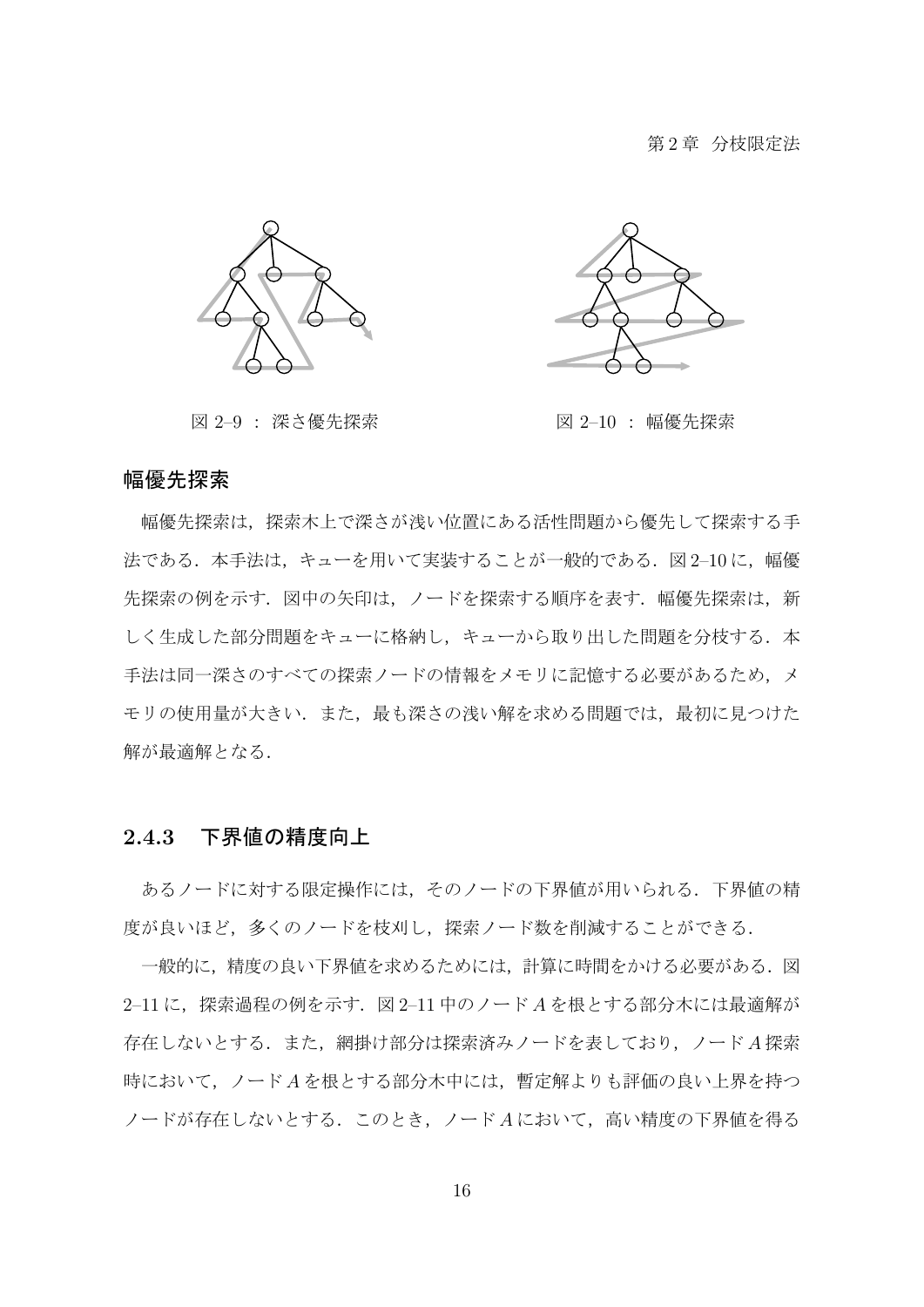#### 第2章 分枝限定法



図 2–11 : 下界値の精度と探索領域の大きさ

ことができれば,ノード *A* 以下のノードを探索する必要がなくなるため,探索領域を 削減することができる.しかし,ノード *A* で下界値の計算に長い時間がかかる場合, ノード *A* を根とする部分木内の全てのノードを探索した方が速い可能性がある.この ように,分枝限定法では,下界値の精度と下界値の導出時間におけるトレードオフを 考慮して下界の評価関数を定める必要がある.

#### **2.4.4** 初期解の精度向上

最小化問題では,暫定解の値が小さいほど,限定操作の効率を上げることができる. このため,並列化により分枝限定法と改善法による求解を同時に行い,近似解法によっ て得られた解を初期解として扱うことで,暫定解の精度を高める手法が提案されてい る [21].また,最も早い段階に求まる暫定解である初期解の精度を高めるために,分枝 限定法による探索を行う前に,近似解法による求解を行う手法が提案されている [22]. このようなアルゴリズムの中でも、分枝限定法に切除平面法を併用した手法は分枝カッ ト法と呼ばれ,高い効果が得られることが知られている [23][24][25].

他にも,多くの分枝限定法のアルゴリズムでは,精度の良い解が初期解になるよう に,探索木上中のノードの位置を入れ替えたり,分枝規則および探索順序が決定され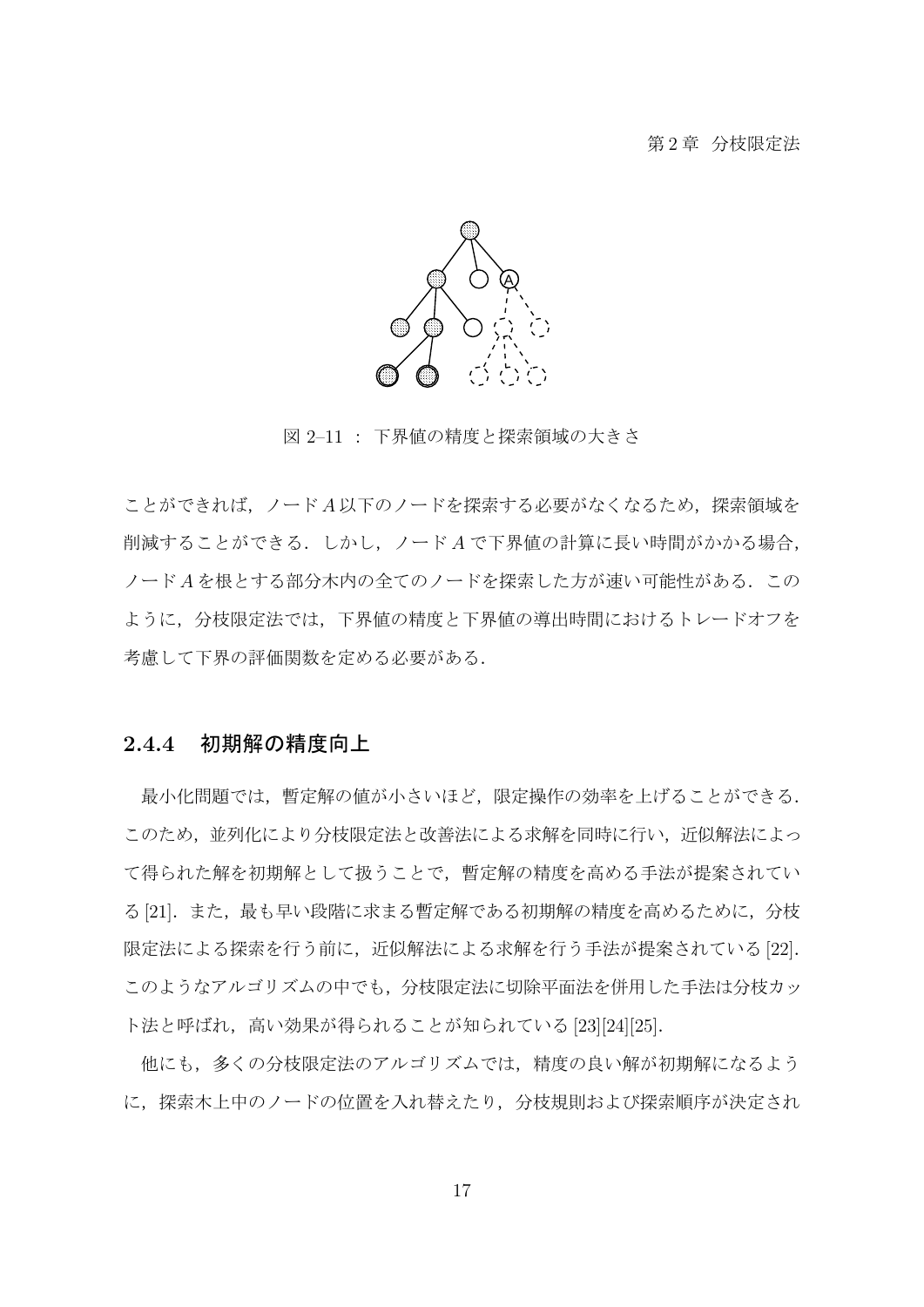ている [8][26]. このように設計されたアルゴリズムでは、求解時間が長い問題におい て探索を途中で打ち切る場合でも,精度の良い近似解が得られることが保証される.

#### **2.5** 並列分枝限定法

分枝限定法で生成された部分問題は,それぞれが独立な組み合わせ最適化問題とし て成立する.このため,各部分問題をそれぞれ独立に解くことが可能であり,異なるプ ロセッサで並列に求解することができる [9]. 並列分枝限定法では、複数のプロセッサ が同時に異なるノードの探索を行うので,逐次探索よりも早い段階で探索されるノー ドが存在する.このようなノードに最適解が存在する場合,早い段階から限定操作の 効率を高めることができるため,高速に求解できる.一方,逐次探索において早い段 階で最適解を発見できる問題の場合, 逐次探索で探索しないノードを,並列探索手法で 探索する場合がある.このような場合,並列化によるプロセッサ間通信のオーバヘッ ドにより高速化率が低くなる.しかし、最適解を速い段階で発見できる問題は、逐次 探索でも高速に求解できるため,高速化率が低い場合でも高速に求解することが可能 である場合が多い.以下では,分枝限定法における並列化方針について述べる.

#### **2.5.1** 処理の分割方針

多くの並列分枝限定法では,1 つの探索木を複数のプロセッサで探索する.このた め、処理を複数に分割し、それぞれの処理を各プロセッサに割り当てる. 以下では、処 理の分割単位,および,処理の分割を行うタイミングによる探索効率の違いについて 述べる.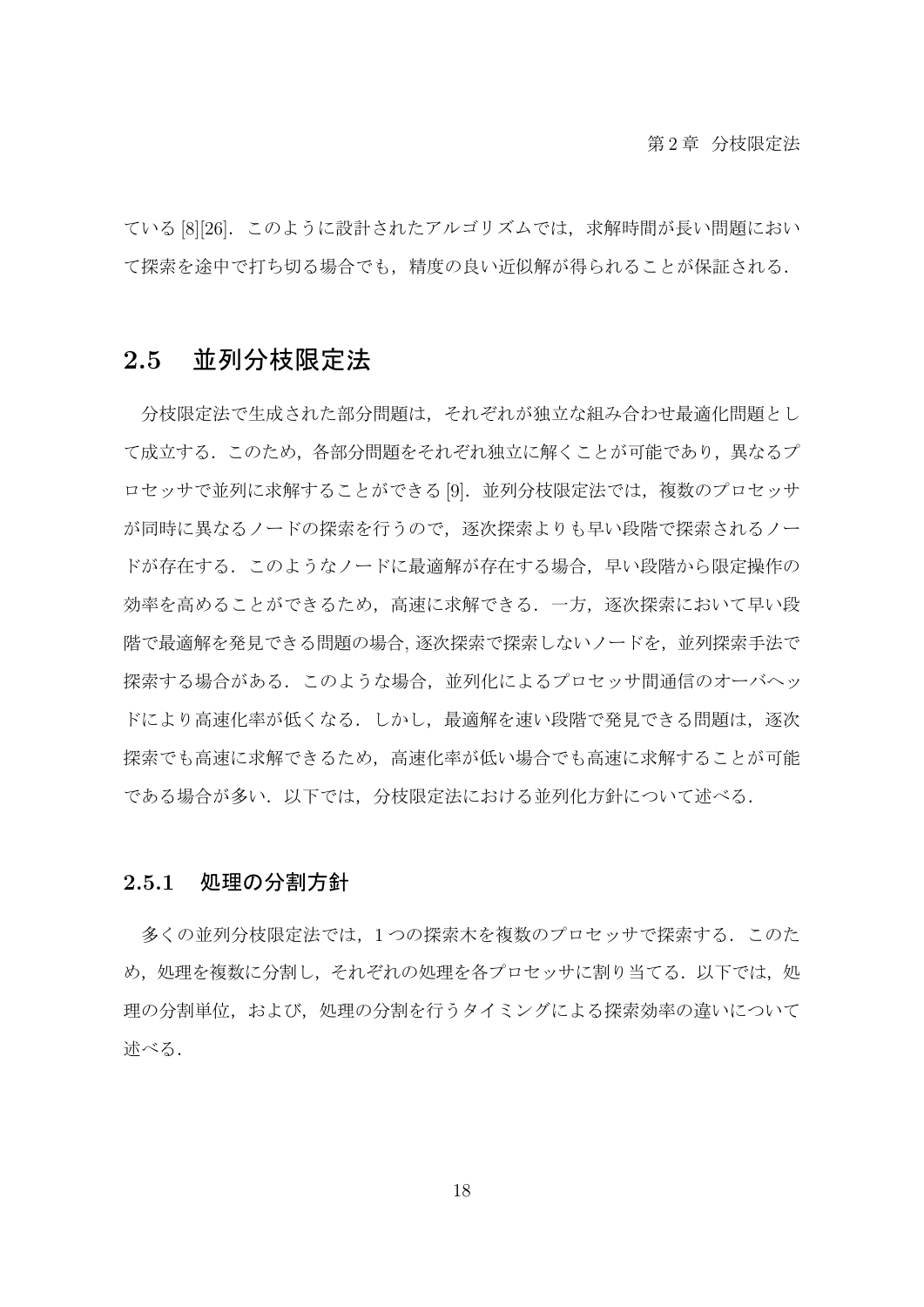#### 処理の分割単位

処理の分割単位として,各ノードの処理を複数プロセッサで行う分割方式や,各ノー ドの処理を別のプロセッサで行う分割方式が挙げられる.

各ノードの処理を複数のプロセッサで行う場合,処理の分割単位が細かくなる.こ のため,多くの場合,この様な分割方式は採用されない.ただし,複数のプロセッサ が同一の演算を行うことで高速に求解することが可能なアーキテクチャや,メモリ容 量などの制限があるアーキテクチャでは,ノード内の処理を分割する場合がある.

各ノードの処理を別のプロセッサで行う場合,探索木中の部分木をプロセッサに割 り当てることで,複数のノードを一度に割り当てることができる. このとき, 各プロ セッサは,自身が分枝したノードをさらに分枝するので,割当て領域内の探索におい て他のプロセッサの分枝情報を必要とせず、独立して探索できる.また、各プロセッサ に部分探索木を割り当てることで,各プロセッサ間で共有するデータの量を削減する ことができる.さらに,部分探索木は,根ノードを指定することで一意に定まる.こ のため,多くの並列分枝限定法は,ノードを指定することで,割当て領域に部分木を 指定し,各プロセッサに探索領域を割り当てる.

#### 静的な分割と動的な分割

求解中に動的に処理の分割を行うことで各プロセッサに割り当てられた処理の量を 均等化する手法が提案されている.しかし,動的に処理の分割を行うと,探索以外の 処理に時間をかけることとなる.このため,処理の再分割時間を削減するために,静 的に処理の分割を行う手法も提案されている [11].

静的に探索領域の分割を行う場合,探索前から各プロセッサに割当て可能な領域が 決定しているため,速い段階で各プロセッサに処理を割り当てることができる.しか し,本手法で分割された探索領域の位置情報は,探索木の形状に関係なく一定となる.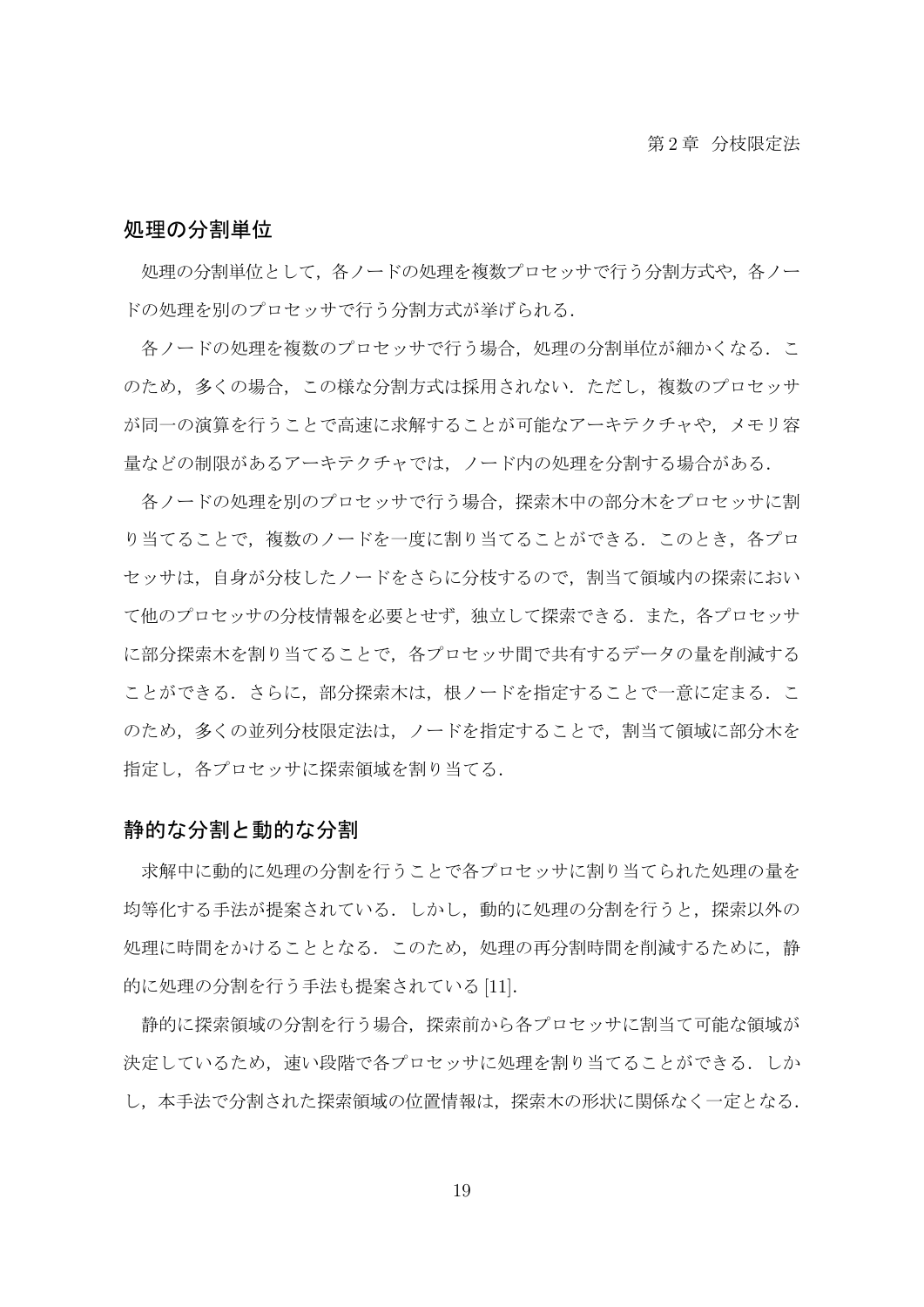このため,探索木の形状に合わせた分割を行うことができない.

動的に探索領域の分割を行う場合,探索木の形状や,探索の進行に合わせて処理の 割当てを行うことができる.特に,動的に分割した処理を動的に割当る手法では,各 プロセッサが任意の探索領域を探索した結果を用いて処理の割り当てが行われる.こ のため,プロセッサに探索領域を割り当てるために,領域を分割するための処理が必 要となる.動的分割手法を用いる並列探索手法でも,初期割当に静的分割を用いる場 合がある.この場合,初期割当を高速に行い,探索開始時の並列化オーバヘッドを最 小限に抑えることができる.

#### **2.5.2** 各プロセッサへの処理の割当方針

並列分枝限定法の求解過程において,待ち状態のプロセッサが生じると,並列処理 の効率が落ちるため、求解時間が長くなる. つまり、複数のプロセッサが常に処理を 行っている状態を保つことで,並列化の効率を高め,高速に求解することが可能とな る.このため,高速に求解するためには負荷分散を行う必要がある.以下では,まず, 処理の割当方針のうち,負荷分散に対する方針について述べる.次に,処理の割当順 序に関する方針について述べる.

#### 静的な割当と動的な割当

探索領域を各プロセッサに静的に割り当てた場合、動的に割り当てた場合よりプロ セッサ間で共有するデータを少なく抑えることができる [11]. ただし、分枝限定法で は,限定操作により探索領域の削減が行われる.このため,各プロセッサは,割り当て られた探索領域をすべて探索するまで,割り当てられた探索領域の広さを知ることが できない、静的に広さが均等になるように探索領域を各プロセッサに割り当てても、限 定操作により各プロセッサの探索領域の広さが不均等になる.このように,各プロセッ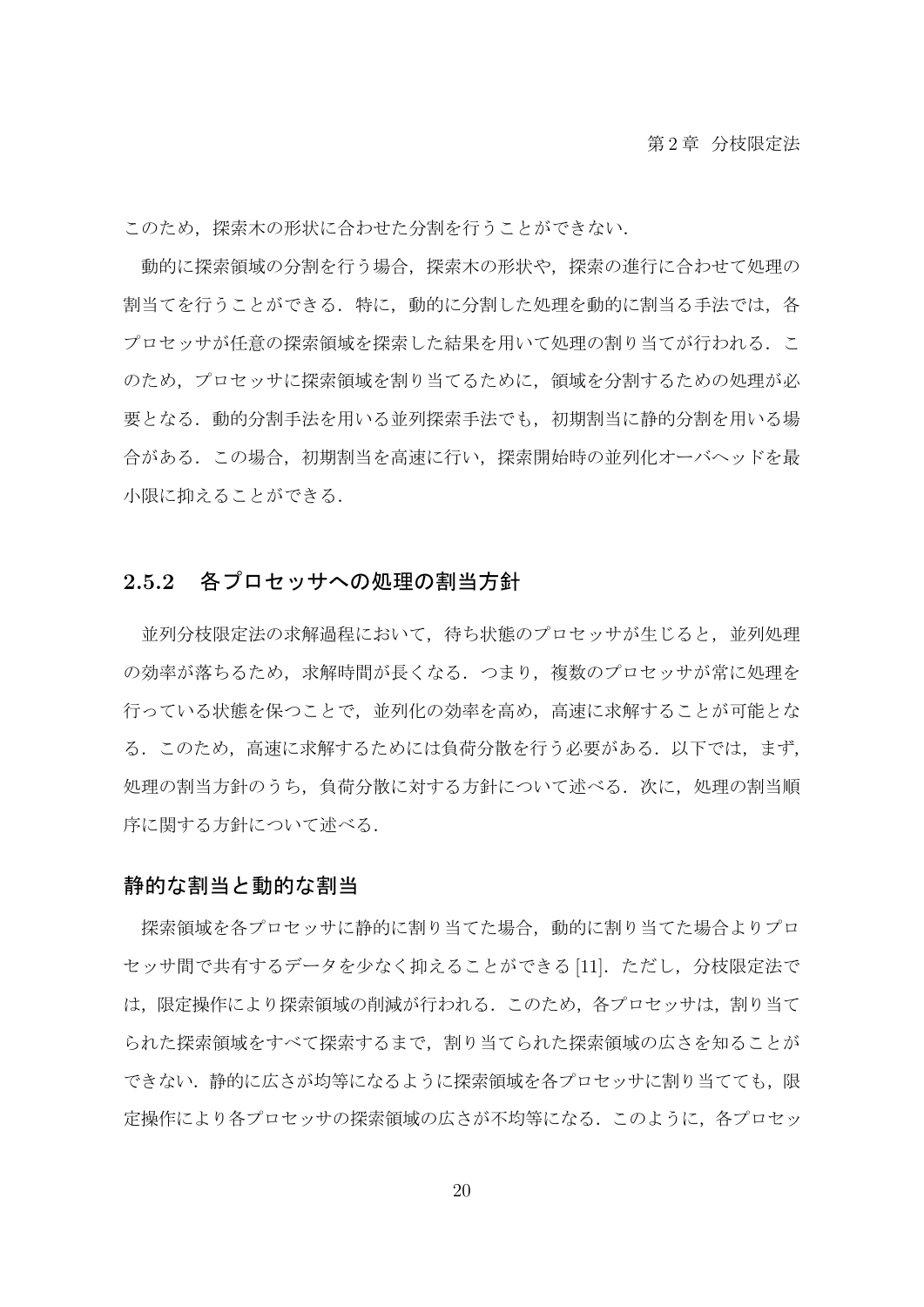サに静的に処理を割り当てた場合,各プロセッサごとの負荷が不均等になりやすい.

動的に各プロセッサに探索領域を割り当てた場合,探索状況に応じて各プロセッサ に割り当てる処理を変えることができるため、各プロセッサの負荷を均等にすること ができる [8]. しかし,動的な処理の割り当てを行うと,静的に処理を割り当てた場合 よりも多くのデータをプロセッサ間で共有する必要がある.

処理の割り当てを頻繁に行うことで,より厳密に負荷を均等化することができるが, プロセッサ間で共有するデータは多くなる.一方,処理の割り当て回数を減らすこと でプロセッサ間で共有するデータ量を減らすことができるが,各プロセッサの負荷が 不均等になりやすくなる.このように処理の割り当てにおいて負荷分散とプロセッサ 間で共有するデータの量はトレードオフの関係にある.どのような処理を優先して各 プロセッサに割り当てるかによって負荷分散のオーバヘッドが変化する.

#### ノード探索順序

第 2.4.2 項で述べたように,分枝限定法は,ノードの探索順序によって限定操作の効 率が変化し,求解時間に影響を与える.多くの並列分枝限定法では,複数のプロセッサ が同時に分枝を行うため,分枝限定法と異なる順序で探索が行われる.このため,分 枝限定法において探索されるまでに時間がかかったノードを並列分枝限定法が早い段 階に探索することがある.このような場合,限定操作の効率が向上し,並列分枝限定 法が探索するノード数が分枝限定法よりも少なくなる. これにより, スーパーリニア スピードアップと呼ばれるプロセッサ台数倍以上の高速化率が得られる場合がある [9].

多くの探索手法は,早い段階に最適解を発見できるように,最適解が存在する確率 が高いと考えられる下界値の評価が高い領域を優先して割り当てる.しかし,このよ うな割当方式を取ると,下界値の評価が低い領域に最適解が存在する場合の求解時間 が長くなる.このため,逐次探索において求解に時間のかかる問題は並列探索でも求 解に時間がかかることが多い.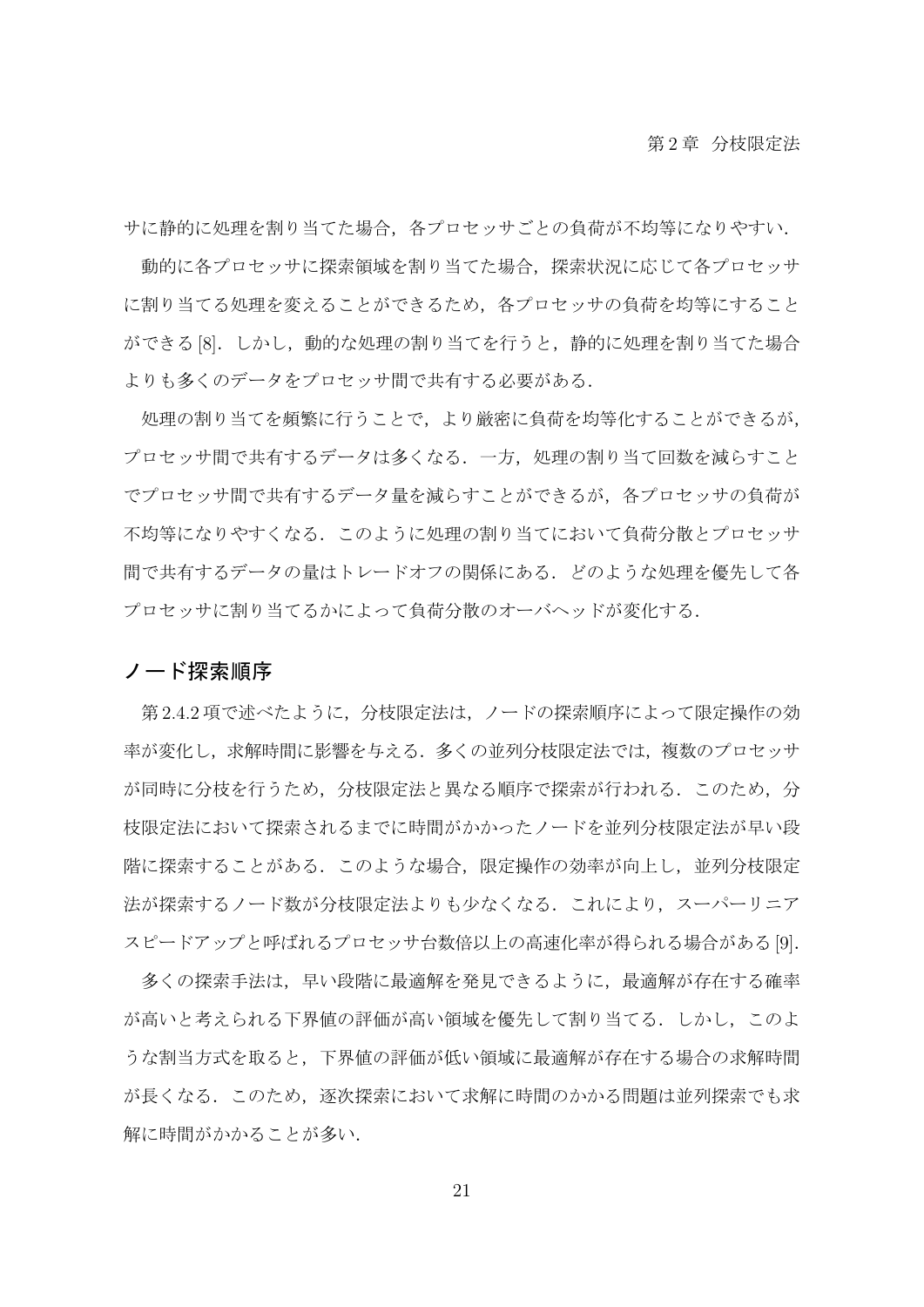第2章 分枝限定法



図 2–12 : 分散メモリ環境

図 2–13 : 共有メモリ環境

#### **2.5.3** アーキテクチャに合わせたアルゴリズム設計方針

並列化環境は,プロセッサ間におけるメモリのアドレス空間共有方式によって,分 散メモリ環境と共有メモリ環境の2種類に大きく分類することができる. 図 2-12 に, 分散メモリ環境の例を示し、図 2-13 に、共有メモリ環境の例を示す. 分散メモリ環境 は,各プロセッサが他のプロセッサが持つメモリに直接アクセスすることができない 並列化環境である.一方,共有メモリ環境は,図 2–13 のように,すべてのプロセッサ が全てのメモリのアドレス空間を共有する並列化環境である.以下に,各並列化環境 における並列分枝限定法の一般的なアルゴリズム設計方針を述べる.

## 分散メモリ環境におけるアルゴリズム

並列分枝限定法は,各プロセッサの処理が独立しているため,各プロセッサが独自の メモリを参照して処理を行う分散メモリ環境に対する実装に向いている.一方で,分 散メモリ環境における並列分枝限定法では,プロセッサ間でデータを共有するために, プロセッサ間通信が必要となる.このため,暫定解の更新や負荷分散のオーバヘッド が大きくなる.

分散メモリ環境における並列分枝限定法で高速に最適解を求解するためには,プロ セッサ間の通信オーバヘッドを少なく抑える必要がある.そのため,分散メモリ環境 における並列分枝限定法の多くは,通信を行う回数の削減や,非同期通信または 1 対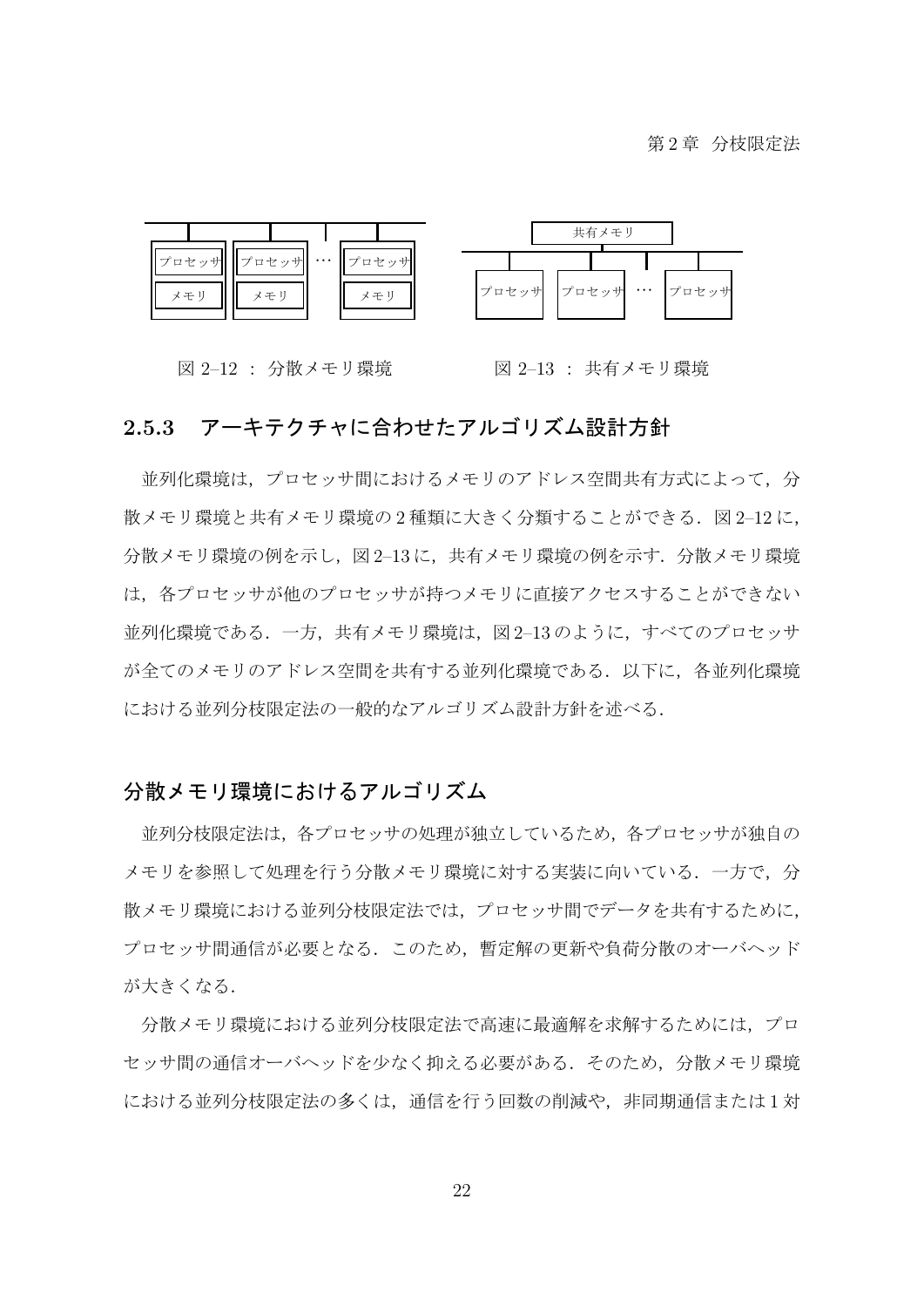1 通信による通信時間の隠蔽を行う.このような並列分枝限定法のアルゴリズムとし て,マスタ・スレーブ型をとる手法 [12][27] や隣接するプロセッサ間のみで負荷分散を 行う手法 [13] などが提案されている.

## 共有メモリ環境におけるアルゴリズム

共有メモリ環境における並列分枝限定法は,各プロセッサが共通のメモリに直接ア クセス可能である.共有メモリ環境における分枝限定法では,少ない通信オーバヘッ ドでプロセッサ間の通信を行うことができる.このことから,共有メモリ環境におけ る並列分枝限定法では,それぞれのプロセッサの探索状況を頻繁に更新し,共有する ことで、再割当の効率を高める手法が有効であると言われている [8]. ただし、複数の プロセッサが同じデータを同時に更新するような場合,排他処理が必要となるためメ モリアクセスのオーバヘッドが大きくなる.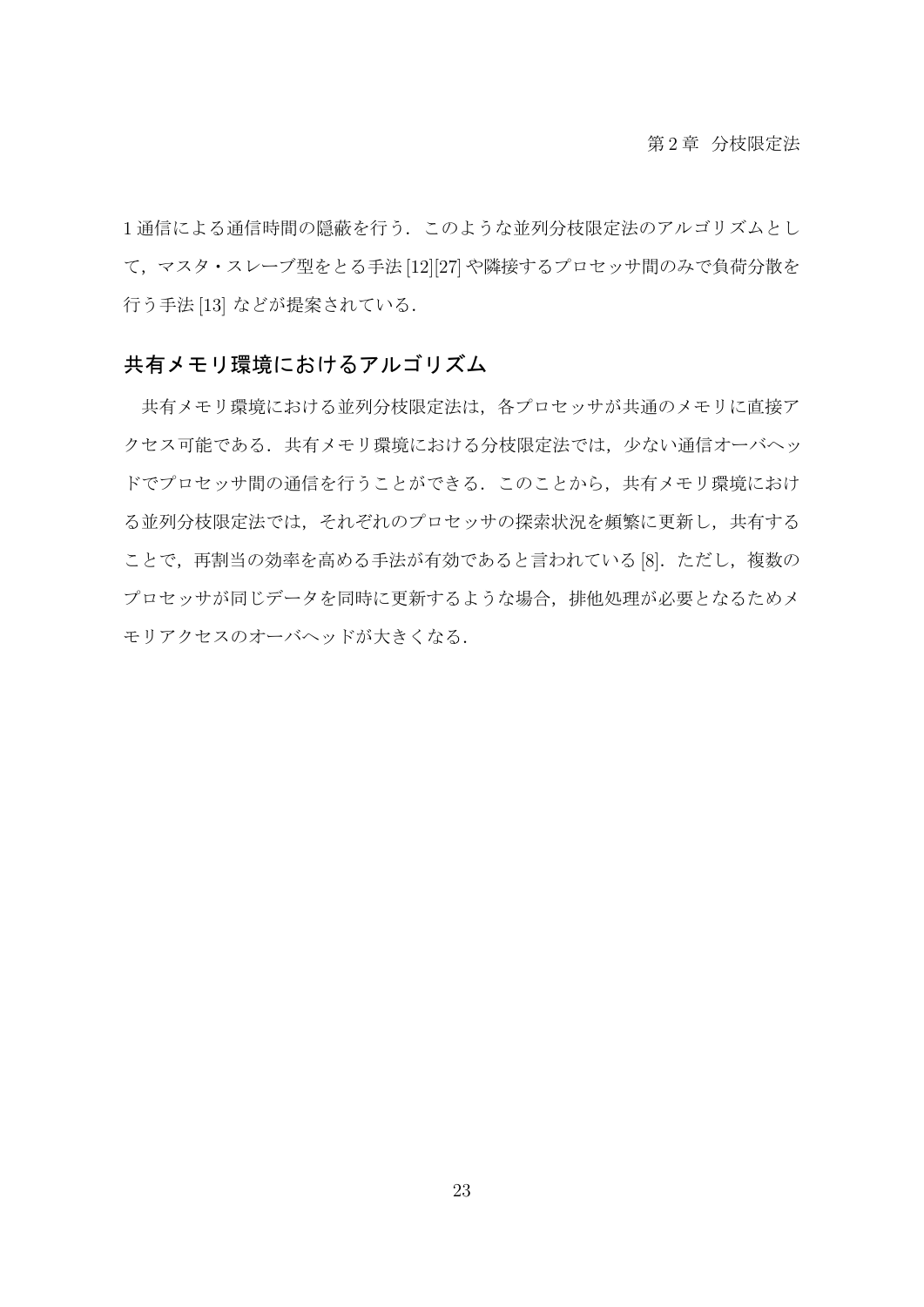

図 2–14 : 4PE における階層的挟み撃ち探索

## **2.6** 階層的挟み撃ち探索

階層的挟み撃ち探索は,複数の PE(Processor Element) が階層的に左右から挟み撃 つ形で探索する共有メモリ環境向けの並列探索手法である [28][29]. 本手法は, Prolog の探索において提案された手法であるが,分枝限定法の並列化においても高い有効性 が確認されている [16][30]. 分枝限定法における階層的挟み撃ち探索は、実行時間最小 マルチプロセッサスケジューリング問題を解くための手法である DF/IHS 法 [26] の並 列化手法として提案された. 本並列探索手法は、1つのリーダプロセッサと複数のス レーブプロセッサが並列に深さ優先探索を行う.図 2–14 に,4 つのプロセッサエレメ ント (PE)による分枝限定法における階層的挟み撃ち探索の振舞を示す. 図中の PE1 はリーダプロセッサ,それ以外の PE はスレーブプロセッサとする.リーダプロセッ サは,生成された子問題を探索木左側から探索し,待ち状態のスレーブプロセッサに 探索経路上のノードを割り当てる.階層的挟み撃ち探索では,現在探索中のノードか ら根ノードまでの探索木上の経路を探索経路とし,探索経路をセレクションポインタ (SP)を用いて表す [16].SP は,各ノードの探索木上における位置情報を表すポイン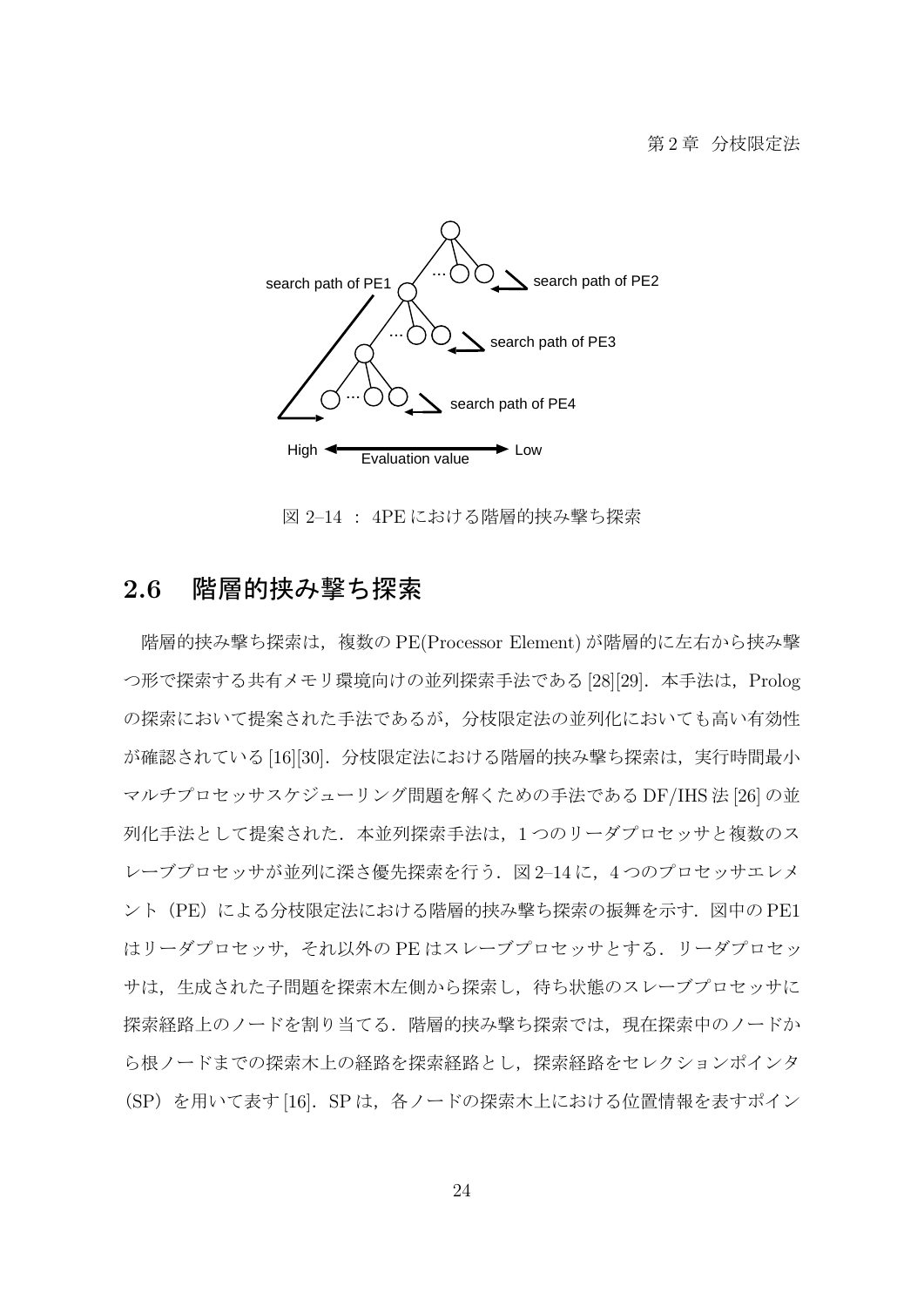

図 2–15 : SP 値の例

タであり,ノードが探索木上で左から何番目のノードに位置するかを示す値である.根 ノードから探索中ノードまでの経路上に存在するノードの SP を深さの浅い順に列挙 したものを SP 値と呼ぶ. 図 2-15 に, SP の例を示す. 図中の斜線のノードは, リーダ プロセッサの探索経路である.また,深さ *i* の SP を *sp<sup>i</sup>* =(深さ*,* 枝番号)と表す.SP 値は、探索中ノードの深さ分の要素によって探索経路を記憶する.本論文では、リー ダプロセッサの探索経路を表す SP 値を *LSP*,スレーブプロセッサの探索経路を表す SP 値を SSP とする. スレーブプロセッサは、割当ノードを根とする部分探索木を割 当領域とし,割当領域を右側から深さ優先探索で探索する.

左右から探索するプロセッサが探索を続けることで探索済領域が重複することを,探 索の重複という.探索の重複は,探索が重複したノードを,左右から探索するどちらの プロセッサが先に探索するかによって,スレーブプロセッサがあとから探索する場合と, リーダプロセッサがあとから探索する場合の2種類に分けることができる. 階層的挟み 撃ち探索では,どちらのタイプの探索の重複も,スレーブプロセッサが,自身の探索経 路(*SSP* = [ $ssp_1, ssp_2, \cdots$ ])とリーダプロセッサの探索経路(*LSP* = [ $lsp_1, lsp_2, \cdots$ ]) を比較することで検出する.深さ *d* のノードを割り当てられたスレーブプロセッサと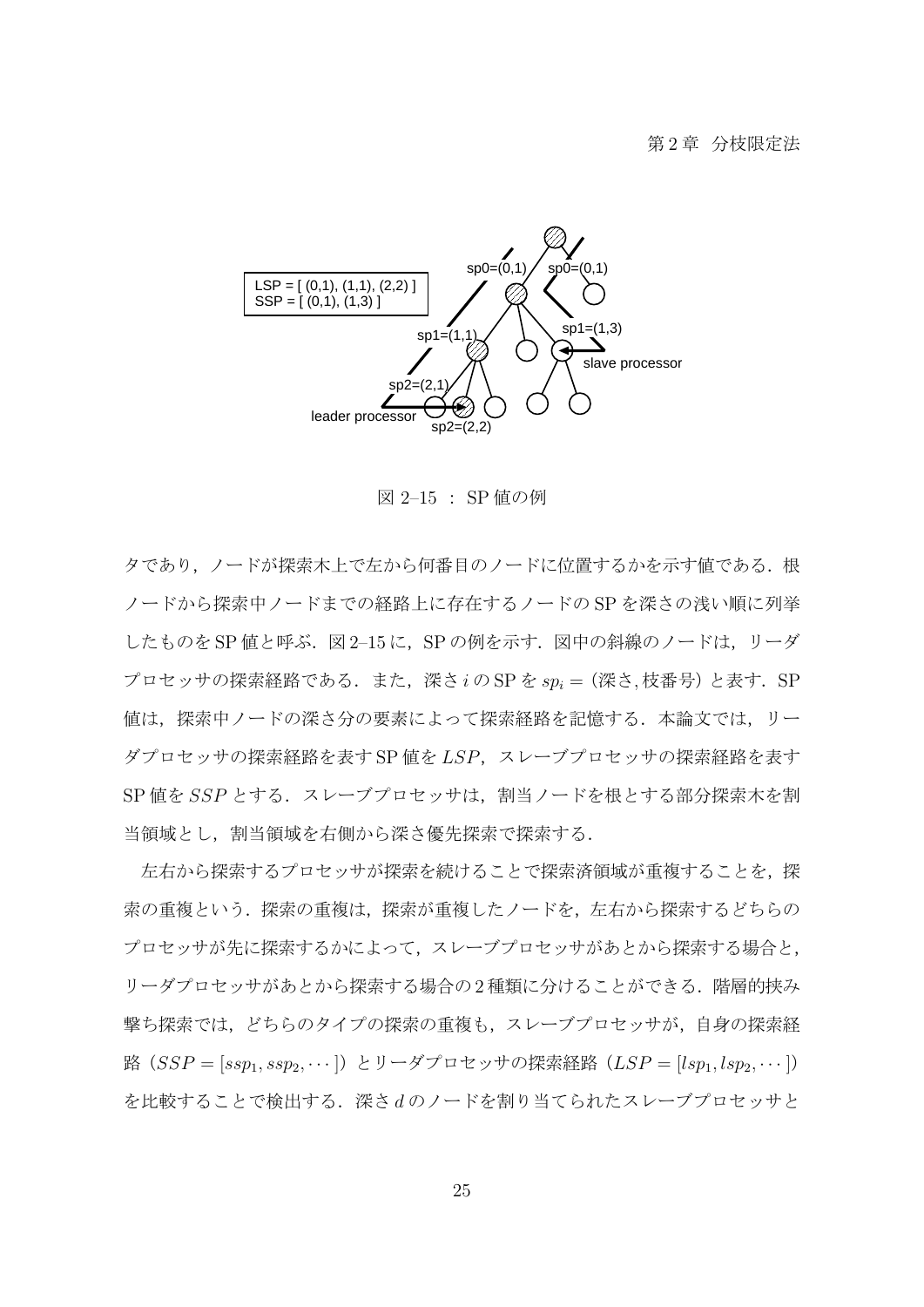リーダプロセッサの間に探索の重複が生じると,深さ 1 *≤ i ≤ d* において *ssp<sup>i</sup> < lsp<sup>i</sup>* となるか,深さ *d* + 1 において *sspd*+1 = *lspd*+1 となる.本論文では,左右から探索す るプロセッサの探索が重複したかどうか判定する操作を,探索の重複検出操作と呼ぶ. 探索の重複検出操作は,SP 値の各要素を,深さの浅い方から順に *d* + 1 要素分比較す るだけでよく,少ないコストで検出できる.スレーブプロセッサは,探索の重複を検 出すると,リーダプロセッサに探索が重複したことを通知してから待ち状態になる. リーダプロセッサは,スレーブプロセッサから探索の重複が生じたという通知を受け 取ると,そのスレーブプロセッサに割り当てた階層の探索が終了したことを知ること ができる.さらに,リーダプロセッサは,待ち状態のスレーブプロセッサに *LSP* 上の ノードを再割当する.このとき,広い探索領域を持つと考えられる深さの浅いノード を優先して割り当てるため,少ない再割当回数で,動的に負荷分散を行うことができ る.また,階層的挟み撃ち探索は,限定操作の効率を上げるために,探索過程におい て,あるプロセッサが暫定解を更新すると,新たな暫定解をすぐにすべてのプロセッ サで共有する.

本手法は,評価の良いノードが最適解である問題を求解する場合,評価の良いノー ドを多くのプロセッサで探索するため,早い段階で最適解を探索することができる. また,評価の悪いノードが最適解である問題を求解する場合でも,スレーブプロセッ サは評価の悪いノードから探索するため,早い段階で最適解を探索することができる. このように,本手法は,最適解の探索木上の位置に関係なく高速に求解することが可 能である [16].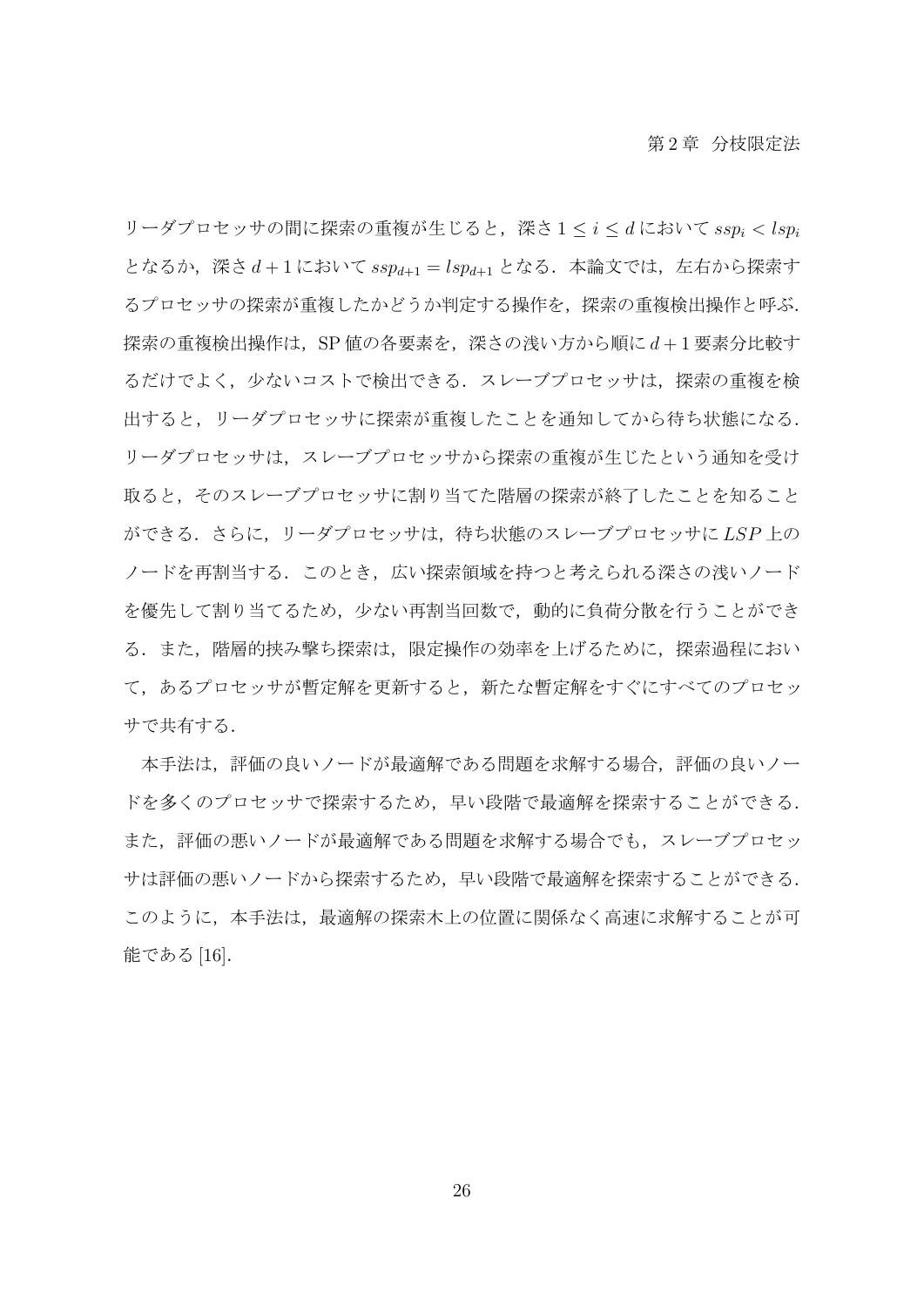## **2.7** 本章のまとめ

本章では,分枝限定法およびその高速化手法について述べた.多くの並列分枝限定 法は,限定操作の効率の向上による探索ノード数削減や負荷分散を考慮して設計され ているが、これらを両立して実現することは難しい.共有メモリ環境において、低コ ストで動的負荷分散を実現し、最適解の早期発見により限定操作で効率よく枝刈りす ることができる並列探索手法のひとつとして,階層的挟み撃ち探索が提案されている. 一方,階層的挟み撃ち探索を用いた並列分枝限定法においても,求解する問題の規模 が大きくなるほど,探索する必要のある探索ノード数が増加し求解時間が長くなる. そこで、本論文では、階層的挟み撃ち探索を用いた並列分枝限定法を高速化するため に,探索ノード数を削減する手法を提案する.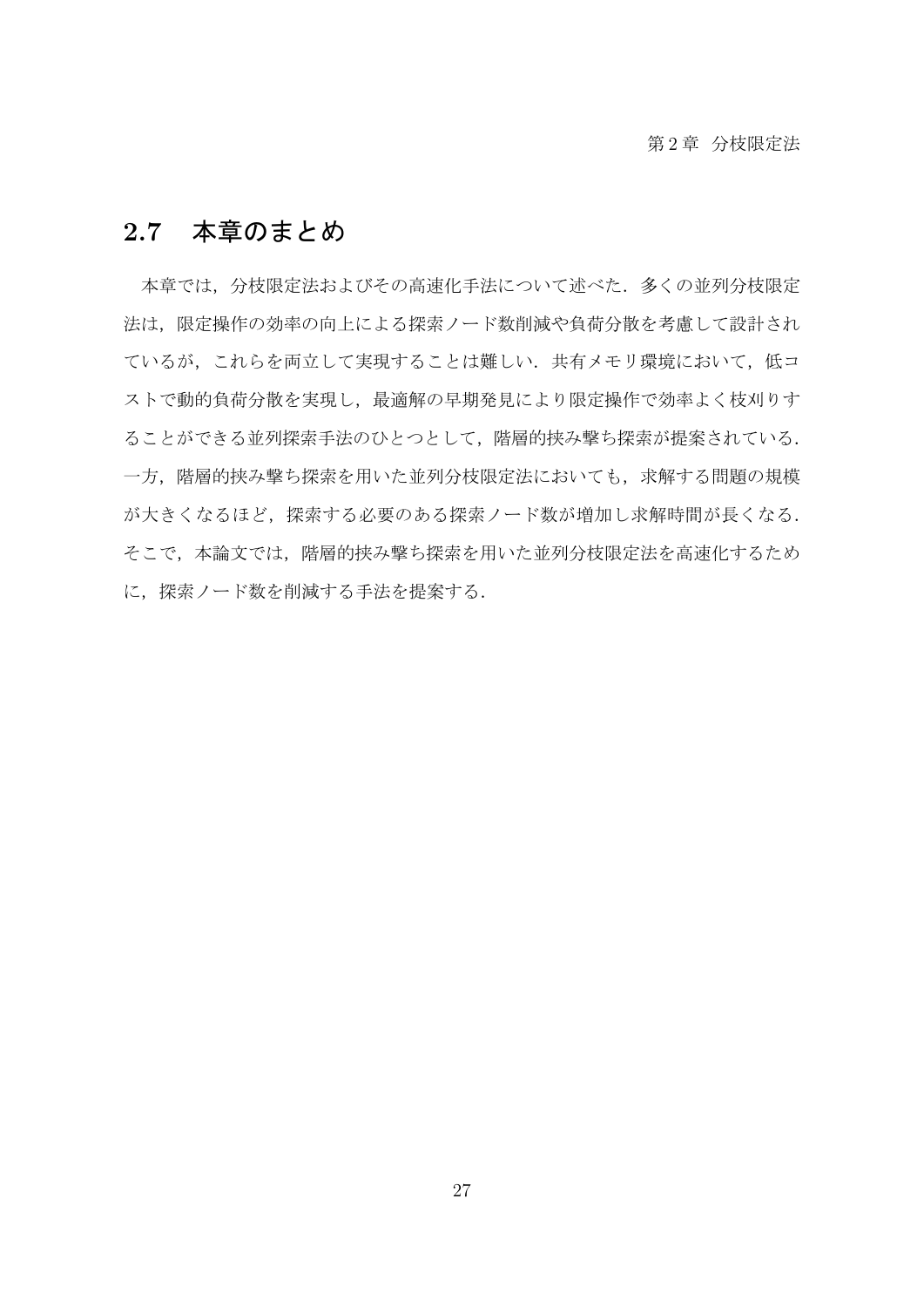## 第**3**章

# 無駄な待ち状態の割当て削減

## **3.1** はじめに

本章では,タスクスケジューリング問題の厳密解法であるDF/IHS(Depth First/Implicit Heuristic Search)[26]およびその並列探索アルゴリズムPDF/IHS(Parallelized DF/IHS) の探索ノード数を削減する手法を提案し,その有効性を評価する.

タスクスケジューリング問題は,各プロセッサがどのタスクをどのような順序で実 行すれば実行時間が最小になるかを求める組合せ最適化問題である [31][32].本問題は, プロセッサ数やタスクの処理時間,プロセッサ間の通信時間,および,タスク間の先 行制約の形状などが任意であるとき,スケジュールパターンが膨大になるため短時間 で最適解を求解することが難しい [33][34].本章では,タスクスケジューリング問題の 中でも、粒度が大きい処理をタスクとしてモデル化した問題を扱う. 本問題は、タス クの処理時間に対して並列処理のオーバヘッドが無視できるほど小さくなるが,この ようなモデルにおいても強 NP 困難になることが知られている [35]. このため, 本問 題の最適解求解には、分枝限定法 [1] による探索を行う必要がある. 本問題の探索を効 率よく行う手法として DF/IHS および PDF/IHS が提案されている.

PDF/IHS は,探索過程における枝刈りの効率を高めるために,ヒューリスティック 解法である CP/MISF(Critical Path/Most Immediate Successors First) [26] のプライ オリティリストを利用する探索アルゴリズムである.PDF/IHS を用いることで効率よ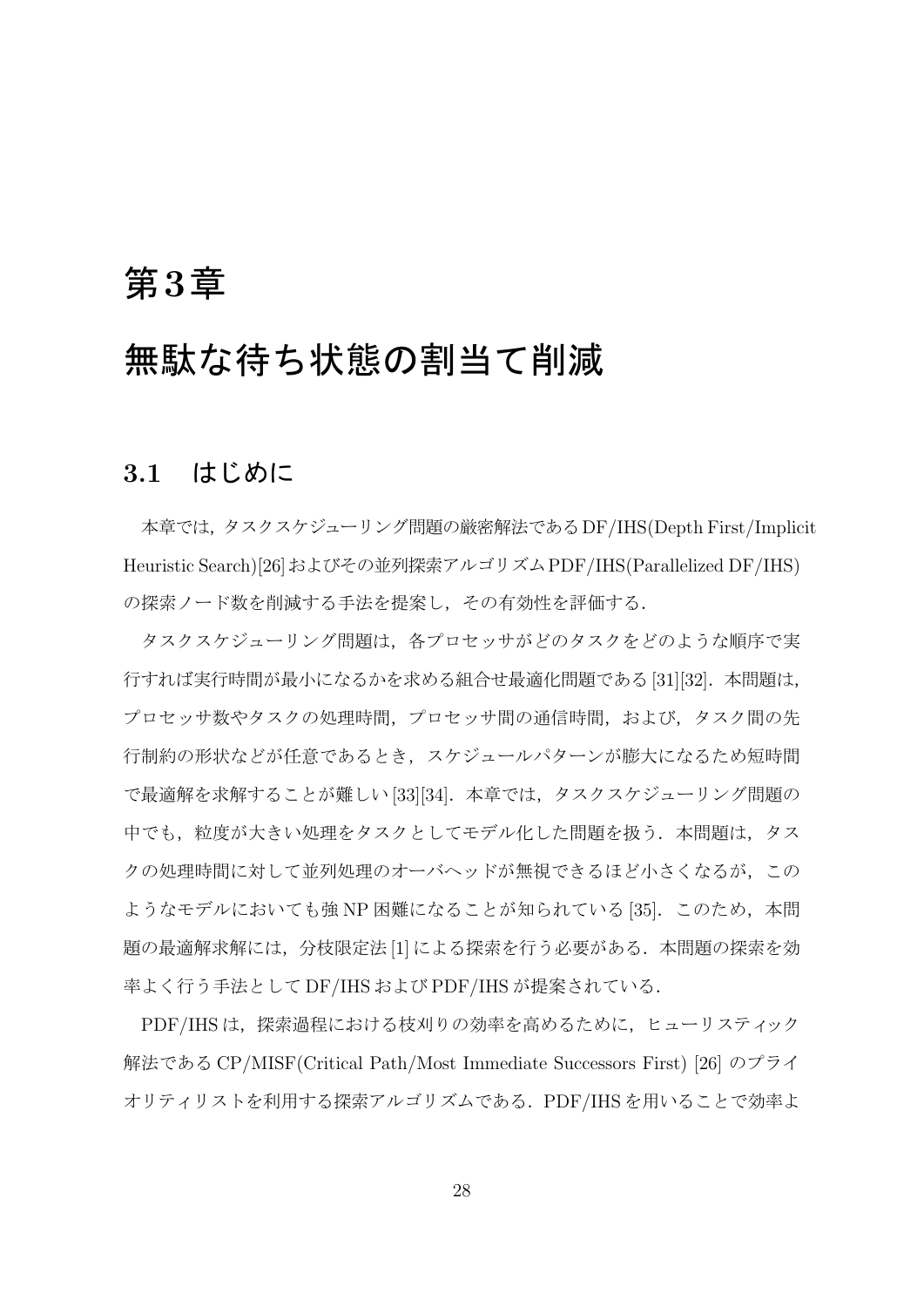く探索することができるが,求解する問題の規模が大きくなるほど探索ノード数が多 くなり探索時間が長くなる.PDF/IHS による探索では,各部分問題から子問題を作成 する際にタスクまたは待ち状態を割り当てるパターンをすべて列挙し,それぞれの割 当てパターンの部分問題を生成する.このため,PDF/IHS は,不必要な待ち状態が割 り当てられた部分問題を生成することがある. そこで本章では、DF/IHS において不 必要な待ち状態が割り当てられた部分問題を判別し,探索過程で生成する部分問題数 を削減する手法を提案する.

提案するアルゴリズムは、探索する必要のない部分問題を判別するために、探索木 上の部分問題を再定義し,同一のプロセッサに割り当てられたタスクを融合して 1 つ のタスクとみなす. これにより、再定義された部分問題において、プロセッサに無駄 な待ち状態を割り当てる部分問題を検出し,その部分問題の分枝を中止する.このよ うに、提案するアルゴリズムは、暫定解や下界値を用いないため、探索の進行状況の 影響を受けずに探索ノードを削減することができる.

以降の節では、まず、第3.2 節で本章で扱うタスクスケジューリング問題について述 べる. 次に、第3.3節でタスクスケジューリング問題の求解に有効な並列探索アルゴリ ズムのひとつであるPDF/IHSの探索アルゴリズムについて述べ,第3.4節でPDF/IHS の探索木において探索する必要の無い探索ノードが存在することを示す. 第 3.5 節で は探索する必要の無い探索ノードの探索を打ち切ることで探索ノード数を削減する手 法を提案し,第3.6節と第3.7節でその有効性を評価する.最後に,第3.8節で本章の まとめを行う.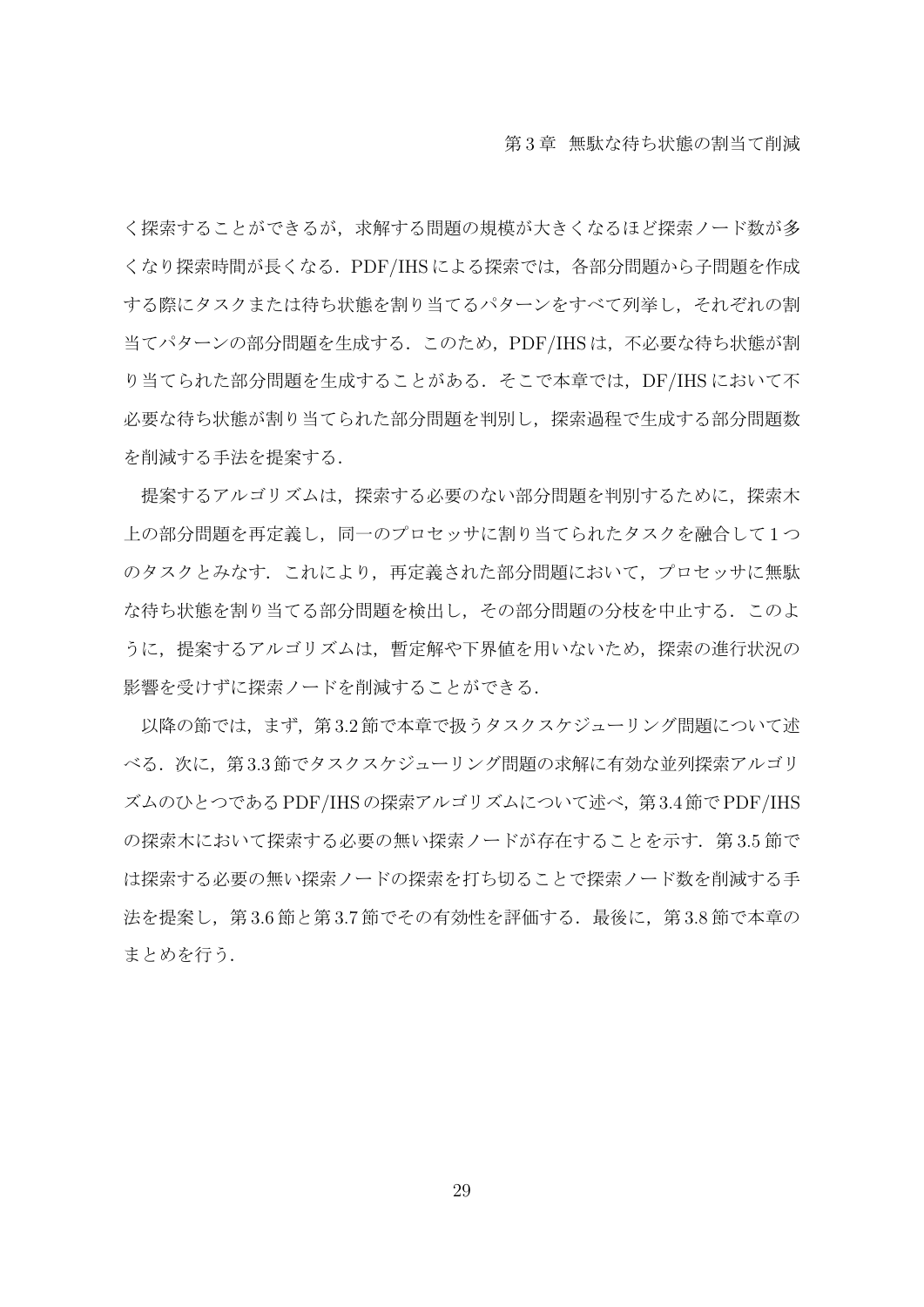



図 3–1 : タスクグラフの例 図 3–2 : スケジュールの例

## **3.2** タスクスケジューリング問題

本章では,タスクスケジューリング問題を,処理時間および先行制約が任意な *n* 個の タスクからなるタスク集合 **T** = *{T*1*, T*2*, · · · , Tn}* を処理能力の等しい *m* 台のプロセッ サからなるプロセッサ集合 **P** = *{P*1*, P*2*, · · · , Pm}* で並列処理するスケジュールのうち, スケジュール長が最も短くなるスケジュールを求める問題 [35] とおく. 本章で扱う問 題は,粒度が大きい処理をタスクとしてモデル化した問題であり,各プロセッサ間の データ転送時間は無視できるほど小さく,処理割込みが起こらないとする.

タスクをノード,先行制約をエッジとしたグラフは,タスクグラフと呼ばれるDAG(無 サイクル有効グラフ) となる.図 3–1 に,タスク数 *n* = 5 のタスクグラフの例を示す. 図中では,ノード内の数値 *i* がタスク番号,ノード左上の数値がタスク *i* の処理時間 *time*(*i*) を表す.本例では,タスク 1 からタスク 4 にエッジが伸びている.このため, タスク 4 の実行開始時刻は,タスク 1 の実行完了時刻以降である必要がある.ただし, プロセッサ間のデータ転送時間を0としているため、タスク1の実行完了時刻と同じ 時刻にタスク4の実行を開始することができる.また、Toは先行タスクを持たない入 口ノードであり,*Tn*+1 は後続タスクを持たない出口ノードである.入口ノードと出口 ノードは,先行制約のエッジをたどってすべてのノードに到達可能な処理時間 0 のダ ミータスクである.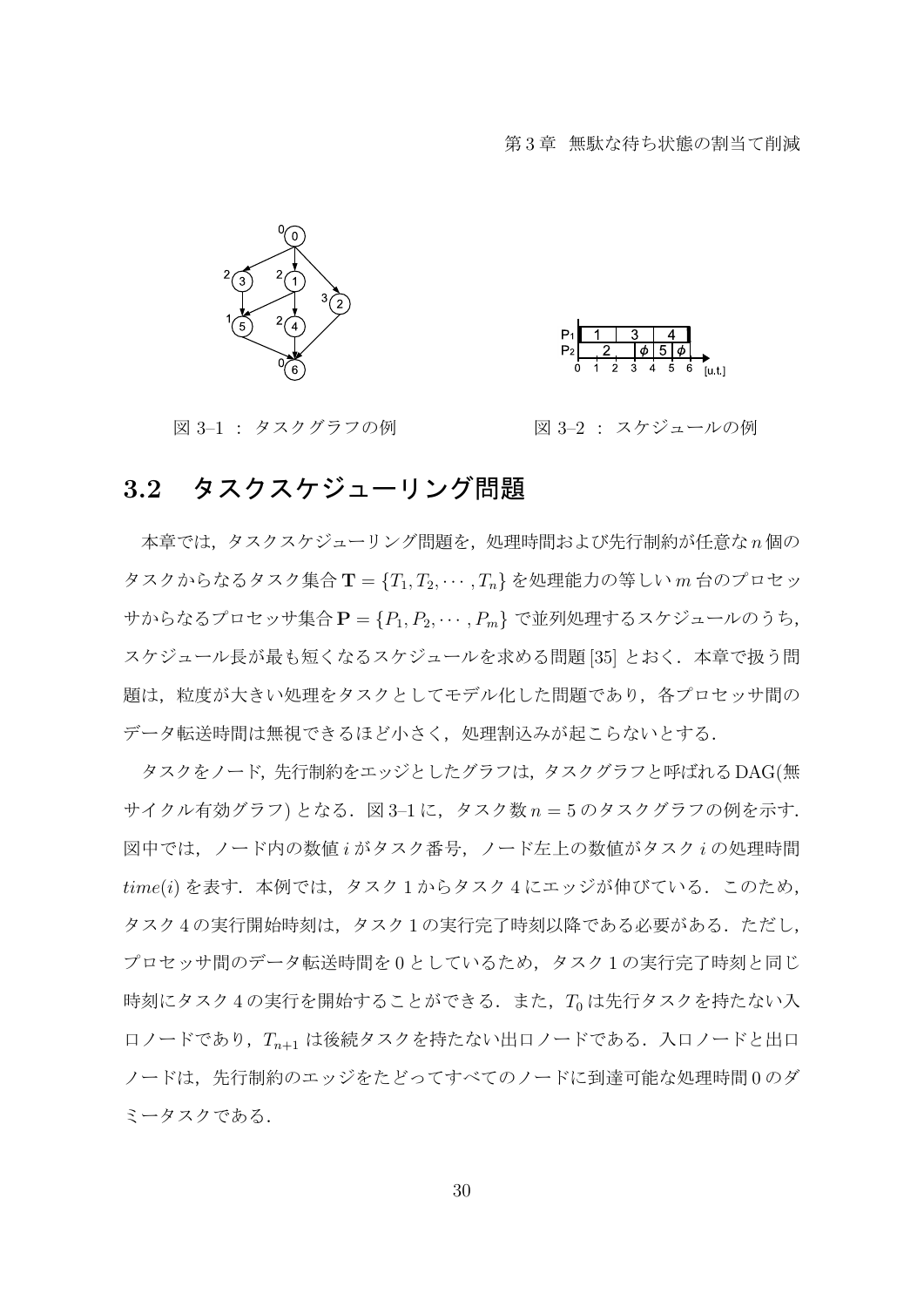本章では,タスクグラフを *G*,そのノードの集合を *V* (*G*),エッジの集合を *E*(*G*) と 表す.このように表記すると *V* (*G*) = **T** となる.以下では,スケジュール結果をガン トチャートで表す. 図 3-2 に、図 3-1 のスケジュール例を示す. 本例では、処理時間 が 0 であるダミータスクの割当ては太線で表している.また,図中の *ϕ* は,プロセッ サに待ち状態を割り当てたことを示す. 本例のスケジュールは、図 3-1 の全ての先行 制約を満たしているため,スケジュール長 6 の実行可能解である.

## **3.3** 分枝限定法によるタスクスケジューリング問題の求解

タスクスケジューリング問題の求解に有効な分枝限定法のアルゴリズムのひとつに, DF/IHS および PDF/IHS がある.PDF/IHS は,分枝限定法を元にした探索アルゴリ ズムである DF/IHS を階層的挟み撃ち探索を用いて並列化した探索アルゴリズムであ る [16].本手法は,複数の PE が分枝操作と限定操作を繰り返し行うことで最適解を 求める.

DF/IHSは、CP/MISF のヒューリスティックを用いて分枝操作を行う分枝限定法で ある.このため,以下では,まず,CP/MISF について述べる.次に,DF/IHS の分枝 操作と限定操作について述べる.

#### **3.3.1 CP/MISF**

CP/MISF は,クリティカルパスを用いて作成したプライオリティリストを作成し, リストスケジューリングを行う近似解法である. 本手法は、実行可能なタスクが複数 存在する場合にクリティカルパスが長く,後続タスク数の多いタスクを優先的に割り 当てることでというヒューリスティックに基づいてスケジューリングを行う. このた め,CP/MISF は,クリティカルパス (CP)[36] の長いタスクほど割当てプライオリティ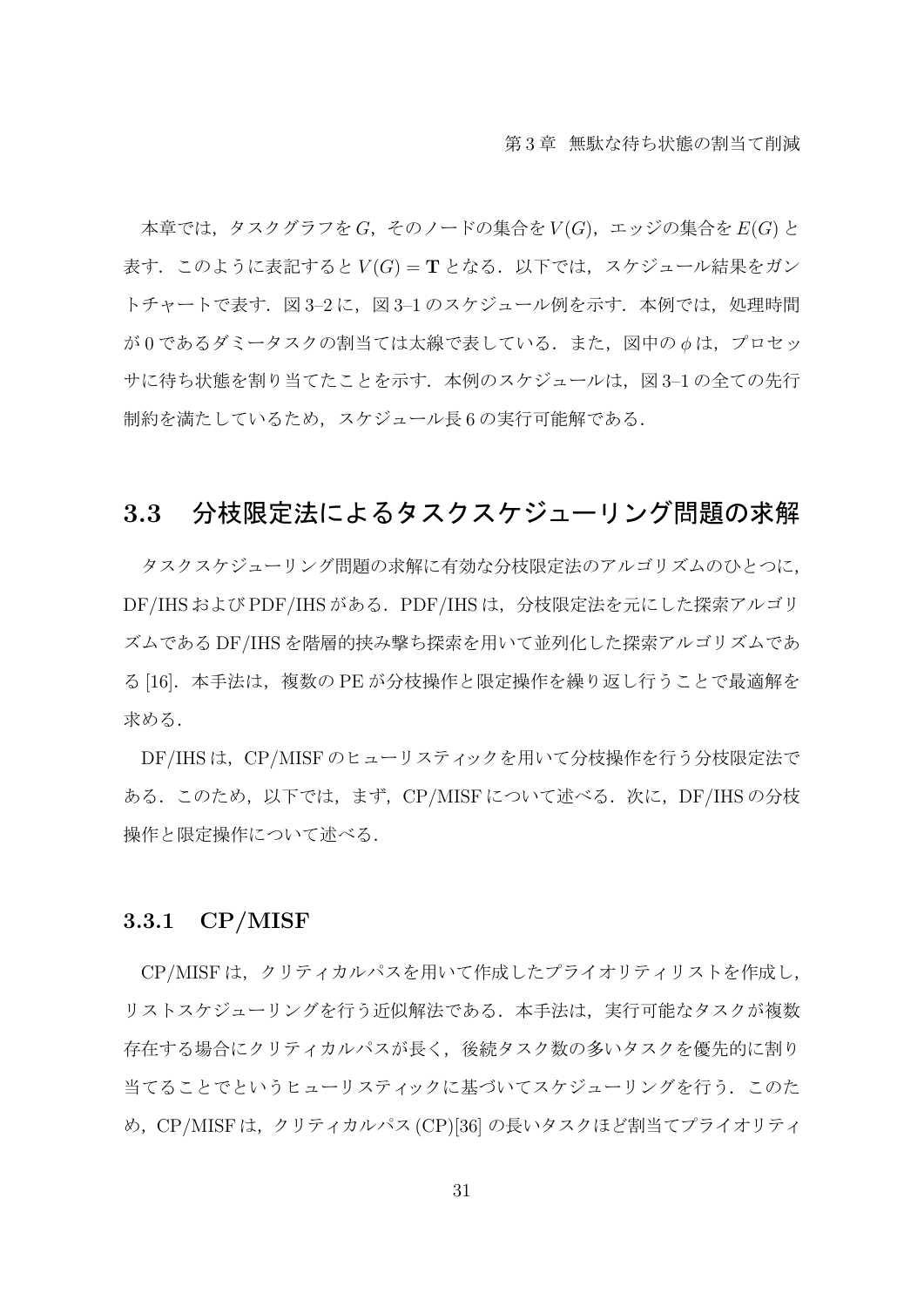を高く設定する. また、CP 長が同じタスク間においては直接の後続タスク数が多い タスクほど割当てプライオリティを高く設定する.

リストスケジューリングは,スケジュールが未設定となる時刻が最も早いプロセッサ に対して、実行可能なタスクのうちプライオリティの高いタスクから順に割り当てる 手法である. スケジュールが未設定となる時刻に実行可能なタスクが無い場合は、待 ち状態 *ϕ* を割り当てることで,割当て時点を更新する.タスク数 *n*,プロセッサ数 *m* のタスクスケジューリング問題の求解において本手法がタスクまたは待ち状態 *ϕ* を割 り当てる回数は,最大でも *mn* 回である.このため,CP/MISF を用いることで,高速 に精度の高い近似解を得ることができる.

#### **3.3.2** 分枝操作

DF/IHS の分枝操作は,スケジュールが未設定となる時刻が最も早いプロセッサに対 して,その時刻に実行可能なタスクの処理または待ち状態を割り当てることで,部分 問題  $\pi_i$ (i = 1, 2, ··· ) を生成する. 図 3-3 に, 図 3-1 のタスクグラフを DF/IHS で探索 する例を示す.図 3–3 中の *R* は各部分問題において実行が可能なタスクを順番に並べ た集合であり、R中の *b* は待ち状態を表す. R に待ち状態が含まれるのは、実行可能な タスクを割り当てるようなスケジューリングが最適解であるとは限らないためである [37].また,*SP* は,*R* 中のどのタスクを割り当てるかを指定するポインタである.*SP* は,その部分問題において使用可能なプロセッサに *R* の何番目のタスクを割り当てる かを指定することで,待ち状態を含めたすべての割当てパターンの子問題を生成する. 同じ部分問題から生成される子問題には同じ *SP* を持つ問題が存在しない.このため, 根から順に深さ *d* の部分問題までの *SP* を *SP* = [(*SP*0)*,*(*SP*1)*,*(*SP*2)*, · · · ,*(*SPd*)] と いうように並べることで,任意の部分問題を指し示すことができる.例えば図 3-3に おいて,*SP* = [(1*,* 2)*,*(1)*,*(1)*,*(1)*,*(1)] の部分問題は,探索木上で最も左側の葉を指し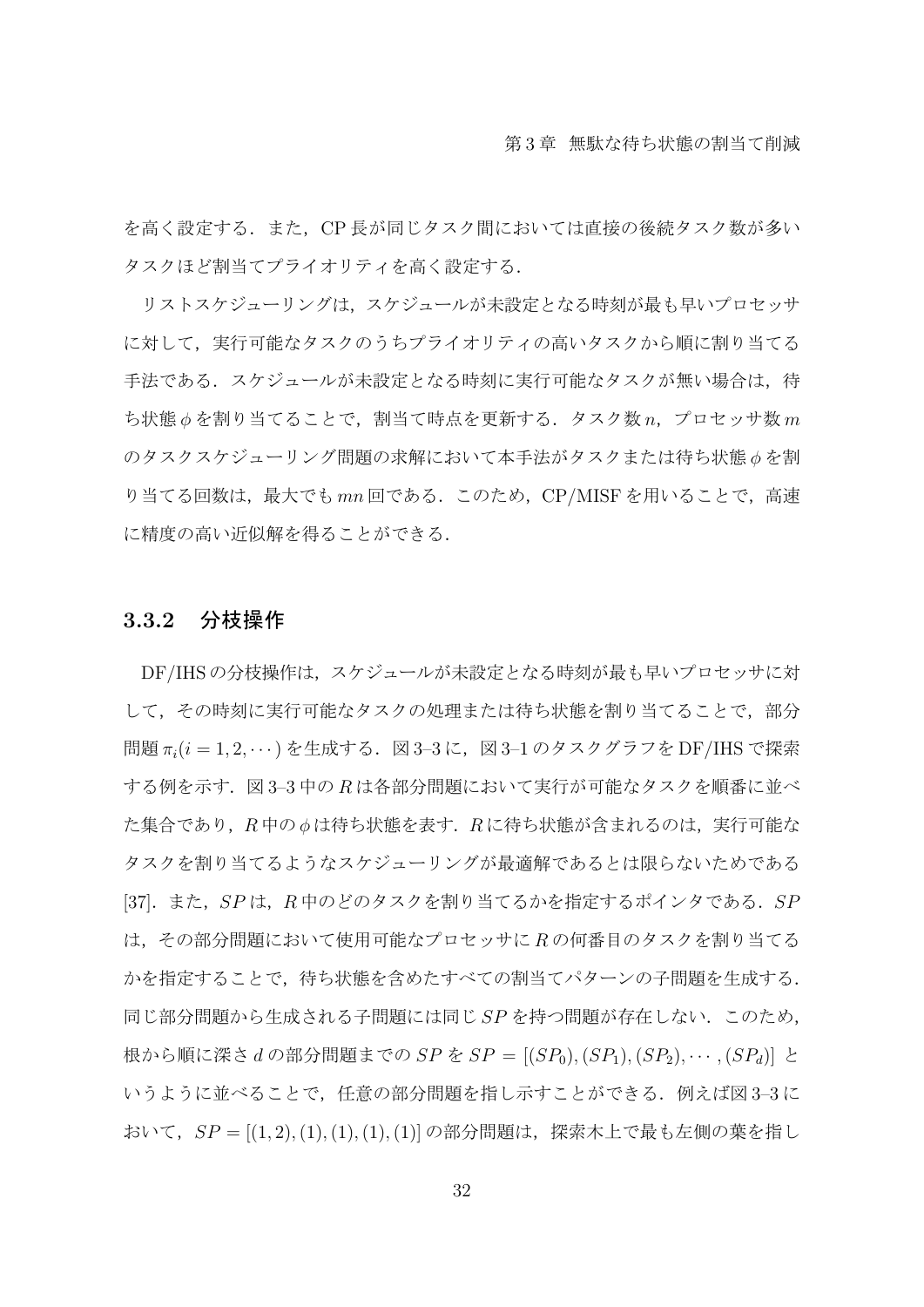

図 3–3 : DF/IHS が生成する探索木の例

示す. 本例の SP のように, DF/IHS が割当て可能なタスクが存在する場合にも待ち 状態を割り当てる部分問題を生成するのは、実行可能なタスクを割り当てるようなス ケジューリングが最適解であるとは限らないためである [37].

DF/IHS は,精度の良い暫定解を用いた限定操作によって多くのノードを枝刈りす るために、CP/MISF[26] のヒューリスティックにおいて評価が高い部分問題を優先的 に探索する.このため本手法は,以下のように *R* と *SP* を順序付けする.

*R* のタスクは,CP/MISF のヒューリスティックで高い割当てプライオリティを持つ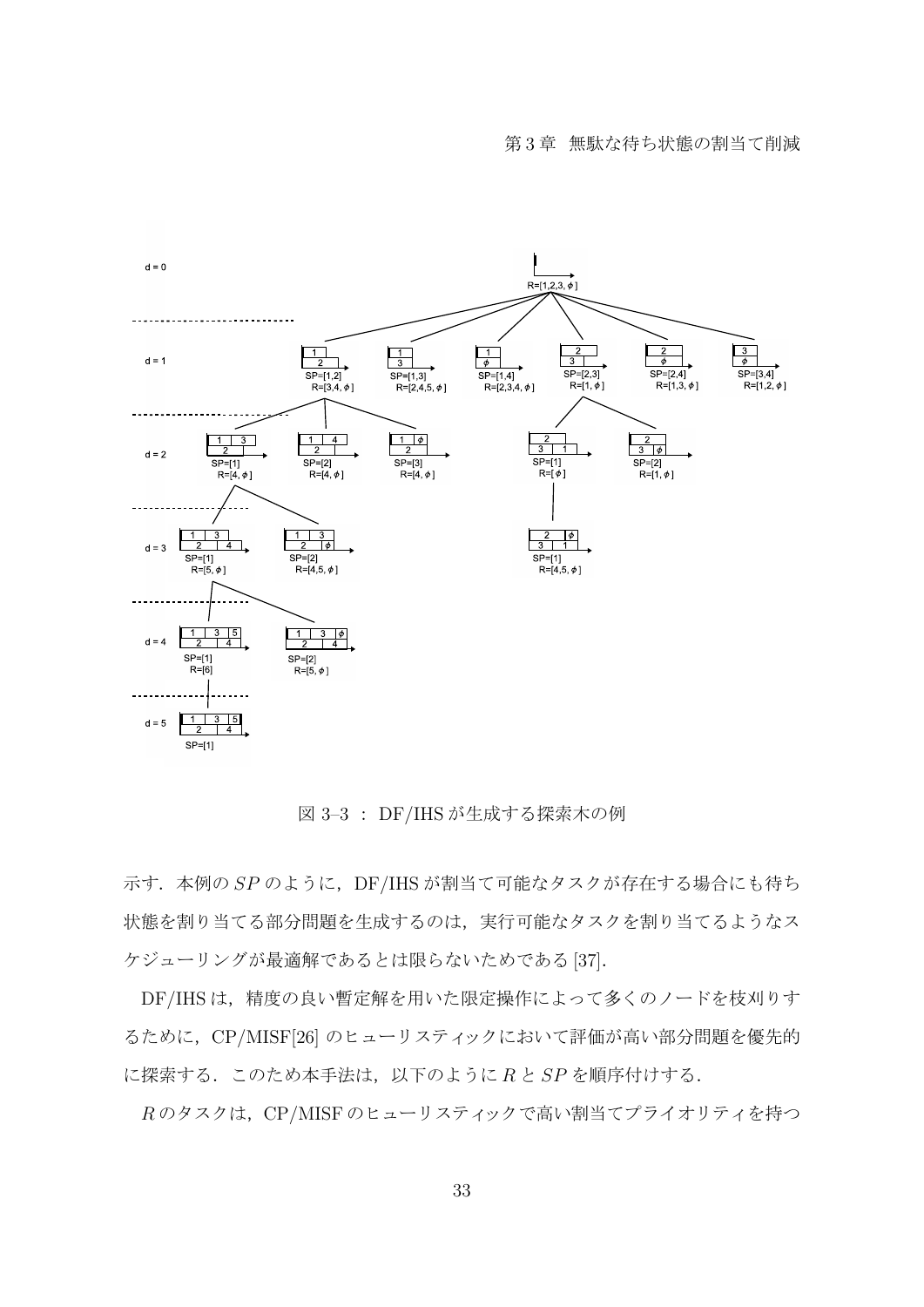タスクほど先頭にくるように順序付けて格納する.ただし,待ち状態 *ϕ* は,割当て優 先度を最も低く設定するために、常にRの最後尾に格納する. 本例の場合は、CP長 が大きいタスクほどタスク番号が小さいため,*R* をタスク番号順に記述するだけでよ い. 本例のように CP 長の順にタスク番号が割り振られていない問題においても、CP 長の順にタスク番号を振り直すような前処理を行うことで同様に探索ができる.

*SP* は,*R* の先頭にあるタスクを優先的に割り当てる子問題から順に生成する.図 3-4 に,次に探索する部分問題の SP を生成する擬似コードを示す. 図 3-4 のように *SP* を設定することで,最適解が得られる可能性の高い部分問題を探索木の左側に集 めることができる. このため, DF/IHS は, 探索木の左側から深さ優先探索を行うこ とで,探索初期に精度の良い暫定解を得ることができる.また,DF/IHS で最初に得 られる実行可能解は CP/MISF の解と等しくなる.

#### **3.3.3** 限定操作

PDF/IHS は,部分問題 π<sub>a</sub> の下界値 *lb*(π<sub>a</sub>) を,式 (3-1) によって求める [38]. ただし, 式 (3–1) の計算は,*π<sup>a</sup>* が限定可能であると分かった時点,つまり,*lb*(*πa*) *≥* (暫定解) が決定した時点で打ち切る.式 (3–1) 中の *lbcr, lbdiv, lbhu* は,式 (3–2)*∼* 式 (3–4) により 求める.

$$
lb(\pi_a) = \max\{lb_{cr}(\pi_a), lb_{div}(\pi_a), lb_{hu}(\pi_a)\}\tag{3-1}
$$

$$
lb_{cr}(\pi_a) = \max_{i \in I(\pi_a)} cp(i) + \min_{1 \le i \le m} t_{\pi_a(P_i)}
$$
(3-2)

$$
lb_{div}(\pi_a) = \left[ \sum_{i \in I(\pi_a)} \frac{time(i)}{m} \right] + \min_{1 \le i \le m} t_{\pi_a(P_i)}
$$
(3-3)

$$
lb_{hu}(\pi_a) = lb_{cr}(\pi_a) + \lceil q_{(\pi_a)} \rceil \tag{3-4}
$$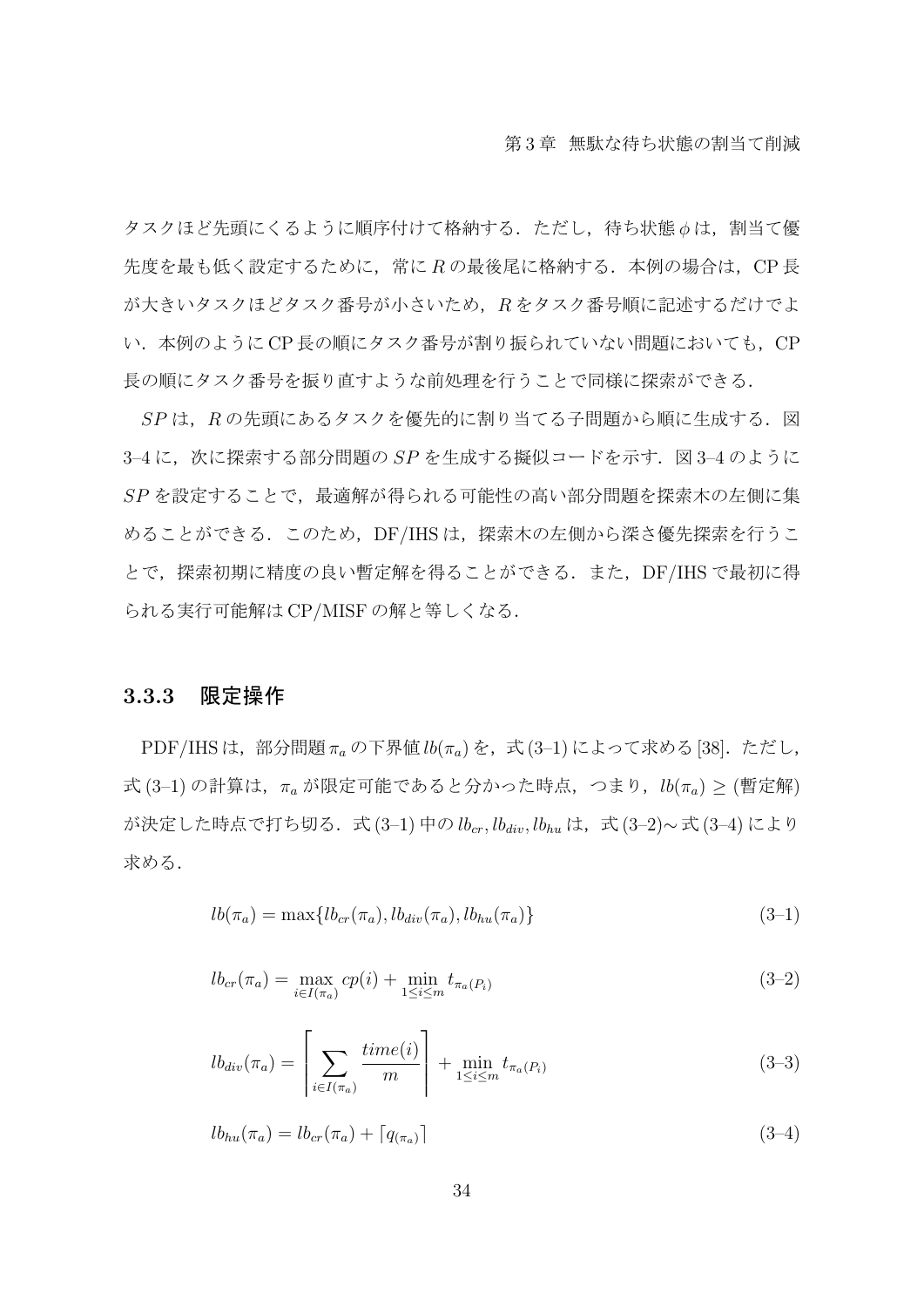```
set_sp(){
  if(直前に探索した部分問題から初めて子問題を生成する)
    for(i \leftarrow 0; i < \frac{1}{2}大割当て数;i + +){
      sp[i] \leftarrow i;
      return;
    }
  sp[] ← 直前に探索した部分問題の SPd
  task ← 実行可能タスク数
  pe ← 割当て可能プロセッサ数
  i \leftarrow \phi 以外で最後尾の sp 要素の配列番号
  spi[i] \leftarrow sp[i] + 1;while(sp[i] < task){
    if(i ≥ pe − 1)
      return;
    sp[i+1] \leftarrow sp[i]+1;i \leftarrow i + 1;
  }
}
```
図 3–4 : SP 値設定の擬似コード

ここで,*m* はタスク集合 **T** を実行するプロセッサの台数,*I*(*πa*) は *π<sup>a</sup>* の未割当てタ スク集合,*cp*(*i*) は出口ノードからタスク *T<sup>i</sup>* までの最長パス長,*t<sup>π</sup><sup>a</sup>* (*Pi*) はノード *π<sup>a</sup>* に おいてプロセッサ *P<sup>i</sup>* のスケジュールがまだ決まっていない時刻を表す.また,*thu* は, Fernández によって拡張された Hu の下界 [39] である. 式中の  $q_{(\pi_a)}$  は, 式 (3–5)∼ 式 (3–8) のように負荷密度関数 *F*(*τ , t*) から求める.

$$
q(\pi_a) = \max_{0 \le t_k \le l b_{cr}(\pi_a) - t_0} \left( -t_k + \frac{1}{m} \int_0^{t_k} F(\overline{\tau}, t) dt \right)
$$
(3-5)

$$
F(\overline{\tau},t) = \sum_{j \in I(\pi_a)} f(\overline{\tau}_j,t)
$$
\n(3-6)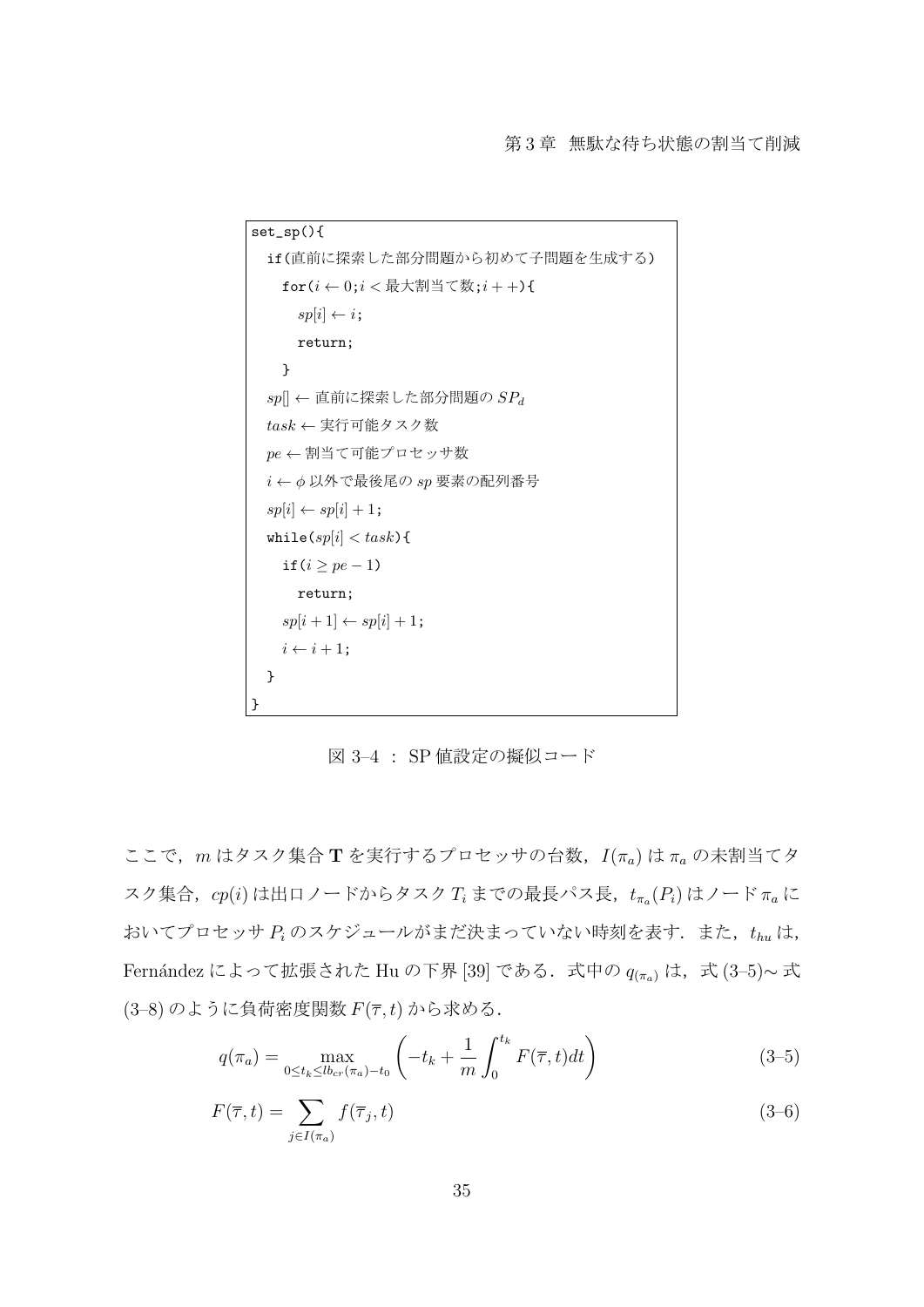$$
\overline{\tau}_j = l b_{cr} (\pi_a) - c p(j) - \min_{1 \le i \le m} t_{\pi_a(P_i)}
$$
(3-7)

$$
f(\overline{\tau}_j, t) = \begin{cases} 1, & \text{for } t \in [\overline{\tau}, \overline{\tau} + time(j)] \\ 0, & \text{otherwise} \end{cases}
$$
 (3–8)

## **3.4** 無駄な待ち状態の検出

分枝限定法の探索時間を削減するためには,一般的に,限定操作および分枝操作にお いてそれぞれ探索ノード数を減らすための工夫が必要である[1].このため、限定操作 において多くの部分問題を枝刈りできるように,タスクスケジューリング問題の下界 値の精度向上に関する研究が行われている [39][40].DF/IHS においても,探索ノード 数を最小限に抑えるために、式(3-1)のように下界値を求めるためのヒューリスティッ クを複数用いることで限定操作の効率を高めている.しかし,DF/IHS の分枝操作に おいては,実行可能解をすべて列挙するように探索木を生成するため,探索する必要 のない部分問題が生成されることがある.

無駄な部分問題の例として,図 3-3 において SP = [(1,4)] の部分問題を挙げる. 本 部分問題は,  $P_1, P_2$ ともに時刻 2[*u.t.*] までのスケジュールまでが確定している. また, タスク *T*<sup>1</sup> のみが割当て済みであり,時刻 2[*u.t.*] の段階で *T*<sup>1</sup> の先行制約のみ解決され る.ここで,本部分問題と *SP* = [(1*,* 3)] の部分問題を比較する.*SP* = [(1*,* 3)] の部分 問題は,スケジュールの確定している時刻が *SP* = [(1*,* 4)] の部分問題と等しいにもか かわらず,*T*<sup>1</sup> だけでなく *T*<sup>3</sup> が割当て済みタスクであるため,時刻 2[*u.t.*] の段階で *T*<sup>1</sup> と *T*<sup>3</sup> の先行制約が解決される.このため,*SP* = [(1*,* 3)] の部分問題は,少なくとも *SP* = [(1*,* 4)] の問題よりも精度の高い実行可能解が得られると判断できる.よって, *SP* = [(1*,* 4)] の部分問題は探索する必要のない部分問題である.

以降では,まず部分問題を再定義し,その上で探索する必要のない部分問題を一般 化する.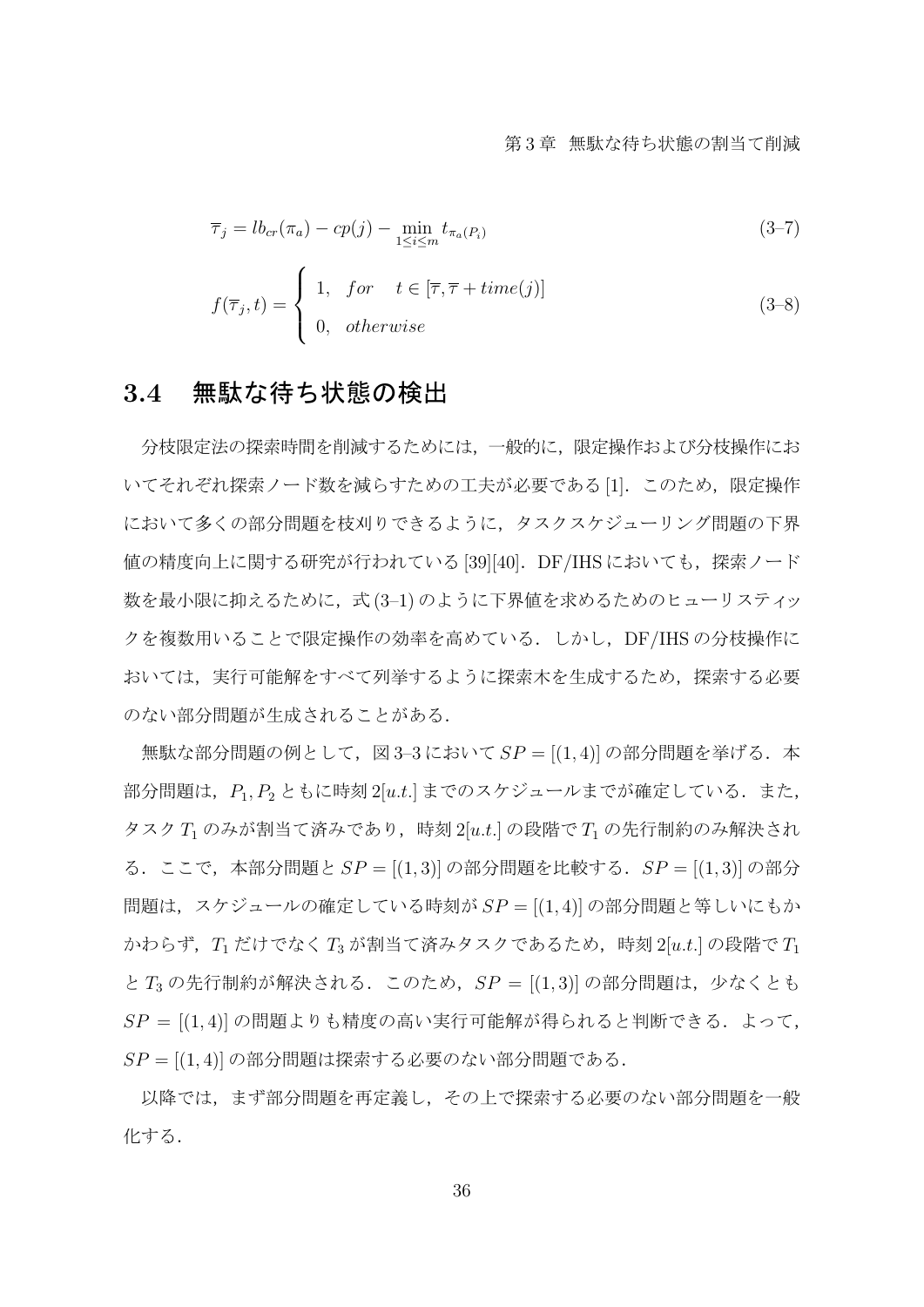#### **3.4.1** 部分問題の再定義

本節では,DF/IHS の探索過程において探索する必要のない部分問題を判別しやす くするために,部分問題を再定義する.本節で再定義する部分問題は,同一プロセッサ に割当てが確定している処理内容のうちダミータスクである入口ノード To 以外を, 待 ち状態を含め1つのタスクとして扱う. そして, 元の部分問題を, タスクの融合によっ て生成されたタスクを各プロセッサの時刻 0 に割り当てた場合のスケジュールを求め る問題に置き換える.このとき,新たなタスクとして再定義されるタスクは,DF/IHS の分枝規則によって、すべての先行制約を満たすように割当てが決められている. こ のため、割当て済みタスクを新たに定義されたタスクに置き換えた部分問題を探索し ても,元の部分問題から最適解を探索することができる.また,同様の理由から,新 たに定義された部分問題のタスクグラフから,元の部分問題で各プロセッサに最後に 割り当てられたタスクと入口タスク以外の先行制約を取り除いても,元の部分問題の 先行制約を守ることができる.

図 3-5 に、再定義した部分問題の例を示す. 図 3-5 中の網掛け部分は、複数のタス クを融合して生成したタスクであることを表す. 図 3-5 のように、複数のタスクを融 合して生成したタスクのタスク番号は,元の部分問題のタスク番号と重複しないよう に,割り当てられたプロセッサ *P<sup>i</sup>* のプロセッサ番号 *i* を用いて *n* + *i* + 1 とする.タス ク *Tn*+*i*+1 の先行タスクは *T*0,後続タスクは元の部分問題において *P<sup>i</sup>* に最後に割り当 てられたタスクの後続タスクである.

上記のように部分問題を再定義すると,各プロセッサに割り当てられたタスクがど の順番で実行されたかという情報が消失する. しかし、DF/IHS は、どのようにタス クを割り当てることで現在探索中の部分問題が生成されたかという情報を *SP* に格納 している.このため,暫定解が更新された際には,*SP* を根から葉まで辿ることで,生 成されたスケジュールを知ることができる.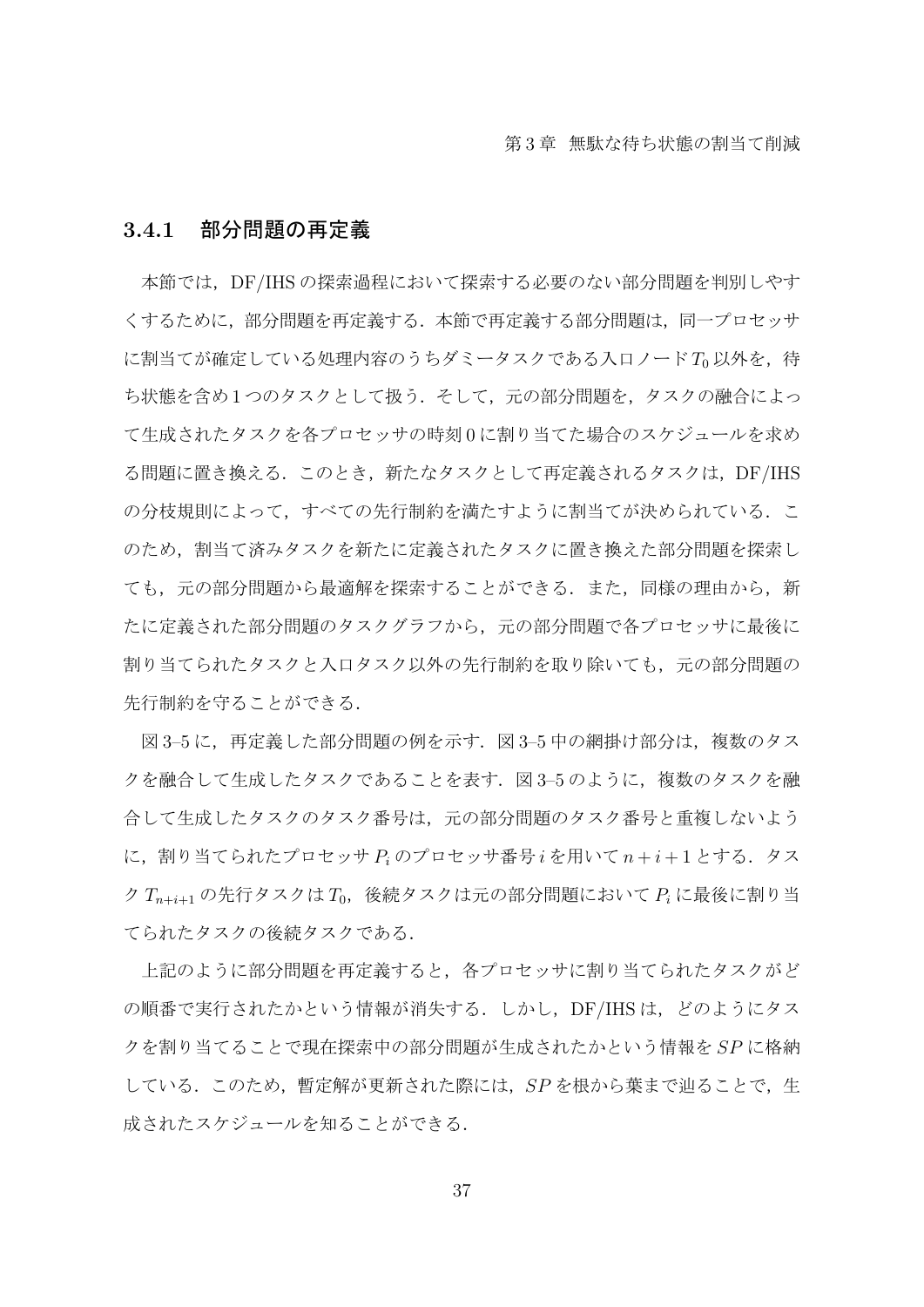

図 3–5 : 再定義された部分問題の例

## **3.4.2** 探索する必要の無い部分問題

探索する必要のない部分問題は,第 3.4.1 項で再定義した部分問題を用いて一般化す ると,定理 3.4.1 のように表すことができる.

定理 **3.4.1.** 部分問題 *π<sup>a</sup>* のタスクグラフである *G<sup>π</sup><sup>a</sup>* (*V* (*πa*)*, E*(*πa*)) と部分問題 *π<sup>b</sup>* のタ スクグラフである  $G_{\pi_b}(V(\pi_b), E(\pi_b))$ において, $V(\pi_a) \subseteq V(\pi_b)$ かつ $E(\pi_a) \subseteq E(\pi_b)$ , つまり,*G<sup>π</sup><sup>a</sup>* は *G<sup>π</sup><sup>b</sup>* の部分グラフであるとする.このとき,部分問題 *π<sup>b</sup>* は探索する必 要のない部分問題である.

以下では,DF/IHS の探索過程において,定理 3.4.1 の *π<sup>b</sup>* のように他の部分問題の タスクグラフを自身のタスクグラフが包含している部分問題を探索しなくても最適解 を求解できることを示すために補題を設定し、証明する.

 $\mathbf{A}$  **超 3.4.1.**  $G_{\pi_a}$  は  $G_{\pi_b}$  の部分グラフであるとする. このとき,  $G_{\pi_b}$  の実行可能解  $S(\pi_b)$ と同じ時刻に *G<sup>π</sup><sup>a</sup>* のタスクを実行するスケジュール *S*(*πa*) があるとき,スケジュール *S*(*πa*) は *G<sup>π</sup><sup>a</sup>* の実行可能解である.

証明 **3.4.1.** *E*(*πa*) *⊆ E*(*πb*)より,*E*(*πb*)の先行制約がすべて満たされているとき*E*(*πa*) もすべて満たされる.すべての先行制約を満たしたスケジュールは,タスクスケジュー リング問題の実行可能解である.このため,補題 3.4.1 が成り立つ.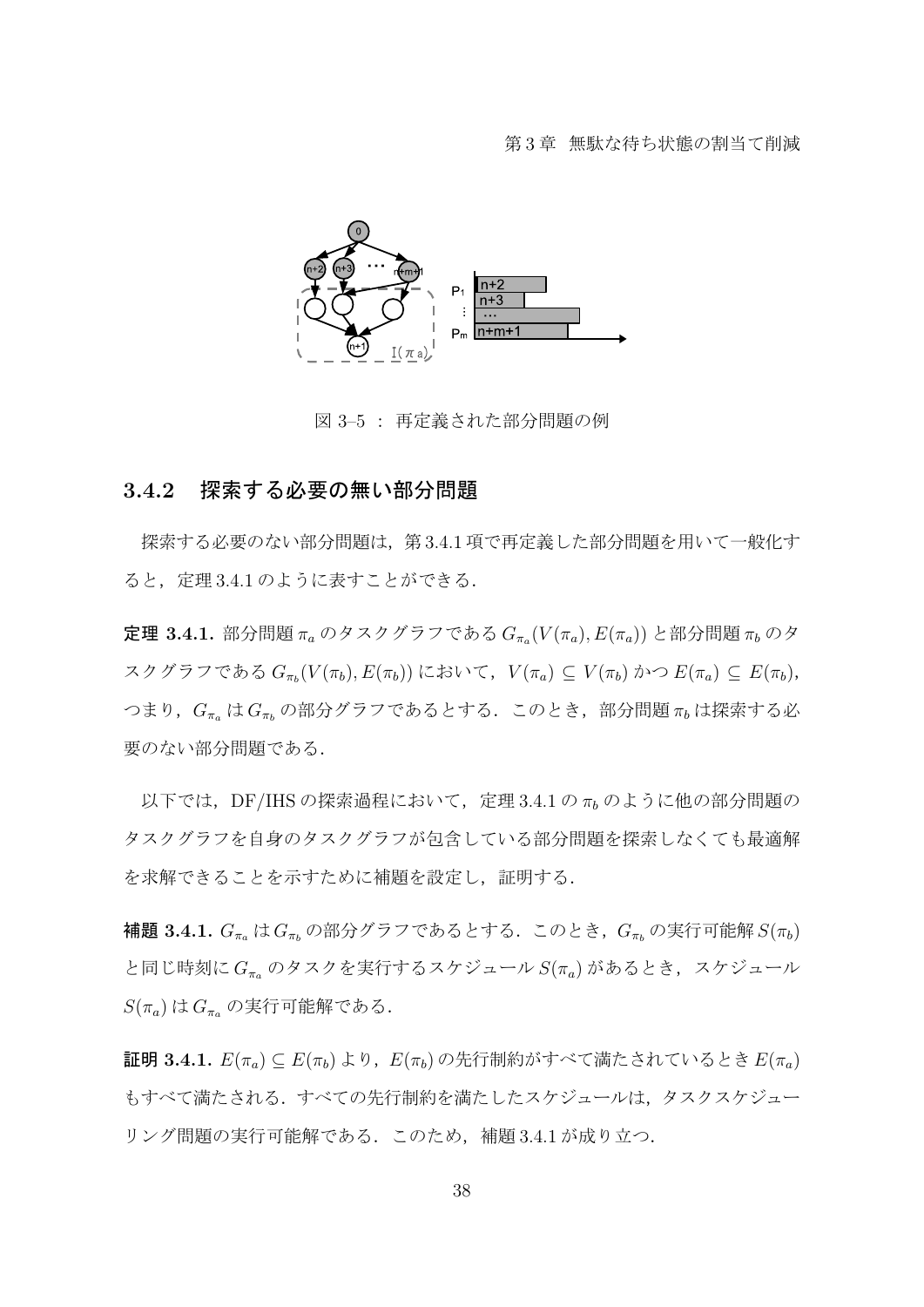補題 **3.4.2.** *G<sup>π</sup><sup>a</sup>* は *G<sup>π</sup><sup>b</sup>* の部分グラフであるとする.部分問題 *π* の最適解のスケジュー ル長を *Best*(*π*) とおいたとき,*Best*(*πa*) *≤ Best*(*πb*) が成り立つ.

証明 **3.4.2.** 背理法を用いる.*Best*(*πa*) *> Best*(*πb*) と仮定する.このとき,補題 3.4.1 より,部分問題 *π<sup>a</sup>* には *Best*(*πb*) と同一のスケジュール長を持つ実行可能解が存在す るはずである.このため,*Best*(*πa*) *> Best*(*πb*) が成り立たない.よって,補題 3.4.2 が成り立つ.

補題 3.4.2 より,*G<sup>π</sup><sup>a</sup>* が *G<sup>π</sup><sup>b</sup>* の部分グラフであるとき,*Best*(*πa*) *≤ Best*(*πb*) であ り,部分問題 *π<sup>b</sup>* を探索しても *π<sup>a</sup>* よりも短いスケジュール長が得られない.このため, DF/IHS の探索過程において π<sub>b</sub> の探索を打ち切っても, DF/IHS の探索結果における 最適性は失われない.

## **3.5** 探索ノード数の削減

第 3.4 節より,図 3–3 中の *SP* = [(1*,* 2)*,*(1)] の部分問題と *SP* = [(2*,* 3)*,*(1)] の部分問 題は、部分問題を再定義すると同じタスクグラフで表すことができる.このため、定 理 3.4.1 により,どちらか一方の部分問題のみ探索すればよく,片方の部分問題を枝刈 りできる. このように, DF/IHS が探索過程で生成する部分問題の中には, 定理 3.4.1 によって探索する必要が無いと判定される問題が多くある.

DF/IHS の探索過程において無駄な部分問題を生成しても、限定操作によって枝刈 りすることで,部分問題数を削減できる.一方で,限定操作による枝刈りは,暫定解 の精度に影響を受けるため,探索する必要が無い部分問題でも枝刈りされない可能性 がある.そこで,本章では,生成された部分問題のうち探索する必要のない部分問題 を、第3.4節の定理を利用して下界値や暫定解を用いずに判定し、枝刈りする.また, 本枝刈り手法は,DF/IHS に対してのみでなく,DF/IHS と同様の分枝規則を用いた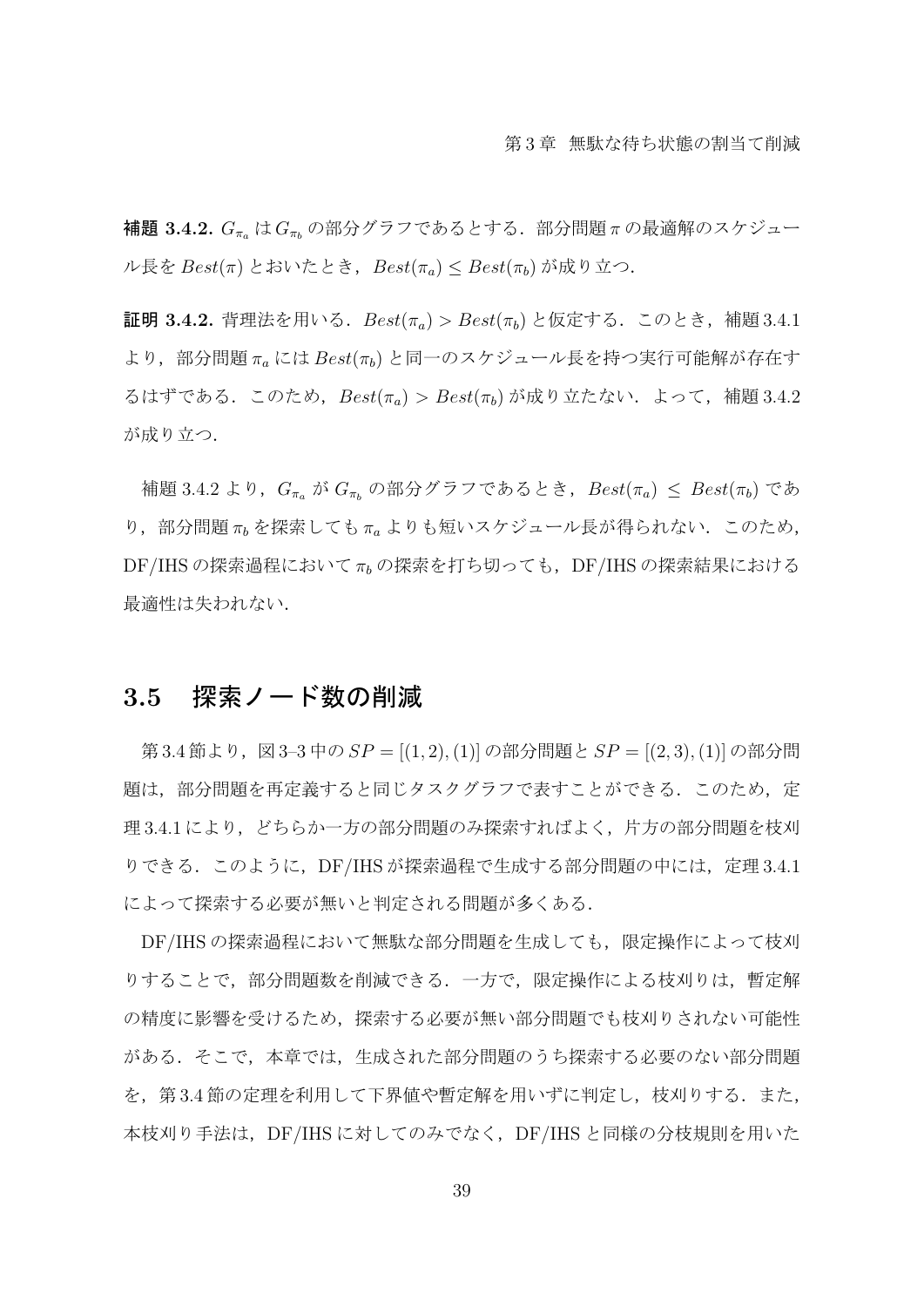並列探索アルゴリズムである PDF/IHS に対しても有効であると考えられる. そこで 本節では,PDF/IHS においても無駄な部分問題を削減する手法を提案する.

## **3.5.1 DF/IHS** における無駄な待ち状態の削減

第3.4節で示した探索する必要の無い部分問題をすべて発見するためには、ハッシュ テーブルのようなデータ構造を用いて探索過程で生成した部分問題をすべて記憶し, 定理 3.4.1 の条件を満たすかどうかを調べる必要がある. DF/IHS は、ハッシュテーブ ルを使わずに探索するため,ハッシュテーブルを追加すると,それを管理する処理を 追加する必要が生じる.DF/IHS に新たな処理を追加すると,そのアルゴリズムがう まく働くような問題の求解においては高い効果を期待できるが,そうでない問題を求 解する際には、追加した処理の分だけ探索時間が増加するというトレードオフが生じ る. そこで、本章では、なるべく DF/IHS に追加する処理が少なくなるようにアルゴ リズムを設計し,*SP* を設定する際に,探索する必要が無いことが容易に判定可能な 部分問題のみを削減する.

図3-6に、本章の提案手法が探索を打切る部分問題の例を示す. ガントチャート中 の点線は、タスクまたは待ち状態を割り当てることで生成された子問題のタスク割当 て時刻を示す. 図 3-6 の部分問題 (a) は、スケジュールが確定している時刻が最も短い プロセッサに対して割り当てが行われても,スケジュールが確定している時刻が最も **短いプロセッサが変わらないようなタスク** *i* **が待ち状態であるとする. このとき, 部** 分問題 (a) においてタスク *i* を割り当てられた子問題が (b), 待ち状態を割り当てられ た子問題が (c) である. また、部分問題 (b) に待ち状態を割り当てた子問題が (d) であ る.タスク *i* の実行時間より,部分問題 (c) と部分問題 (d) は割当て時刻の等しい部分 問題である. 本例の部分問題 (c) と, 部分問題 (d) を第 3.4 節のように再定義すると, 部分問題 (d) のタスクグラフは (c) のタスクグラフの部分問題となる. つまり, 部分問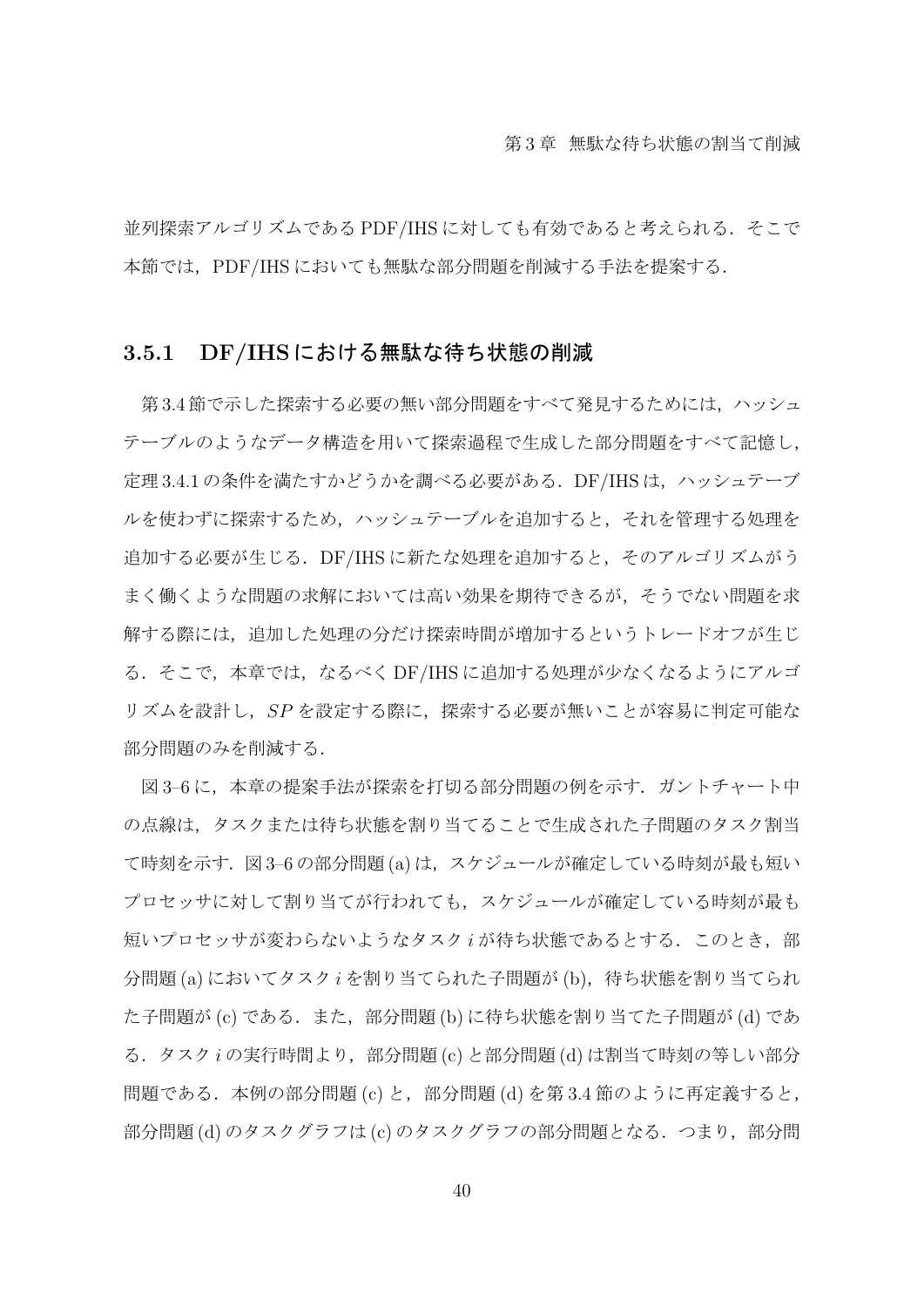

図 3–6 : 削減するスケジュールの例

題 (c) を探索しても部分問題 (d) よりも短いスケジュールが求まらない. このため, 定 理 3.4.1 より部分問題 (c) と部分問題 (d) を比較すると, 部分問題 (c) は探索する必要 が無い部分問題であると判定できる.

図 3-6 の部分問題 (b) と部分問題 (d) は探索木上で親子関係にあるため, 部分問題 (b) を探索することで (d) の部分問題も探索される.つまり,部分問題 (b) を探索する ことで部分問題 (c) を探索する必要が無くなる. このため, 図 3-6 では, 部分問題 (a) を分枝する段階で,部分問題 (c) と同様に待ち状態が割り当てられた部分問題を探索 する必要の無い部分問題であると判別できる.ただし,部分問題 (b) が枝刈りされた 場合は,部分問題 (d) が探索されなくなる. このような場合においても,部分問題 (d) および部分問題 (c) は枝刈りされた部分問題 (b) よりも短いスケジュールを求めること ができないため,DF/IHS で求まる最適解に影響を与えない.

上記を踏まえて,提案するアルゴリズムは,あるタスクを割り当てることで子ノー ドの割当て時刻が早まるような割当てパターンが存在するときに,そのタスクが割り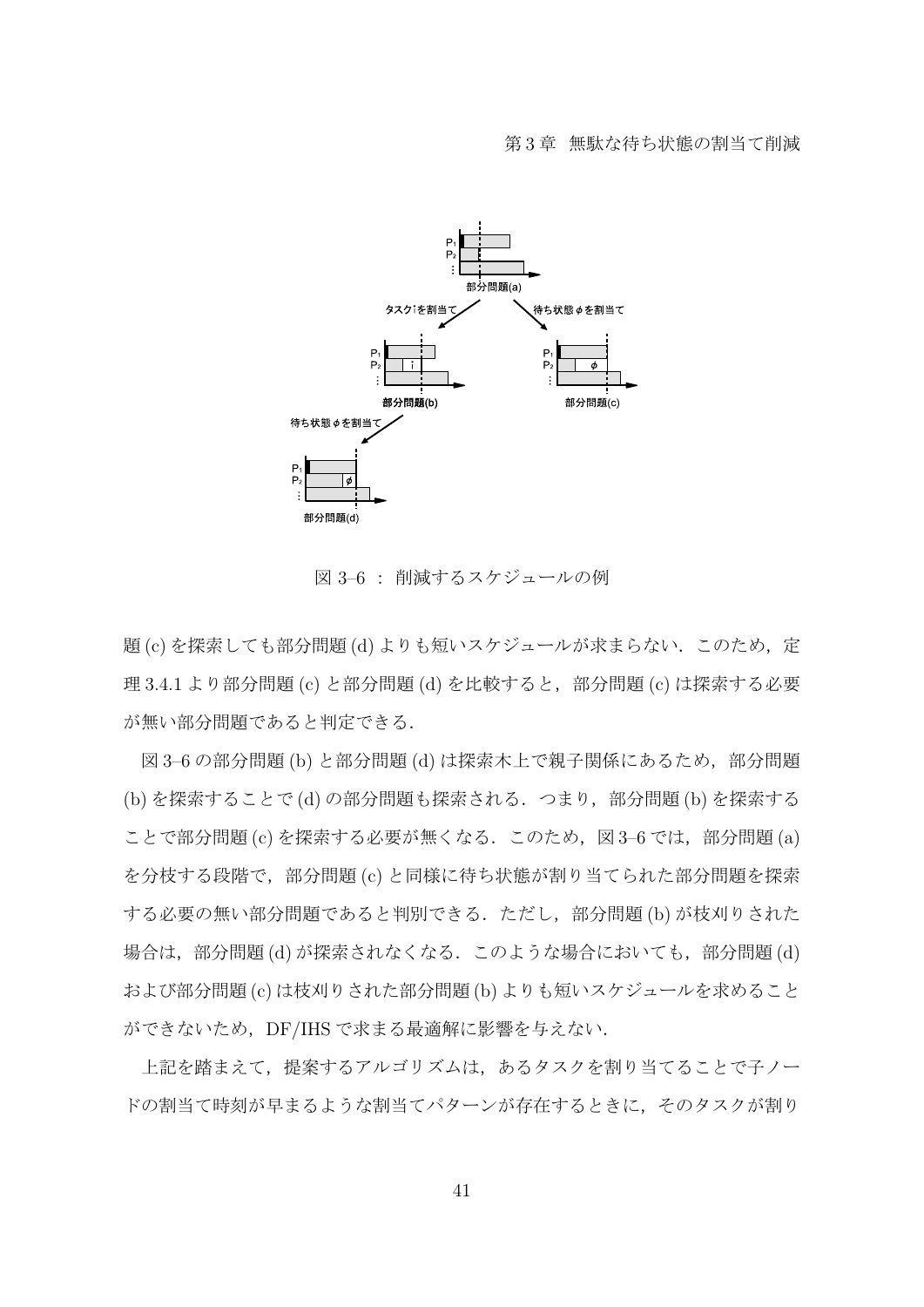当てられずに待ち状態を割り当てられて生成された部分問題を探索木から取り除く. 複数のプロセッサにタスクを割り当てる部分問題においても,*SP* の要素が確定する たびに第 3.4 節の再定義を行い,同様の手順で探索木から取り除くことができる.

特定のタスクを連続して割り当て続けるように *SP* を設定する場合,子問題の生成 は容易になるが,DF/IHS が探索に採用している CP/MISF のヒューリスティックを利 用できなくなる.このため,提案するアルゴリズムでは,DF/IHS の探索順序を変え ないようにする.

以上を踏まえ,本章で提案するアルゴリズムの擬似コードを図 3-7 に示す. 図 3-7 のコードでは、待ち状態を割り当てられずに生成された部分問題の探索は従来通りに 行う.一方,*ϕ* を含む割当てによって生成された部分問題は,生成時に,自身の割当 て時間と親問題の割当て時間の差よりも処理時間が短い未割当ての実行可能タスクが 存在するとき,探索を中止する.

上記のように,無駄な待ち状態の割当て削減手法は,下界値を用いずに部分問題を 枝刈りできる.このため,本手法を用いることで,DF/IHS で下界値の精度が低い部 分問題を枝刈りできる可能性がある. 図 3-8 に、本手法が有効に働く部分問題の例を 示す. DF/IHS の下界値を求めるヒューリスティックでは、図 3-8 中の斜線部のタスク が割当て済みの時刻にも未割当てタスクを割り当てるように計算する. このため、斜 線部の時刻が長い部分問題ほど,式 (3-1) で高精度な下界値が求まりにくく,DF/IHS で枝刈りが起こりにくくなる.一方,無駄な待ち状態の割当てを削減する手法は,*SP* を用いて *ϕ* を割り当てる子問題の包含関係を判定し,枝刈りできる.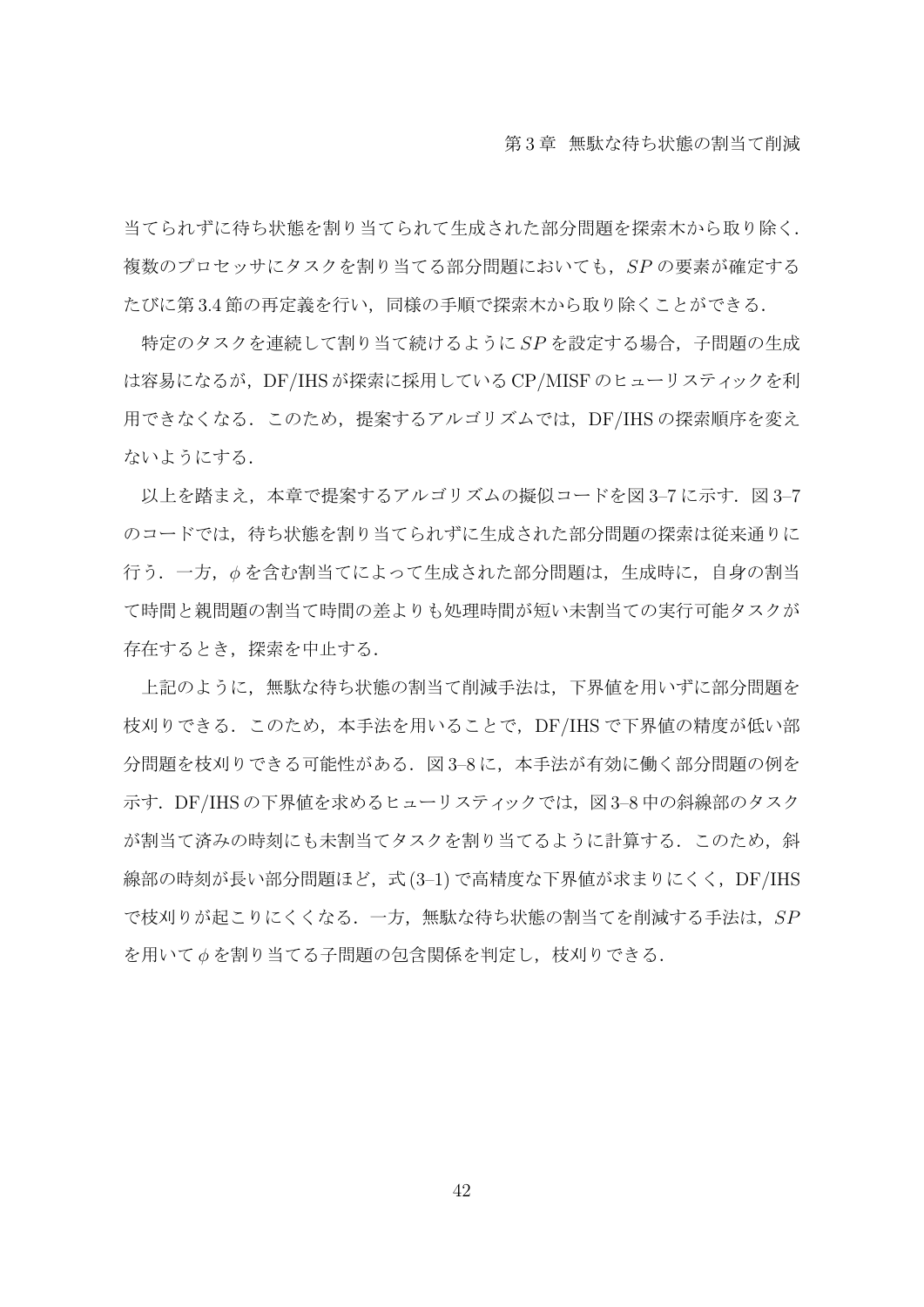```
set_sp(){
 sp[] ← 現在探索中の部分問題の SP
 task ← 実行可能タスク数
 pe ← 割当て可能プロセッサ数
 MinT ime ← R 中のタスクの最小処理時間 + 割当て時刻
 if(pe = m and M inT ime ≥ ϕ のみを割り当てたときの割当て時刻)
   M inT ime ← ϕ のみを割り当てたときの割当て時刻
 if(直前に探索した部分問題から初めて子問題を生成する)
   for(i ← 0;i < 最大割当て数;i + +){
    sp[i] \leftarrow i;
    return;
   }
 do{
   i \leftarrow Φ 以外で最後尾の sp 要素の配列番号
   sp[i] \leftarrow sp[i] + 1;while(sp[i] < task){
     if(i ≥ pe − 1)
      return;
     sp[i+1] \leftarrow sp[i] + 1;i \leftarrow i + 1;}
 }while(ϕ が割当てられている and 次の割当て時刻 ≥ M inT ime)
}
```
図 3–7 : 最小処理時間のみを用いた SP 値設定の擬似コード



図 3–8 : 無駄な待ち状態の割当ての削減が効果的に働く部分問題の例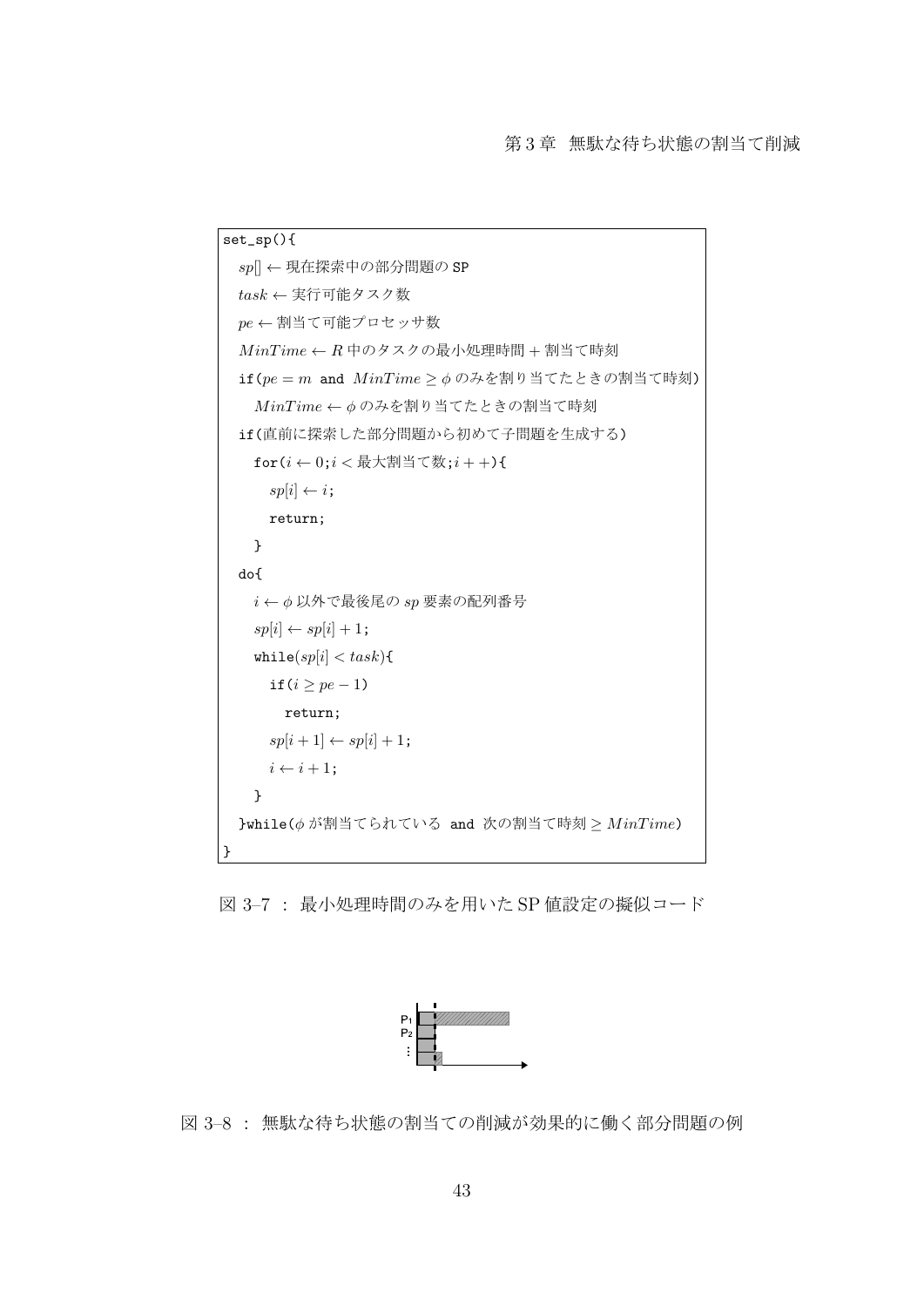## **3.5.2 PDF/IHS** における無駄な待ち状態の削減

PDF/IHS は DF/IHS と同じ分枝規則で探索木を生成するため, PDF/IHS でも第 3.4 節の枝刈り判定を行うことができる.PDF/IHS では,リーダ PE とスレーブ PE の振 る舞いが異なるため,それぞれの PE でどのように枝刈り判定を行うかを検討する必要 がある.ただし,PDF/IHS が生成する探索木から第 3.4 節の条件を満たすすべての部 分問題を検出するためには,ハッシュテーブルのようなデータ構造を用いて,探索過 程で生成した部分問題をすべて記憶する必要がある.このようなデータ構造を用いる ことで、文献 [41] のように探索する部分問題数を大きく削減できるが、ハッシュテー ブルを管理する処理を追加する必要が生じる.PDF/IHS に新たな処理を追加すると, DF/IHS と同様に,そのアルゴリズムがうまく働くような問題においては高い効果を 期待できるが,そうでない問題には追加した処理の分だけ探索時間が増加するという トレードオフが生じる. そこで、本章では、なるべく PDF/IHS に追加する処理が少 なくなるようにアルゴリズムを設計し,探索する必要が無いことが容易に判定可能な 部分問題のみを削減する.上記を踏まえて,無駄な待ち状態の割当てを削減する手法 のリーダ PE とスレーブ PE の枝刈りの手順について述べる.

無駄な待ち状態の割当てを削減する手法において、リーダ PE は、PDF/IHS のリー ダPEがDF/IHSで探索するPEと同じ振る舞いをすることから,第3.5.1項と同様の枝 刈りを行う. 図3-10 に、リーダ PE による SP 値更新処理の擬似コードを示す. 図3-10 のコードは、第3.4節の条件を満たす部分問題のうち、実行可能タスク情報と割当て時 刻情報のみから判定できる部分問題を枝刈りする.図 3–9 に図 3–10 のコードで削減で きる部分問題の例を示す.図中の網掛けの領域はスケジュールが確定したタスクであり, 点線の時刻が割当て時刻である.本例の部分問題は,割当て時刻に実行可能なタスクが *T*1, *T*2, *T*3, *T*<sup>4</sup> であり,各タスクの処理時間には*time*(4) *< time*(1) = *time*(2) *< time*(3) という関係があるとする.この場合,*T*<sup>4</sup> の処理時間は *ϕ* が割り当てられた時間よりも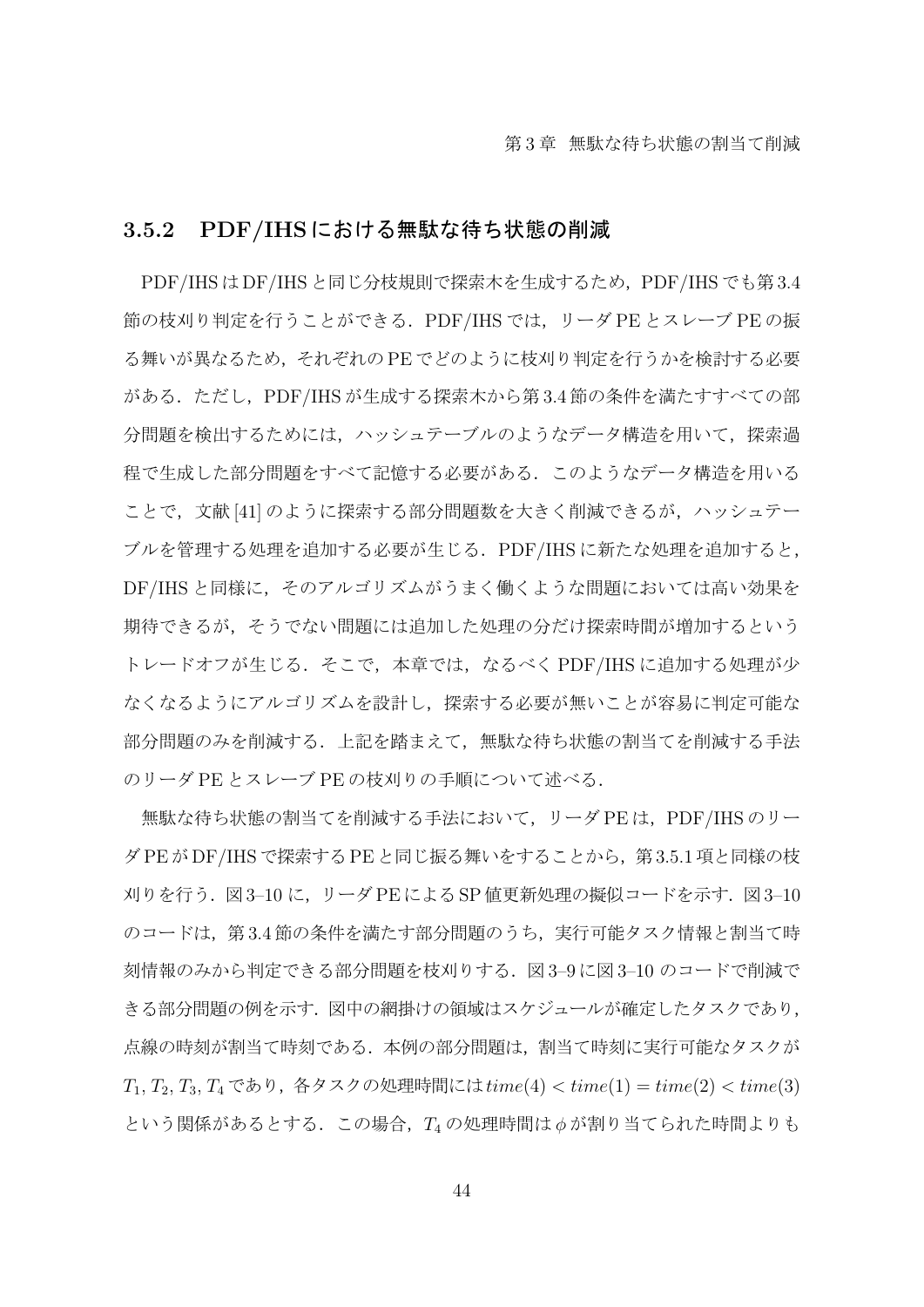

図 3–9 : 削減できる部分問題の例

短く, φを割り当てた時刻に T4 を割り当てる方が短いスケジュール長を得られる. 図 3-10のコードを用いることで, 図 3-9のように不必要な *ϕ* が割り当てられる部分問題 は,do-while 文のループによって,下界値計算の前に SP 値が更新される.これによ り,探索する必要の無い部分問題が枝刈りできる.

無駄な待ち状態の割当てを削減する手法において、スレーブ PE は、PDF/IHS のス レーブ PE が DF/IHS で探索する PE とは異なる振る舞いをするため, 図 3-10 と同じ 手順で SP 値を更新することができない. 本章では、スレーブ PE に枝刈りの判定処理 を加えるにあたって,PDF/IHS の利点を活かすために,スレーブ PE への割当てや部 分問題の探索順序を変更しない.一方,本手法の条件で枝刈りできなかった部分問題 は,下界値を用いて枝刈りできる可能性がある.このため,無駄な待ち状態の割当て を削減しても枝刈りができないことが判明した部分問題には,下界を用いた限定操作 を行う. 図 3-11 に、スレーブ PE による SP 値更新処理の擬似コードを示す. 図 3-11 に示すように,スレーブ PE では,探索の重複を検出する操作を,無駄な手法の枝刈 りの判定を行い、枝刈りできないことが判明した直後に行う. これは、提案手法の枝 刈りの判定に必要な時間が,探索の重複を判定する操作に必要な時間よりも短いため である.また,提案手法の枝刈りを先に行うことで,スレーブ PE の SP 値が探索木の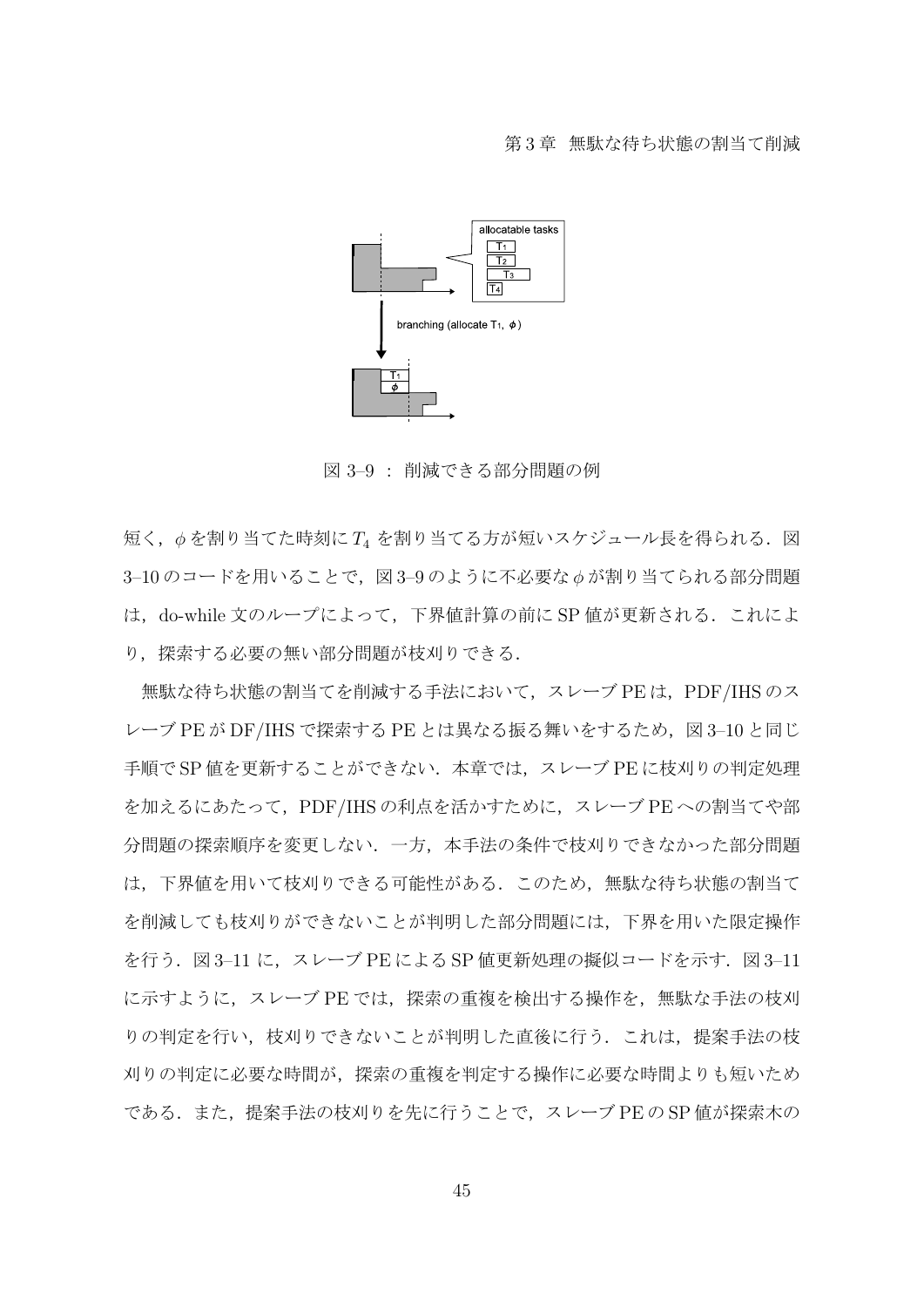```
set_sp(){
 depth ← 探索中深さ
 sp[] ← 現在探索中の部分問題の SP
 pe ← 割当て可能プロセッサ数
 MinT ime ← R 中のタスクの最小処理時間 + 割当て時刻
 if(pe ̸= m and M inT ime ≥ ϕ のみを割り当てたときの割当て時刻)
  M inT ime ← ϕ のみを割り当てたときの割当て時刻
 do{
  if(SP 値が更新できない)
    depth--;
  sp[] ←PDF/IHS のリーダ PE と同様に SP 値を更新;
 }while(ϕ が割当てられている and 次の割当て時刻 ≥ M inT ime)
 if(sp[] の下界 ≥ 暫定解)
  goto 枝刈り;
 goto 子ノード作成;
}
```
図 3–10 : リーダ PE による SP 値更新処理の擬似コード

左側に進むため,探索の重複を早期に検出できると期待できる.

## **3.6 DF/IHS**に対する提案手法の評価

第 3.5 節で提案した無駄な待ち状態の割当てを削減する手法の有効性を示すために, 本手法を適用した DF/IHS および PDF/IHS を用いてタスクスケジューリング問題を 求解し、探索ノード数および探索時間を評価する. 本評価では、標準タスクグラフセッ ト [42] の 50 タスクの問題のうち 60 パターンのタスクグラフに対して、タスクを割り 当てるプロセッサの台数 *m* を 2, 4, 8, 16 とする合計 240 問のタスクスケジューリング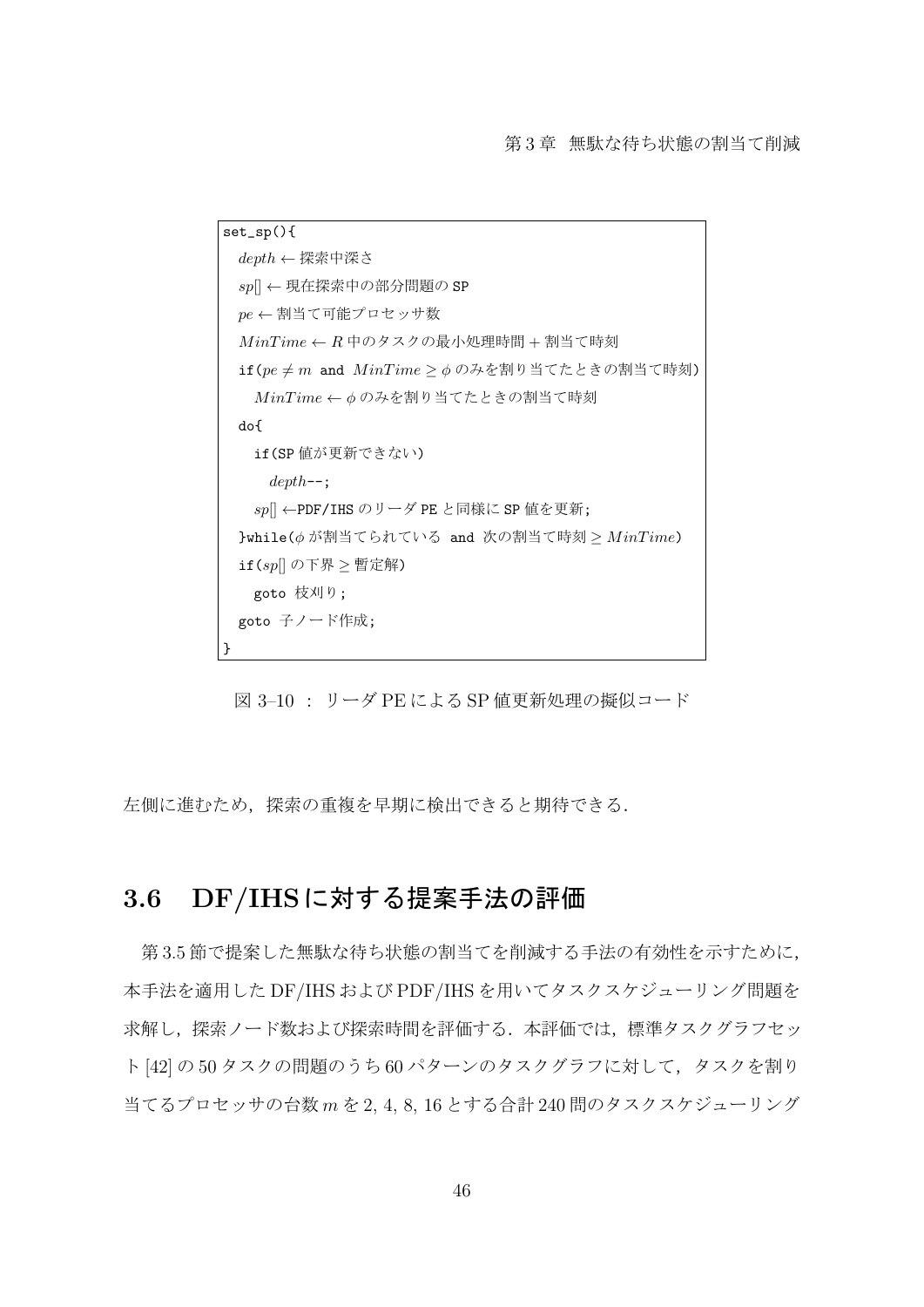```
set_sp(){
 depth ← 探索中深さ
 sp[] ← 現在探索中の部分問題の SP
 pe ← 割当て可能プロセッサ数
 MinT ime ← R 中のタスクの最小処理時間 + 割当て時刻
 if(pe \neq m and MinTime > \phiのみを割り当てたときの割当て時刻)
  M inT ime ← ϕ のみを割り当てたときの割当て時刻
 do{
  if(SP 値が更新できない)
    depth--;
  sp[] ←PDF/IHS のスレーブ PE と同様に SP 値を更新;
 }while(ϕ が割当てられている and 次の割当て時刻 ≥ M inT ime)
 if(探索の重複を検出)
  goto 枝刈り;
 if(sp[] の下界 ≥ 暫定解)
  goto 枝刈り;
 goto 子ノード作成;
}
```
図 3–11 : スレーブ PE による SP 値更新処理の擬似コード

問題を求解する. 下界値の計算には、第3.3節の式 (3-1) を用いる.

以下の節では,まず,枝刈りによる部分問題の削減効果が最も高いと考えられる深 さ 1 の部分問題の数について評価する.次に,求解過程で生成された部分問題数およ び探索時間を評価する.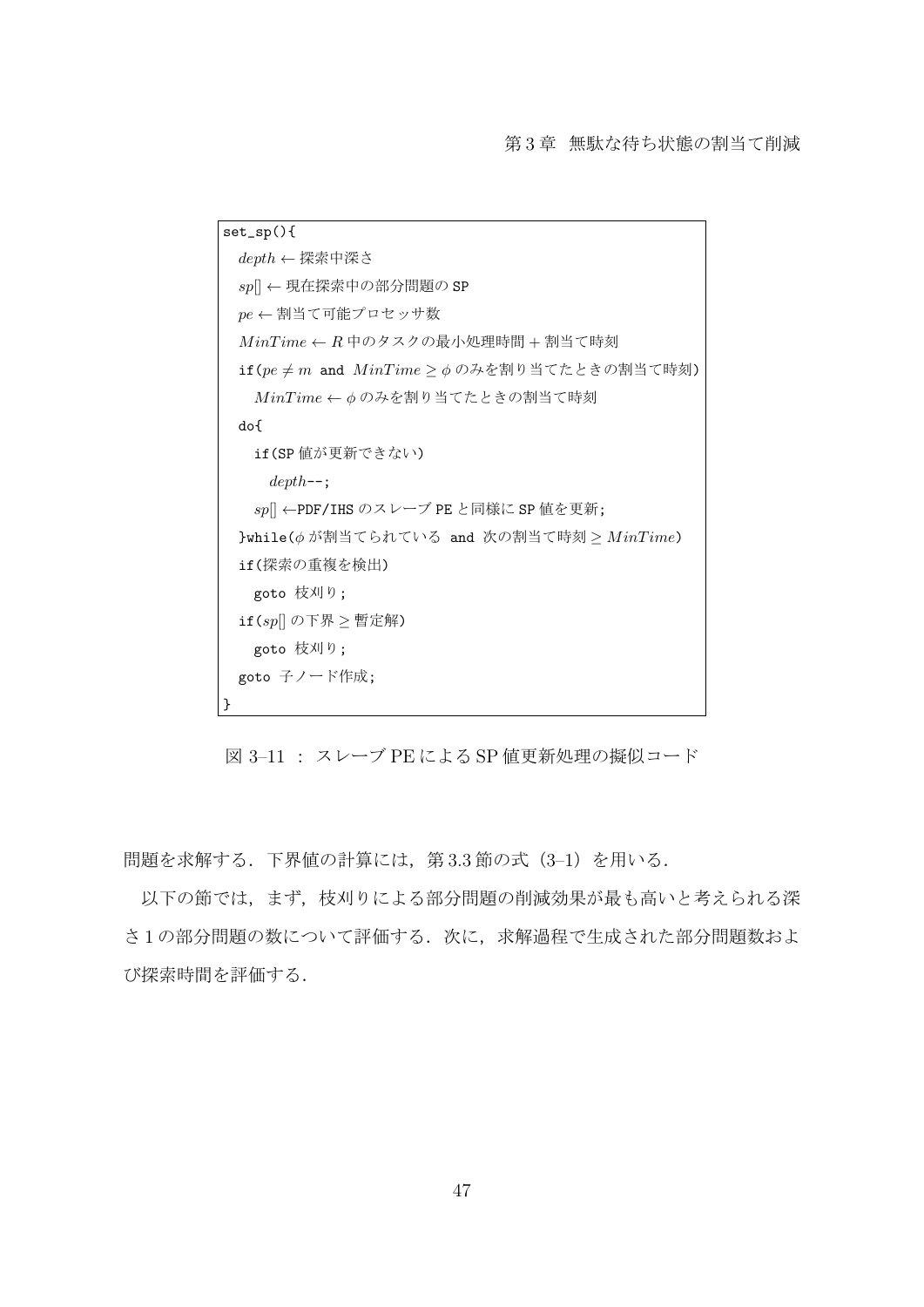| 実行可能タスク数  | 問題数 | $m=2$ | $m=4$   | $m=8$     | $m=16$     |
|-----------|-----|-------|---------|-----------|------------|
| $3 - 5$   | 7   | 13.0  | 24.6    | 25.3      | 25.3       |
| $6 - 10$  | 19  | 37.1  | 184.5   | 345.0     | 345.9      |
| $11 - 15$ | 18  | 90.0  | 1134.6  | 9632.1    | 12855.9    |
| $16 - 20$ | 12  | 158.0 | 3492.8  | 84435.5   | 207492.8   |
| $21 - 25$ | 4   | 283.5 | 11801.0 | 1154464.5 | 17435441.0 |

表 3–1 : DF/IHS が生成する *d* = 1 の探索ノード数 [個]

表 3-2 : 無駄な待ち状態の割当て削減手法が生成する  $d = 1$ の探索ノード数 [個]

| 実行可能タスク数  | 問題数 | $m=2$ | $m=4$   | $m=8$    | $m=16$     |
|-----------|-----|-------|---------|----------|------------|
| $3 - 5$   | 7   | 9.4   | 13.1    | 13.1     | 13.1       |
| $6 - 10$  | 19  | 30.8  | 134.8   | 247.6    | 248.4      |
| $11 - 15$ | 18  | 78.6  | 861.2   | 6244.1   | 8120.9     |
| $16 - 20$ | 12  | 143.5 | 2926.9  | 63247.3  | 147724.0   |
| $21 - 25$ | 4   | 262.3 | 10144.5 | 892235.8 | 12146605.5 |

## **3.6.1** 深さ **1** の探索ノードの削減率

本評価では,無駄な待ち状態の割当てを削減した手法および DF/IHS が探索する深 さ1の部分問題の数を比較する. 表 3-1,表 3-2,表 3-3に,DF/IHS および無駄な待 ち状態の割当て削減手法による求解過程において生成される部分問題数を、根の部分 問題で実行可能なタスク数による度数分布表で示す. 表 3-3 の削減率は、DF/IHS で 生成する部分問題数を *n*(*SDF/IHS*),無駄な待ち状態の割当て削減手法で生成する部分 問題数を  $n(S_{proposed})$  とおいて, 式 (3-9) で求める.

$$
\text{ale} \left[ \% \right] = \frac{n(S_{DF/IHS}) - n(S_{proposed})}{n(S_{DF/IHS})} \times 100 \tag{3-9}
$$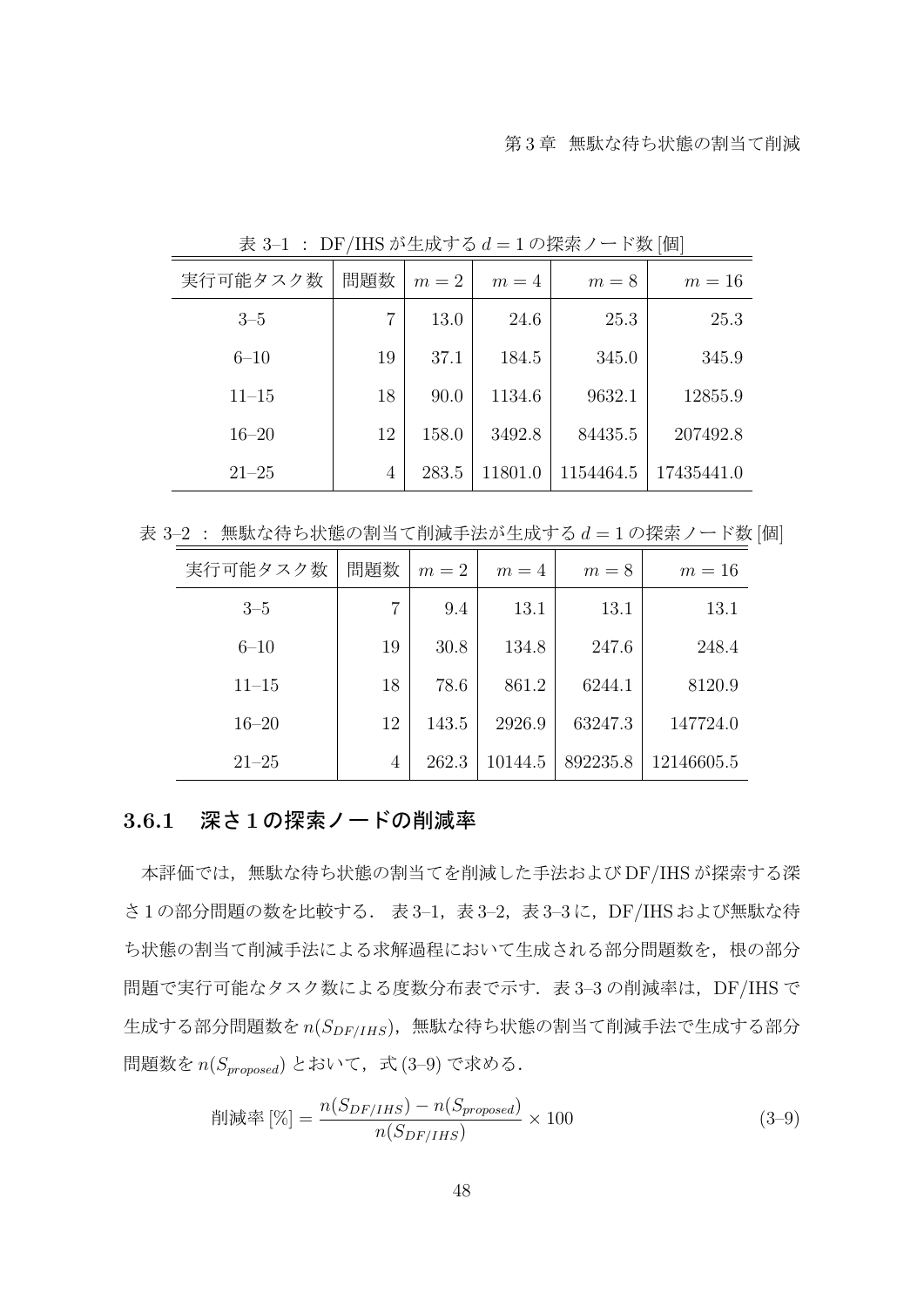| 実行可能タスク数  | 問題数 | $m=2$ | $m=4$ | $m=8$ | $m=16$ |
|-----------|-----|-------|-------|-------|--------|
| $3 - 5$   | 7   | 27.69 | 46.75 | 48.22 | 48.22  |
| $6 - 10$  | 19  | 16.98 | 26.94 | 28.23 | 28.19  |
| $11 - 15$ | 18  | 12.67 | 24.10 | 35.17 | 36.83  |
| $16 - 20$ | 12  | 9.18  | 16.20 | 25.09 | 28.81  |
| $21 - 25$ | 4   | 7.48  | 14.04 | 22.71 | 30.33  |

表 3–3 : *d* = 1 の探索ノードの削減率 [% ]

表 3-3 より, プロセッサ数 m が大きいほど, 削減率が高くなることが分かる. これは, 無駄な待ち状態の割当てを削減する手法で探索する必要があるかどうかを判定する部 分問題が,待ち状態が割り当てられた部分問題だけだからである.同一の *R* を持つ部 分問題において,プロセッサ数が *m* の *SP* のパターンはプロセッサ数が *m* 未満の *SP* をすべて含む.例えば,*R* の要素数が 4 のとき,*m* = 2 の *SP* は (0*,* 1), (0*,* 2), (0*,* 3), (1*,* 2), (1*,* 3), (2*,* 3), (3*,* 3) となり,*m* = 3 の *SP* は (0*,* 1*,* 2), (0*,* 1*,* 3), (0*,* 2*,* 3), (0*,* 3*,* 3), (1*,* 2*,* 3), (1*,* 3*,* 3), (2*,* 3*,* 3), (3*,* 3*,* 3) となる.*R* の 3 番目の要素は待ち状態の割当てであ り,*m* = 2 のときには待ち状態を割り当てていない *SP* の組合せにも,*m* = 3 のとき には待ち状態が割り当てられる.このように,プロセッサ数が増えることで,待ち状 態を割り当てる *SP* の割合が大きくなる.このため,本手法は,プロセッサ数が多い ほど多くの部分問題に対して探索する必要があるかどうかの判定を行う.これにより, プロセッサ数 m が大きいほど, 高い削減率が得られた.

また,実行可能なタスク数がない問題において高い削減率が得られたが,度数分 布表において,実行可能なタスク数と削減率に相関があるとは言い難い.このため,削 減率が最も低い問題と最も高い問題に着目する.本評価において最も削減率が低い問 題は、削減率が約 0.01%であった. 本問題は、実行可能なタスク数が 16 で、実行可能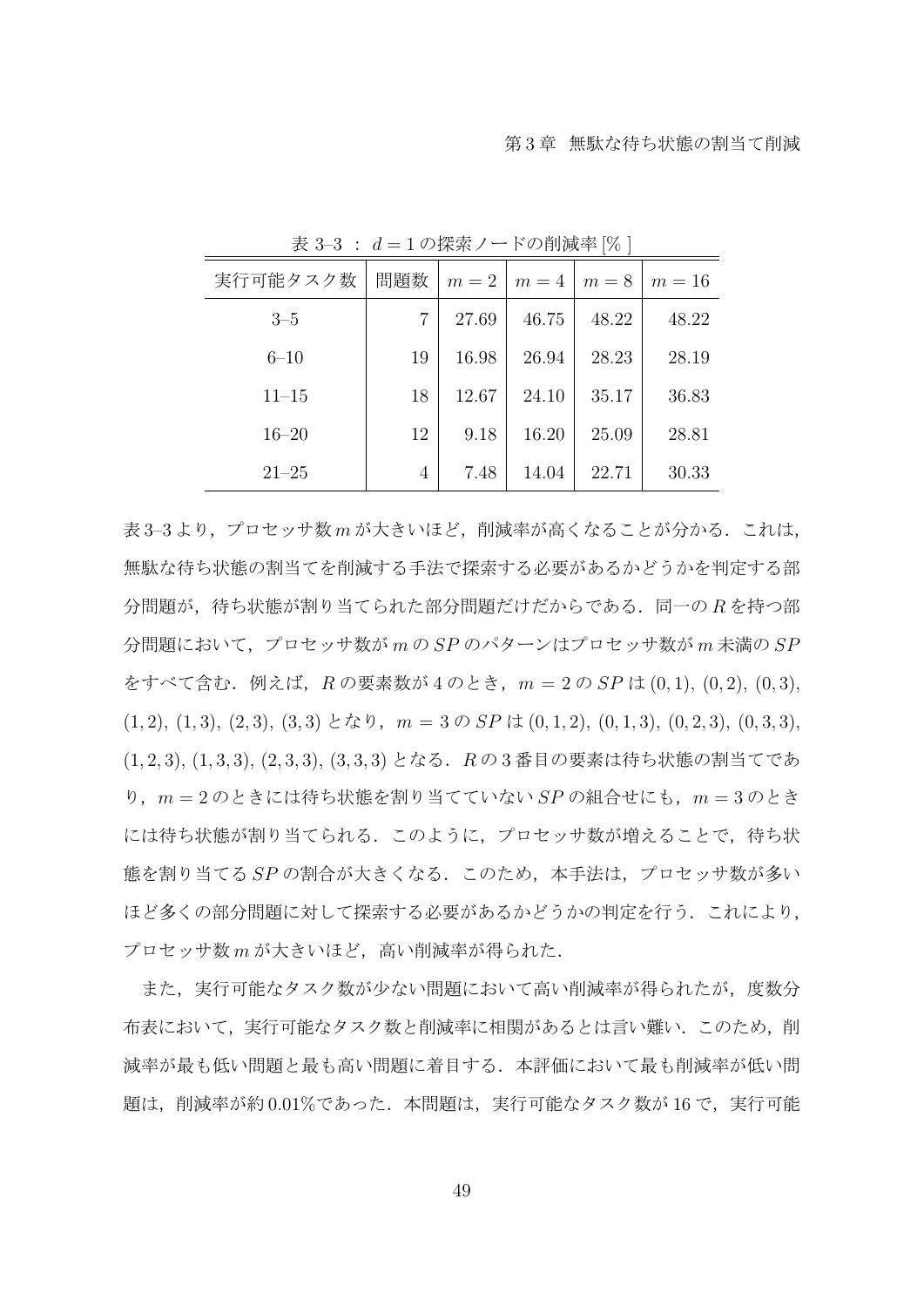なタスクの処理時間の最小値が1,処理時間が1の実行可能タスクが7個の問題であ る.このため,処理時間が 1 のタスクが割り当てられる *SP* のパターンが多くなり,削 減率が低くなったと考えられる.一方,本評価において最も削減率が高い問題は,削 減率が約 50.00%であった. 本問題は、実行可能なタスク数が 17 で、実行可能なタス クの処理時間の最小値が1,処理時間が1の実行可能タスクが1個の問題である.この ため,待ち状態が割り当てられた部分問題のうち,処理時間が 1 のタスクが同時に割 り当てられていない SP のパターンが多くなる. これにより, 高い削減率が得られた と考えられる.以上より,無駄な待ち状態の割当てを削減する手法は,同一処理時間 タスクが少ない問題ほど,高い削減率が得られると期待できる.

#### **3.6.2** 求解過程で探索する探索ノード数の測定

本節では,DF/IHSおよび無駄な待ち状態の割当てを削減する手法を用いて2*,* 4*,* 8*,* 16 台のプロセッサへ割り当てるタスクスケジューリング問題を求解し、求解過程で生成 される部分問題数を評価する.本評価の下界値の計算には,第 3.3 節の式 (3–1) を用い る.式 (3–9) を用いて削減率を求めた結果,240 問中,削減率が 0 の問題は 175 問 (約 72*.*9%),削減率が正の問題は 63 問 (約 26*.*3%),削減率が負の問題は 2 問 (約 0*.*8%) で あった.図 3–12 に,削減率が正の値になった問題の削減率の分布を示す.図 3–12 の 横軸は DF/IHS が生成した部分問題数,縦軸は削減率である. 図 3-12 より, DF/IHS で部分問題が多く生成される問題ほど,削減率が高く,無駄な待ち状態の割当ての削 減が有効に働くことが分かる.

また、図 3-12 において、本章の提案手法を用いることで部分問題数が増加した問題 が 2 問あった.これは,本章の提案手法によって,精度の高い上界値を持つ部分問題 が枝刈りされたためであると考えられる.図 3–13 に,本章の提案手法を用いることで 生成される部分問題数が増加する例を示す. 図 3-13 は DF/IHS が生成する探索木で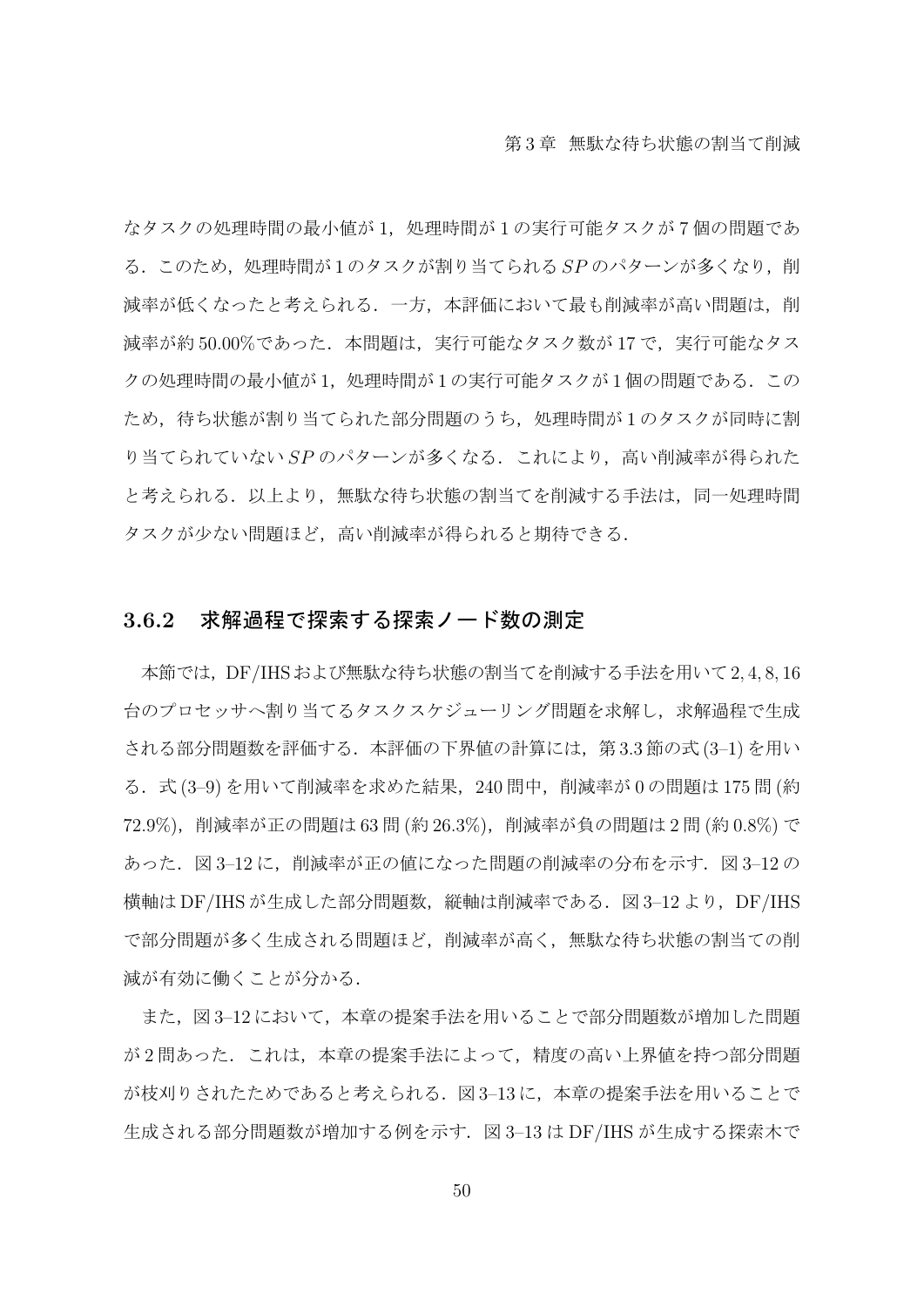

図 3–12 : DF/IHS に対する無駄な待ち状態の割当て削減手法の削減率

あり,灰色の部分問題が初期解よりも精度のよい暫定解を与える部分問題であるとす る.DF/IHS は,探索木左側から深さ優先探索を行うが,枝刈りの判定に下界を用い るため灰色の部分問題を枝刈りせずに探索し,暫定解を更新する.このため,本例の DF/IHSは、灰色の部分問題の暫定解を用いた枝刈りが行われ、点線の部分で枝刈り が起こり黒色の部分問題を探索する必要が無くなる.一方,本章の提案手法では,最 適解が存在しないと判断された部分問題は,どんなに精度の高い暫定解を持っていて も探索が打ち切られる.図 3–13 において本章の提案手法が灰色の部分問題の探索を打 ち切ると,探索の初期に精度の良い暫定解を得ることができなくなる.これにより本 例では,点線の部分で枝刈りできずに黒色の部分問題を探索する必要が生じ,求解過 程で生成する部分問題数が増加する.このように,DF/IHS の初期段階で探索された 精度の高い暫定解を持つ部分問題を本章の提案手法が枝刈りすると,暫定解が更新さ れるまでの間,下界値を用いた枝刈りの効率が落ちる.これにより,求解処理全体で の探索する部分問題数が増えたと考えられる.ただし、本章の提案手法は、DF/IHS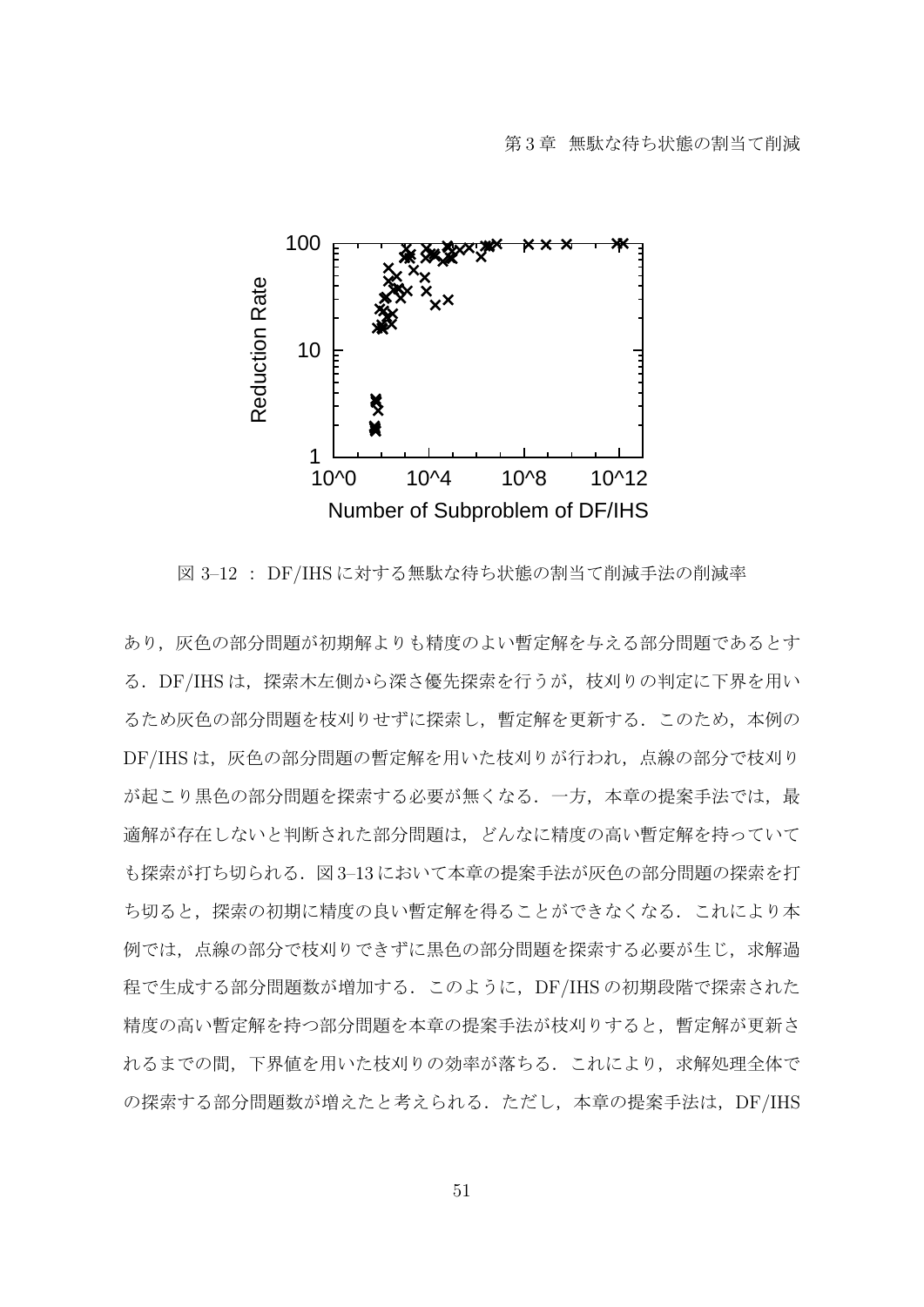

図 3–13 : 無駄な待ち状態の割当て削減により部分問題数が増える例

と同様に CP/MISF の解を必ず初期解として探索するため,精度の高い初期解を用い て枝刈りし,多くの問題で高い削減率が得られたと考えられる.

#### **3.6.3** 探索時間の測定

本節では,第 3.6.2 項と同様に,DF/IHS と本章の提案手法で 2*,* 4*,* 8*,* 16 台のプロセッ サへ割り当てるタスクスケジューリング問題を求解し,探索時間を評価する.評価環 境は, CPU が AMD Phenom II X6 1100T(3.3GHz), メモリが 8GB である.また, 本 評価では,高速化率を式 (3–10) で定義する.

高ע化率 [倍] = 
$$
\frac{DF/IHS \, O\{\text{R}^k\}}{\text{# 1} \times \text{# 2} \times \text{# 3} \times \text{# 5} \times \text{# 6} \times \text{# 7} \times \text{# 8} \times \text{# 8} \times \text{# 8} \times \text{# 1} \times \text{# 1} \times \text{# 1} \times \text{# 1} \times \text{# 1} \times \text{# 1} \times \text{# 1} \times \text{# 1} \times \text{# 1} \times \text{# 1} \times \text{# 1} \times \text{# 1} \times \text{# 1} \times \text{# 1} \times \text{# 1} \times \text{# 1} \times \text{# 1} \times \text{# 1} \times \text{# 1} \times \text{# 1} \times \text{# 1} \times \text{# 1} \times \text{# 1} \times \text{# 1} \times \text{# 1} \times \text{# 1} \times \text{# 1} \times \text{# 1} \times \text{# 1} \times \text{# 1} \times \text{# 1} \times \text{# 1} \times \text{# 1} \times \text{# 1} \times \text{# 1} \times \text{# 1} \times \text{# 1} \times \text{# 1} \times \text{# 1} \times \text{# 1} \times \text{# 1} \times \text{# 1} \times \text{# 1} \times \text{# 1} \times \text{# 1} \times \text{# 1} \times \text{# 1} \times \text{# 1} \times \text{# 1} \times \text{# 1} \times \text{# 1} \times \text{# 1} \times \text{# 1} \times \text{# 1} \times \text{# 1} \times \text{# 1} \times \text{# 1} \times \text{# 1} \times \text{# 1} \times \text{# 1} \times \text{# 1} \times \text{# 1} \times \text{# 1} \times \text{# 1} \times \text{# 1} \times \text{# 1} \times \text{# 1} \times \text{# 1} \times \text{# 1} \times \text{# 1} \times \text{# 1} \times \text{# 1} \times \
$$

図 3-14 に、DF/IHS に対する本章の提案手法の高速化率を示す. 図 3-14 の横軸は DF/IHS の探索時間,縦軸は高速化率である. 図 3-14 より,高速化率が1以上となっ た問題は 236 問 (約 98*.*3%),1 未満となった問題は 4 問 (約 1*.*7%) であることが分かる. このため,本章の提案手法を用いることで,多くの問題の探索時間を短縮できること が確認できた.また、本章の提案手法を用いることで、最大約 79.3 倍、相乗平均で約 1.26 倍高速に探索することが確認できた.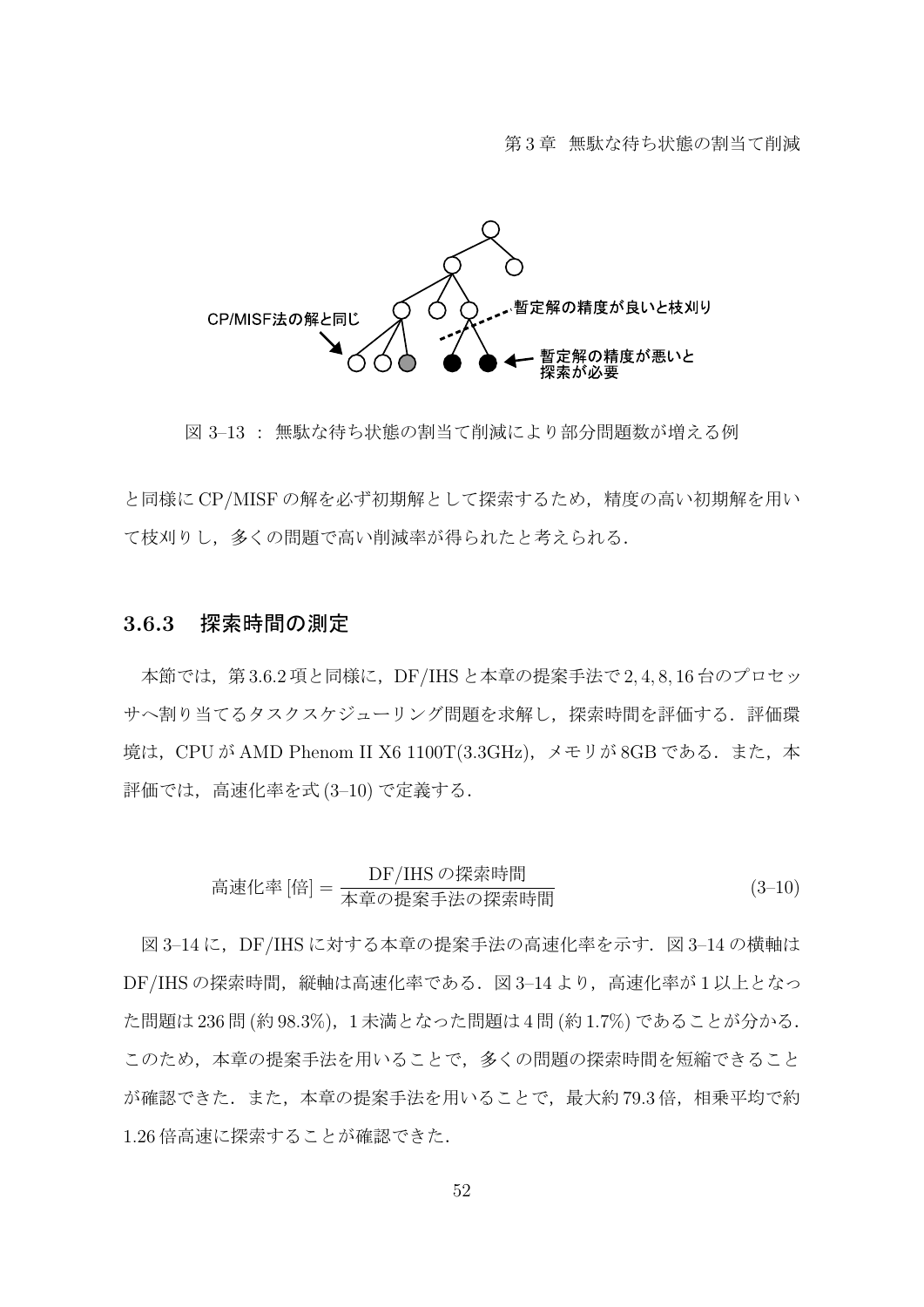

図 3–14 : DF/IHS に対する無駄な待ち状態の割当て削減手法の高速化率

図 3–14 において高速化率が 1 未満の問題 4 問のうち,2 問の高速化率は約 0.99 倍で あり DF/IHS と本章の提案手法にほとんど差が無かったが、残り2問の高速化率は約 0.80 倍と約 0.001 倍であった. 特に高速化率が低かった 2 問題は、第 3.6.2 項の測定に おいて部分問題数が増加し,削減率が負の値になった問題であった.しかし,これら の問題は DF/IHS での探索時間 0*.*1 秒未満と短いため,本章の提案手法でも短い時間 で探索することが可能である.また,第 3.6.2 項の評価において本章の提案手法を用い ても DF/IHS と部分問題数が変わらなかった 175 問の内,173 問は高速化率が 1 より 大きかった.これは,本章の提案手法が,式 (3–4) による下界値の計算よりも高速に 枝刈りの判定をできるためである.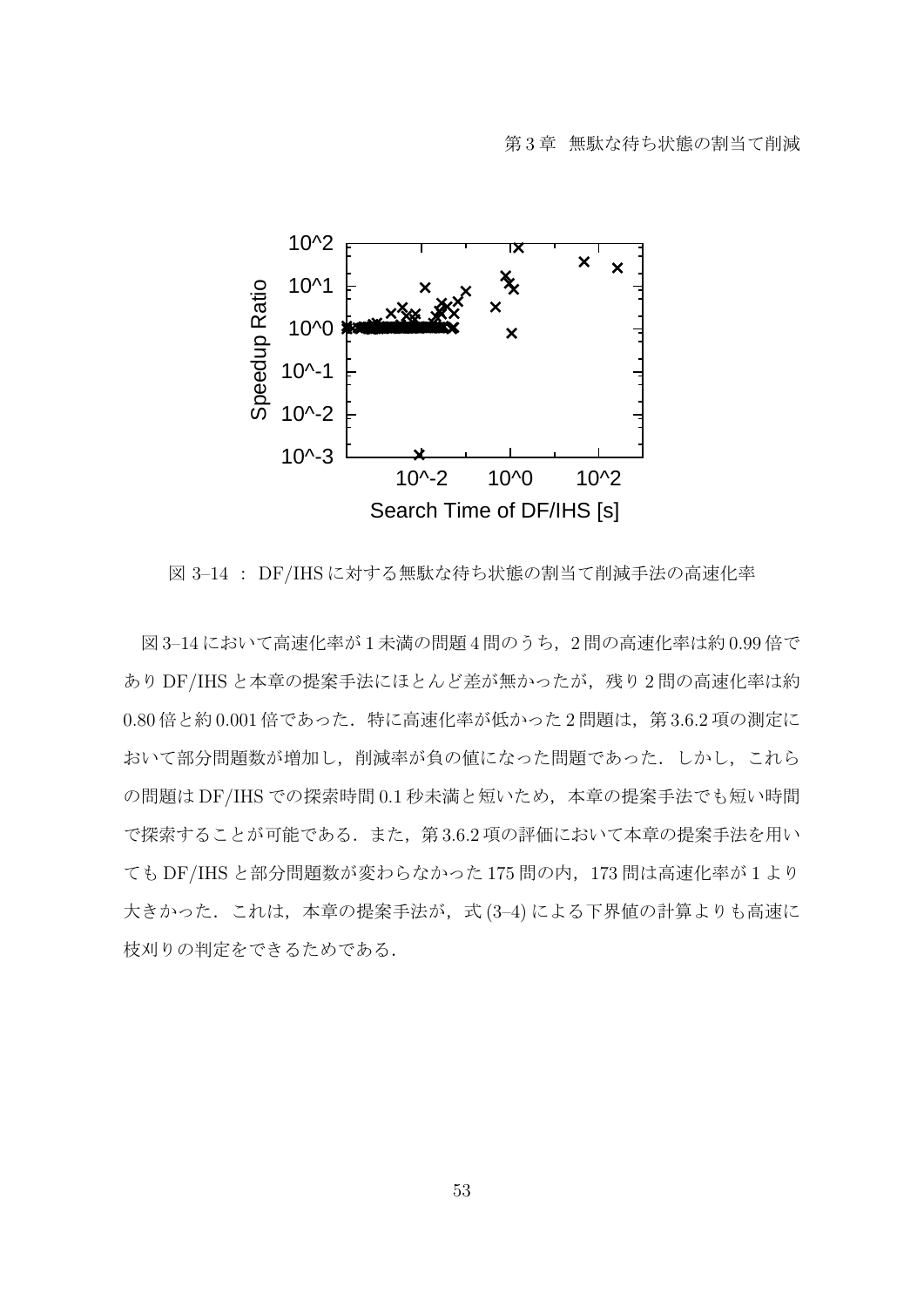# **3.7 PDF/IHS**に対する無駄な待ち状態の割当て削減手法 の評価

無駄な待ち状態の割当てを削減する手法の有効性を示すために,本手法と PDF/IHS でタスクスケジューリング問題を求解し,探索時間を評価する.評価環境は,CPU が Intel Xeon E5-2687W v2,メモリが 64GB である.また,本評価では,PDF/IHS に対 する本章の提案手法の高速化率を式(3–11)で定義する.

\n**高ע化率 [ Ú] = \n 
$$
\frac{PDF/IHS \, \text{の採素時間}}{P\#K \, \text{な特ち状態の割当で制減手法の採素時間
$$
\n**

ただし,探索時間は,CP/MISF に必要な前処理の時間や,すべてのプロセッサが探 索を終了するまでの待ち時間を含んだ時間である.

## **3.7.1** 探索時間の測定

図 3–15 から図 3–19 に,1PE, 2PE, 4PE, 8PE, 16PE で PDF/IHS を行った際の本章 の提案手法の高速化率を示す. グラフの横軸は PDF/IHSの実行時間,縦軸は PDF/IHS に対する本章の提案手法の高速化率である. ただし、図 3-15 は、1PE での実行である ため,DF/IHS と同様の探索を行う.

測定結果より,すべての PE 数で,PDF/IHS の探索に時間がかかる問題ほど高速化 率が向上する傾向が確認できた.PDF/IHS で探索時間が短い問題の高速化率が低いの は,探索時間が短い問題ほど PDF/IHS が効率よく枝刈りし,無駄な探索ノードが存 在しないためである.無駄な探索ノードが存在しない問題は,本章の提案手法を用い ても,新たに枝刈りできるノードが存在しないため,探索ノード数が減少せずに高速 化率が低下した.このような問題を探索実行前に判別することは難しいが,PDF/IHS の求解時間が 0.001 秒以下であるため、本章の提案手法を用いても短時間で求解でき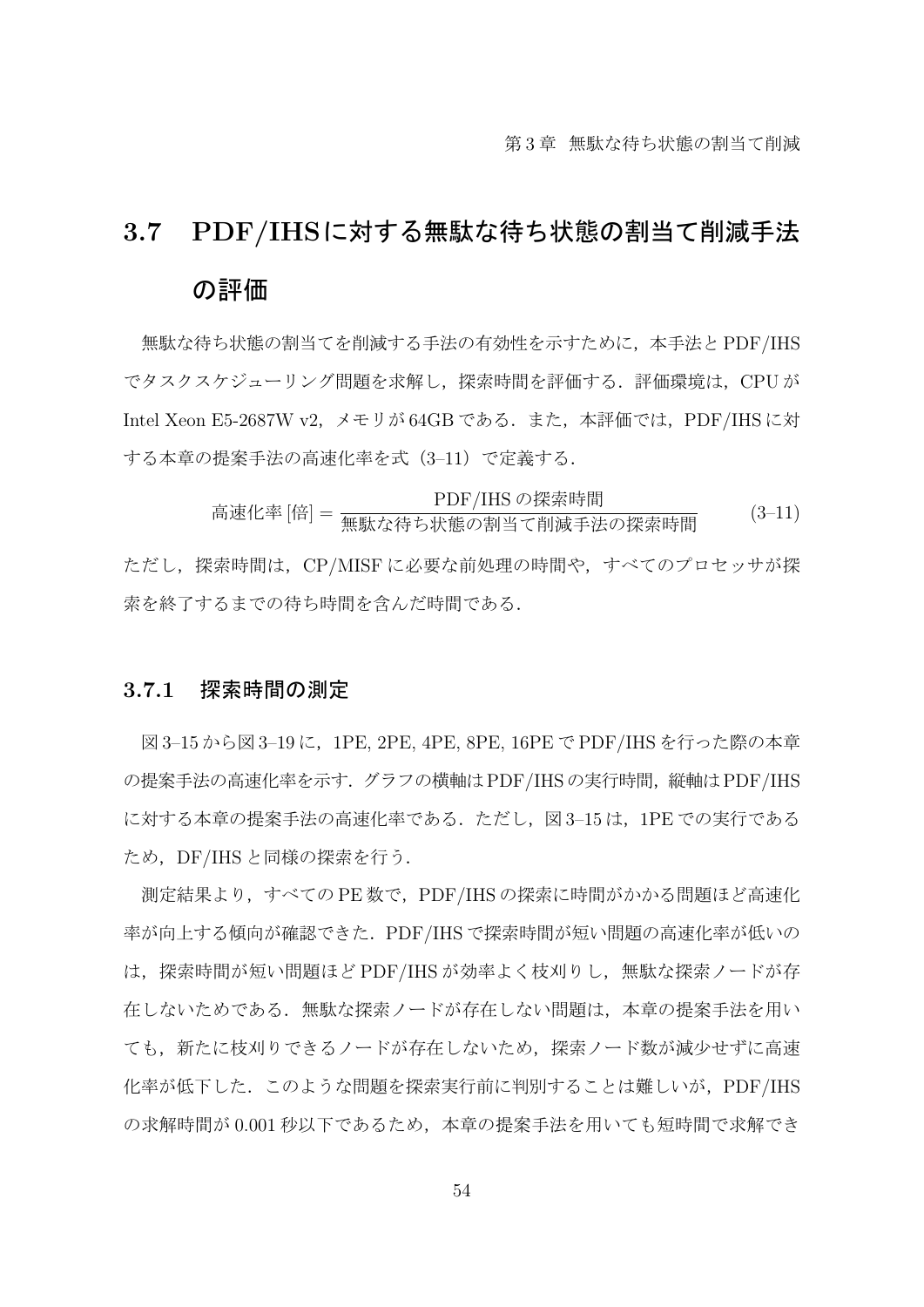

図 3–15 : 1PE の高速化率

る.このため,このような問題による高速化率の低下が本章の提案手法の有効性に与 える影響はほとんど無いと考えられる. そこで, PDF/IHS の探索時間ごとに分けて高 速化率を導出する.

表 3-4 に, PDF/IHS の探索時間ごとの本章の提案手法の高速化率を示す. 表中の *SD* は,高速化率の標準偏差である.表 3–4 からもグラフと同様に,PDF/IHS で求解 に時間がかかる問題ほど削減率が高く,本章の提案手法が有効に働くことが分かる. PDF/IHS で求解に時間のかかる問題は,求解時間の削減率に対して実際に短縮される 時間が大きくなる. このため、本章の提案手法による枝刈りの効果は大きい.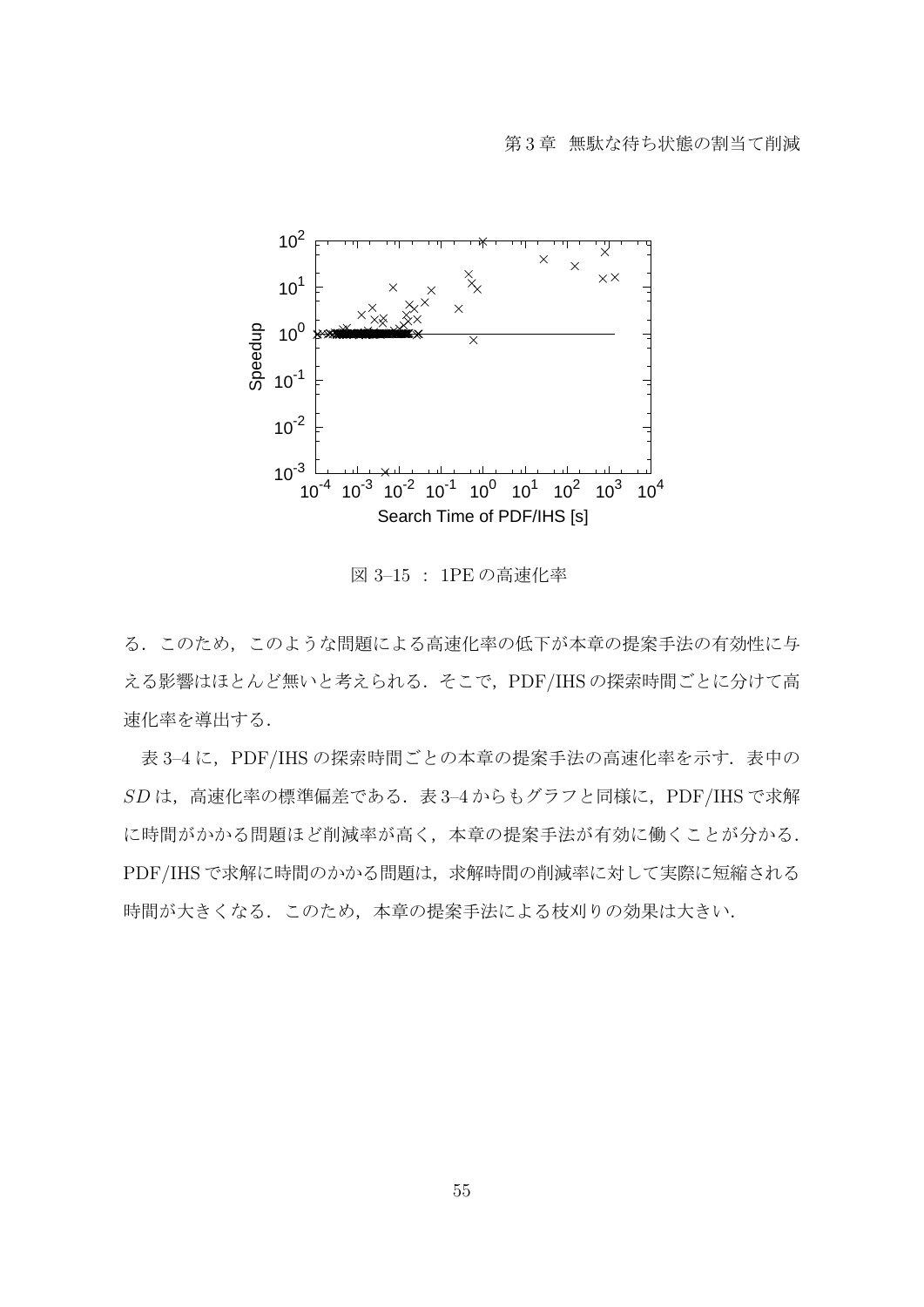

図 3–17 : 4PE の高速化率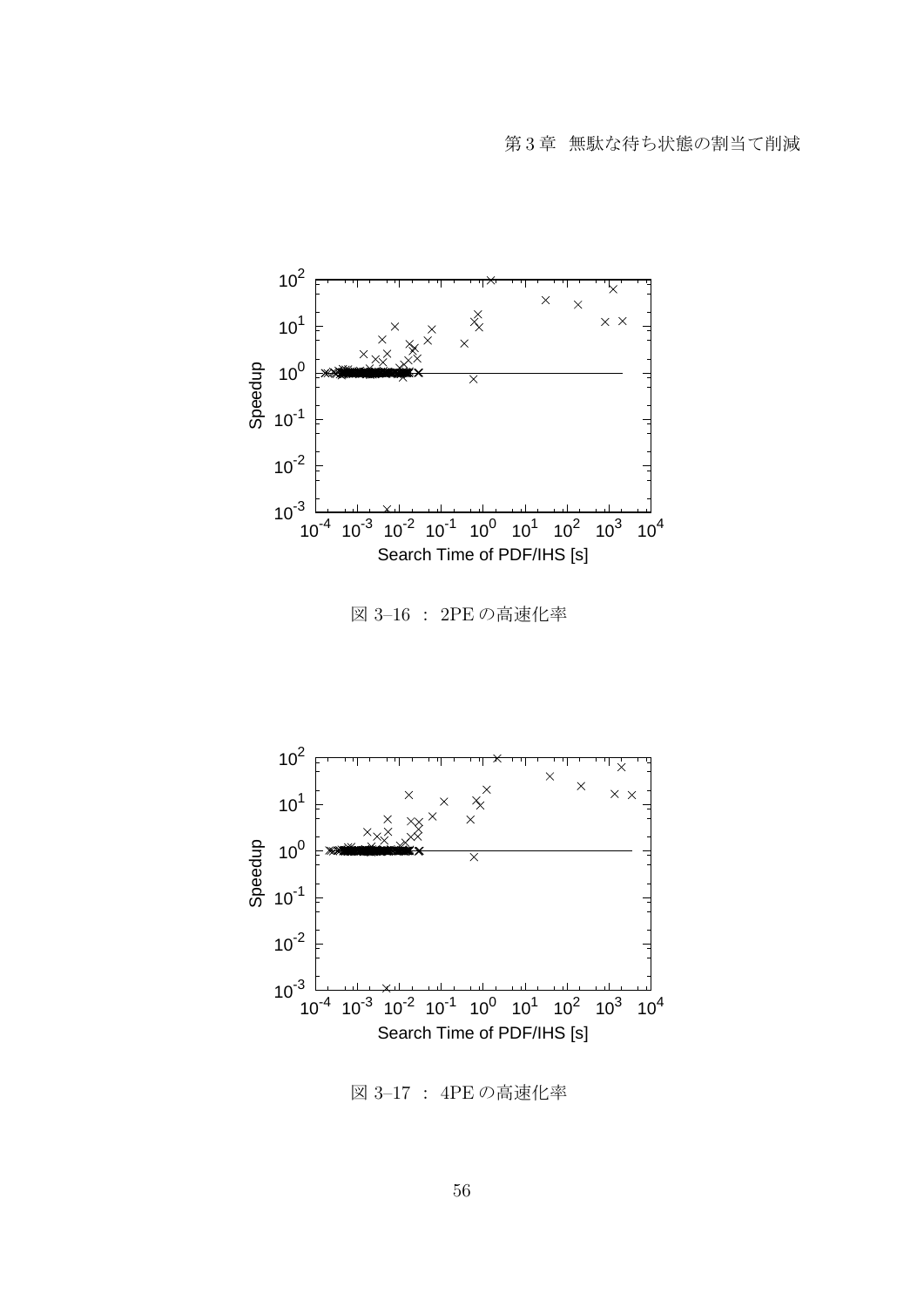

図 3–19 : 16PE の高速化率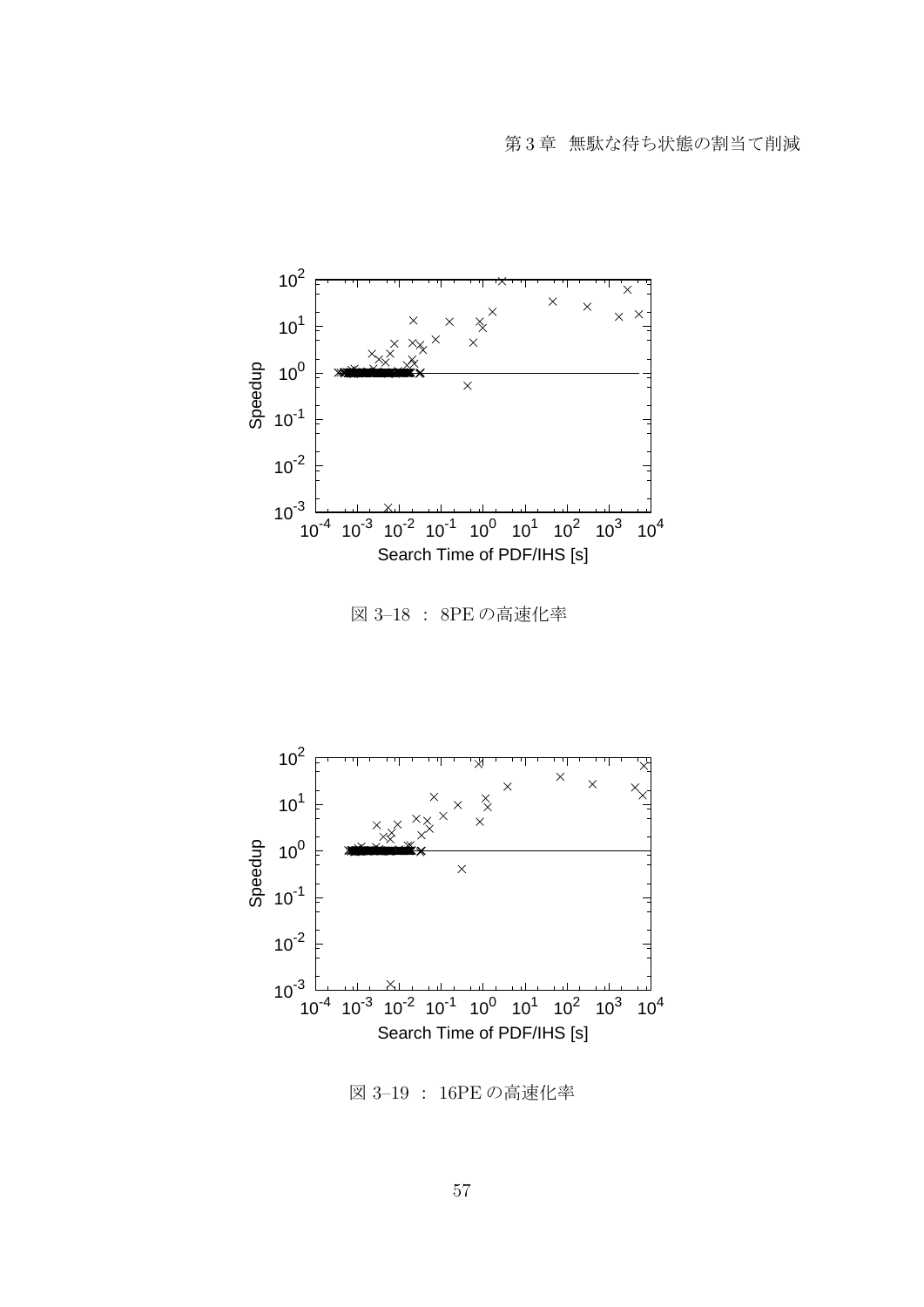| PE             | $\mathcal{L}$              | count          | ave       | min       | $\max$ | SD     |
|----------------|----------------------------|----------------|-----------|-----------|--------|--------|
|                | $0.00 \leq time < 0.01$    | 200            | 1.083     | 0.941     | 9.715  | 1.372  |
| $\mathbf{1}$   | $0.01 \leq time \leq 1.00$ | 35             | 1.654     | 0.735     | 95.749 | 3.208  |
|                | $1.00 \leq time$           | $\overline{5}$ | 3.398     | $0.001\,$ | 57.213 | 57.425 |
|                | total                      | 240            | $1.180\,$ |           |        | 2.202  |
|                | $0.00 \leq time < 0.01$    | 199            | 1.087     | 0.901     | 9.594  | 1.388  |
| $\overline{2}$ | $0.01 \leq time < 1.00$    | 36             | 1.637     | 0.735     | 96.079 | 3.166  |
|                | $1.00 \leq time$           | $\overline{5}$ | 3.322     | 0.001     | 55.399 | 54.828 |
|                | total                      | 240            | 1.183     |           |        | 2.201  |
|                | $0.00 \leq time < 0.01$    | 193            | 1.066     | 0.937     | 15.387 | 1.341  |
| $\overline{4}$ | $0.01 \leq time < 1.00$    | 42             | 1.730     | 0.735     | 93.536 | 3.126  |
|                | $1.00 \leq time$           | $\overline{5}$ | 3.342     | 0.001     | 59.228 | 55.305 |
|                | total                      | 240            | 1.188     |           |        | 2.215  |
|                | $0.00 \leq time < 0.01$    | 190            | 1.058     | 0.962     | 13.741 | 1.331  |
| 8              | $0.01 \leq time < 1.00$    | 44             | 1.566     | 0.529     | 95.561 | 2.760  |
|                | $1.00 \leq time$           | 6              | 5.224     | 0.001     | 56.976 | 41.738 |
|                | total                      | 240            | 1.183     |           |        | 2.172  |
|                | $0.00 \leq time \leq 0.01$ | 188            | 1.029     | 0.730     | 13.543 | 1.346  |
| 16             | $0.01 \leq time < 1.00$    | 46             | 1.554     | 0.405     | 70.012 | 2.695  |
|                | $1.00 \leq time$           | 6              | 5.691     | $0.001\,$ | 66.622 | 42.602 |
|                | total                      | 240            | 1.162     |           |        | 2.183  |

表 3–4 : PDF/IHS の探索時間ごとの高速化率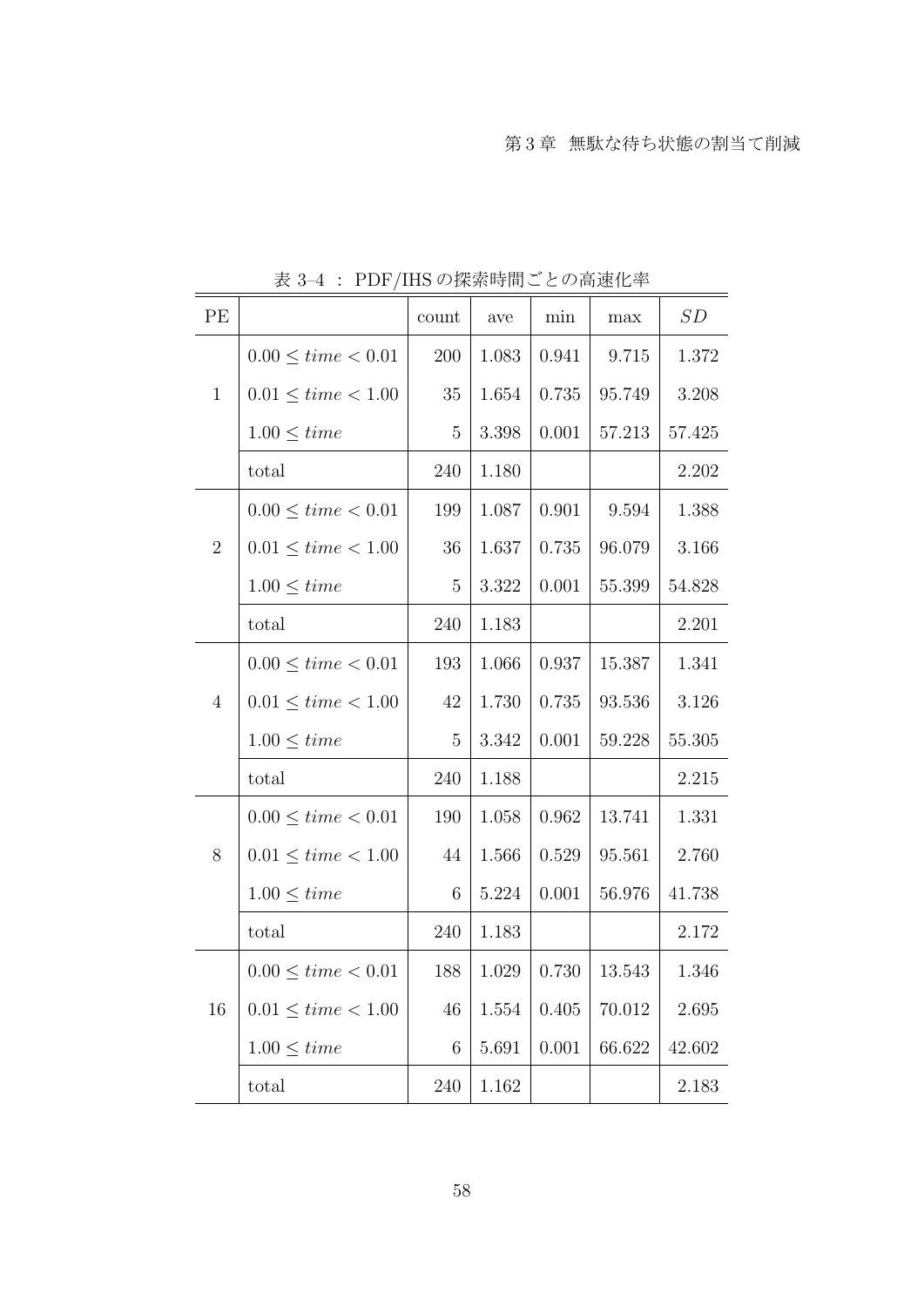| PE | increased      | unchanged | decreased |
|----|----------------|-----------|-----------|
|    | $\overline{2}$ | 175       | 63        |
| 2  | 17             | 149       | 74        |
|    | 31             | 129       | 80        |
| 8  | 42             | 108       | 90        |
| 16 | 79             | 68        | 93        |

表 3–5 : 無駄な待ち状態の割当て削減手法を用いることによる探索ノード数の増減

### **3.7.2** 部分問題数の測定

表 3–4 で PDF/IHS の求解時間が 1 秒以上の時に PE 数が多くなるほど高速化率が向 上する理由を調べるために,PDF/IHS と本章の提案手法が探索した部分問題数を測定 する. 表 3-5 に,本章の提案手法を用いたことによって探索した部分問題数が増減し た問題の数を示す. 表 3–5 より, どの PE 数でも, 部分問題数を削減できなかった問 題数よりも削減できた問題数の方が多い.このため,本章の提案手法は,多くの問題 で探索する部分問題数を削減し,高い高速化率が得られたと考えらえる.

また, PE 数の増加により, 探索する部分問題数が増加した問題数が増えるのは, 第 3.6.2 項で示したように, PDF/IHS が早い段階に探索する精度の良い解を本章の提案 手法が枝刈りしたためであると考えらえる.下界を用いた枝刈りの精度が悪い状態で, 最適解が得られるまでの間の探索を多くのプロセッサで行ったため,探索ノード数が 増えたと考えられる.一方,PE 数の増加により,探索する部分問題数が減少した問題 数が増えるのは,本章の提案手法によって最適解が得られるまでの時間が短縮し,探 索効率が向上したためであると考えられる.

最後に,図 3–20 から図 3–24 に本章の提案手法を用いることで得られる探索ノード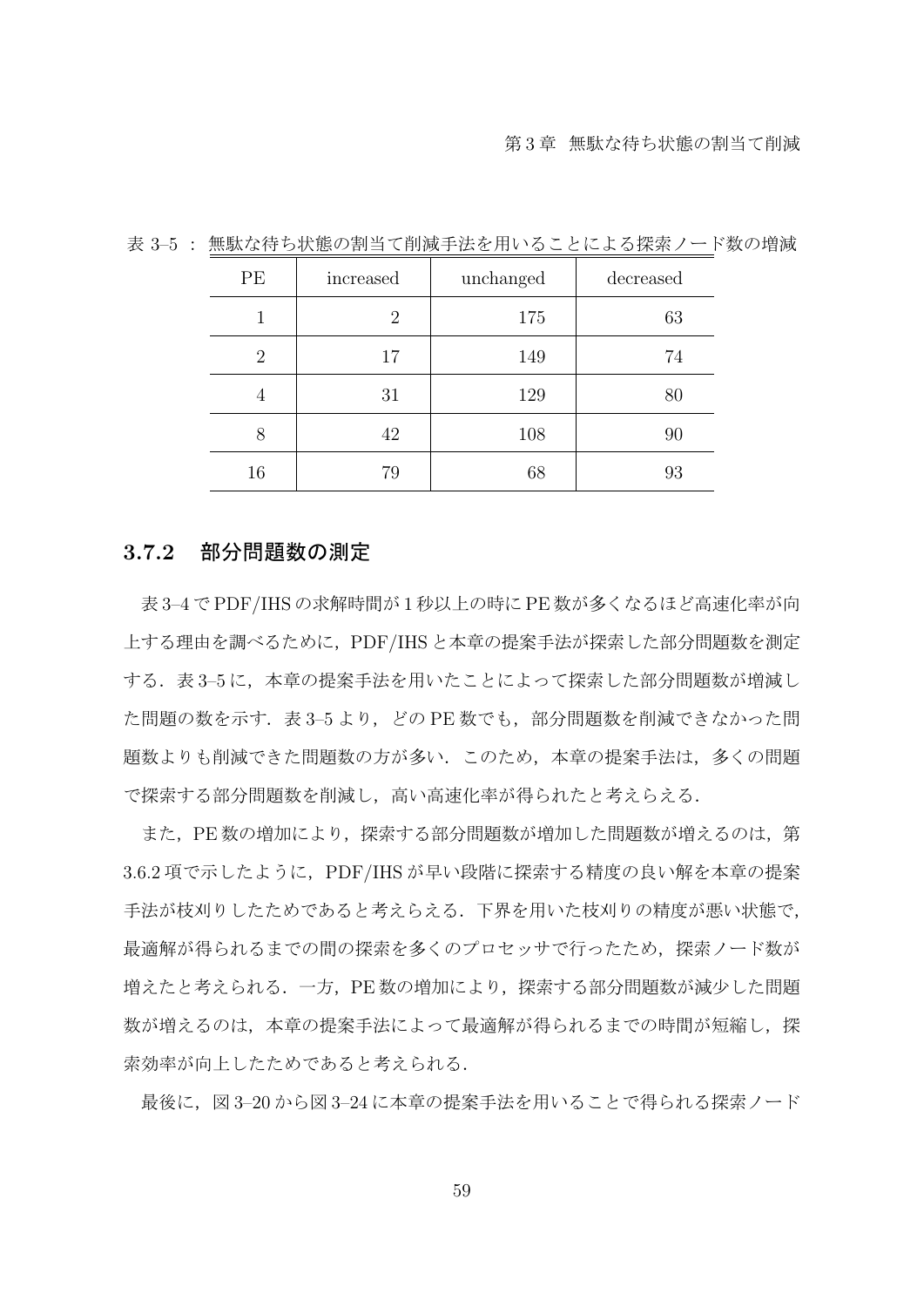

図 3–20 : 1PE の削減率

数の削減率を示す.削減率は,式(3–12)で定義する.

削減率 [%] = (1*<sup>−</sup>* 無駄な待ち状態の割当て削減手法の探索ノード数 PDF/IHS の探索ノード数 ) *<sup>×</sup>* <sup>100</sup>  $(3-12)$ 

また、グラフの縦軸は削減率の常用対数である. 図 3-20 から図 3-24 より、探索ノー ド数の削減率にも図 3–15 から図 3–19 と同様の傾向が表れていることが分かる.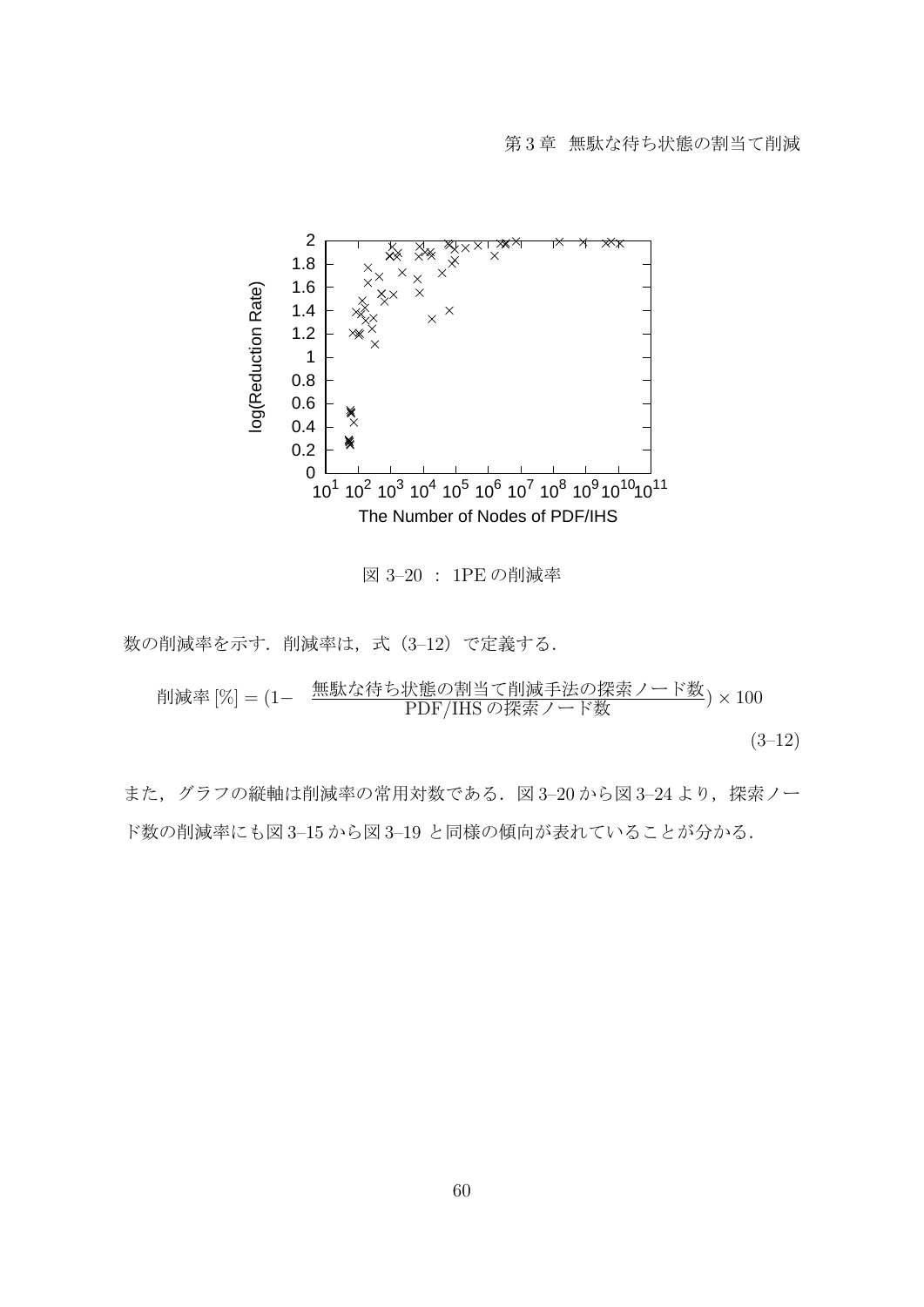



図 3–21 : 2PE の削減率

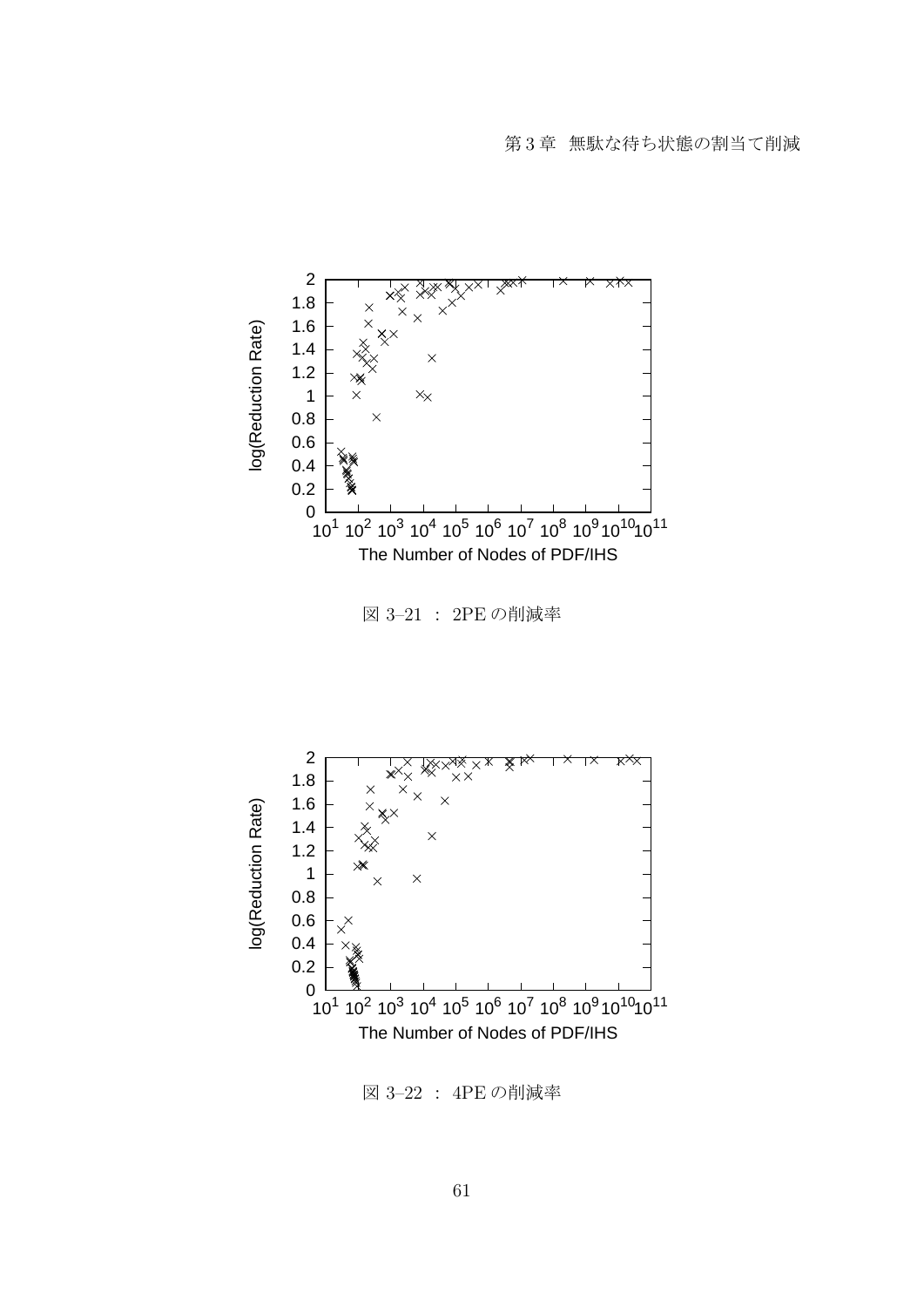

図 3–23 : 8PE の削減率



第 3 章 無駄な待ち状態の割当て削減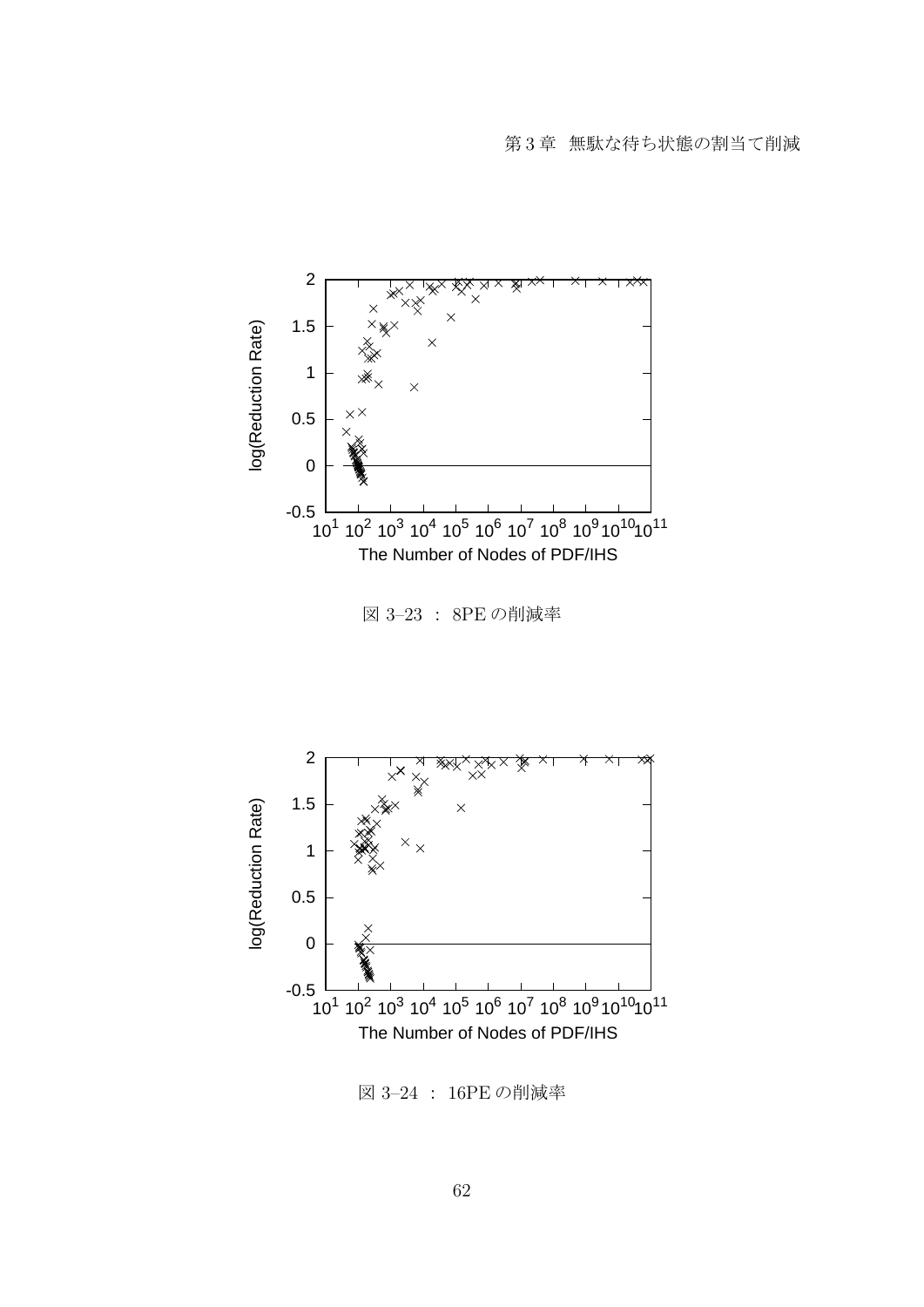## **3.8** 本章のまとめ

本章では,探索する部分問題数を削減するために,暫定解や下界値を用いずにDF/IHS で生成される無駄な部分問題を削減するアルゴリズムを提案し,有効性を評価した. 本手法は,暫定解や下界値を用いずに探索する部分問題数を削減できるため,探索順 序に関係なく部分問題数を削減することができる.評価の結果,本章の提案手法を用 いることで,DF/IHS が生成する部分問題数を最大約半分に削減できることが確認で きた. また,本章の提案手法は,DF/IHS に比べて,探索時間が最大約 79.3 倍,相乗 平均で約 1.26 倍高速化することが確認できた.

本章で提案した手法は,深さの浅い探索ノードを多く枝刈りすることができるため, 問題規模が大きくなるほど高い効果が期待できる.一方で,本章の評価では,問題の 特性が削減率にどう影響するかについては評価を行っていない.問題の特性が削減率 に与える影響について評価することは、今後の課題のひとつである.また、本章で提 案した手法は,本章で示した探索する必要の無い部分問題をすべて削減していない. このため,削減可能な部分問題を検出するための時間と探索ノード数の削減によって 短縮される時間とのトレードオフについて検討することで,より高速なアルゴリズム を提案できる可能性がある.上記を踏まえ,問題の特性を基に,本章で示した探索す る必要の無い部分問題を枝刈りすることで削減可能な探索ノード数が予測できれば, DF/IHS や PDF/IHS の探索効率をさらに向上することができると考えられる.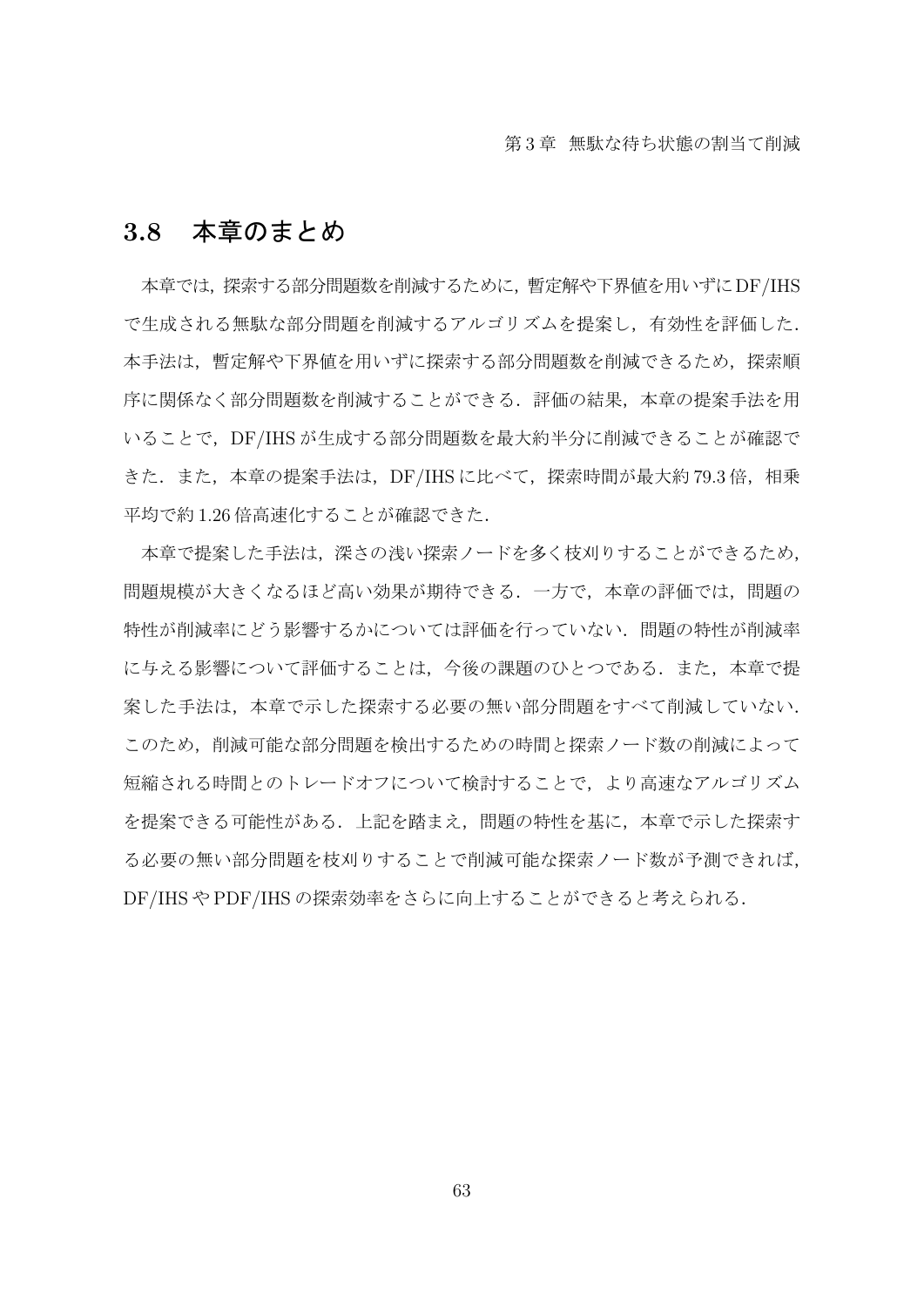# 第**4**章

# 探索の重複領域削減

## **4.1** はじめに

本章では,代表的な組合せ最適化問題である巡回セールスマン問題 (TSP) において, 階層的挟み撃ち探索を用いた並列分枝限定法の探索ノード数を削減する手法を提案し, その有効性を評価する.

TSP は、全都市を1回ずつ訪問する経路パターンのうち、経路に与えられたコスト が最も小さい経路パターンを求める問題である [43]. 本章では, TSP の中でも, 都市 をユークリッド平面上に配置た問題を扱う.本問題では,都市間の経路に与えられる コストがユークリッド距離となる.このため,2 都市を結ぶ経路は,どちらの都市か ら出発しても経路のコストが同じである.本問題の厳密解求解に有効な分枝限定法の 探索アルゴリズムとして, Held-Karp アルゴリズム [44] が提案されている.

Held-Karp アルゴリズムを用いた分枝限定法は,最小 1-木を用いて分枝操作や限定 操作を行う.このため,本手法が生成する探索木は,子ノード数が 2 または 3 の探索 ノードから構成される. 本手法は、限定操作の効率を高めるために、木探索を行う前 に近似解法を用いて精度の高い暫定解を求める.このため,並列探索アルゴリズムに 階層的挟み撃ち探索を用いることで,探索早期の最適解探索によって高い高速化率が 得られることが期待できる.一方で,階層的挟み撃ち探索を用いた分枝限定法は,同 じ階層を左右から2台のプロセッサが探索するため、各プロセッサの探索済領域が重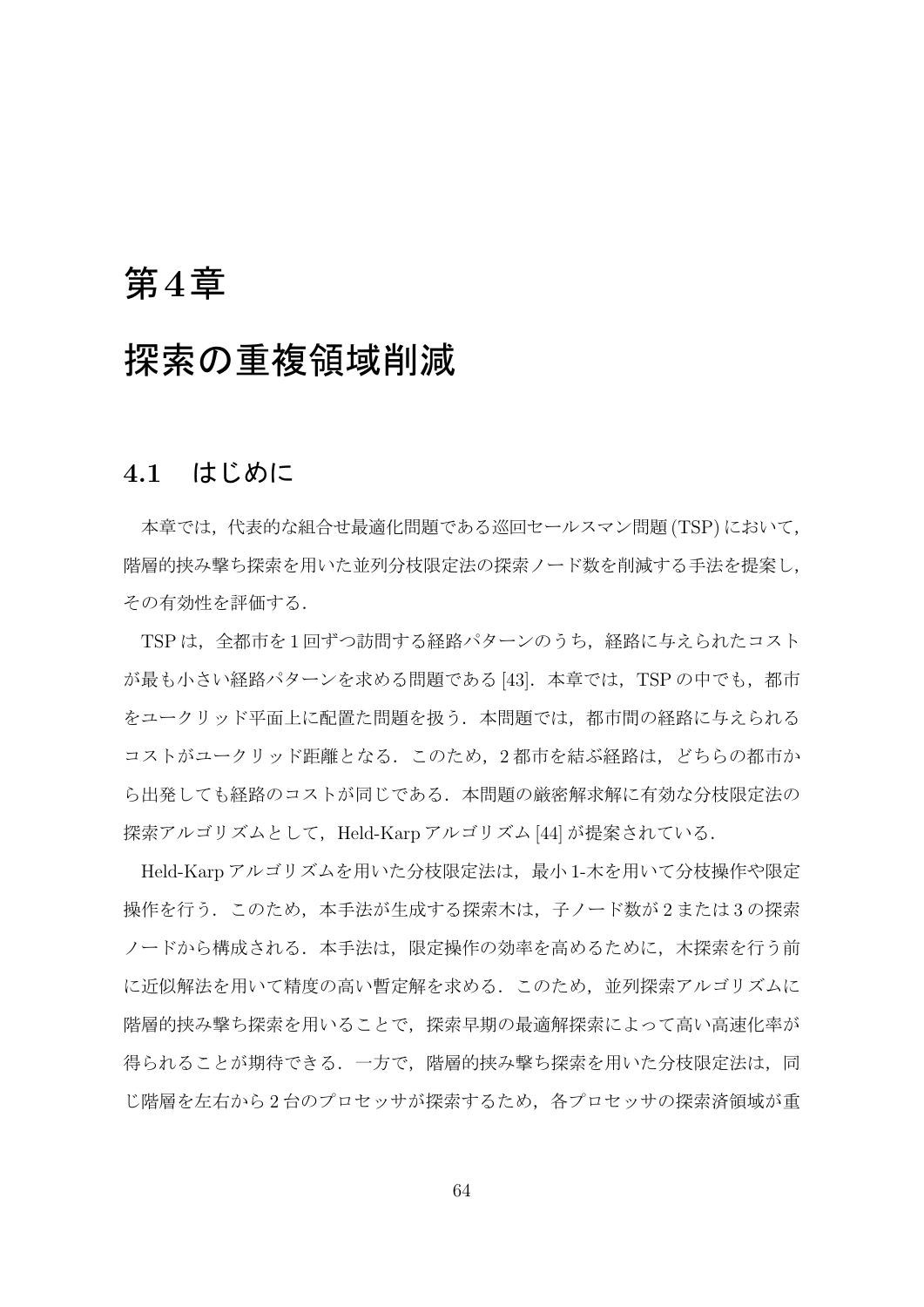複し,同じノードを探索することがある.分枝限定法は一度探索したノードを再び探 索する必要がないため,2 回目以降の探索が無駄な処理となる.Held-Karp アルゴリズ ムを用いた分枝限定法は,探索ノードの分枝数が少ないため,無駄な処理の割合が大 きい.

そこで,本章では,探索の重複領域を削減することにより階層的挟み撃ち探索をさ らに高速化する手法を提案する.提案するアルゴリズムは、スレーブプロセッサが探 索済みの領域をリーダプロセッサが再探索しないように,スレーブプロセッサだけで なくリーダプロセッサも探索の重複を検出する.また,複数のスレーブプロセッサに 探索の重複領域を割り当てないように,再割当にスレーブプロセッサの探索の進行状 況を反映する.

以降の節では、まず、第4.2 節で本章で扱う TSP について述べる. 次に, 第4.3 節 で Held-Karp アルゴリズムを用いた分枝限定法について述べる.第 4.4 節で探索の重 複領域を削減した分枝限定法のアルゴリズムを提案し,第 4.5 節でその有効性を評価 する. 最後に、第4.6 節で本章のまとめを行う.

### **4.2** 巡回セールスマン問題

巡回セールスマン問題 (TSP) は,*n* 都市からなる都市集合において,すべての都市 を 1 回ずつ訪問する経路パターンのうち,経路に与えられたコストが最も小さい経路 パターンを求める問題である. ここで, 都市数 *n* の TSP を, 与えられた都市をノード 集合 *V* = *{*1*,* 2*, · · · , n}* とし,移動可能な都市間をエッジ集合 *E* = *{*(*i, j*) (*i ∈ V, j ∈ V, i ̸*= *j*)*}*,都市 *i* と都市 *j* 間の距離をエッジ (*i, j*) のコストを **c**= *{cij* ((*i, j*) *∈ E*)*}* と おくことで,無向重み付きグラフ *G* = (*V, E,* **c**) で表すことができる.このとき,TSP は,グラフ *G*(*V, E,* **c**) の最もコストの小さいハミルトン閉路を求める問題と言い換え ることができる.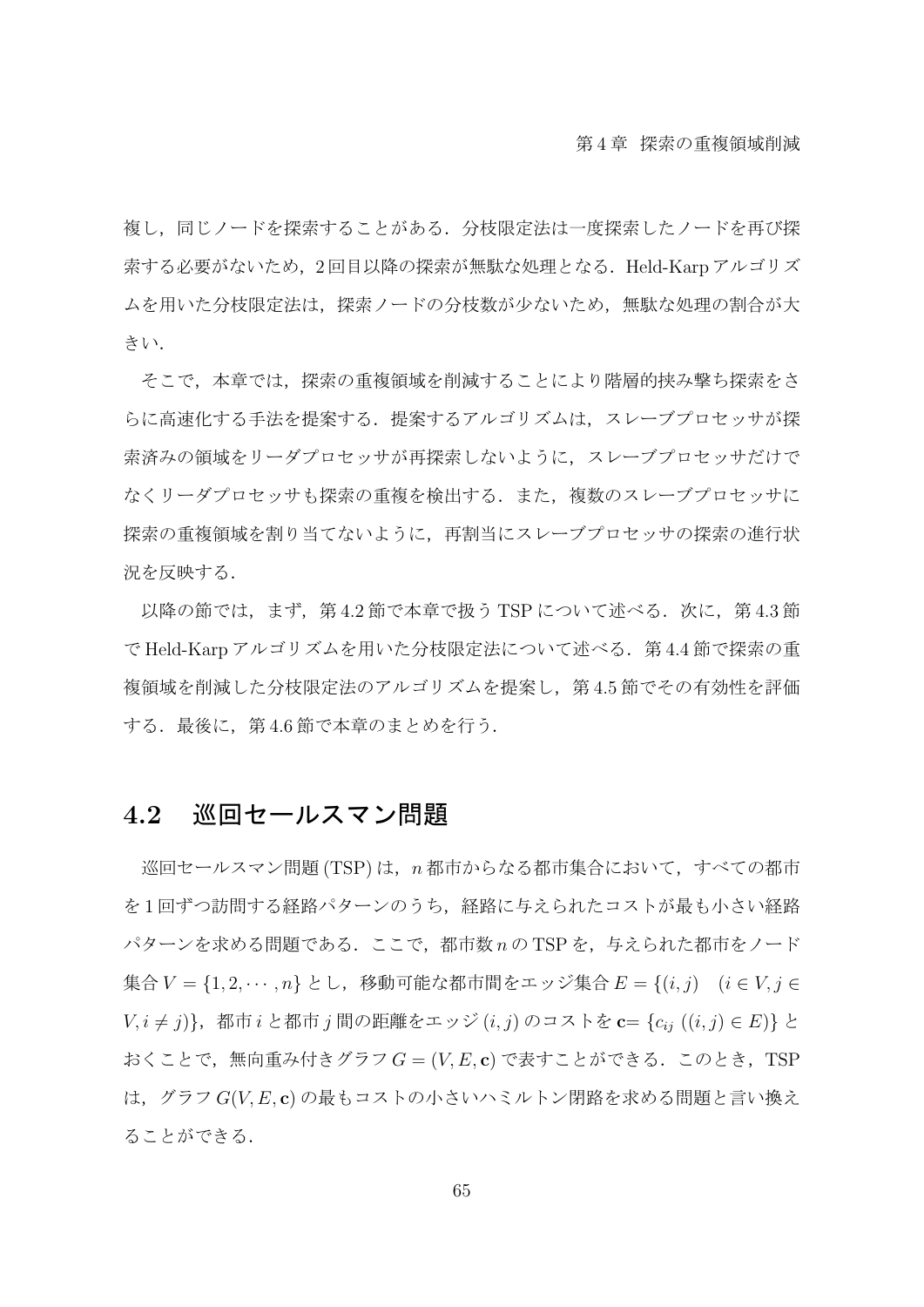巡回セールスマン問題は、0-1 整数計画問題として以下のように表すことができる.

min. 
$$
\sum_{i=1}^{n} \sum_{\substack{j=1 \ j \neq i}}^{n} c_{ij} x_{ij}
$$
 (4-1)

s.t. 
$$
\sum_{\substack{j=1 \ j \neq i}}^{n} \mathbf{x}_{ij} = 1 \qquad (i = 1, 2, \cdots, n) \qquad (4-2)
$$

$$
\sum_{\substack{i=1 \ i \neq j}}^{n} \mathbf{x}_{ij} = 1 \qquad (j = 1, 2, \cdots, n) \qquad (4-3)
$$

$$
\mathbf{x} \, \mathcal{O} \, \mathsf{f}^2 \mathsf{f} \, \mathsf{d}^2 \mathsf{f} \mathsf{f} \mathsf{f}^2 \mathsf{f}^2 \mathsf{f}^2 \mathsf{f}^3 \mathsf{f}^4 \mathsf{f}^3 \mathsf{f}^4 \mathsf{f}^3 \mathsf{f}^4 \mathsf{f}^4 \mathsf{f}^5 \mathsf{f}^3 \mathsf{f}^4 \mathsf{f}^3 \mathsf{f}^4 \mathsf{f}^3 \mathsf{f}^3 \mathsf{f}^4 \mathsf{f}^3 \mathsf{f}^4 \mathsf{f}^3 \mathsf{f}^4 \mathsf{f}^3 \mathsf{f}^4 \mathsf{f}^3 \mathsf{f}^4 \mathsf{f}^3 \mathsf{f}^4 \mathsf{f}^3 \mathsf{f}^4 \mathsf{f}^4 \mathsf{f}^3 \mathsf{f}^4 \mathsf{f}^3 \mathsf{f}^4 \mathsf{f}^4 \mathsf{f}^3 \mathsf{f}^4 \mathsf{f}^3 \mathsf{f}^4 \mathsf{f}^4 \mathsf{f}^3 \mathsf{f}^4 \mathsf{f}^3 \mathsf{f}^4 \mathsf{f}^4 \mathsf{f}^4 \mathsf{f}^3 \mathsf{f}^4 \mathsf{f}^3 \mathsf{f}^4 \mathsf{f}^4 \mathsf{f}^4 \mathsf{f}^4 \mathsf{f}^3 \mathsf{f}^4 \mathsf{f}^4 \mathsf{f}^3 \mathsf{f}^4 \mathsf{f}^4 \mathsf{f}^4 \mathsf{f}^4 \mathsf{f}^3 \mathsf{f}^4 \mathsf{f}^4 \mathsf{f}^4 \mathsf{f}^4 \mathsf{f}^4 \mathsf{f}^4 \mathsf{f}^4 \mathsf{f}^4 \mathsf{f}^4 \mathsf{f}^4 \mathsf{f}^4 \mathsf{f}^4 \mathsf{f}^4 \mathsf{f}^4 \mathsf{f}^4 \mathsf{f}^4 \mathsf{f}^4 \mathsf{f}^4 \mathsf{f}^4 \mathsf{f}^4 \mathsf{f}^4 \mathsf{f}^4 \mathsf{f}^4 \mathsf{f}^4 \mathsf{f}^4 \mathsf
$$

$$
\mathbf{x}_{ij} = \{1, 0\} \qquad (i, j = 1, 2, \cdots, n, \quad i \neq j) \tag{4-5}
$$

式 (4–2) と式 (4–3) は,**x** によって得られた経路が巡回路であることを保障するための 制約である.本制約によって,実行可能解のグラフではすべてのノードの次数が 2 と なる.

本章では、2次元のユークリッド巡回セールスマン問題を扱う. 本問題は、すべて の都市が 2 次元平面上に存在し,都市 *i* と都市 *j* 間の距離であるコスト *cij* が都市間の ユークリッド距離となる問題である.つまり,*cij* = *cji* となる.このため,以降の節 では,エッジ集合を *E* = *{*(*i, j*) (*i ∈ V, j ∈ V, i > j*)*}* とする.

## **4.3** 分枝限定法による巡回セールスマン問題の求解

本章で巡回セールスマン問題の厳密解求解に用いる分枝限定法は、Held-Karp アル ゴリズム [44][45] を用いる.Held-Karp のアルゴリズムは,最小 1-木と呼ばれるグラフ を用いて分枝操作と限定操作を行う.このため,以下では,まず最小 1-木について述 べた上で,分枝操作と限定操作について述べる.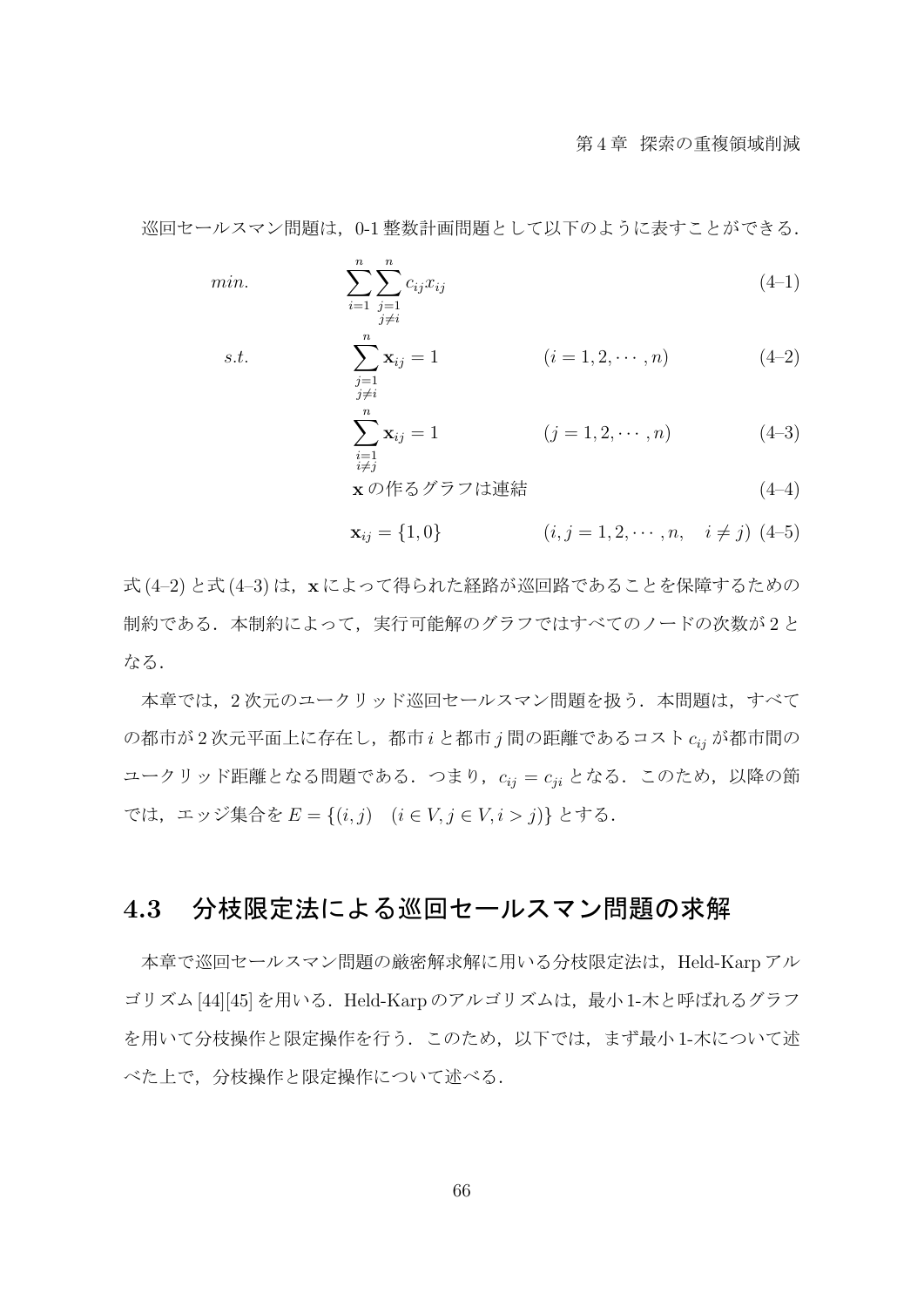

図 4–1 : 最小 1-木の例

#### **4.3.1** 最小 **1-**木

最小 1-木は、最小コストの 1-木であり, Held と Karp によって定義されたグラフ形 状である [46]. 図 4-1 に, ノード数 7, エッジ数 15 のグラフに対する 1-木の例を示す. 1-木は、図のように、元グラフから任意のノードを取り除いたグラフを作成し、その グラフから作成した木に,取り除いたノードに接続するエッジを 2 本追加したグラフ である.図中では,点線が取り除いたノードに接続するエッジを表しており,太線部 分が木および最小 1-木を表す. 本例のように、1-木は、閉路を1つだけ持つ連結グラ フであると言い換えることができる.このため,巡回路も 1-木のひとつである.

最小 1-木は、任意のノードを取り除いたグラフから最小木を作成した上で、取り除 かれたノードに接続するエッジのうち最もコストの小さい2本を選択し、最小木に加 えることで作成できる.このため、最小 1-木の作成にはほとんど時間がかからない. また,最小 1-木を作成する問題は,巡回セールスマン問題の式 (4–2) と式 (4–3) をラグ ランジュ緩和した問題である.このため,最小 1-木には,元グラフから得られる最小 コストの巡回路よりもコストが小さくなるという特性がある.この特性は,最初に除 外するノードを任意に選択しても同様に成り立つ. 上記のことから、Held-Karp アル ゴリズムでは、最小 1-木を利用して下界値を算出する.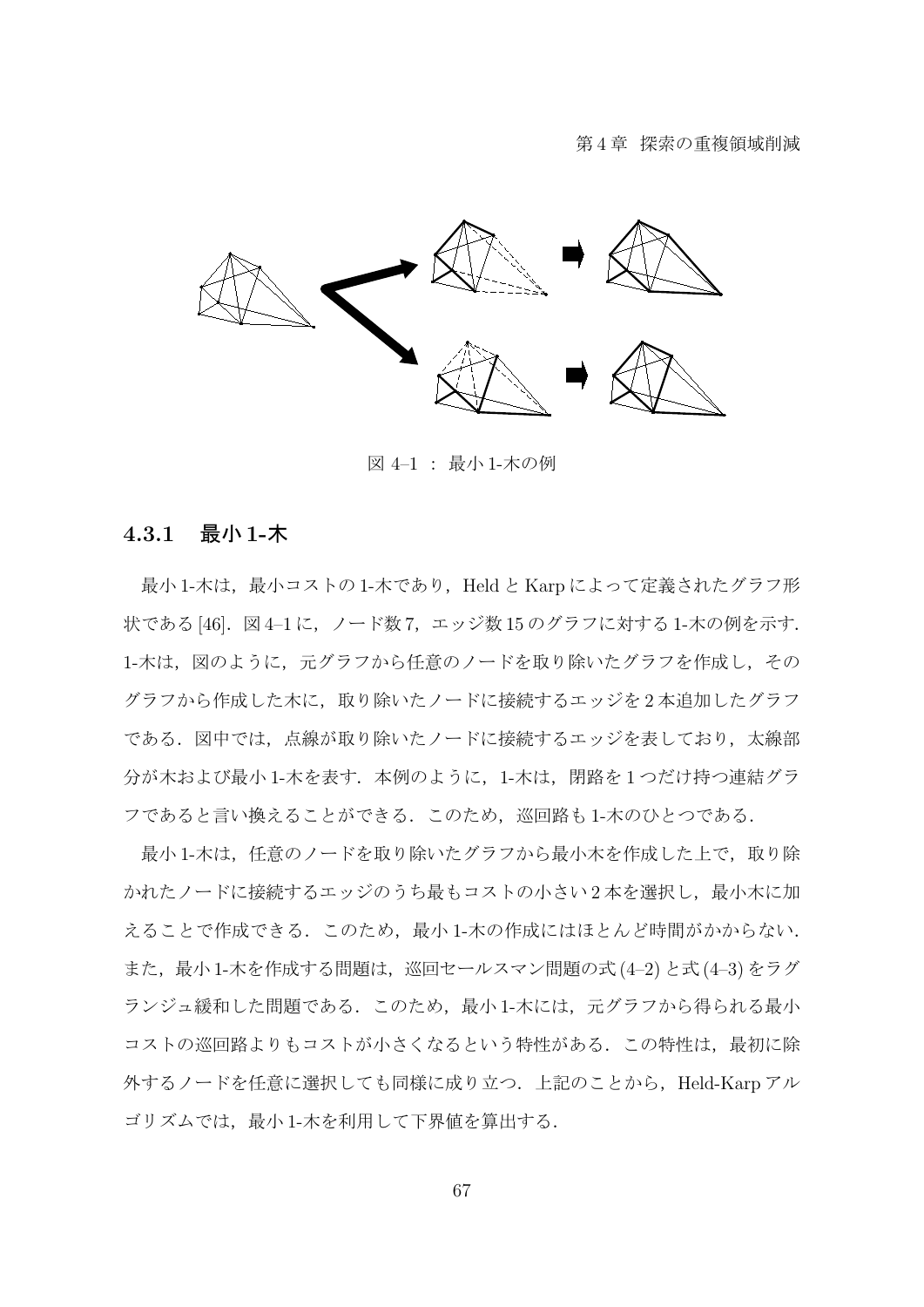以下では、最小 1-木を  $T(X, Y)$  とおく. ここで, X は最小 1-木に含まれるエッジの 集合であり,*Y* は元グラフのエッジ集合 *E* のうち最小 1-木に含まれないエッジの集合 である.

#### **4.3.2** 限定操作

Held-Karp アルゴリズムの限定操作は、緩和問題に用いた最小 1-木問題に対して反 復計算を行うことで,精度の高い下界値を求める.本手法の反復計算では,反復ごと に変化する重み *π* = (*π*1*, π*2*, · · · , πn*) を用いて式 (4–6) のようにエッジコスト **c** を更新 する.

$$
c'_{ij} = c_{ij} + \pi_i + \pi_j \tag{4-6}
$$

式 (4–6) の重み *π<sup>i</sup>* は,ノード *i* に接続するすべてのエッジに対して重み付を行う.式 (4-6) によって新たに反復ごとに生成される最小 1-木が変化する. このため、本手法 は、元グラフから得られる巡回路のコストが変化しないように重みπを設定し、かつ, 反復ごとに生成される最小 1-木が巡回路に近づくように重みπを更新することで, 最 終的に得られる下界値の精度を高める.

重み *π* は,各反復で生成された最小 1-木の次数から算出する.巡回路では,すべて のノードの次数が2になる。このため、最小1-木を巡回路に近づけるためには、最小 1-木で次数が大きいノードに接続する枝に対して、エッジコストが大きくなるように *π* を設定すればよい.同様に,最小 1-木で次数が小さいノードに接続する枝に対して は,エッジコストが小さくなるように *π* を設定する.また,重み *π* によって巡回路の コストが変化しないようにするためには,巡回路に含まれるエッジに対する重み *π* の 総和が 0 になるように設定する必要がある.これらを踏まえて,Held-Karp のアルゴ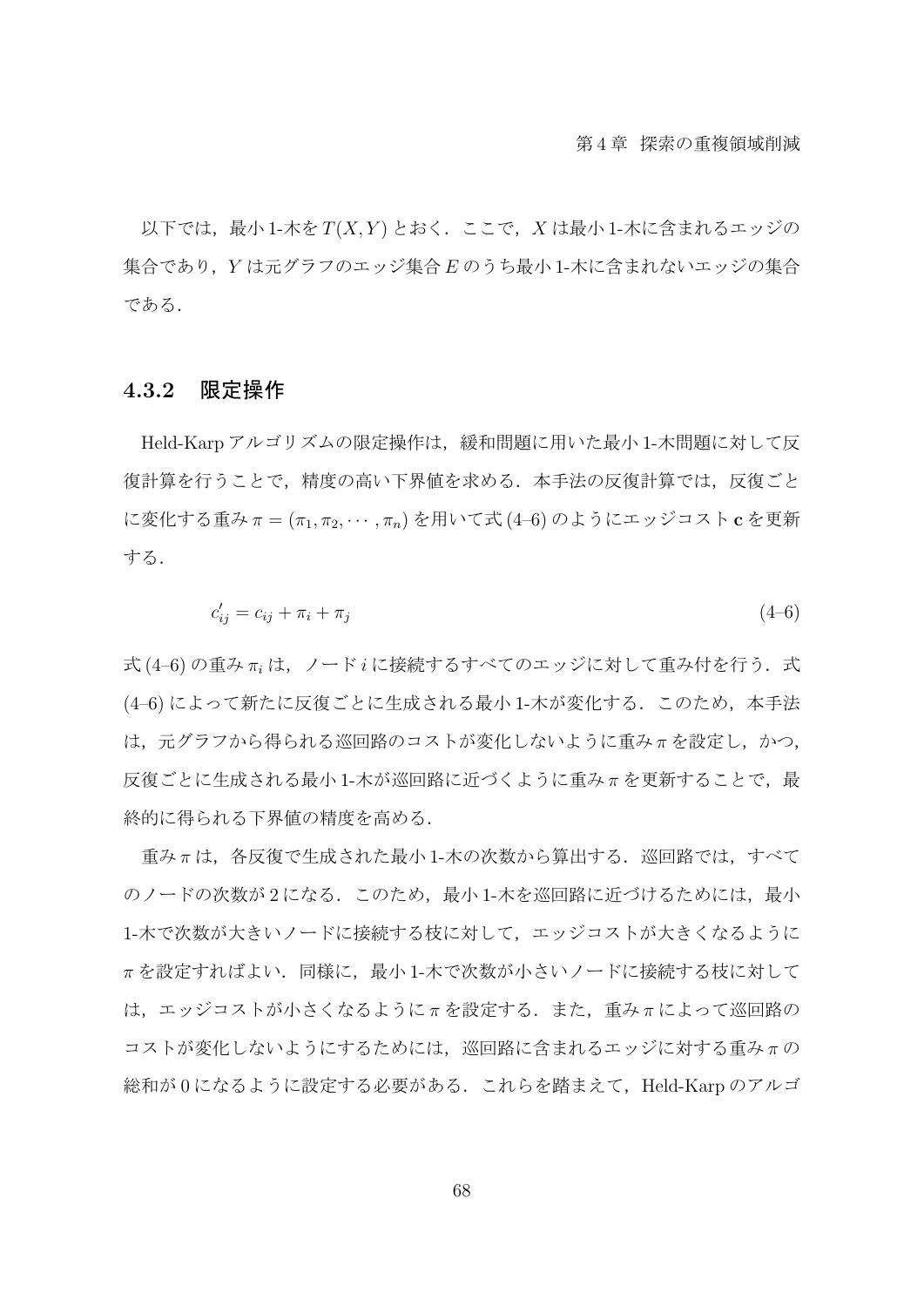リズムでは,反復重み *π* を式 (4–7) の漸化式から求める.

$$
\pi^{m+1} = \pi^m + t_m \nu_k(\pi^m) \tag{4-7}
$$

ここで,*π <sup>m</sup>* は *m* 回目の反復で得られた *π* であり,*ν<sup>k</sup>* は *i* 番目の要素が *dik −* 2 の *n* 次 ベクトル,*t<sup>m</sup>* はスカラ変数である.ただし,*dik* は *k* 回目の反復で生成した最小 1-木 におけるノード *i* の次数である.

本手法は,*k* 回目の反復において,式 (4–8) が成り立つことを利用して,最適性を保 障している.

$$
C * + 2\sum_{i=1}^{n} \pi_i \ge \min_k \left[ c_k + \sum_{i=1}^{n} \pi_i d_{ik} \right]
$$
\n(4-8)

ここで,*C∗* は最小コストの巡回路のコストであり,*c<sup>k</sup>* は *k* 回目反復で生成した最小 1- 木から得られるエッジコストである.式 (4–8) の左辺は,重み *π* を付加したグラフか ら得られる最小コストの巡回路のコストである.また,右辺は,重み *π* を付加したグ ラフから得られる最小 1-木のコストである.

#### **4.3.3** 分枝操作

Held-Karp アルゴリズムの分枝操作は,子ノードの部分問題で生成される最小 1-木 が巡回路に近づくように,エッジに対して通る・通らないという情報を付加する.

図4-2に、本手法によって生成される探索木の例を示す. 本例は、6都市の巡回セー ルスマン問題を解く例であり、元問題のグラフは完全結合である.ただし、図中では, 経路を見やすくするためにエッジコストを無視して都市を配置している.探索ノード 内のグラフの太線は,限定操作で生成した最小 1-木を表す.また,点線は親ノードにお いて通らないように制約条件を加えられたエッジであり、最小 1-木のグラフの中で特 に太い線は親ノードにおいて必ず通るように制約条件を加えられたエッジである. 本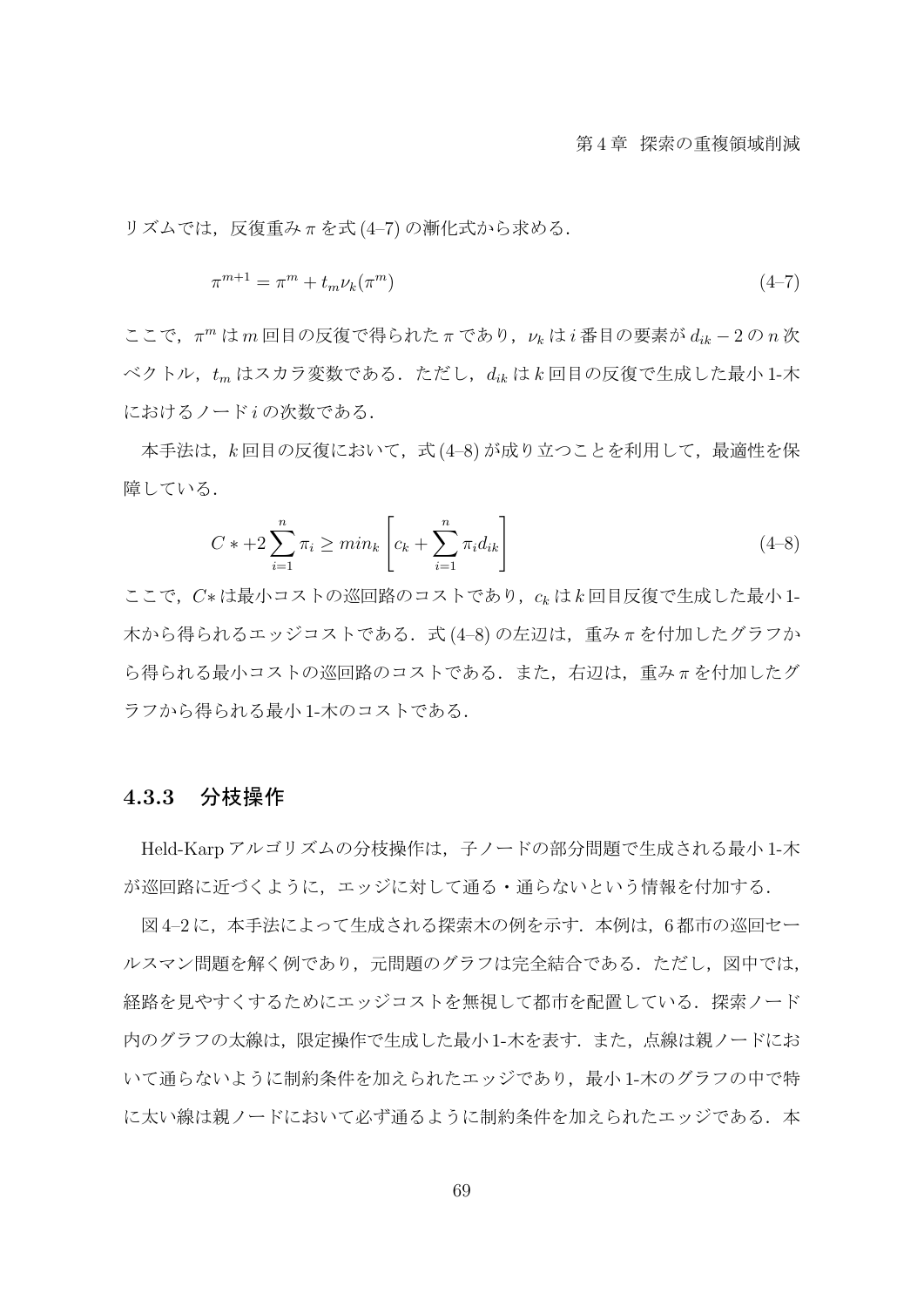

図 4–2 : Held-Karp アルゴリズムの分枝操作

手法は、図 4-2 の深さ1の分枝例のように、最大分枝数が3となるように設定するの が良いと言われている.ただし,深さ 2 の分枝例のように,探索木上で浅い位置にあ る探索ノードによって付加された制約条件によって,3 つの子ノードを生成できない 場合がある. このような場合は、本例のように分枝数を2とする.

Held-Karp アルゴリズムの分枝操作では,深さ *d* の探索ノードで生成された最小 1- 木 *T*(*X, Y* ) にを利用してグラフから任意のエッジ *h*1,*h*<sup>2</sup> を選択し,子ノードの制約条 件を以下のように設定する.

- *• spd*+1 = 1 のノード *· · · · · · X ∪ h*<sup>1</sup> *∪ h*2, *Y \*(*h*<sup>1</sup> *∪ h*2)
- *• spd*+1 = 1 のノード *· · · · · · X ∪ h*1, *Y ∪ h*<sup>2</sup>
- *• spd*+1 = 1 のノード *· · · · · · X*, *Y ∪ h*1

また,2つの子ノードを生成する際に,各子ノードに追加される制約条件を以下に示す.

*• spd*+1 = 1 のノード *· · · · · · X ∪ h*1, *Y*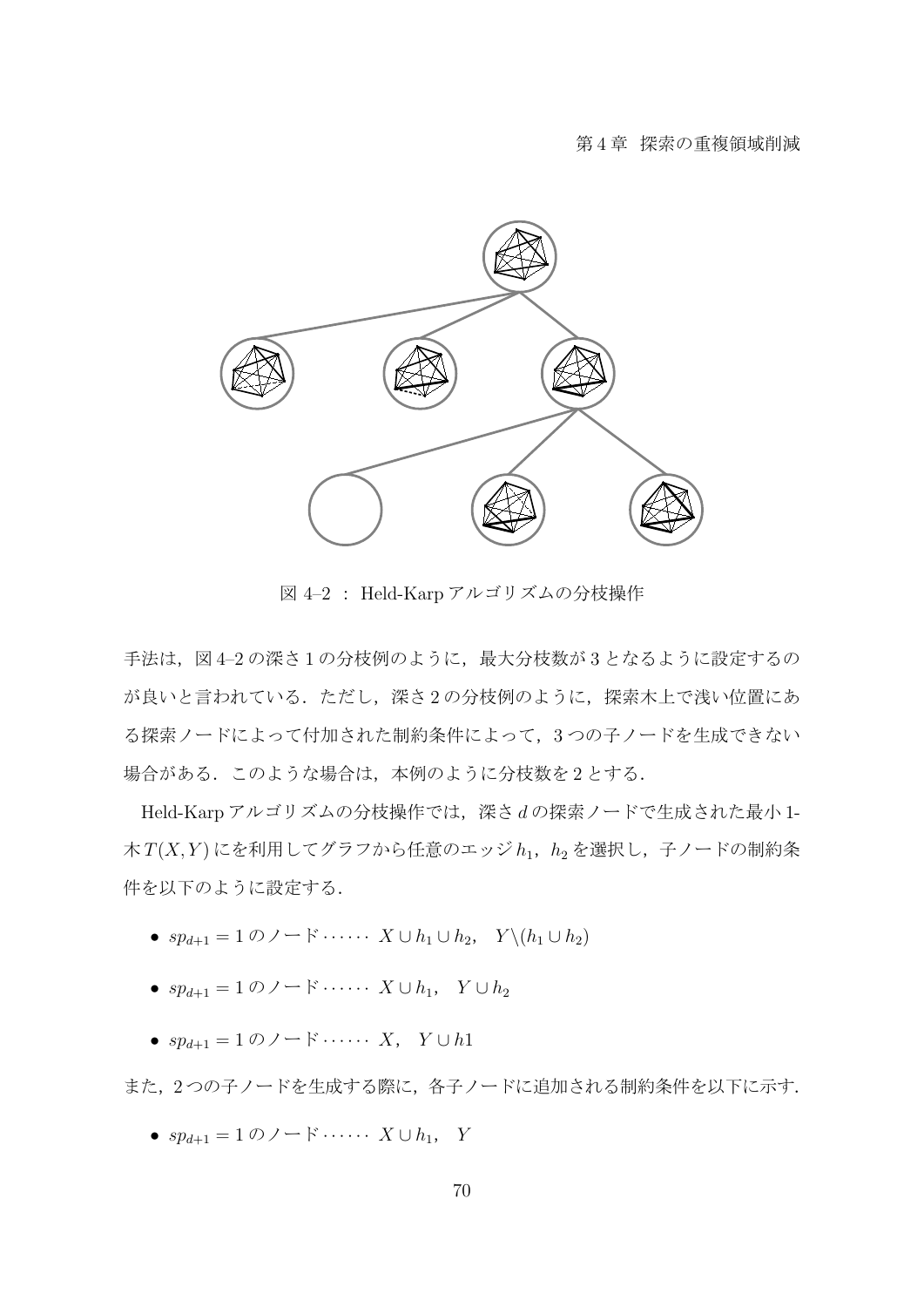|       |      | h <sub>2</sub> |              |  |
|-------|------|----------------|--------------|--|
|       |      | 通る             | 通らない         |  |
| $h_1$ | 通る   | $sp_{d+1}=1$   | $sp_{d+1}=2$ |  |
|       | 通らない | $sp_{d+1} = 3$ | $sp_{d+1}=3$ |  |

表 4–1 : 3 つの子ノードを生成する際の制約条件

表 4–2 : 2 つの子ノードを生成する際の制約条件

| 通る   | $sp_{d+1}=1$ |  |
|------|--------------|--|
| 通らない | $sp_{d+1}=2$ |  |

*• spd*+1 = 2 のノード *· · · · · · X*, *Y ∪ h*<sup>1</sup>

ここで,*A\B* は,集合 *A* から集合 *B* を取り除いた集合を表す.また,*spd*+1 = 1 の ノードは,第 2.6 節で示したように,深さ *d* の探索ノードから生成された兄弟ノード のうち探索木上で最も左側に位置する探索ノードを表す.つまり,*spd*+1 の値が大きい ほど探索木左側に位置する探索ノードであることを表す.

上記のように場合分けを行うことで,深さ *d* の探索ノードの制約条件を満たす全て の実行可能解を探索できる. 表 4−1, 表 4−2 に, 深さ d の探索ノードに対して分枝操 作を行った際に生成される子ノードに追加される制約条件を示す. 表 4-1, 表 4-2 に 示すように,どちらの場合でもすべての実行可能解を網羅することができる.

Held-Karp アルゴリズムは、限定操作で生成された最小 1-木を巡回路に近づけるた めに、最小 1-木で最も次数の高いノードに対して通る·通らないという制約条件を加 える.また,通る・通らないという情報を付加するエッジは貪欲法によって選択する. このため, h<sub>1</sub>, h<sub>2</sub> には, 最小 1-木で最も次数の高いノードに接続し, かつ, 最小 1-木 に接続する枝のうち,エッジコストが最も大きいエッジと 2 番目に大きいエッジが選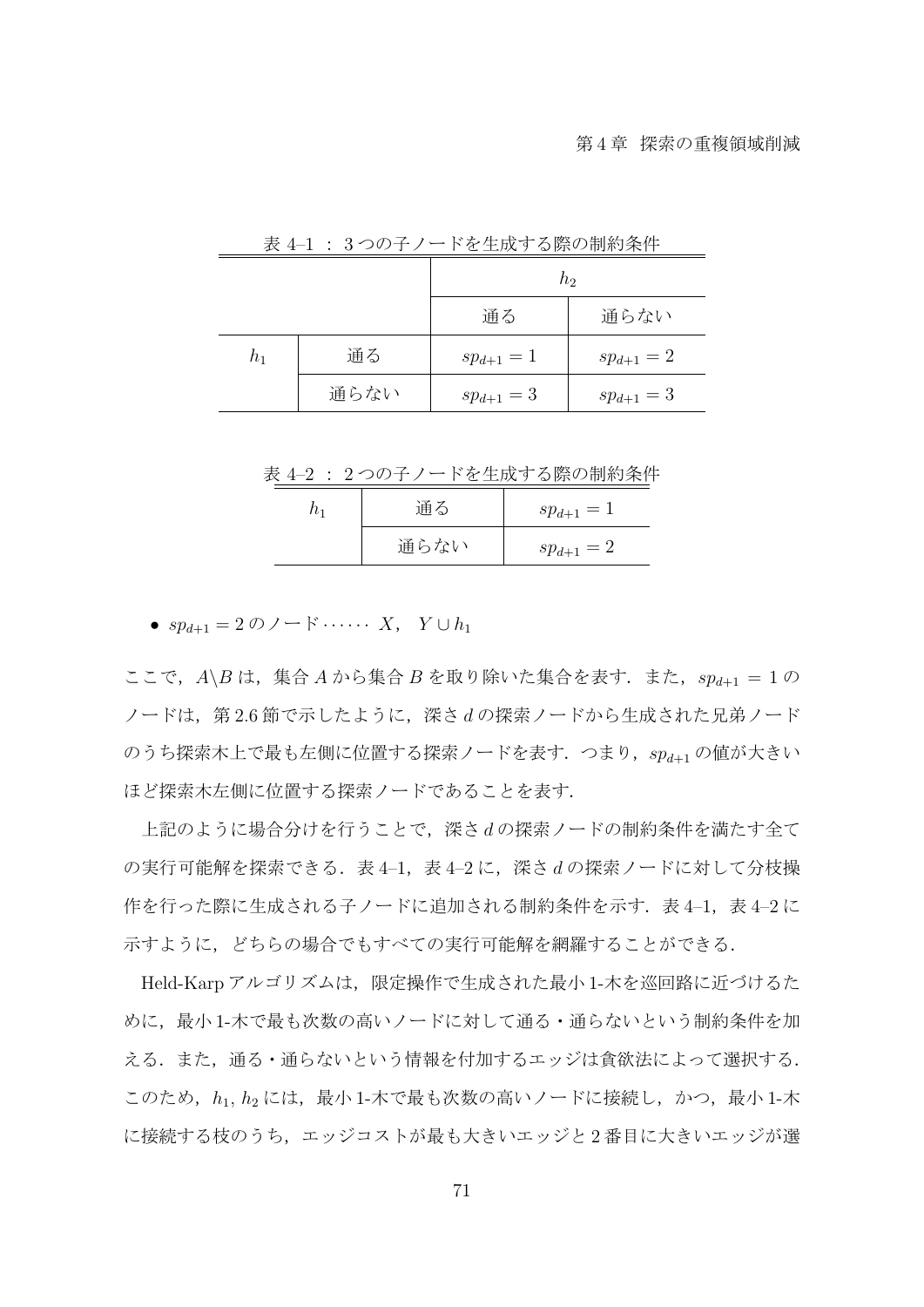ばれる.

## **4.4** 探索の重複領域を削減した階層的挟み撃ち探索

階層的挟み撃ち探索では、効率よく負荷分散を行うために、スレーブプロセッサが、 リーダプロセッサの探索の進行状況を表す *LSP* を参照し,探索の重複検出操作を行う ことで自身の割当領域を動的に決定する. このため、スレーブプロセッサがあとから 探索するタイプの探索の重複が生じた場合,スレーブプロセッサは,無駄な探索を行 わずに割当領域の探索を終了することができる.一方, リーダプロセッサがスレーブ プロセッサから受け取る情報は,スレーブプロセッサが割当領域の探索を終了したか 終了していないかという情報だけである.つまり,リーダプロセッサは,スレーブプ ロセッサがどのノードを探索済みか知ることができない.リーダプロセッサは,*SSP* を参照せずに探索を行うため,リーダプロセッサがあとから探索するタイプの探索の 重複が生じた場合,すでにスレーブプロセッサが探索済みの領域を探索する可能性が ある.このように,複数のプロセッサが同じノードを探索すると,2 回目以降の探索 は無駄になる.本章では,探索木上において,探索の重複によって複数のプロセッサ が探索した領域を,探索の重複領域と呼ぶ.

以下では,探索の重複領域の探索によるオーバヘッド,および,探索の重複検出操 作による探索の重複領域の削減手法について述べる.

#### **4.4.1** 探索の重複領域の探索によるオーバヘッド

階層的挟み撃ち探索では,リーダプロセッサがあとから探索するタイプの探索の重 複が生じると,探索の重複領域が生じる可能性がある.探索の重複が生じると,リー ダプロセッサは、すでに探索済みのノードを含む階層を探索することになる.また,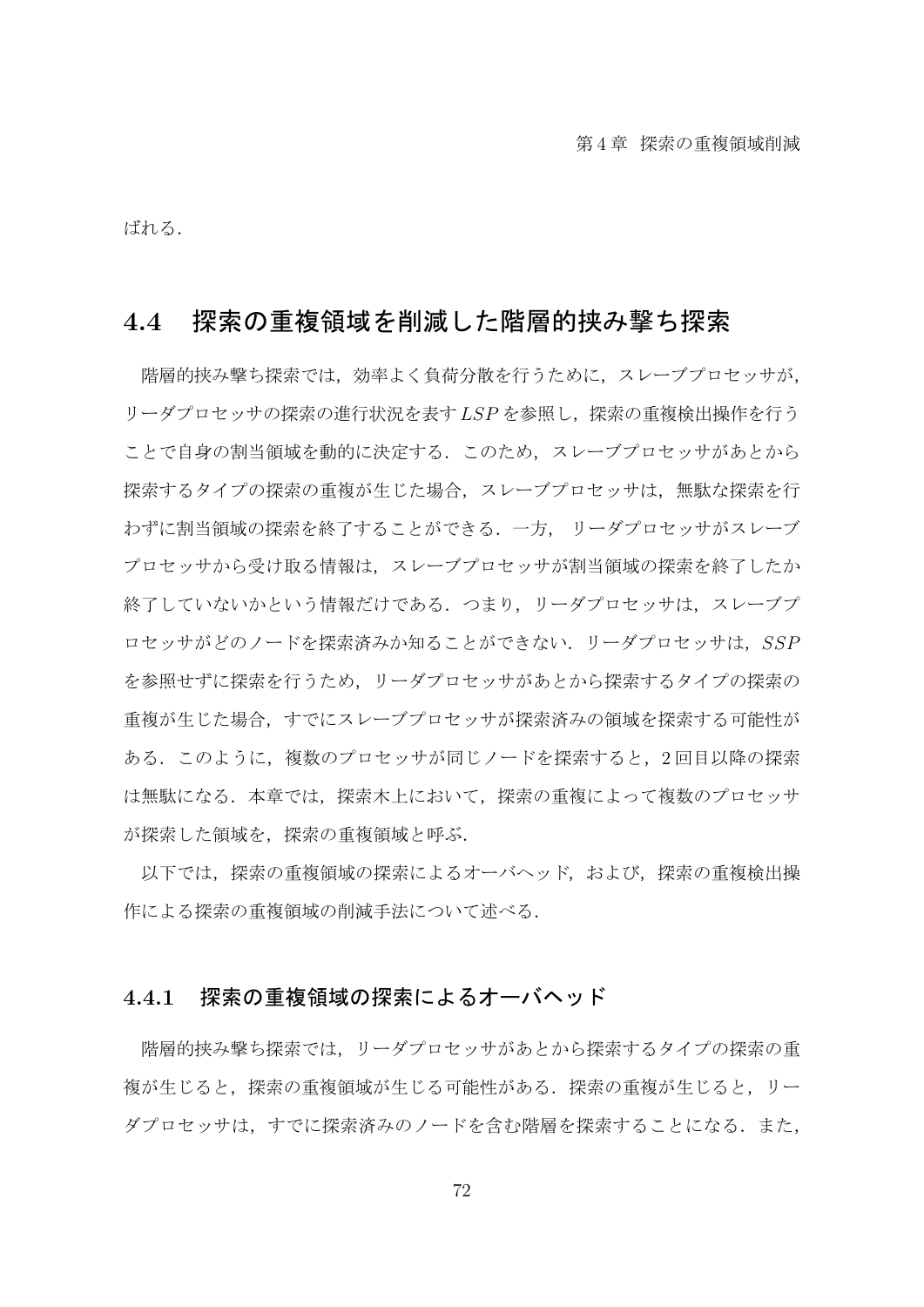リーダプロセッサが再割当するノードは,LSP 上に存在するため,すでに探索済みの ノードを含む領域がスレーブプロセッサに割り当てられる場合がある.このように, 探索の重複領域は、リーダプロセッサとスレーブプロセッサが探索する領域と、複数 のスレーブプロセッサが探索する領域に分けることができる. 図4-3に, リーダプロ セッサがあとから探索するタイプの探索の重複が生じる例を示す. 図4-3 では、スレー ブプロセッサがノード D を探索中に,リーダプロセッサがノード A の探索を開始す る.本例では,ノード A を根とする部分探索木の探索が終了していないため,リーダ プロセッサもノード A を根とする部分木を探索する.このとき,スレーブプロセッサ がノード A 内における分枝条件などをすでに計算済みであるため,リーダプロセッサ は,スレーブプロセッサと同じ計算を行うことになる.リーダプロセッサが次に探索 するノードBにおいても同様に、2台のプロセッサが同じ計算を行う. 従って、図 4-3 の例では,リーダプロセッサとスレーブプロセッサの 2 台でノード A, B を探索するた め、効率が悪くなる.また、本例において、図中のプロセッサとは別に待ち状態のス レーブプロセッサが存在するとき,リーダプロセッサは,すぐにノード A を根とする 部分探索木を待ち状態のスレーブプロセッサに割り当てる.このとき,図中のスレー ブプロセッサが早い段階でリーダプロセッサに探索が重複したことを通知しても、斜 線のノードを2台のプロセッサが探索するため,効率が悪くなる.さらに,待ち状態 のスレーブプロセッサが存在しない場合でも,図中のスレーブプロセッサが探索の重 複を検出して待ち状態になると,ノード A が同じプロセッサに再割当される.この場 合,同一プロセッサで斜線のノードを2回探索するため,効率が悪くなる.

探索の重複領域は,リーダプロセッサがあとから探索するタイプの探索の重複が生 じたときに発生する.しかし,各階層の探索の重複が,スレーブプロセッサがあとか ら探索するタイプになるか,リーダプロセッサがあとから探索するタイプになるかは 探索の重複が起こる前に知ることはできない.また,各プロセッサの探索の進行速度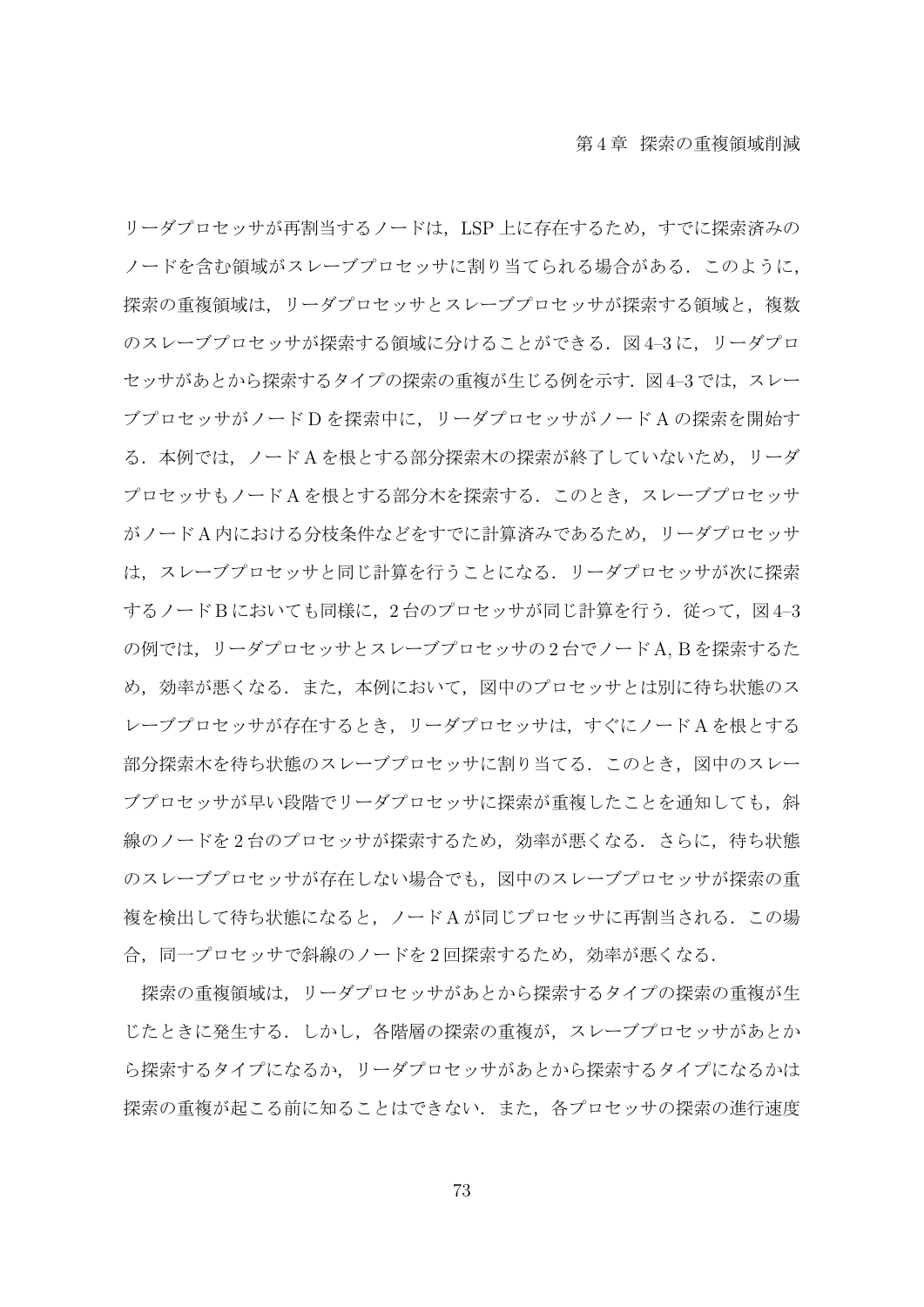

図 4–3 : 探索の重複領域の例

はバックグラウンドジョブなどの影響を受けて変化するため,同じ問題を求解する場 合でも,同じタイプの探索の重複が必ず起こるとは限らない.このため,リーダプロ セッサがあとから探索するタイプの探索の重複の発生回数や,探索の重複領域の広さ を、求解終了前に予測することは難しい.

ここで,ある割当ノードによって設定される割当領域に占める探索の重複領域の割 合は,スレーブプロセッサが割当ノードの子ノードを根とする部分探索木の探索を終 了する直前に探索の重複が生じた場合に,最も大きくなる.このため,割当ノードの 子ノードを根とする各部分探索木のノード数は等しいと仮定すると、ある割当領域に 対する探索の重複領域のノード数の最大値 *Noverlap* は,式 (4–9) で表すことができる.

$$
N_{overlap} = \frac{(\frac{1}{2} \times \frac{1}{2} \times \frac{1}{2})}{(\frac{1}{2} \times \frac{1}{2} \times \frac{1}{2}) \times \frac{1}{2} \times \frac{1}{2} \times \frac{1}{2} \times \frac{1}{2} \times \frac{1}{2} \times \frac{1}{2} \times \frac{1}{2} \times \frac{1}{2} \times \frac{1}{2} \times \frac{1}{2} \times \frac{1}{2} \times \frac{1}{2} \times \frac{1}{2} \times \frac{1}{2} \times \frac{1}{2} \times \frac{1}{2} \times \frac{1}{2} \times \frac{1}{2} \times \frac{1}{2} \times \frac{1}{2} \times \frac{1}{2} \times \frac{1}{2} \times \frac{1}{2} \times \frac{1}{2} \times \frac{1}{2} \times \frac{1}{2} \times \frac{1}{2} \times \frac{1}{2} \times \frac{1}{2} \times \frac{1}{2} \times \frac{1}{2} \times \frac{1}{2} \times \frac{1}{2} \times \frac{1}{2} \times \frac{1}{2} \times \frac{1}{2} \times \frac{1}{2} \times \frac{1}{2} \times \frac{1}{2} \times \frac{1}{2} \times \frac{1}{2} \times \frac{1}{2} \times \frac{1}{2} \times \frac{1}{2} \times \frac{1}{2} \times \frac{1}{2} \times \frac{1}{2} \times \frac{1}{2} \times \frac{1}{2} \times \frac{1}{2} \times \frac{1}{2} \times \frac{1}{2} \times \frac{1}{2} \times \frac{1}{2} \times \frac{1}{2} \times \frac{1}{2} \times \frac{1}{2} \times \frac{1}{2} \times \frac{1}{2} \times \frac{1}{2} \times \frac{1}{2} \times \frac{1}{2} \times \frac{1}{2} \times \frac{1}{2} \times \frac{1}{2} \times \frac{1}{2} \times \frac{1}{2} \times \frac{1}{2} \times \frac{1}{2} \times \frac{1}{2} \times \frac{1}{2} \times \frac{1}{2} \times \frac{1}{2} \times \frac{1}{2} \times \frac{1}{2} \times \frac{1}{2} \times \frac{1}{2} \times \frac{
$$

式(4-9) より、各ノードから分枝する子ノード数が多い探索木ほど、割当領域に占め る探索の重複領域の割合が小さくなるといえる.

分枝限定法の階層的挟み撃ち探索は,分枝限定法のひとつである DF/IHS[26] の並 列探索手法として提案された手法である [16]. DF/IHS で生成する探索木は、各ノー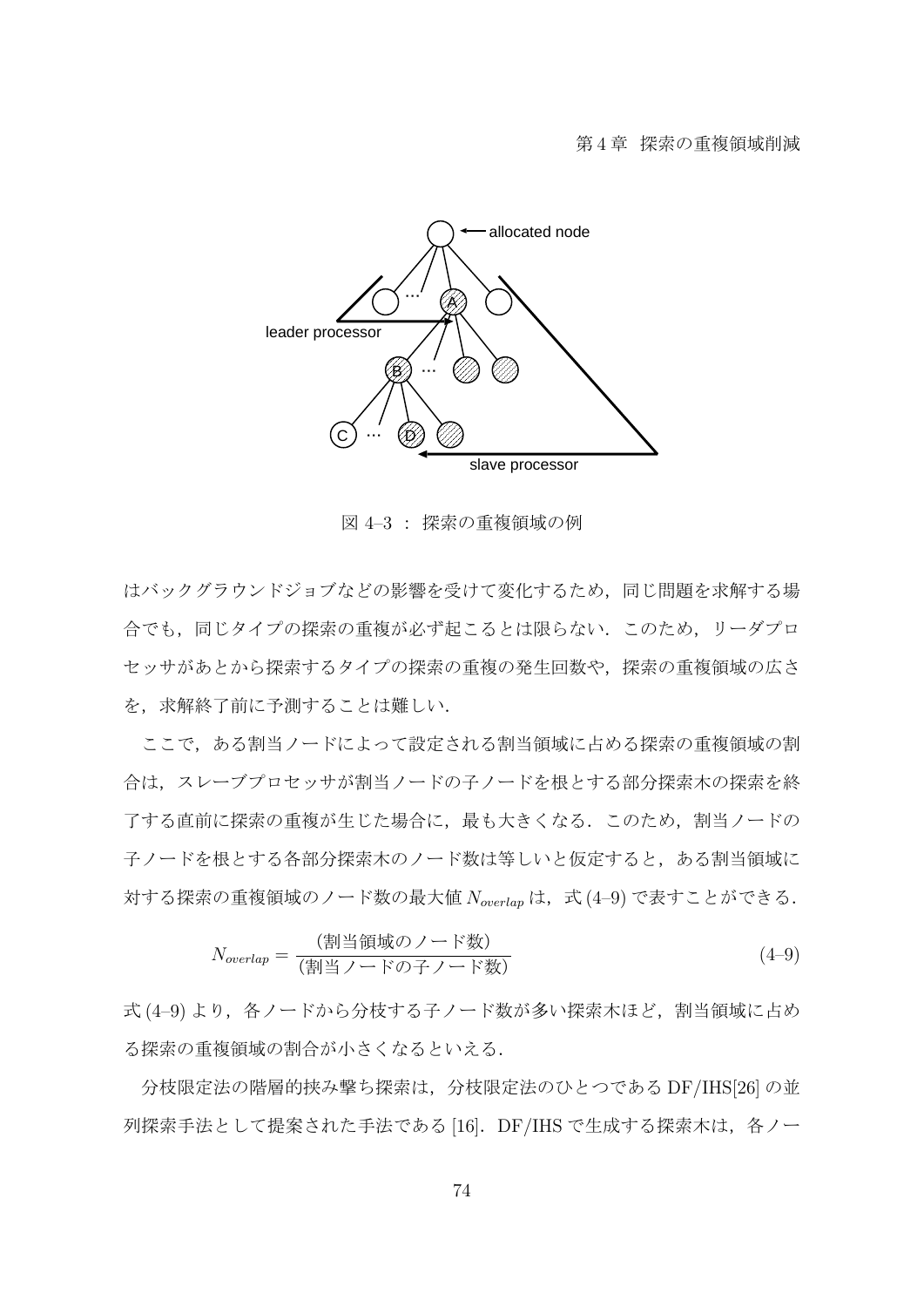ドが、それぞれ実行可能なレディタスクの数分の子ノードを持つので、各ノードから 生成される子ノード数が多い.また,各ノードから子ノードを生成する際に,プライ オリティリストを用いるため,各ノード内の計算時間が短い.このため,無駄な探索 を検出する処理よりも,無駄な探索を行う処理の方が,処理時間が短くなる場合が多 く存在すると考えられる. このように, DF/IHS では, 探索の重複によるオーバヘッ ドは非常に小さく,階層的挟み撃ち探索が有効に働いたと考えられる.

一般的に,分枝限定法の分枝数は,ノードの増加を抑えるために,2 か 3 が良いと 言われている [20]. この考え方に基づいて生成した探索木では、ある割当領域に対す る探索の重複領域の最大ノード数が,式 (4-9) により,割当領域の 1/3 となる.また, 組合せ最適化問題の中には、0-1 計画問題として定式化される問題がある.このような 問題の求解では、分枝操作において二分木を生成する場合がしばしばある [1]. 二分木 探索中に探索の重複領域が生じた場合,スレーブプロセッサが探索したすべての領域 が探索の重複領域となる.このため,各ノードから分枝する子ノード数が少なくなる ように設計された分枝限定法において階層的挟み撃ち探索を行う場合,探索の重複領 域が大きくなり,この領域の探索によるオーバヘッドが無視できなくなる.

#### **4.4.2** 探索の重複領域削減手法

第 4.4.1 項で示したように,階層的挟み撃ち探索は,リーダプロセッサが *SSP* を参 照せずに探索し,探索の重複領域が生じるため,探索の効率が落ちる.そこで,本章 では,複数のスレーブプロセッサが探索する領域および,リーダプロセッサとスレー ブプロセッサが探索する領域を削減する.

本章で提案する手法では,まず,リーダプロセッサとスレーブプロセッサによる同 一ノードの探索を削減するために,リーダプロセッサがスレーブプロセッサの探索済 ノードの情報を利用して探索を行う.このとき,リーダプロセッサによる探索の重複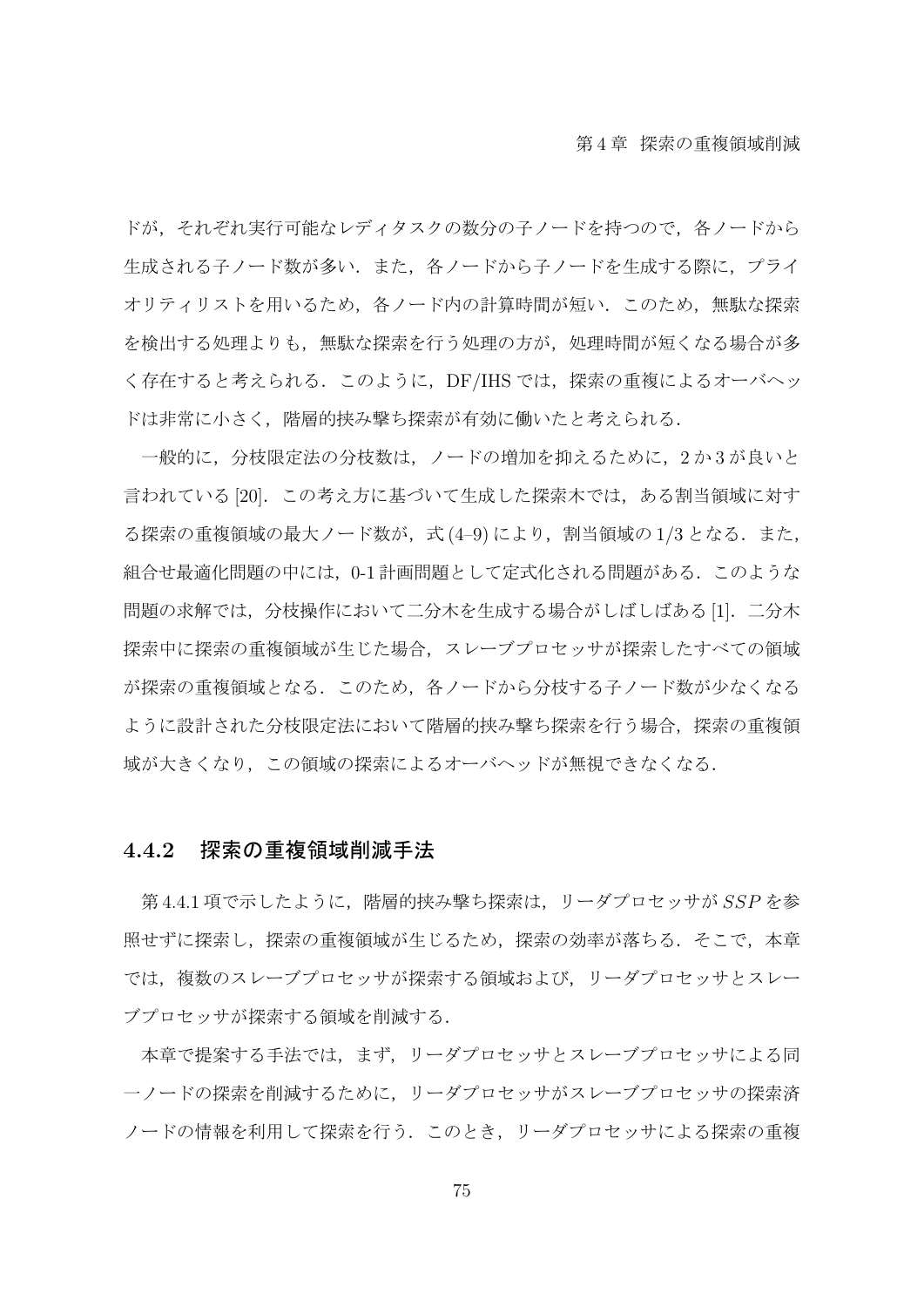

図 4–4 : リーダプロセッサの仮想的な探索経路

領域の探索は,スレーブプロセッサの探索済ノードの情報を参照するだけで良いため, 探索の重複領域を探索するオーバヘッドを削減できる.

次に,複数のスレーブプロセッサによる同一ノードの探索を削減するために,リー ダプロセッサがあとから探索するタイプの探索の重複が生じたスレーブプロセッサに 再割当する領域は,探索の重複が生じたときに,そのスレーブプロセッサが探索して いたノードが含まれるように設定する.これにより,探索の重複が生じたスレーブプ ロセッサの探索中ノードが他のスレーブプロセッサに再割当されるのを防ぐ.また、こ のスレーブプロセッサは,再割当後に SP 値を再設定することなく,直前までの探索 に使用していた SP 値を用いて探索を継続できるため、同一プロセッサによる再探索 も防ぐことができる.ここで、探索の重複が生じたスレーブプロセッサは、探索の重 複が生じた階層において,再割当されたノードよりも深さの浅いノードを割当ノード とする探索領域をすべて探索済みである.そこで,探索の重複が生じたスレーブプロ セッサの探索済み領域を他のスレーブプロセッサが再探索しないように,本章の提案 手法のリーダプロセッサは、現在探索中の階層において、探索の重複の生じたスレー ブプロセッサに再割当されたノードより深さの浅いノードを再割当しない.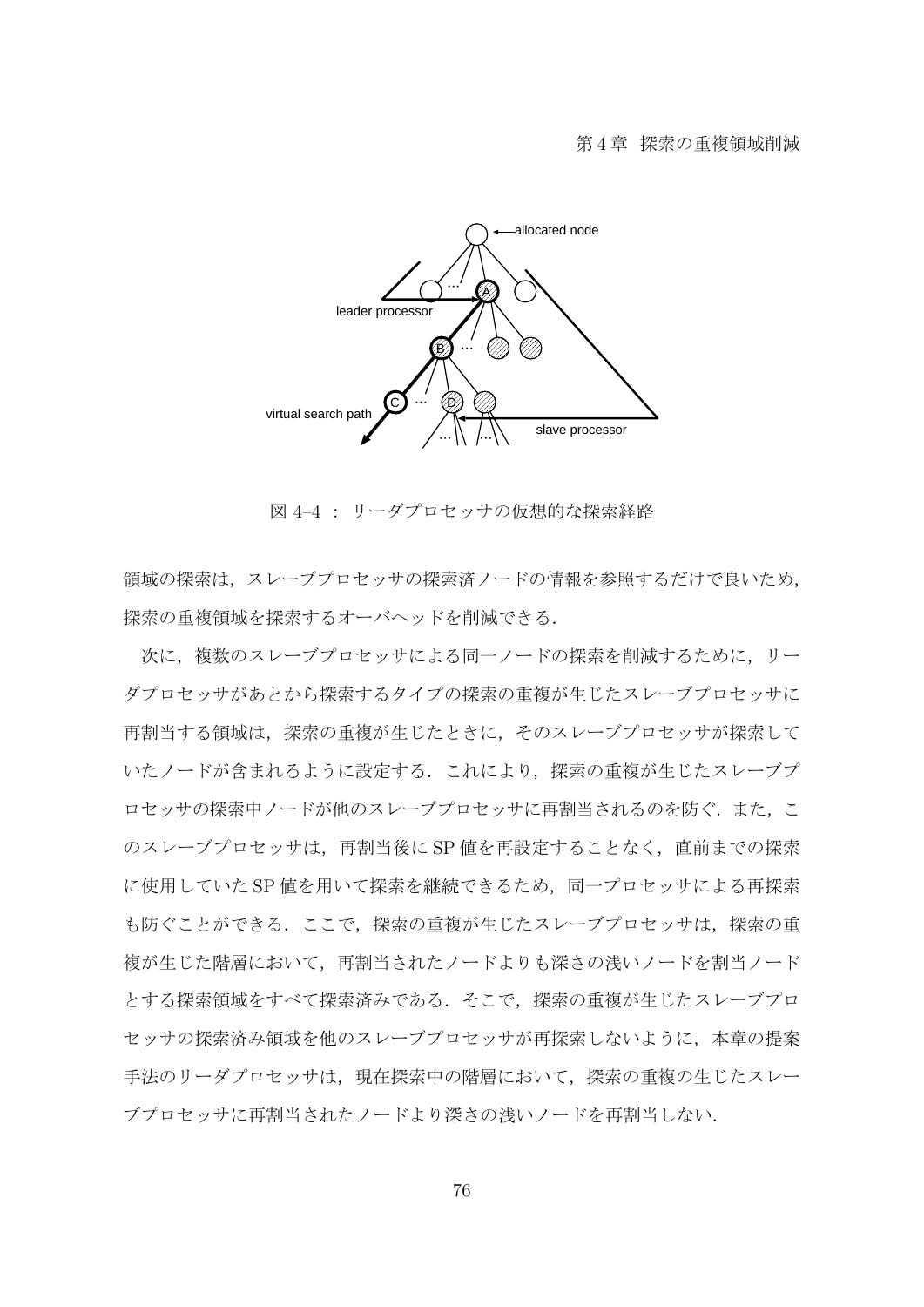上記の操作を行うにあたり,リーダプロセッサは,新たなノードの探索を開始する 前に,そのノードで探索の重複の有無を確認する必要がある.従来と同様にスレーブ プロセッサのみで探索の重複を検出する場合,各スレーブプロセッサは,探索の重複 が生じた場合だけでなく重複が生じていない場合も,探索の重複が生じたかどうかと いう情報をリーダプロセッサに対して通知する必要がある.また,リーダプロセッサ は,新たにノードを探索するたびに,同じ階層を探索するスレーブプロセッサから探 索の重複が生じたか生じていないかという通知を待つ必要がある.このとき,リーダ プロセッサがスレーブプロセッサからの通知を待つオーバヘッドが生じるため,再割 当オーバヘッドが大きくなる.よって,本章の提案手法では,リーダプロセッサがス レーブプロセッサの探索の進行状況を把握するために,スレーブプロセッサだけでな リーダプロセッサも探索の重複検出操作を行う.

図 4-4に、図 4-3の例における探索の重複領域の削減例を示す. リーダプロセッサと スレーブプロセッサによる同一ノードの探索を削減するために、図4-4 中のリーダプ ロセッサは,自身の探索経路 *LSP* にノード A, B の情報を書き加えることで,自身が 次に探索するノードを C に変更する. 複数のスレーブプロセッサによる同一ノードの 探索を削減するために,ノード D を探索中のスレーブプロセッサに再割当されるノー ドは, ノード B である. また, ノード A により定められる割当領域は, 探索が終了し た領域として登録され, 今後どのスレーブプロセッサにも割り当てられない. 図 4-4 より, リーダプロセッサがスレーブプロセッサから参照するノード A, B や, 図中のス レーブプロセッサに再割当されるノードであるノードBは, リーダプロセッサがこれ から探索するノードであり,リーダプロセッサが探索中のノード A を根とする部分木 の最も左側のノードを通る太線で表された経路上に存在することが分かる. このため, 本章の提案手法では,探索の重複が生じたスレーブプロセッサの *SSP* において,探索 の重複が生じた時点の割当ノードを根とする部分木の最も左側のノードを検出するこ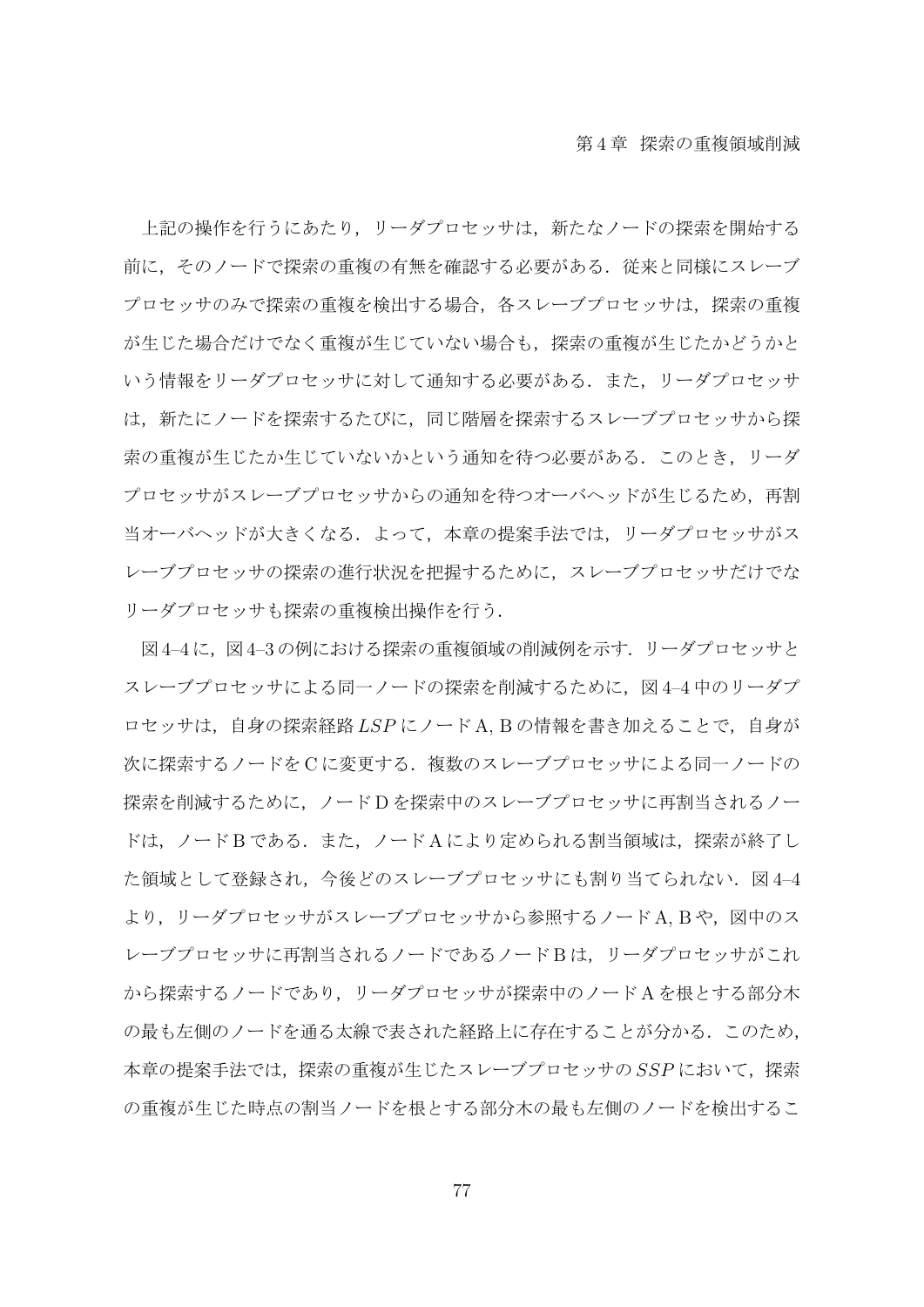とができれば,上記の操作を行うことができる.

リーダプロセッサが,新たにノードを探索するたびに,スレーブプロセッサの探索 済ノードを 1 ノードずつ参照すると,リーダプロセッサの再割当中にスレーブプロ セッサが探索の重複を検出してしまい,無駄な探索が生じる.このため,リーダプロ セッサは,スレーブプロセッサから参照する必要のあるノード情報を一度に参照する ことで,スレーブプロセッサが待ち状態になることを防ぎ,無駄な探索を削減する. スレーブプロセッサのノード情報を一度に参照するために,本章の提案手法におけ るリーダプロセッサは,探索の重複検出操作によって,ノードの位置情報を比較する ことで,参照する必要のあるノードを一度に検出する.ここで,探索の重複が生じる 可能性のあるスレーブプロセッサの割当ノードの深さを *d* としたとき,*LSP* の要素 数は *d* + 1 となるため,*d* + 2 以上の深さのノードに対する比較操作を行うことがで きない.そこで,リーダプロセッサがこれから探索する経路を仮想的な *LSP* として *LSP<sup>v</sup>* = [ *lspv*1*, · · · , lspv<sup>i</sup> , . . . , lspv<sup>∞</sup>* ] を設定することで,*d* + 2 以上の深さのノード に対する比較操作を行う. つまり,本章の提案手法におけるリーダプロセッサは,従 来の階層的挟み撃ち探索の処理に加えて,*LSP<sup>v</sup>* と探索の重複が生じる可能性のある スレーブプロセッサの SSP に対して探索の重複検出操作を行う. ただし, LSP<sub>n</sub>は, *d* + 2 番目以降の SP が図 4–4 中の太線のノードを辿るように,*d* + 1 番目までの SP に *LSP* を用い,*d* + 2 番目以降の SP に位置情報が 1 の SP を用いる.

#### **4.4.3** 探索の重複検出操作の頻度

探索の重複は,なるべく早い段階で検出することで,探索の重複領域を少なくする ことができる.本章の提案手法では,各プロセッサが新たなノードを探索する際に探 索の重複検出操作を行うと,自身があとから探索するタイプの探索の重複を早い段階 に発見することができる.つまり、各プロセッサが、自身があとから探索するタイプ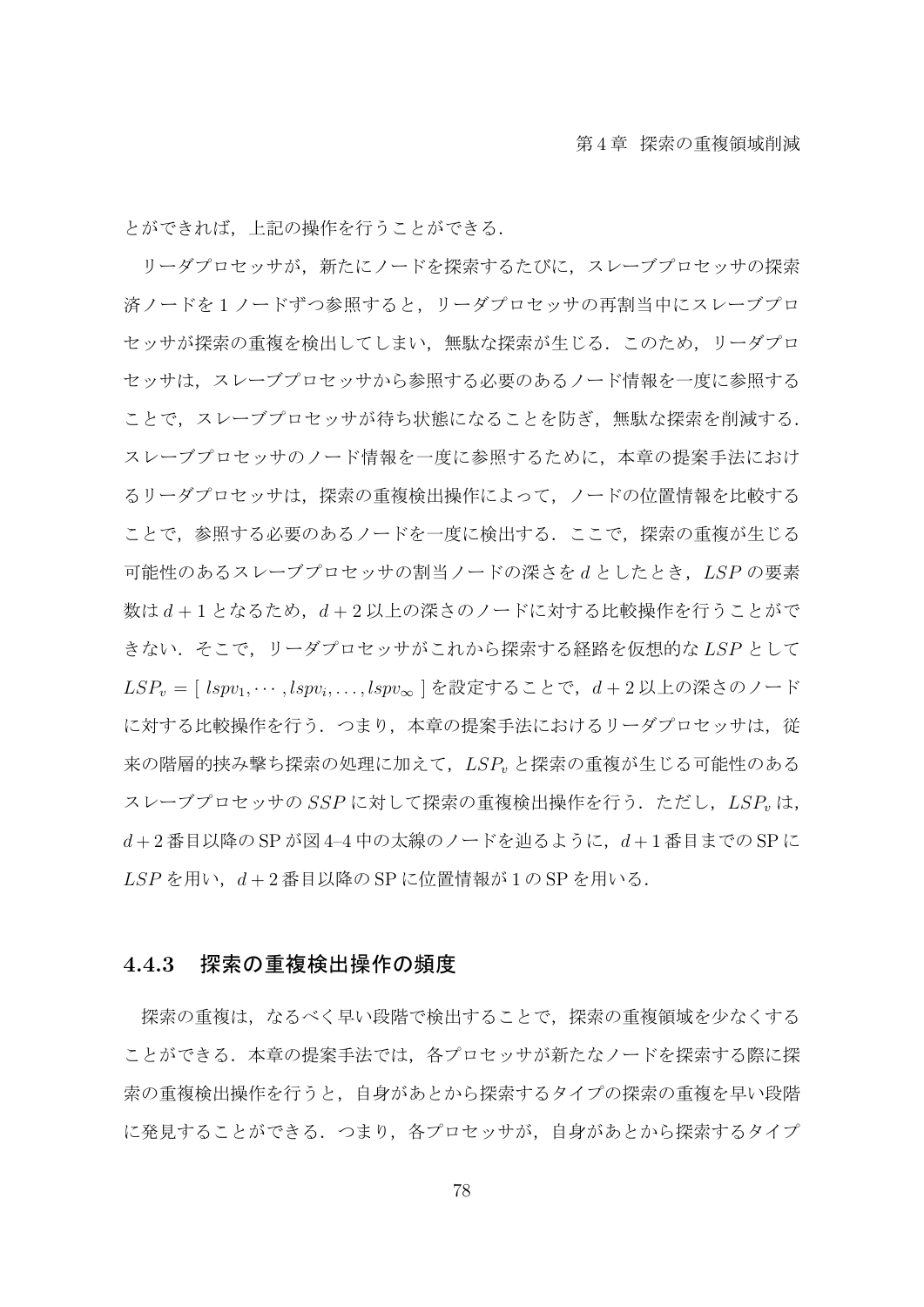の探索の重複さえ検出すれば,すべてのタイプの探索の重複を検出することができる. リーダプロセッサがあとから探索するタイプの探索の重複が生じる可能性があるの は,リーダプロセッサが,前に探索したノードと同じ深さのノードか,前に探索した ノードより浅いノードを新たに探索するときである.このとき,探索の重複が生じた ノードを探索済みのスレーブプロセッサは,リーダプロセッサが新たに探索するノー ドの親ノードが割り当てられたスレーブプロセッサだけである。また、リーダプロセッ サは, 限定操作によって複数の階層に渡ってバックトラックを行う場合がある. バック トラックにより通過したノードを割当ノードとする階層の探索が終了するので,リー ダプロセッサは,すべての階層で探索の重複検出操作を行う必要がない.このため, リーダプロセッサは,すべてのバックトラックが終了してから,探索の重複検出操作 を行う.このとき,リーダプロセッサから探索が重複したという情報を通知されなかっ たスレーブプロセッサは,階層的挟み撃ち探索と同様の操作によって割当領域の探索 を終了することができる。従って、本章の提案手法においてリーダプロセッサは、新 たにノードを探索する際に,1 台のスレーブプロセッサのみに対して探索の重複検出 操作を行うだけでよい.

一方,スレーブプロセッサがあとから探索するタイプの探索の重複が生じる可能性 があるのは,スレーブプロセッサが割当ノードの子ノードを新たに探索するときであ る.このため,本章の提案手法においてスレーブプロセッサは,階層的挟み撃ち探索 のように,新たにノードを探索するたびに,探索の検出操作を行う必要がない.

これらより,本章の提案手法において探索の重複検出操作を行う回数は,従来の階 層的挟み撃ち探索よりも少ないため、探索の重複を検出するオーバヘッドを少なく抑 えることができる.また,探索の重複検出操作は,左右から探索するプロセッサの SP を比較する処理を行うだけなので、本操作によるオーバヘッドは小さい. このため、本 章の提案手法は,割当ノードから分枝する子ノード数が少ない探索木でも高速に求解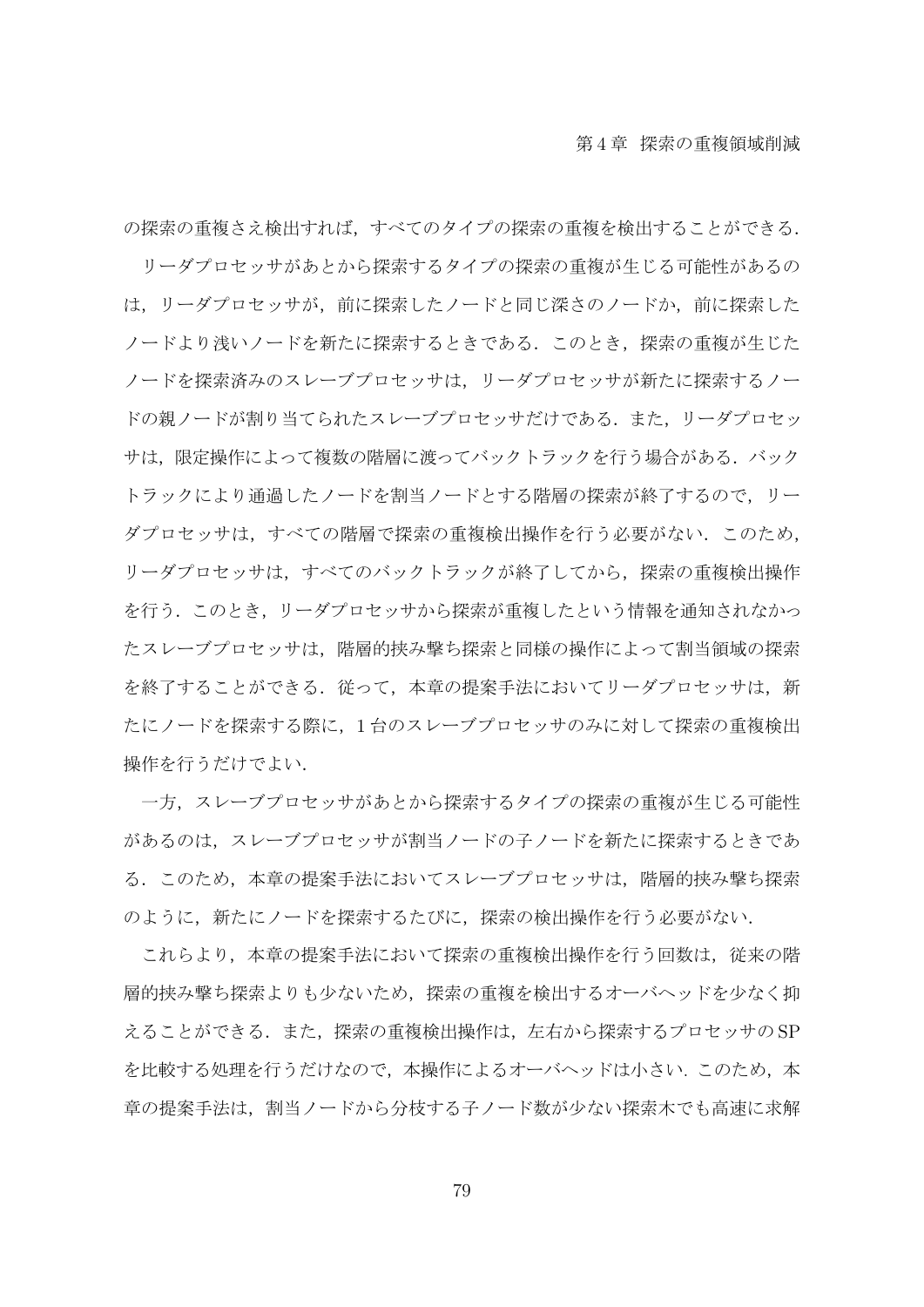できる.

### **4.4.4** リーダプロセッサの探索の重複検出操作

第4.4.2 項で述べた操作を行うために、本章の提案手法のリーダプロセッサは、仮想 的な探索経路を用いて探索の重複検出操作を行い,再割当する必要のない階層および 再割当ノードを検出する.以下に,リーダプロセッサの探索の重複検出操作による探 索の重複領域の削減手法の具体的手順について述べる.ただし,探索の重複が生じる 可能性のあるスレーブプロセッサの割当ノードの深さを *d* とする.

まず,リーダプロセッサは,*d* 番目の要素までの *LSP<sup>v</sup>* と *SSP* に対して探索の重複 検出操作を行う.*d* 番目の要素までの *LSP<sup>v</sup>* と *SSP* の比較において探索の重複を検出 した場合,スレーブプロセッサは待ち状態である.この場合,リーダプロセッサは,探 索の重複検出操作を終了し,通常の再割当を行う.

次に,リーダプロセッサは,*d* + 1 番目の要素である *lspvd*+1 と *sspd*+1 の位置情報を 比較する.*d* + 1 番目の要素の比較において探索の重複を検出しなかった場合,リーダ プロセッサは再割当を行わずに探索の重複検出操作を終了する.一方,*d* + 1 番目の要 素までの比較において探索の重複を検出した場合、再割当を行うために、LSP<sub>v</sub> とス レーブプロセッサの SP 値である *SSP* のすべての要素に対して深さの浅い順に探索の 重複検出操作を行う.*d* + 2 番目以降の要素に対する比較において,はじめて位置情報 が異なる要素が *d ′* 番目であるとする.ただし,*SSP* のすべての要素が *LSP* の対応す る要素と等しい場合は,*d ′* を *SSP* の要素数とする.ここで,リーダプロセッサは左側 から探索を行うため,*LSP<sup>v</sup>* の上に存在する SP は,リーダプロセッサがこれから探索 するノードである.このため,リーダプロセッサは,*LSP* の位置情報を *d ′* 番目までの *SSP* と同一の値に書き換える.また,探索の重複が生じたスレーブプロセッサの割当 **領域のうち, d'-1よりも深さの浅い階層は, 探索が終了している. そのため, リーダ**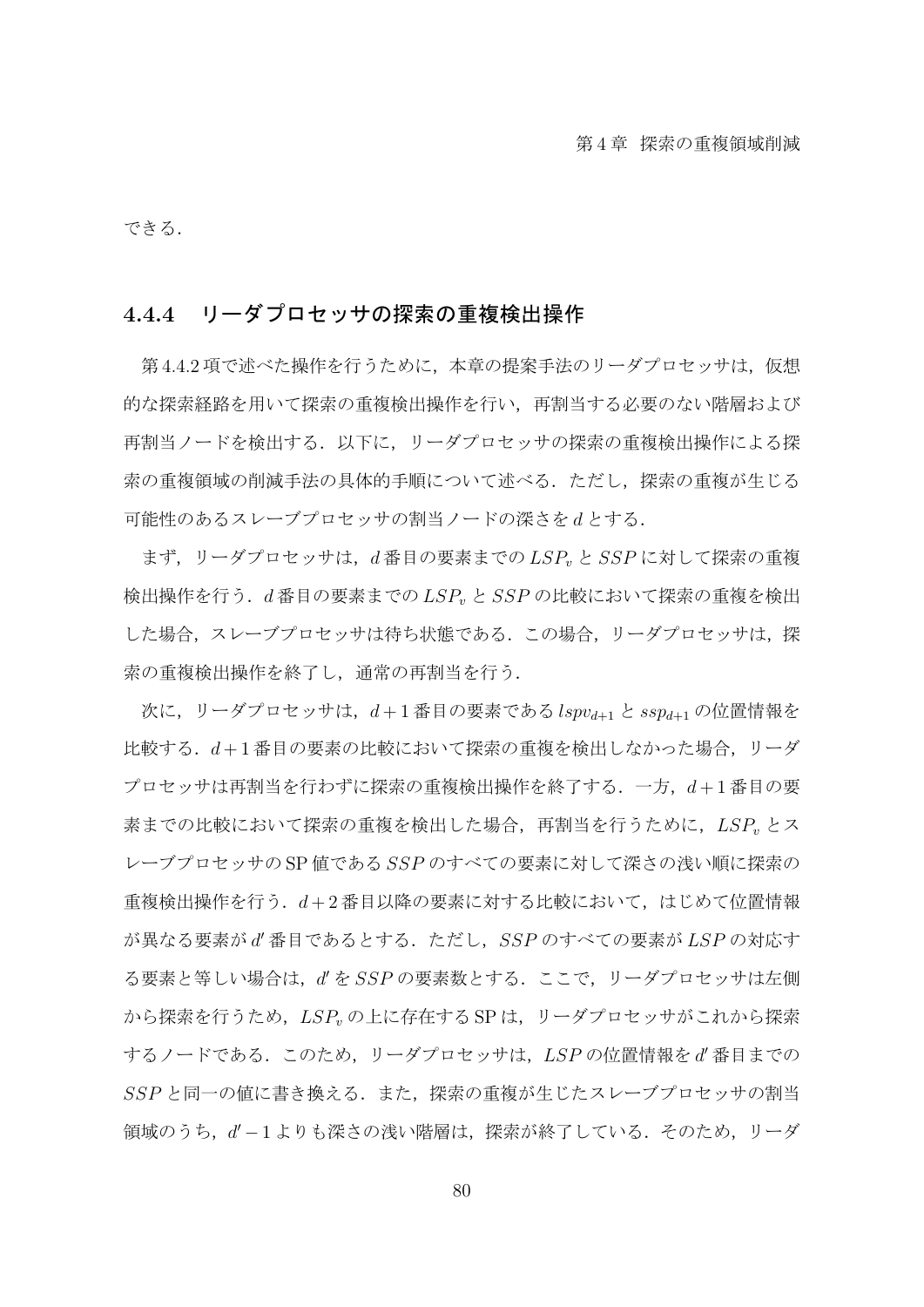プロセッサは, d'-1よりも深さの浅い階層を探索が終了した階層として登録し, ス レーブプロセッサに再割当しない.従って,リーダプロセッサがスレーブプロセッサ に再割当するノードは,*d ′ −* 1 以上の深さを持つノードとなる.

最後に,リーダプロセッサは,再割当可能なノードのうち最も浅いノードである*d ′−*1 の深さのノードを探索の重複が生じたスレーブプロセッサに再割当する. 探索の重複 が生じたスレーブプロセッサが待ち状態でない場合,再割当を受けたスレーブプロセッ サは,再割当される割当ノードの位置情報をすでに *SSP* 上に保持しているため,リー ダプロセッサの SP 値をたどることなく割当ノードの探索経路を再生することができ る.つまり,本操作において,リーダプロセッサがスレーブプロセッサの割当ノード 情報を書き換えても,スレーブプロセッサは,割当ノード情報の変化に関係なく割当 ノードの情報を再生できる.このため,リーダプロセッサがスレーブプロセッサに割 当ノードの情報が変化したことを知らせなくても,スレーブプロセッサは探索を続け ることができる.

リーダプロセッサによる探索の重複検出操作を実装するにあたり, LSP<sub>v</sub>は,  $d+2$ 番目以降の要素 SP の位置情報が 1 なので,*d*+ 2 番目以降の SP をメモリに確保する必 要がない.さらに,*LSP<sup>v</sup>* の要素は無限に存在するが,*SSP* の要素数は有限であるた め,リーダプロセッサによる探索の重複検出操作は,有限回の比較で実行することが できる.また,スレーブプロセッサの処理内容は従来の階層的挟み撃ち探索から変更 する必要がない.このため,本章の提案手法は,従来の階層的挟み撃ち探索にリーダ プロセッサによる探索の重複検出操作を加えるだけで実装することができる.図 4–5 に,本章の提案手法が従来の階層的挟み撃ち探索に追加する手続きであるリーダプロ セッサの探索の重複検出操作による探索の重複領域を削減する手続き leader check の 擬似コードを示す.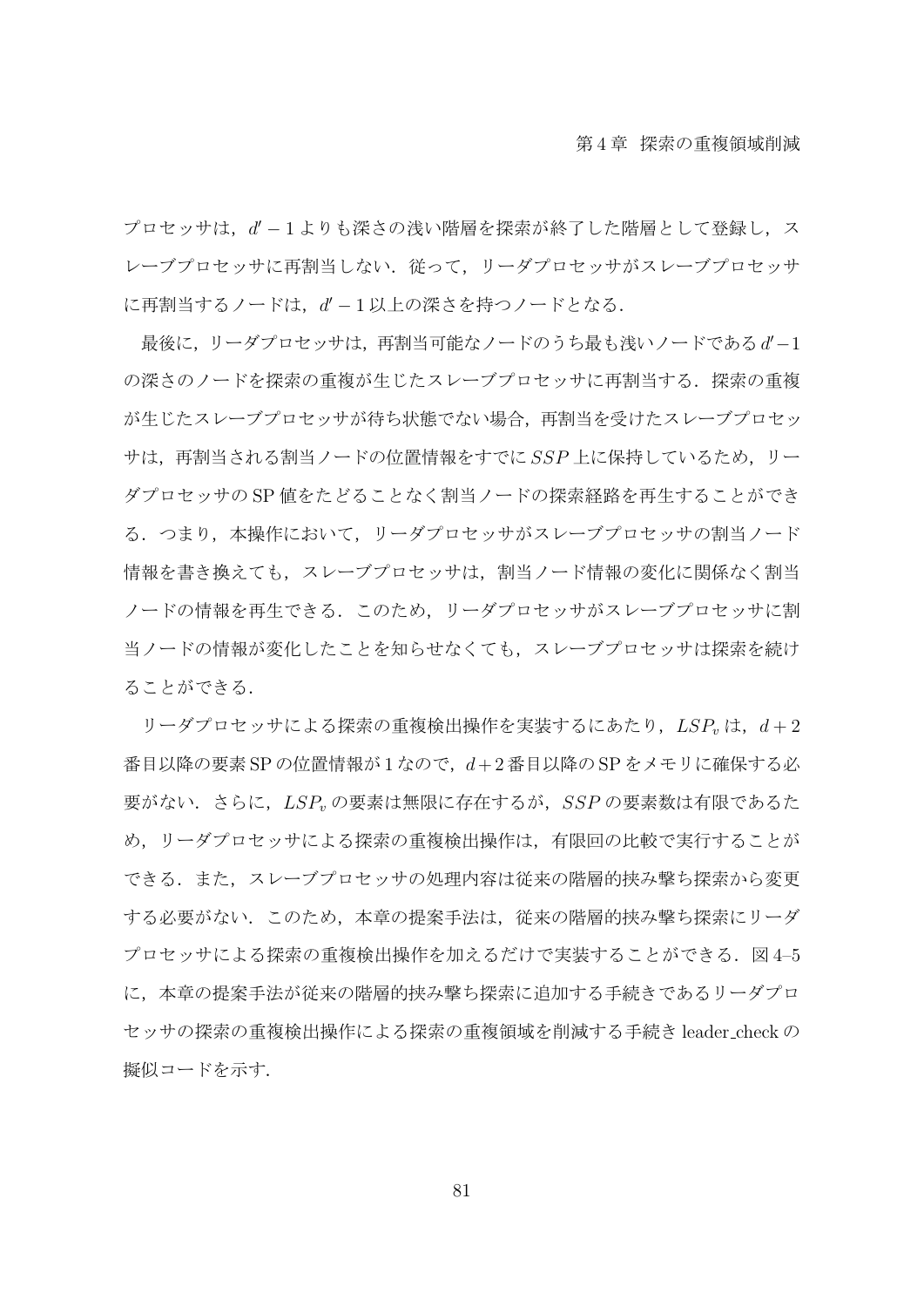

図 4–5 : 探索の重複領域削減手続きの擬似コード

### **4.5** 評価

探索の重複領域を削減した階層的挟み撃ち探索の有効性を確認するために、本手法 と階層的挟み撃ち探索による求解を行い,求解時間を評価する.

分枝限定法の探索を行う前に、ランダム挿入法 [43] による近似解を求め、暫定解と する.ただし、初期解の精度が異なると限定操作に影響するため、同一問題に対する 初期解が等しくなるように乱数を生成する. 本手法で新たに内挿する都市は、擬似乱 数 as183[47] を用いて選択する.

#### **4.5.1** 探索の重複検出操作を排他的に行う手法の評価

本項の評価では,本章の提案手法において,スレーブプロセッサとリーダプロセッ サの探索の重複領域検出操作を同時に実行することを禁止して評価を行う.探索の重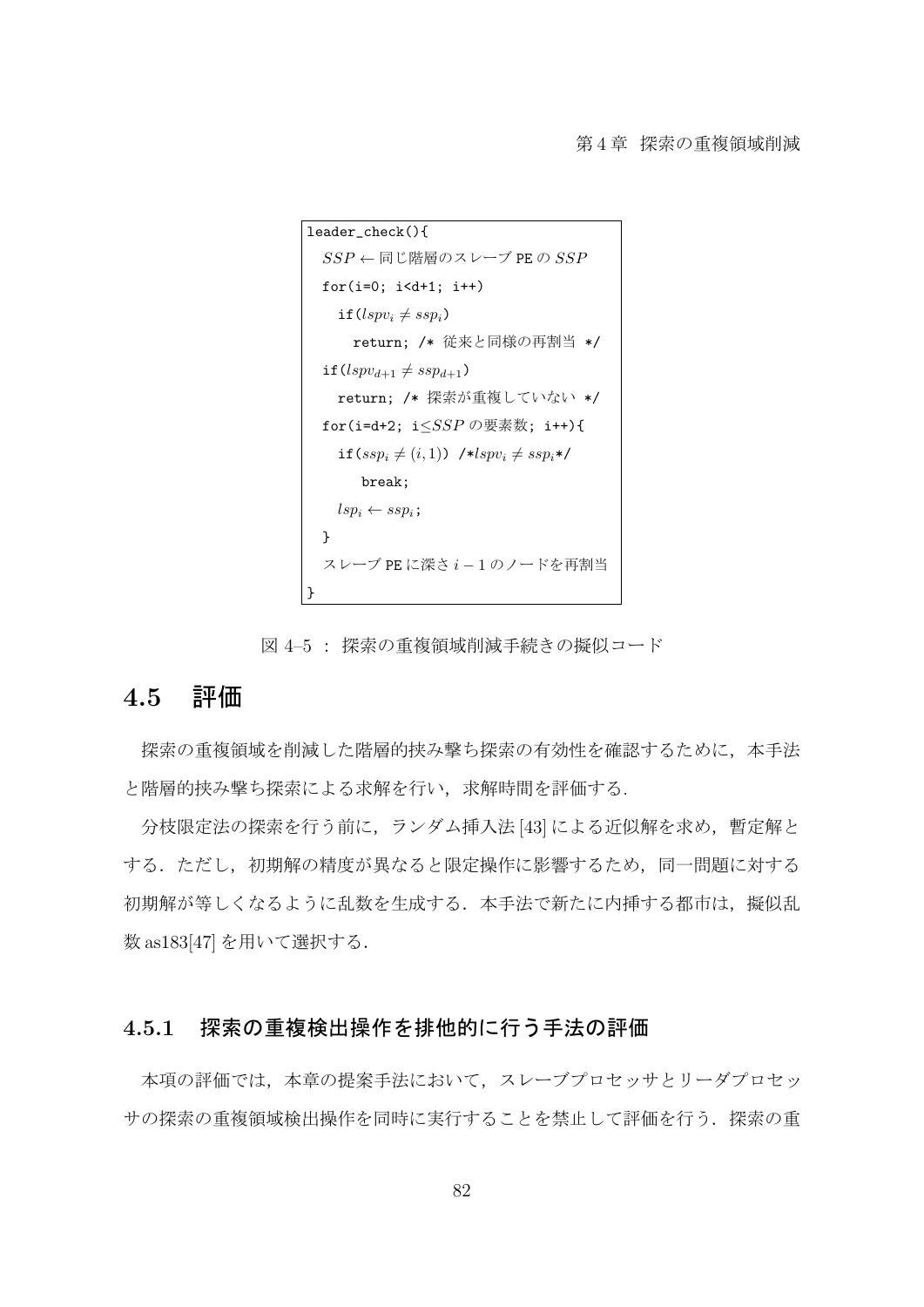

図 4–6 : 階層的挟み撃ち探索に対する本章の提案手法の高速化率 [倍]

複検出操作が同時に起こった場合はスレーブプロセッサの操作を優先する.また、探 索の重複検出操作のオーバヘッドはアーキテクチャによって異なるため,本項の評価 では,すべてのノードに対する下界値導出時間を一定とし,階層的挟み撃ち探索と本 章の提案手法の探索ノード数を比較する.ただし,階層的挟み撃ち探索における探索 の重複検出操作や、再割当に必要な実行時間は短いため、下界値導出以外の処理時間 は0として扱う.

スレーブプロセッサの探索の重複検出操作は,深さ *d* の割当ノードを根とする部分 探索木において深さ (d+1) のときのみ行う. また,本評価では, 各プロセッサが探索 したノード数を,各プロセッサが下界値を計算したノード数とし,同一ノードにおい て複数回下界値を導出する場合も計数して測定する. 表 4-3 に、4PE による, 探索の 重複領域を削減した階層的挟み撃ち探索と層的挟み撃ち探索において,各 PE が探索 したノード数の和を示す. 表4-3より、リーダプロセッサが探索の重複検出操作を行う ことで、すべての問題で探索ノード数が減少したことが分かる. 提案する手法の探索 ノード数は,従来の階層的挟み撃ち探索に対して,最大 85% 削減することが確認でき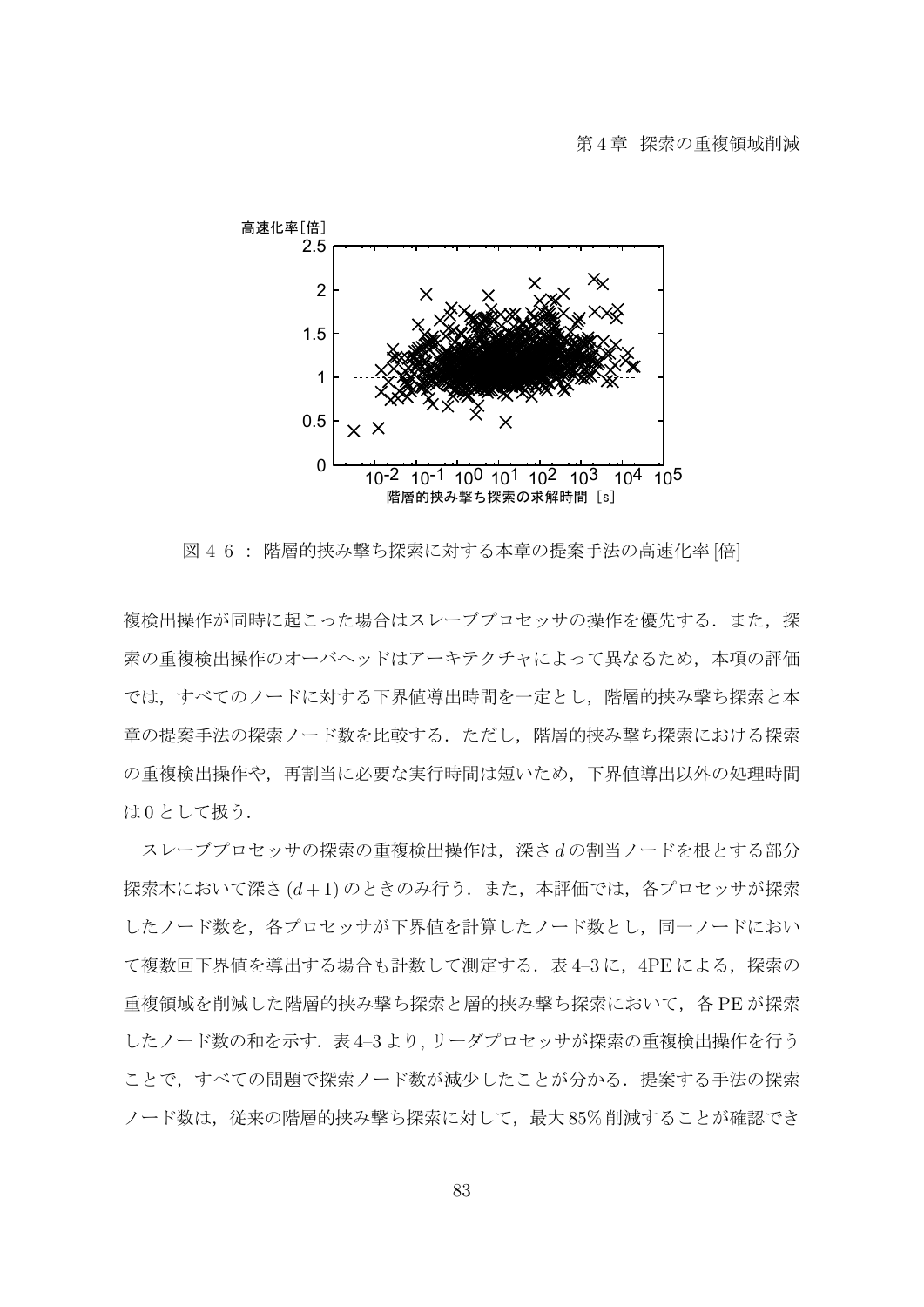|      | 階層的挟み撃ち探索       |         | 探索の重複を削減した |
|------|-----------------|---------|------------|
| 問題番号 | 無駄な探索<br>総探索ノード |         | 階層的挟み撃ち探索  |
| 1    | 5678339         | 3668649 | 2028554    |
| 2    | 4669307         | 2048253 | 2038106    |
| 3    | 29033           | 12551   | 4498       |
| 4    | 4676206         | 1650754 | 1672063    |
| 5    | 1212667         | 901401  | 409027     |

表 4–3 : 4PE における総探索ノード数 [個]

た.最も無駄な探索領域の割合が大きい問題は、問題 5 であり、無駄な探索を行った ノード数が総探索ノードの 74% を占めることが確認できた.

表 4-3の各問題において、それぞれのノード数の関係は、無駄な探索領域のノード 数  $n_{\text{out}}$ , 探索の重複領域を削減した階層的挟み撃ち探索の探索ノード数  $n_{\text{n}}$ , 階層的挟 み撃ち探索の探索ノード数 *n<sup>h</sup>* とすると,*nopt* +*n<sup>p</sup>* = *n<sup>h</sup>* とならなかった.これは,ノー ドを探索する順序の変化により,暫定解が更新されるタイミングが変化し,限定操作 の効率が変化したためであると考えられる.

従来の階層的挟み撃ち探索の探索ノード数に対して,リーダプロセッサが探索の重 複を検出することで最も探索ノード数の割合が減少したのは,問題 3 の場合であった. 問題3で探索ノード数が削減した理由として,最適解を早い段階に探索することで限 定操作の効率が上がり,探索する必要のあるノードの数を減らすことができたためで あると考えられる.そこで,問題 3 の最適解が存在するノードの探索木上の位置情報で ある *SPopt* を調べたところ,*SPopt* = [(0*,* 3)*,*(1*,* 1)*,*(2*,* 3)*,*(3*,* 3)*,*(4*,* 1)*· · ·* ] であり,最適 解が存在するノードが探索木の右側に存在することが分かった.これより,提案する 手法が問題 3 を高速に求解したのは,探索木右側の探索が効率よく行われたからであ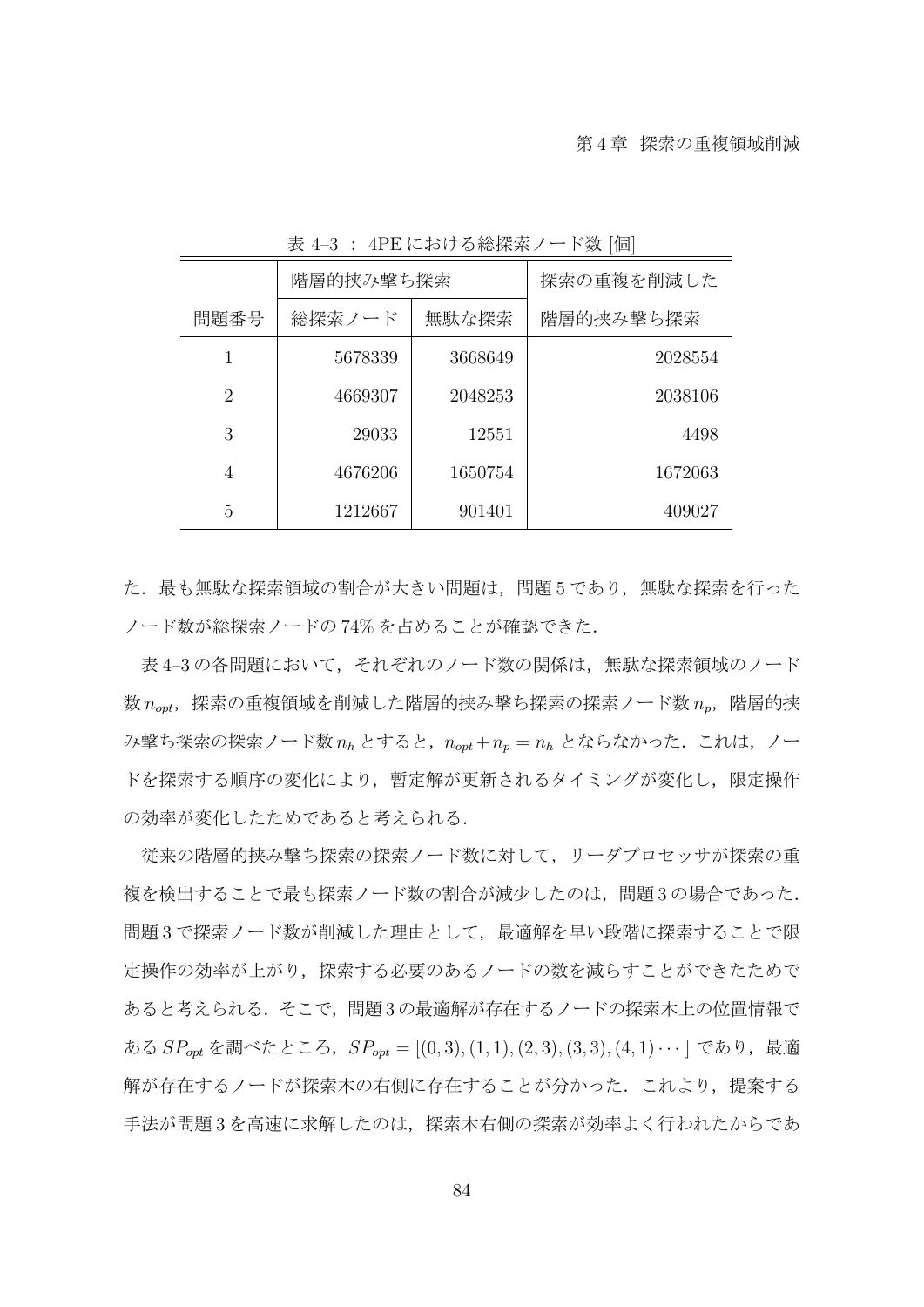ると考えられる.従来の階層的挟み撃ち探索では,リーダプロセッサがあとから探索 するタイプの探索の重複が生じると,すでに探索済みのノードが他のプロセッサの割 当ノードになる可能性がある. このため、探索木右側の探索の進行が遅れ、最適解を 探索するタイミングが遅くなったと考えられる.一方,リーダプロセッサが探索の重複 検出操作を行う階層的挟み撃ち探索では,スレーブプロセッサがすでに探索したノー ドが他のプロセッサに割り当てられることが無い.このため,右側から探索する領域 の探索効率が上がり,早い段階で最適解を探索することができたと考えられる.この ように,本章の提案手法は,最適解が探索木の右側に存在する問題において探索ノー ド数を大きく削減することが可能である.また,最適解が探索木右側に存在する問題 は,並列分枝限定法において求解に時間がかかる問題であると考えられるため,本手 法は高い高速化率を得ることができると考えられる.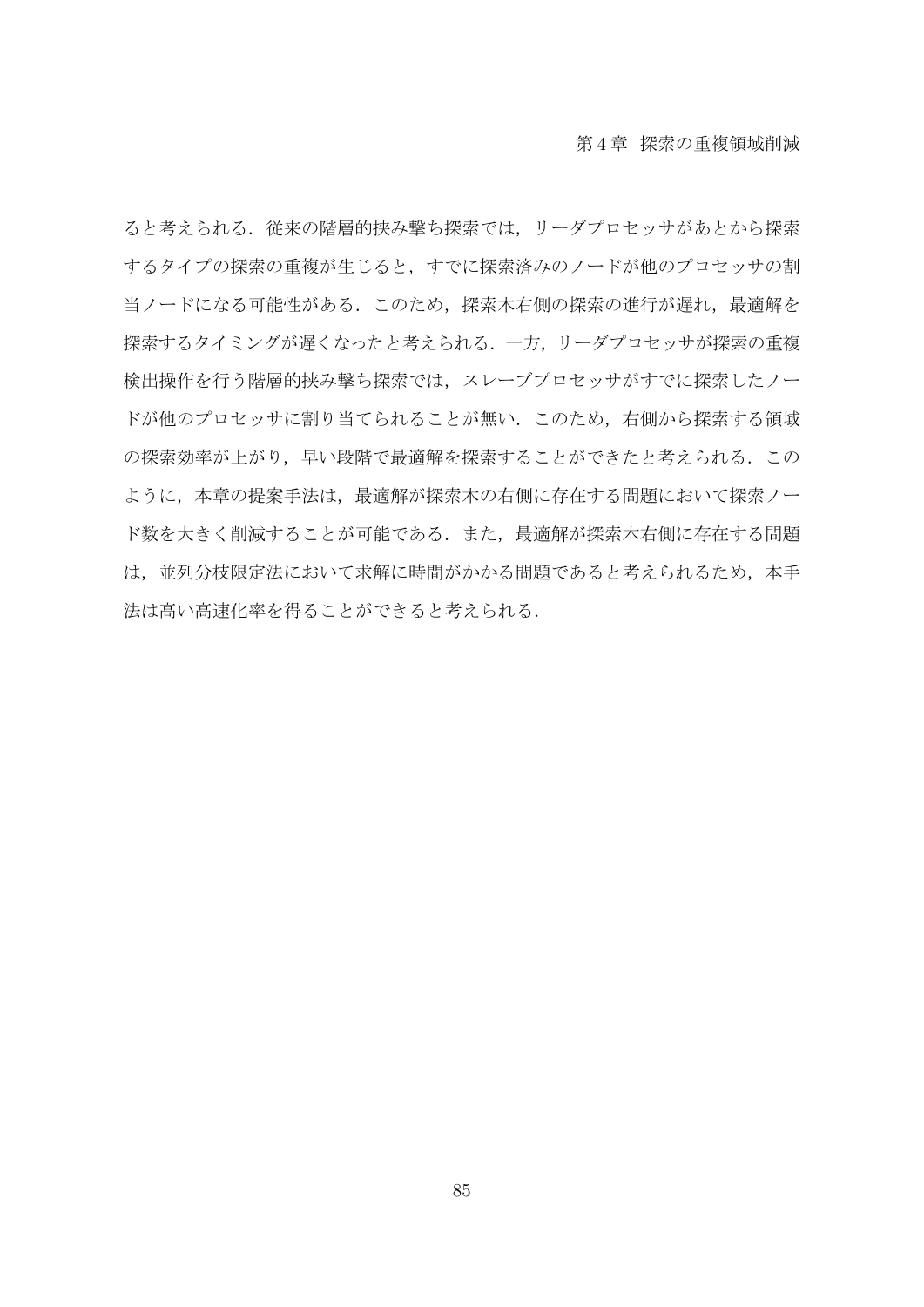#### **4.5.2** 探索の重複検出操作を非排他的に行う手法の評価

本項の評価では、本章の提案手法においてリーダプロセッサとスレーブプロセッサ による探索の重複検出操作が同時に行われることを許容して評価を行う.本評価は,第 4.5.1 項と同様に Opteron885(Dual Core 2.6GHz)が 4CPU,メモリ 16GB を用いる.

表 4–4,表 4–5 に,逐次分枝限定法に対する 4 スレッドによる階層的挟み撃ち探索の 高速化率の相乗平均と,逐次分枝限定法に対する 4 スレッドによる本章の提案手法の 高速化率の相乗平均を示す. 表 4–4, 表 4–5 は、スーパーリニアスピードアップが得ら れた問題と,逐次分枝限定法よりも遅くなった問題,および,それ以外の問題に場合 分けして求めた. 表4–5より, 階層的挟み撃ち探索は 14 問, 本章の提案手法は 18 問 の問題でスーパーリニアスピードアップが得られた.また、高速化率の最大値は、階 層的挟み撃ち探索で約17倍,本章の提案手法で約19倍であり,本章の提案手法の方 が高い高速化率が得られた.

表 4-5 より, 階層的挟み撃ち探索や,本章の提案手法を用いることで, 逐次分枝限 定法に対する並列探索手法の高速化率が1以下となる問題が確認できた. これは、並 列処理によるオーバヘッドが大きかったためであると考えられる.探索木左側に最適 解が存在する場合,逐次分枝限定法は,早い段階に最適解を探索できる.このような 問題では,探索木右側の評価が悪いノードの多くは,枝刈され,探索されないことが 多い.本評価で用いた並列探索手法は,逐次分枝限定法で枝刈されるノードをスレー ブプロセッサが探索したため,求解時間が逐次分枝限定法よりも長くなったと考えら れる.

また,逐次分枝限定法に対する並列探索手法の高速化率がスレッド数以上となる問 題が確認できた.これは,並列処理により,限定操作の効率が向上したためであると 考えられる.並列探索手法では,複数のスレッドが同時に異なるノードを探索するこ とで,評価の良い暫定解が逐次探索よりも早い段階に発見することができる.特に本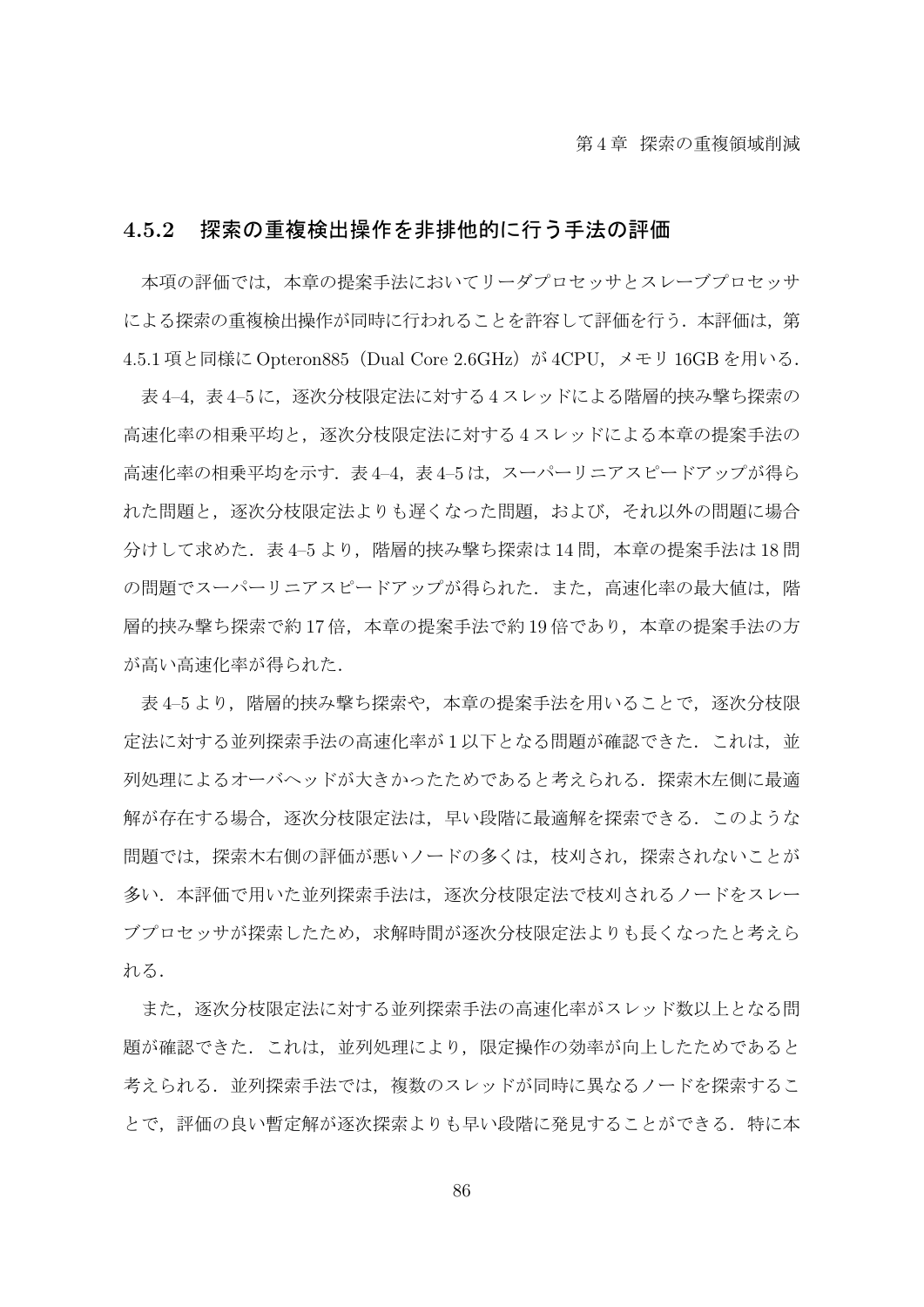|                | count | ave  | min  | max   |
|----------------|-------|------|------|-------|
| $0 < R \leq 1$ | 31    | 0.84 | 0.14 | 1.00  |
| 1 < R < 4      | 955   | 1.42 | 1.00 | 3.97  |
| 4 < R          | 14    | 6.17 | 4.43 | 16.77 |

表 4–4 : 分枝限定法に対する階層的挟み撃ち探索の高速化率 [倍]

表 4–5 : 分枝限定法に対する本章の提案手法の高速化率 [倍]

|                | count | ave  | mın  | max   |
|----------------|-------|------|------|-------|
| 0 < R < 1      | 12    | 0.77 | 0.13 | 1.00  |
| $1 < R \leq 4$ | 970   | 1.63 | 1.01 | 3.98  |
| 4 < R          | 18    | 6.05 | 4.02 | 19.11 |

評価で用いた並列探索手法では、逐次分枝限定法で探索するまでに時間のかかるノー ドを早い段階に探索することができる.これにより,逐次分枝限定法よりも求解過程 で探索する必要のあるノード数が減少し,高速に求解できたと考えられる.

評価に用いた1000問のうち、階層的挟み撃ち探索に対する本章の提案手法の高速化 率が1未満となった問題は186 間であったが、逐次分枝限定法に対する本章の提案手 法の高速化率が1未満となった問題は12問であった.このため、本章の提案手法を用 いると階層的挟み撃ち探索よりも求解に時間がかかる問題においても、多くの問題は, 逐次分枝限定法よりも高速に求解できたと言える.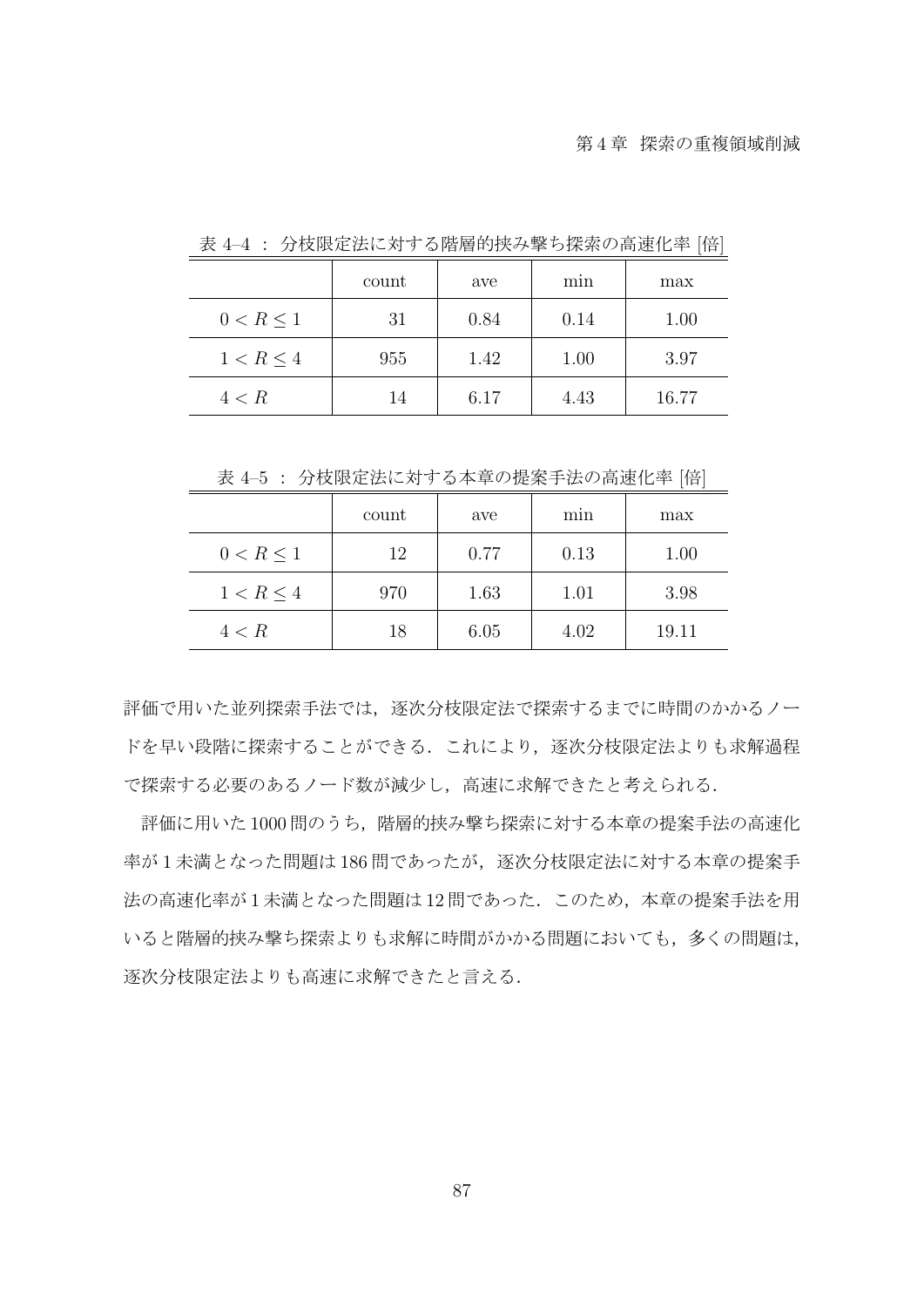#### **4.5.3** 階層的挟み撃ち探索に対する探索の重複領域削減手法の評価

探索の重複領域を削減した階層的挟み撃ち探索の有効性を示すために,30都市の巡回 セールスマン問題1000問を一様乱数を用いて生成し,求解する.評価環境はOpteron885 (Dual Core 2.6GHz) が 4CPU, メモリは 16GB である. スレーブプロセッサの探索の 重複検出操作は,深さ *d* の割当ノードを根とする部分探索木において深さ *d* + 1 のとき のみ行う.また、スレーブプロセッサとリーダプロセッサの探索の重複検出操作が同時 に起こった場合は,リーダプロセッサの検出結果および再割当結果を優先し,スレー ブプロセッサを待ち状熊にしないようにする.本評価では、第3.6.3 項と同様に、求解 手法 *a, b* の各求解時間 *ta, t<sup>b</sup>* において,*a* に対する *b* の高速化率 *R* を *R*(*a, b*)= *ta/t<sup>b</sup>* と 定義する.

図4-6に、階層的挟み撃ち探索に対する本章の提案手法の高速化率を示す. 図 4-6 の横軸は階層的挟み撃ち探索の求解時間,縦軸は階層的挟み撃ち探索に対する本章の 提案手法の高速化率である. 各手法とも, 4 スレッドで実行した. 図 4-6 より, 1000 問中,階層的挟み撃ち探索に対する本章の提案手法の高速化率が 1 以上となった問題 は 814 問, 1 未満となった問題は 186 問であった. また、本章の提案手法は、階層的 挟み撃ち探索に対して最大約 2.1 倍高速に求解することが確認できた.ここで、高速 化率のように倍率を表す値の平均には,一般的に相乗平均が用いられる.図 4–6 の高 速化率から,階層的挟み撃ち探索に対する本章の提案手法の高速化率の相乗平均は約 1.2 倍となり,本章の提案手法は多くの問題で階層的挟み撃ち探索よりも高速に求解で きると言える.

図4-6において高速化率が1未満の問題も存在するが、このような問題の多くは、階 層的挟み撃ち探索の求解時間が短いため、本章の提案手法でも短い時間で求解するこ とが可能である.ここで,表 4–6 に,図 4–6 の高速化率の度数分布を階層的挟み撃ち 探索の実行時間 *t*[秒] ごとに問題を分類して示す.ただし,度数分布の階級には図 4–6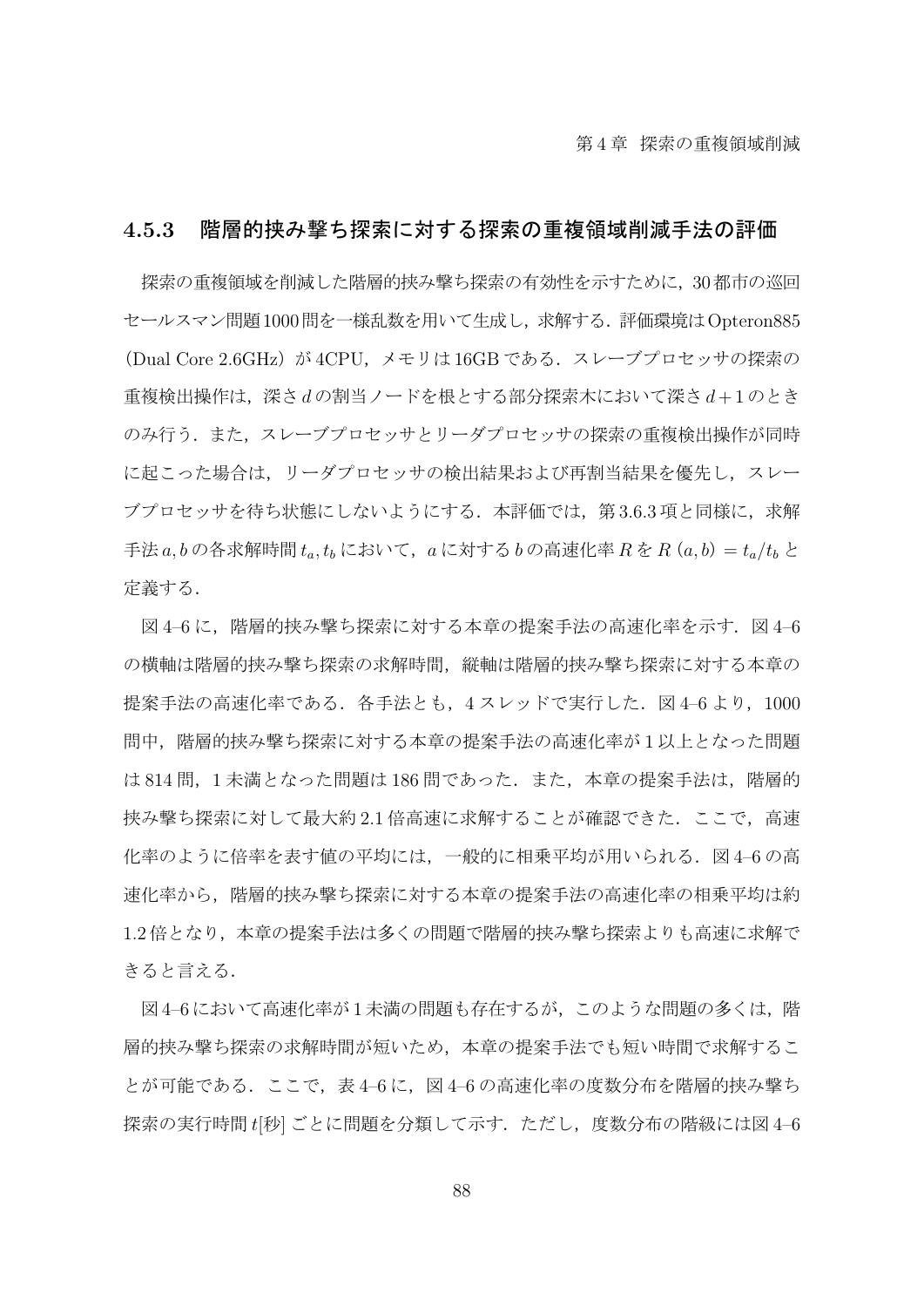| 高速化率rの範囲 [倍]       | $t \leq 10$    | $10 < t \leq 10^2$ | $10^2 < t \leq 10^3$ | $10^3 < t$     | 合計             |
|--------------------|----------------|--------------------|----------------------|----------------|----------------|
| $r \leq 0.2$       | $\overline{0}$ | $\overline{0}$     | $\theta$             | $\theta$       | $\overline{0}$ |
| $0.2 < r \leq 0.4$ | $\mathbf{1}$   | $\overline{0}$     | $\overline{0}$       | $\overline{0}$ | $\mathbf{1}$   |
| $0.4 < r \leq 0.6$ | $\overline{2}$ | $\mathbf{1}$       | $\overline{0}$       | $\overline{0}$ | 3              |
| $0.6 < r \leq 0.8$ | 10             | $\overline{2}$     | $\overline{0}$       | $\overline{0}$ | 12             |
| $0.8 < r \leq 1.0$ | 98             | 60                 | $15\,$               | $\overline{4}$ | 177            |
| $1.0 < r \leq 1.2$ | 189            | 151                | 57                   | 16             | 413            |
| $1.2 < r \leq 1.4$ | 103            | 82                 | 55                   | 13             | 253            |
| $1.4 < r \leq 1.6$ | 30             | 30                 | 20                   | 6              | 86             |
| $1.6 < r \leq 1.8$ | 17             | 11                 | 14                   | $\overline{4}$ | 46             |
| $1.8 < r \leq 2.0$ | $\overline{2}$ | $\overline{0}$     | $\overline{4}$       | $\theta$       | 6              |
| $2.0 < r \leq 2.2$ | $\theta$       | $\mathbf{1}$       | $\overline{0}$       | $\overline{2}$ | 3              |
| 2.2 < r            | $\overline{0}$ | $\overline{0}$     | $\overline{0}$       | $\overline{0}$ | $\overline{0}$ |
| 合計                 | 452            | 338                | 165                  | 45             | 1000           |

表 4–6 : 階層的挟み撃ち探索に対する本章の提案手法高速化率の度数分布

の高速化率を用い,階級幅を 0.2 とする.表 4–6 より,高速化率 *r* が 0.8 以下の問題は, すべて階層的挟み撃ち探索で 100 秒以内に求解可能であり,本章の提案手法を用いて も高速に求解可能な問題である.また,階層的挟み撃ち探索の実行時間 *t* によらず,高 速化率 *r* が 1*.*0 *< r ≤* 1*.*2 の範囲をとる問題が多く存在する.しかし,*t* の範囲ごとの 相乗平均は,*t ≤* 10 で約 1*.*1 倍,10 *< t ≤* 10<sup>2</sup> で約 1*.*2 倍,10<sup>2</sup> *< t ≤* 10<sup>3</sup> で約 1*.*2 倍, 10<sup>3</sup> < t で約1.3倍となり、階層的挟み撃ち探索による実行時間が長い問題ほど高い高 速化率が得られやすいことが確認できた. これは、実行時間の長い問題は、求解過程に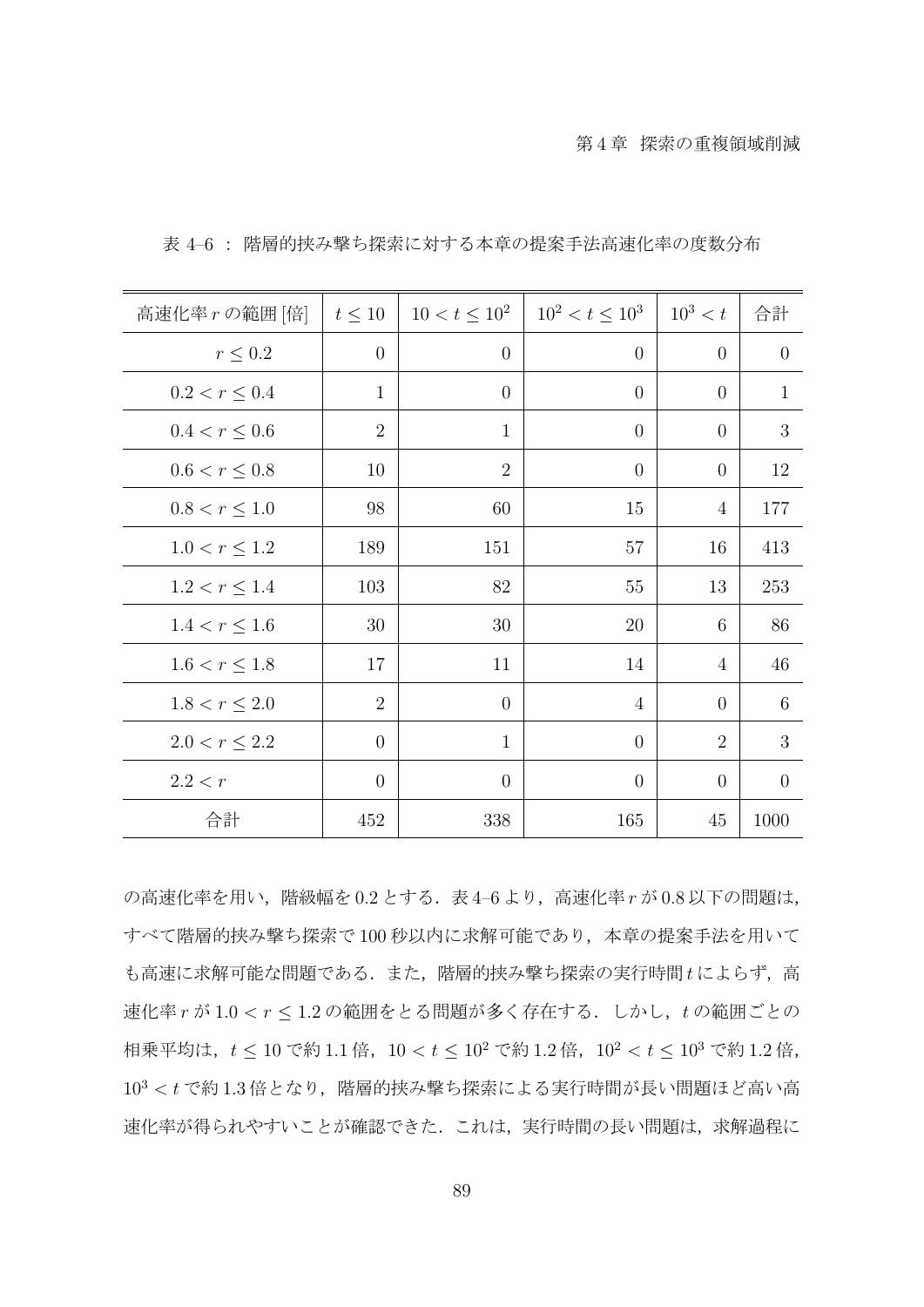|            | 階層的挟み撃ち探索 | 本章の提案手法   |
|------------|-----------|-----------|
| $P_{high}$ | 1995(536) | 1807(521) |
| $P_{low}$  | 91(59)    | 91(60)    |

表 4–7 : 階層的挟み撃ち探索と本章の提案手法の探索ノード数



図 4–7 : 3 台以上で同じ領域を探索する例

おいて探索する必要がある領域が広い問題であり,広い領域が無駄な探索領域になり やすいためであると考えられる. これにより、実行時間の長い問題では、無駄な探索 領域が大きく削減することで,リーダプロセッサによる探索の重複検査のオーバヘッ ドよりも無駄な探索領域の削減による求解時間短縮の方が効果が大きくなったと考え られる.

多くの問題で本章の提案手法が高速に求解できた理由として、階層的挟み撃ち探索 よりも本章の提案手法の探索ノード数が減少したことが考えられる. 表4-7に、図4-6  $\overline{O}$ 高速化率が最も高い問題  $P_{high}$ および最も低い問題  $P_{low}$ において,階層的挟み撃ち 探索と本章の提案手法の各プロセッサが探索したノード数を示す.表中の総探索ノー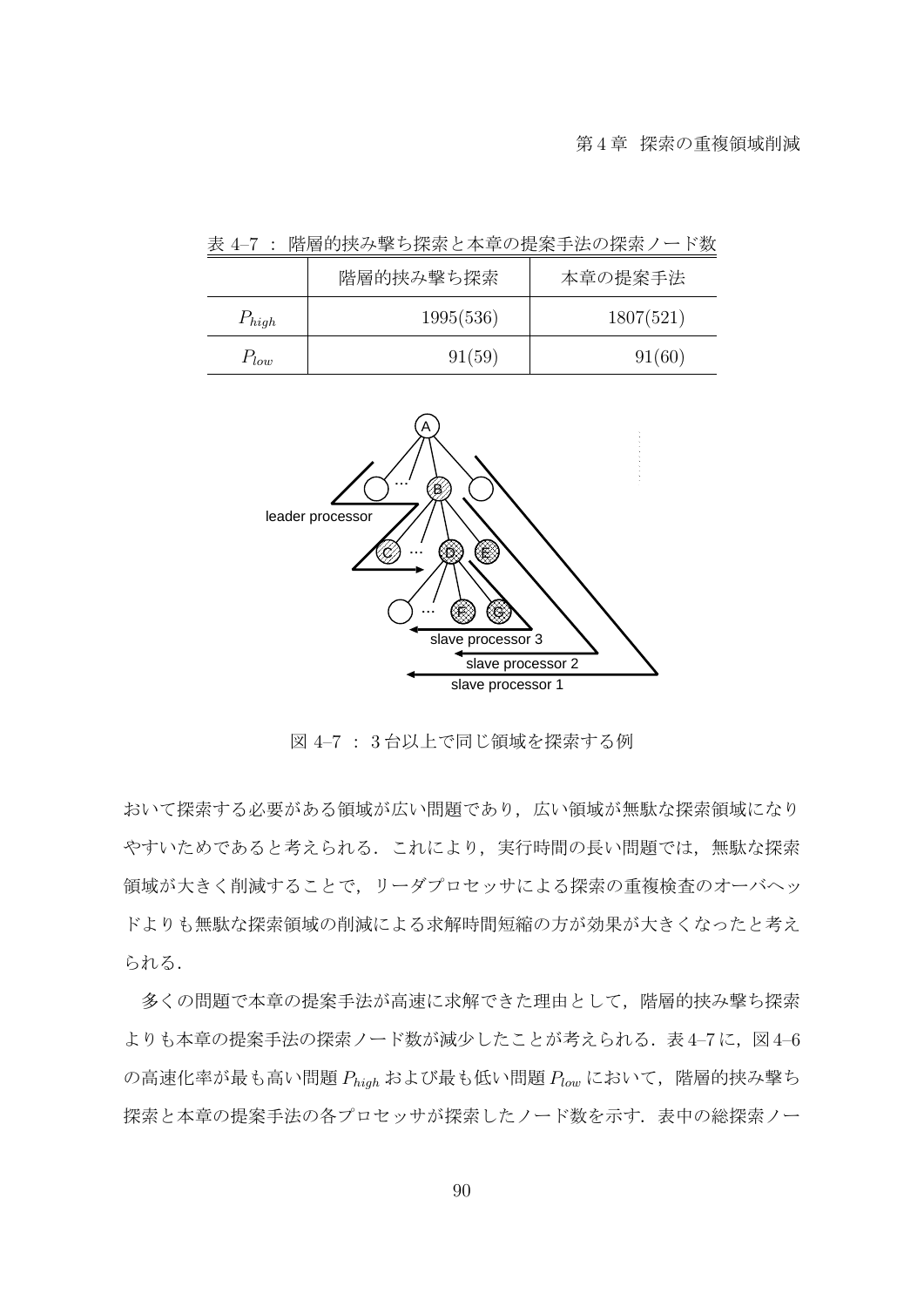ド数は,各プロセッサの探索ノード数の和であり,同一ノードを複数回探索してた場 合も総探索ノード数に計数した.また,括弧内の数値は,総探索ノードのうちリーダ プロセッサが探索したノード数を表す. 表 4-7 より, 問題  $P_{\text{hiah}}$  では, 本章の提案手法 を用いることで、求解に必要な探索ノード数が 188 減少したことが分かる. 本章の提 案手法は,リーダプロセッサがスレーブプロセッサの探索の進捗状況を監視するため, 1ノードあたりのリーダプロセッサの処理が多い. しかし、表4-7より、本章の提案 手法を用いることで, リーダプロセッサの探索ノード数が増加する場合がある. これ は,本章の提案手法においてリーダプロセッサが分枝条件などをスレーブプロセッサ から参照したことにより,探索の重複領域中の分枝を高速化できたためであると考え られる.

本評価で用いた分枝規則では多くのノードで分枝数が3となるため、第4.4.1 項よ り,1 つの割当領域において本章の提案手法が探索するノード数は,探索の重複領域 が最大のとき階層的挟み撃ち探索の 2*/*3 となる.このため,1 つの割当領域の探索に おいて,階層的挟み撃ち探索に対する本章の提案手法の高速化率は,最大 1*.*5 倍にな ると考えられる. 一方, 図4-6より, 階層的挟み撃ち探索に対する本章の提案手法の 高速化率が1.5倍を越える問題が多数存在する.この理由として、階層的挟み撃ち探 索において,同一領域を 3 台以上のプロセッサで探索する場合が存在したことが考え られる. 図4-7に,同一領域を3台以上のプロセッサが探索する例を示す. 図4-7で は,ノード A を割り当てられたスレーブプロセッサ 1 がノード F を探索中に,ノード B で探索の重複が生じている. 階層的挟み撃ち探索では, スレーブプロセッサ1がど んなに早い段階に探索の重複をリーダプロセッサに通知しても,ノード B がスレーブ プロセッサ 2 に割り当てられる.スレーブプロセッサ 2 がノード F まで探索したとき に, リーダプロセッサがノード D を新たに探索したとする. このとき, ノード D, E, F, Gは, 2台のスレーブプロセッサが探索したことになる. また, リーダプロセッサ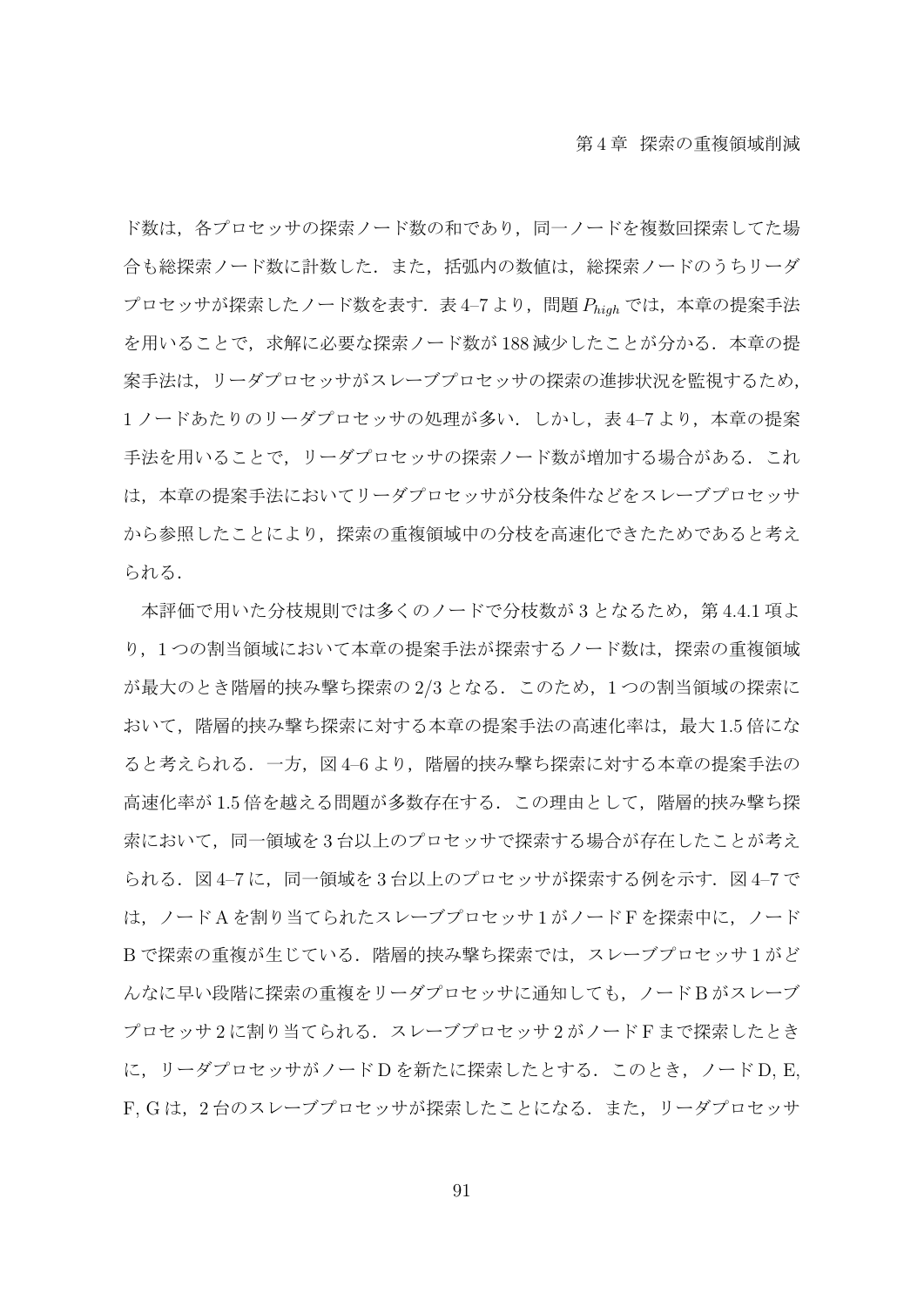は、ノードDをスレーブプロセッサ3に割り当てる. スレーブプロセッサ3の探索が ノード F まで進むと, ノード F. G を 3 台のプロセッサが探索することになる.

## **4.6** 本章のまとめ

本章では,巡回セールスマン問題において,階層的挟み撃ち探索を用いた並列分枝 限定法の探索ノード数を削減する手法を提案し、有効性を評価した.本手法は、リー ダプロセッサの探索手順に探索の重複を検出する操作を加えることで、階層的挟み撃 ち探索によって生じる探索の重複領域を削減する.評価の結果,本章の提案手法は,階 層的挟み撃ち探索に対して最大約 2.1 倍,逐次分枝限定法に対して最大約 19.1 倍高速 に求解することが確認できた.

本章で提案した手法は,探索の効率が探索木形状のみに依存する手法である.この ため,本手法は,子ノード数の少ない探索木を生成する多くの探索アルゴリズムに対 して有効に働くと考えられる.また、木探索は、組合せ最適化問題の求解だけでなく 広い分野で用いられている.以上を踏まえて,巡回セールスマン問題や分枝限定法に 留まらず,多くの木探索アルゴリズムに対する提案手法の有効性の評価が今後の課題 である.

他にも、本章の評価では、ランダムに生成した巡回セールスマン問題を求解した. 本 章の評価に用いた問題は都市数が 30 であるため,比較的小規模な問題である.このた め,大規模な問題やベンチマーク問題を用いた評価を行い,他の並列分枝限定法アル ゴリズムとの比較や検討を行うことも今後の課題のひとつである.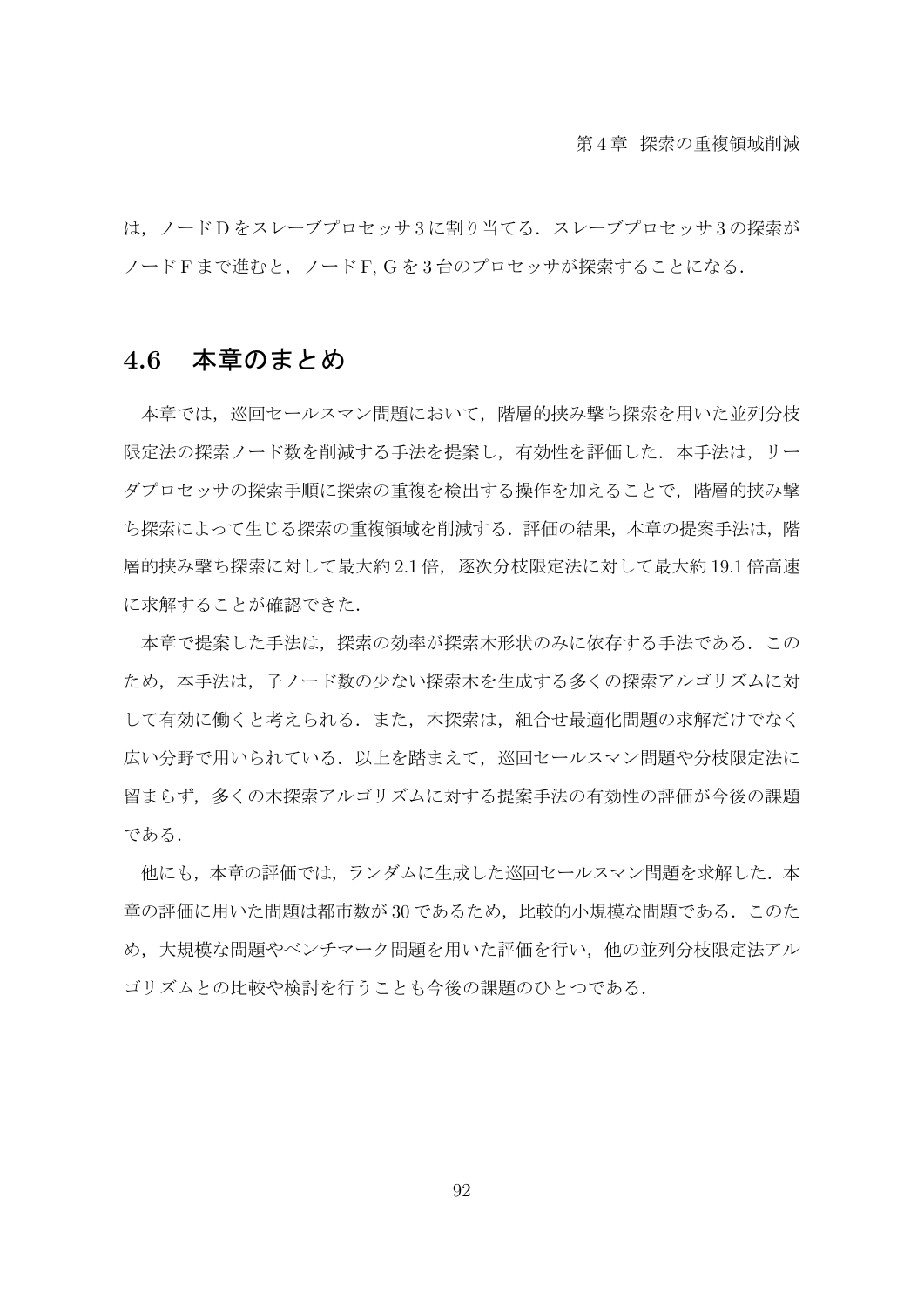# 第**5**章

# 結論

## **5.1** 本研究により得られた成果

本章では,これまでに述べてきた提案手法とその評価結果をまとめ,本研究全体の 総括を行う.

本研究では、階層的挟み撃ち探索を用いた並列分枝限定法を高速化するために、代 表的な組合せ最適化問題のひとつである巡回セールスマン問題および,分枝限定法に おける階層的挟み撃ち探索が最初に提案されたタスクスケジューリング問題において, 探索ノード数を削減する手法を提案し,その有効性を評価した.階層的挟み撃ち探索 を用いた分枝限定法は,探索の早い段階に最適解を発見することで,高速に枝刈りす ることができる並列探索アルゴリズムであるが,大規模な問題を高速に解くためには 探索ノード数の削減が必要となる.

3 章「無駄な待ち状態の割当て削減」では,タスクスケジューリング問題を解くた めに提案された分枝限定法のひとつである DF/IHS およびその並列探索アルゴリズム PDF/IHS の探索ノード数を削減する手法を提案した. 本手法は、分枝操作で割り当 てられたタスクの処理時間の情報から探索する必要のない部分問題を判定する.この ため,下界の精度に関係なく多くの探索ノードを削減することができる.評価の結果, 提案手法は、提案手法を用いない探索アルゴリズムと比較して、DF/IHS において最 大約79倍, PDF/IHS において最大約 96 倍高速に求解できることを確認した.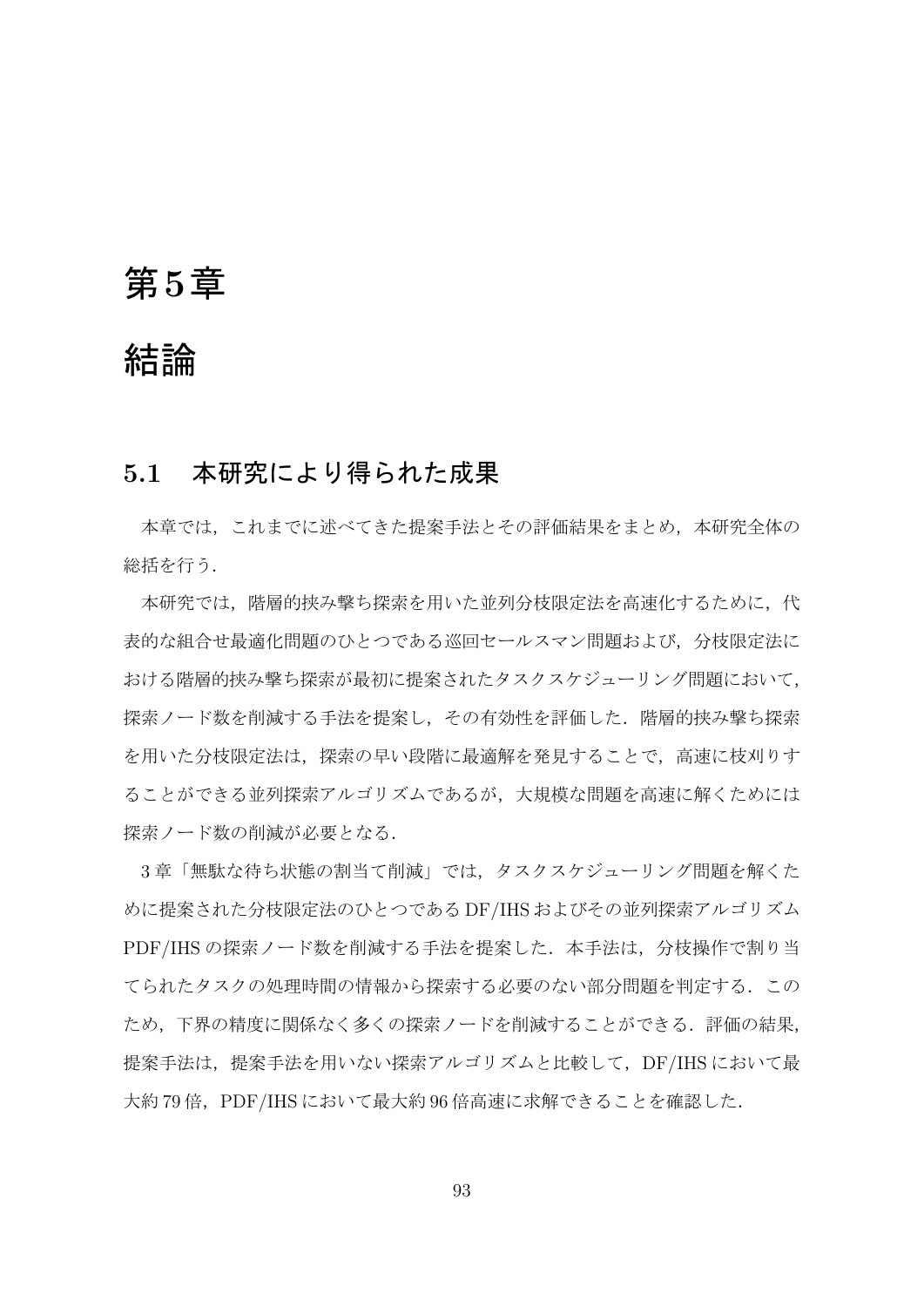4章「探索の重複領域削減」では、巡回セールスマン問題の求解において、階層的 挟み撃ち探索を用いた分枝限定法の探索ノード数を削減する手法を提案した.本手法 は,スレーブプロセッサの探索済領域をリーダプロセッサが探索しないように,スレー ブプロセッサだけでなくリーダプロセッサも探索の重複を検出する.また、複数のス レーブプロセッサが同じノードを探索しないように,スレーブプロセッサの探索経路 を反映した再割当を行う.評価の結果,提案手法は階層的挟み撃ち探索に対して相乗 平均で約1.2倍,最大約2.1倍高速に求解できることを確認した.

以上の結果より,巡回セールスマン問題およびタスクスケジューリング問題に対す る提案手法の有効性を確認できた.

#### **5.2** 今後の課題

本研究に関する今後の課題を以下に述べる.

3 章で提案した PDF/IHS において無駄な待ち状態の割当てを削減する手法は,本章 で示した探索する必要の無い部分問題をすべて削減していない.本手法は、深さの浅 い探索ノードを多く枝刈りすることができるため,問題規模が大きくなるほど高い効 果が期待できる.このため,削減可能な部分問題を検出するための時間と探索ノード 数の削減によって短縮される時間とのトレードオフについて検討することが今後の課 題である.

4 章で提案した階層的挟み撃ち探索の探索の重複領域を削減する手法は,探索の効 率が探索木形状のみに依存する手法である.このため,本手法は,巡回セールスマン 問題や分枝限定法に留まらず,子ノード数の少ない探索木を生成する多くの探索アル ゴリズムに対して有効に働くと考えられる.巡回セールスマン問題と異なる問題や, 分枝限定法以外の木探索アルゴリズムに対する提案手法の有効性の評価が今後の課題 である.また,4 章の評価では,ランダムに生成した巡回セールスマン問題を求解し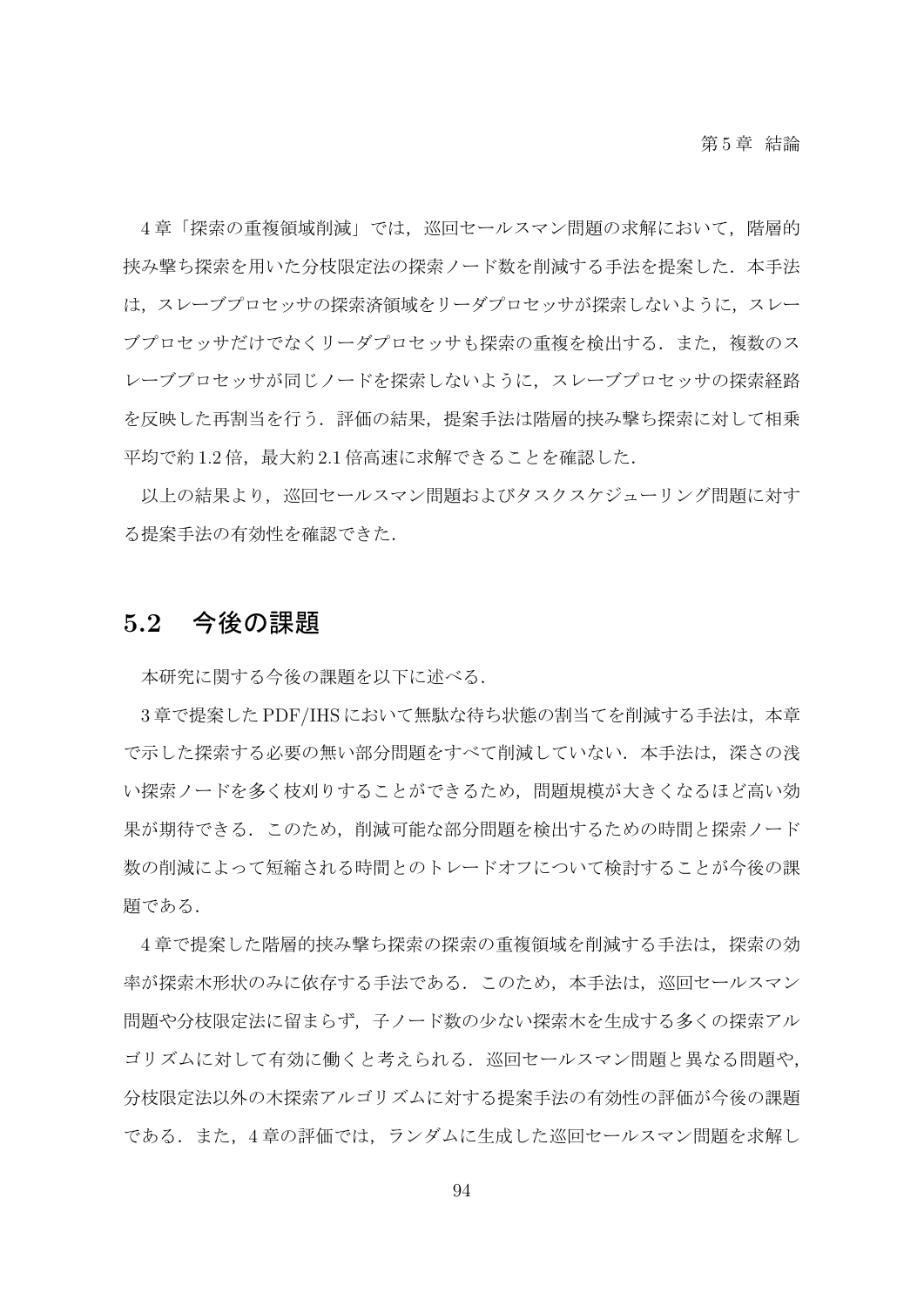#### 第 5 章 結論

た.このため,大規模な問題やベンチマーク問題に対する評価も今後の課題のひとつ である.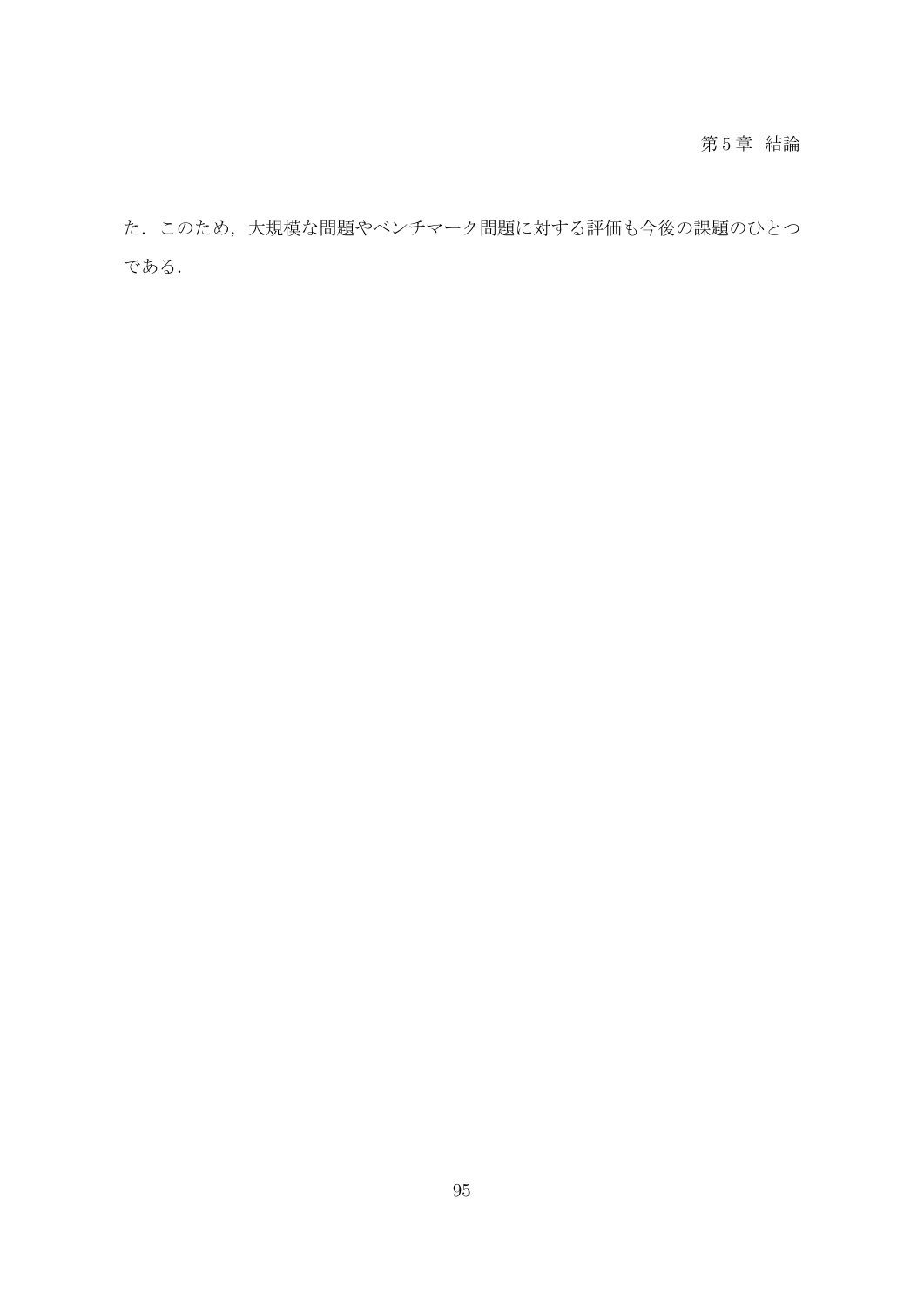# 謝辞

本研究は,千葉工業大学大学院 情報科学研究科 情報科学専攻の在学期間中になさ れたものです.非常に多くの方々の協力によって本研究を博士論文としてまとめるこ とができました.ここに謝意を表したいと思います.

初めに,御指導ご鞭撻を賜りました指導教員の富井規雄 教授に深く感謝をいたしま す.また,研究活動をはじめてから現在まで,長い期間にわたって御指導いただいた 前川仁孝教授には、多くの助言をいただきましたことを、ここに深謝いたします. 本 博士論文を完成させるにあたり,有益な御指摘・御助言をいただきました国立情報学 研究所 合田憲人 教授に深謝いたします.

宮崎収兄 教授,藤田茂 教授をはじめとする本学 情報工学科の先生方には,研究面 だけでなく多くの面で支えていただきました. 本当にありがとうございました.

研究室内外を問わず、多くの方に研究面や生活面でお世話になりました.先輩方や 同輩,後輩に感謝いたします.特に,論文の証明部分に関しては,ゼミやディスカッ ションによって精錬したことでこのように成果としてまとめることができたのだと思 います.

そして最後に、両親、友人,および本論文を執筆できる環境へおいてくださった全 ての皆様に感謝いたします.

2019 年 2 月 13 日

96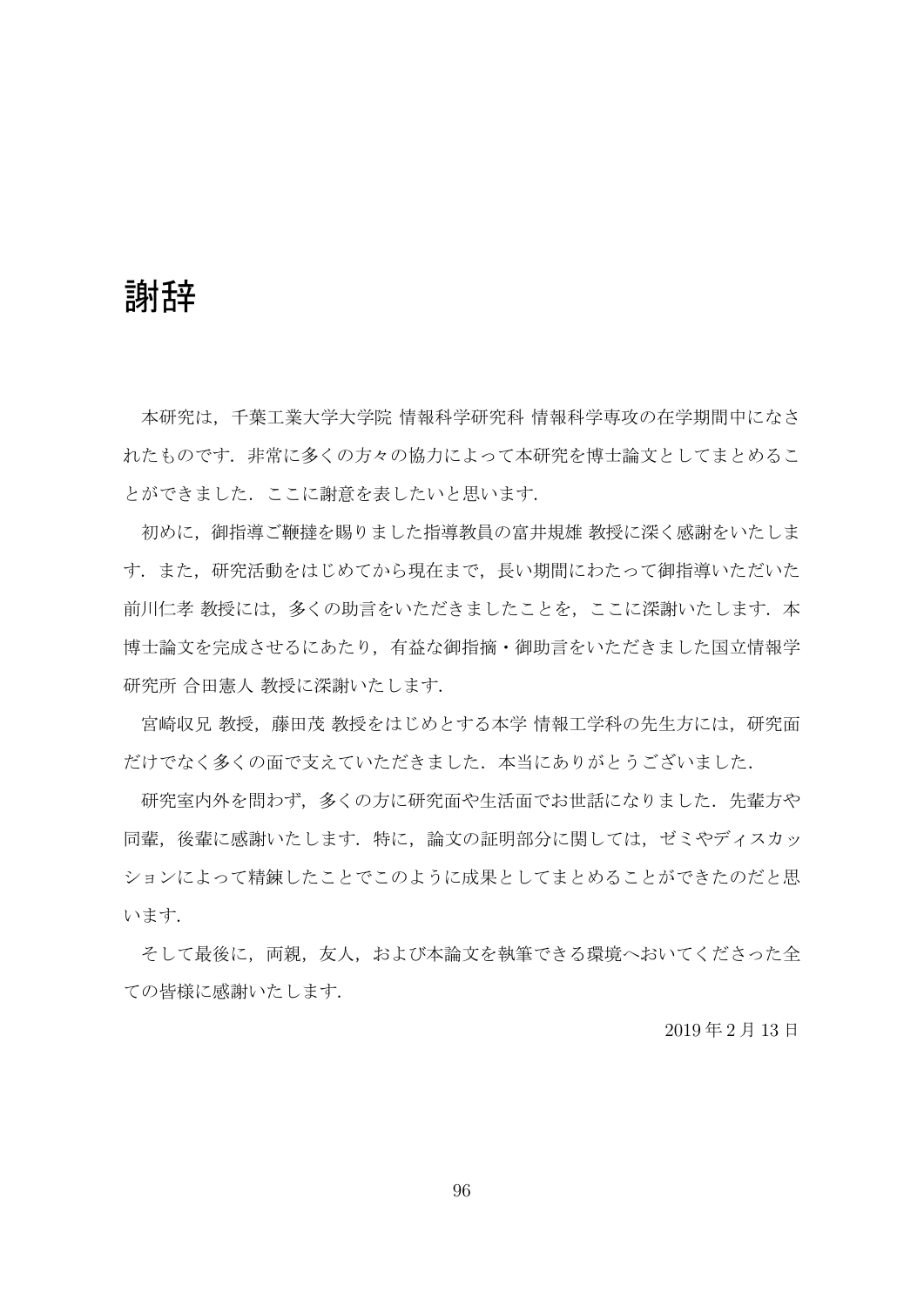# 参考文献

- (1) 茨木俊秀:組合せ最適化 —分枝限定法を中心として—,産業図書 (1983).
- (2) B.コルテ,J.フィーゲン著,浅野孝夫,平田富夫,浅野泰仁訳:組合せ最適化— 理論とアルゴリズム—,シュプリンガー *·* フェアラーク東京株式会社 (2005).
- (3) Sait, S. M.,Habib Youssef 著,白石洋一訳:組合せ最適化アルゴリズムの最新 手法––基礎から工学応用まで––、丸善株式会社 (2002).
- (4) 人工知能学会編:人工知能学会辞典,共立出版 (2005).
- (5) Hiroyuki Mori, K. T.: Parallel Simulated Annealing for Power System Decomposition, *IEEE Transactions on Power Systems*, Vol. 9, No. 2, pp. 785–789 (1994).
- (6) 久保典弘,村本勝洋,下薗真一:平面巡回セールスマン問題の高速な近似アルゴ リズム,情報処理学会研究報告アルゴリズム,Vol. 74, No. 7, pp. 49–56 (2002).
- (7) 中山慶一郎:分枝限定法について (1987).
- (8) 今井正治,吉田雄二,福村晃夫:分枝限定アルゴリズムの並列化とその評価,電 子情報通信学会論文誌 D, Vol. J62-D, No. 6, pp. 403-410 (1979).
- (9) Li, G. J. and Wah, B. W.: Coping with anomalies in parallel branch-and-bound algorithms, *IEEE TRANS.Comput.*, Vol. C-35, No. 6, pp. 568–573 (1986).
- (10) Bernard, G. and Teodor, Gabriel, C.: Parallel Branch-and-Branch Algorithms: Survey and Synthesis, *OPERATIONS RESEARCH*, Vol. 42, No. 6, pp. 1042– 1066 (1994).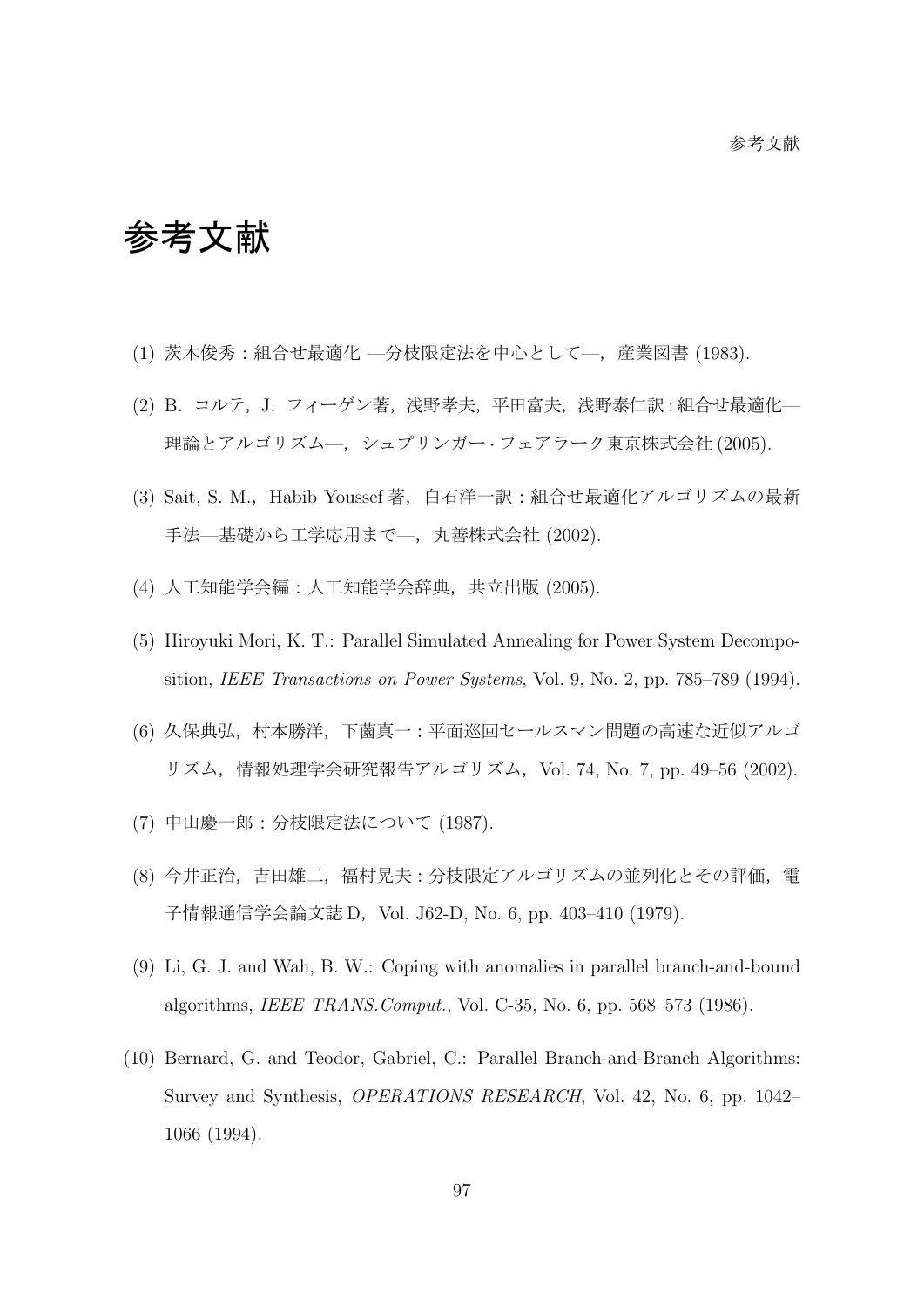- (11) 宮本隆宏,岩崎一彦,萩原兼一:分枝限定法の並列化と並列計算機での実行,電 子情報通信学会技術研究報告.FTS, フォールトトレラントシステム, Vol. 95, No. 23, pp. 15–22 (1995).
- (12) 岡本秀輔, 渡辺一衛, 飯塚肇:分散記憶型マルチプロセッサにおけるフローショッ プスケジューリング問題の並列解法,電子情報通信学会論文誌 D-I,Vol. J77-D-I, No. 6, pp. 415–423 (1994).
- (13) 川口剛,真栄田保,増山博:非同期式並列分枝限定アルゴリズム,電子情報通信 学会論文誌 D-I, Vol. J74-D-I, No. 1, pp. 23-32 (1992).
- (14) 池上敦子,青柳雄大,飯塚肇:分散メモリ型マシンにおける並列整数計画法,電 子情報通信学会論文誌 D, Vol. J74-D-I, No. 9, pp. 801-808 (1992).
- (15) 吉松敬仁郎,安浦寛人:並列部分問題探索法による組合せ最適化問題の並列処理, 情報処理学会研究報告, ハイパフォーマンスコンピューティング, Vol. 96, No. 22, pp. 49–54 (1996).
- (16) 笠原博徳,伊藤敦,田中久充,伊藤敬介:実行時間最小マルチプロセッサスケ ジューリング問題に対する並列最適化アルゴリズム,電子情報通信学会論文誌 D, Vol. J74-D1, No. 11, pp. 755–764 (1991).
- (17) 島内剛一, 野下浩平, 伏見正則, 有沢誠, 浜田穂積:アルゴリズム辞典, 共立出 版 (1994).
- (18) 監役者:森村英典,刀根薫,伊理正夫:経営科学OR用語大辞典,朝倉書店 (1999).
- (19) 茨木俊秀:組合せ最適化の理論,電子通信学会 (1979).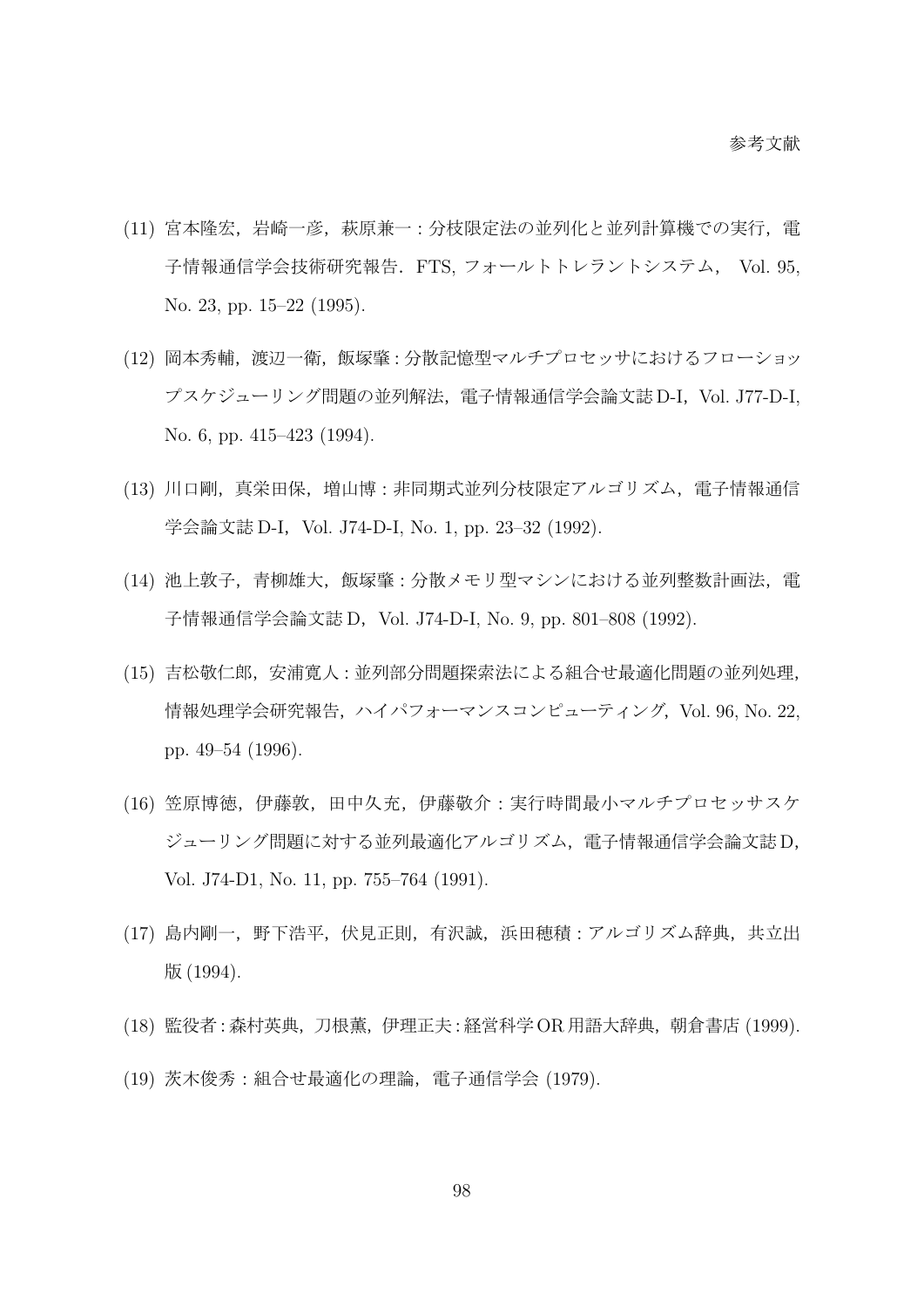- (20) 今野浩史,鈴木久敏:OR ライブラリー 7 整数計画法と組合せ最適化,日科技連 出版社 (1982).
- (21) 大西克実,榎原博之,中野秀男:並列分枝限定法における分枝変数の選択に関す る考察, 電子情報通信学会論文誌 D, Vol. J84-D-I, No. 9, pp. 24-32 (2001).
- (22) Valenzuela, C. L. and Jones, A. J.: Estimating the Held-Karp lower bound for the geometric TSP, *European Journal of Operational Research*, Vol. 102, pp. 157–175 (1997).
- (23) Padberg, M. and Rinaldi, G.: A Branch-and-Cut Algorithm for Resolution of Large-Scale Symmetric Traveling Salesman Problems, *SIAM Review*, Vol. 33, No. 1, pp. 60–100 (1991).
- (24) Fischetti, M., Gonzalez, J. J. S. and Toth, P.: A Branch-And-Cut Algorithm for the Symmetric Generalized Traveling Salesman Problem, *Operations Research*, Vol. 45, No. 3, pp. 378–394 (1997).
- (25) 藤江哲也:整数計画問題に対する分枝カット法とカットの理論,オペレーション ズ・リサーチ: 経営の科学, Vol. 48, No. 12, pp. 935–940 (2003).
- (26) Hironori, K. and Seinosuke, N.: Practical Multiprocessor Scheduliing Algorithms for Efficient Parallel Processing, *IEEE TRANS.Comput.*, Vol. C-33, No. 11, pp. 1023–1029 (1984).
- (27) 合田憲人,二方克昌,原辰次:並列分散計算システム上での BMI 固有値問題解法, 情報処理学会論文誌ハイパフォーマンスコンピューティングシステム, Vol. 42, No. SIG 12(HPS 4), pp. 132–141 (2001).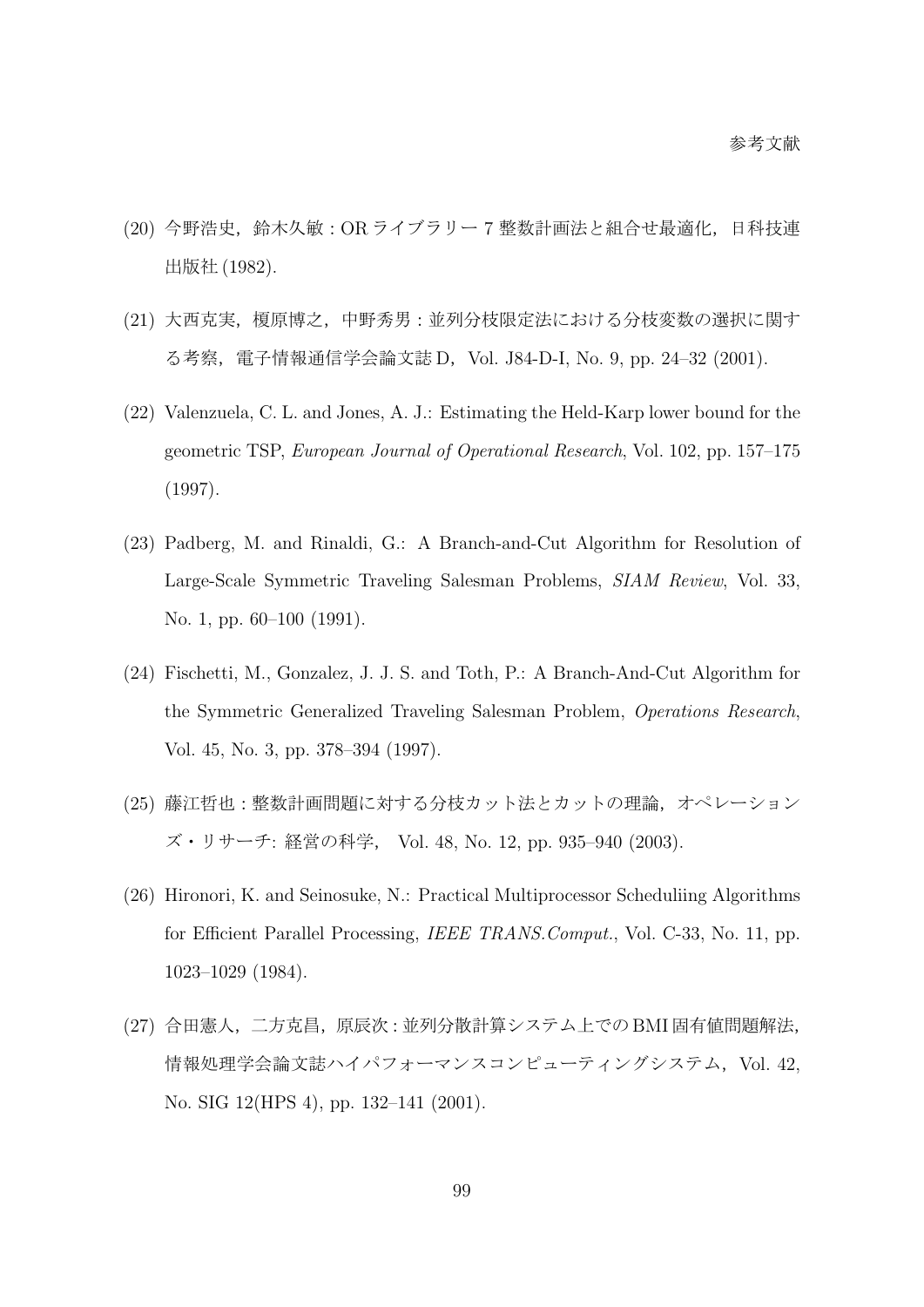- (28) 甲斐宗徳,小林和男,笠原博徳:階層的挟み打ち探索による PROLOG OR 並列 処理手法,情報処理学会論文誌, Vol. 29, No. 7, pp. 647–655 (1988).
- (29) 笠原博徳,田中久充,伊藤敬介:並列化マルチプロセッサ *·* スケジューリング *·* ア ルゴリズム,情報処理学会研究報告,Vol. 90, No. 90(ARC-83), pp. 91–96 (1990).
- (30) 澁谷智則,栗田浩一,甲斐宗徳:B-017 通信を考慮したタスクスケジューリング 問題のための並列分枝限定法とその評価 (B 分野:ソフトウェア, 一般論文),情報 科学技術フォーラム講演論文集, Vol. 13, No. 1, pp. 149-154 (2014).
- (31) Land, A. and Doig, A.: An Automatic Method of Solving Discrete Programming Problems, *Econometrica*, Vol. 28, No. 3, pp. 497–520 (1960).
- (32) El-Rewini, H., Ali, H. and Lewis, T.: Task scheduling in multiprocessing systems, *IEEE Computer*, Vol. 28, No. 12, pp. 27–37 (1995).
- (33) Rashtbar, S., Isazadeh, A. and Khanly, L.: A new hybrid approach for multiprocessor system scheduling with genetic algorithm and tabu search (HGTS) (2010).
- (34) 宇都宮雅彦,塩田隆二,甲斐宗徳:通信を考慮したタスクスケジューリング問 題の探索解法のための高速化手法,情報科学技術フォーラム講演論文集,Vol. 9, No. 1, pp. 233–237 (2010).
- (35) 笠原博徳:並列処理技術,コロナ社 (1991).
- (36) Coffman, E.: *Computer and Job-Shop Scheduling Tehory*, John Wiley & Sons (1976).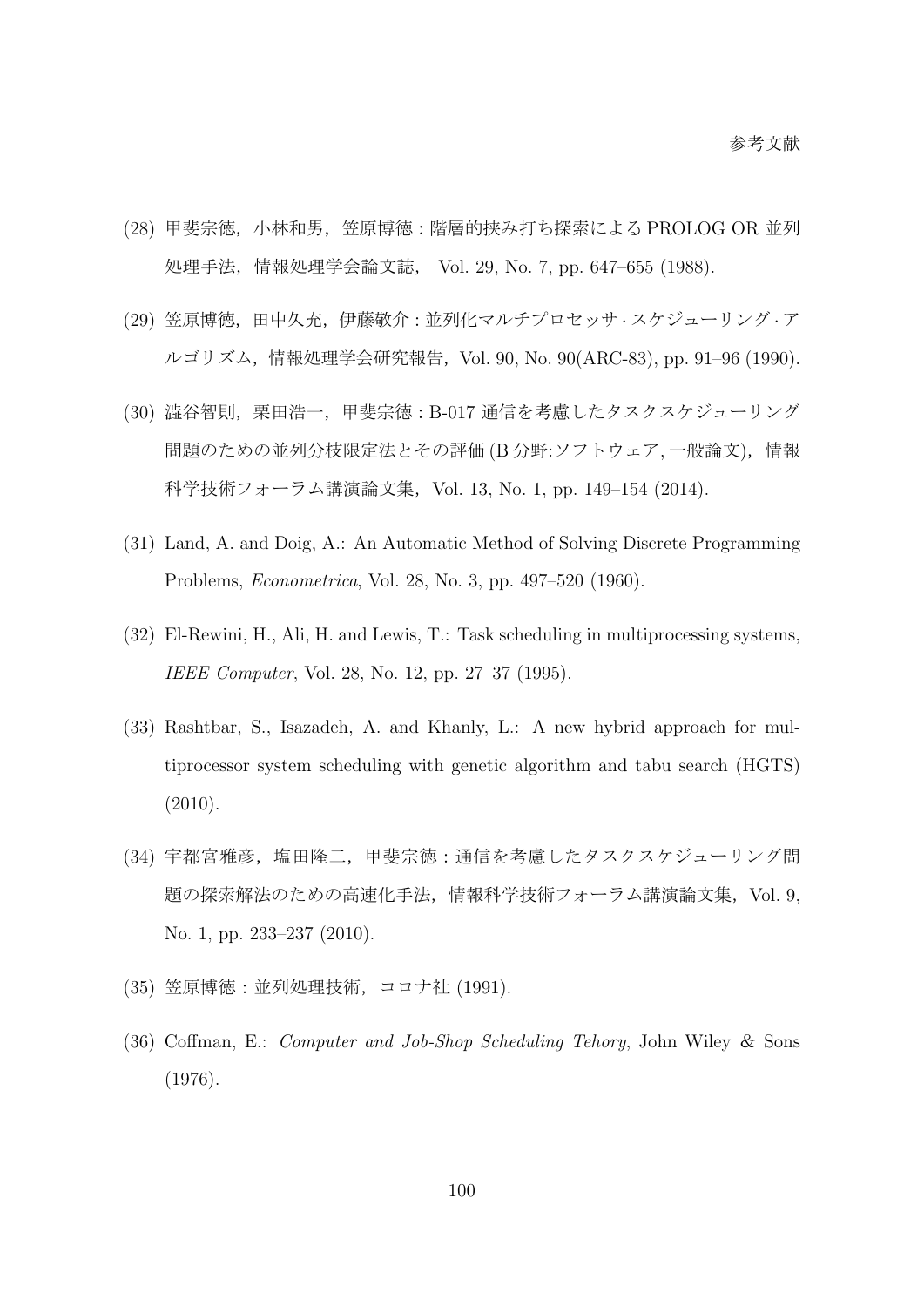- (37) Ramamoorthy, C., Chandy, K. and Gonzalez, M.: Optimal Scheduling Strategies in a Multiprocessor System, *IEEE Trans. Comput.*, Vol. C-21, No. 2, pp. 137–146 (1972).
- (38) 飛田高雄,笠原博徳:標準タスクグラフセットを用いた実行時間最小マルチプロ セッサスケジューリングアルゴリズムの性能評価,情報処理学会論文誌,Vol. 43, No. 4, pp. 936–947 (2002).
- (39) Fern´andez, E. and Bussell, B.: Bounds on the Number of Processors and Time for Multiprocessor Optimal Schedules, *IEEE Trans. Comput.*, Vol. C-22, No. 8, pp. 745–751 (1973).
- (40) 藤田聡, 益川正如, 田頭茂明: マルチプロセッサスケジューリング問題に対す る分枝限定解法の下界の改良に基づく高速化について,並列処理シンポジウム (JSPP2002), Vol. 2002, No. 8, pp. 289–296 (2002).
- (41) 松瀬弘明,中村あすか,富永浩文,前川仁孝:タスクスケジューリング問題にお ける DF/IHS 法のハッシュテーブルを用いた探索ノード数削減,情報処理学会第 78回 (平成 28年) 全国大会講演論文集, Vol. 2016, No. 1, pp. 197-198 (2016).
- (42) 笠原研究室 Standard Task Graph Set(STG), available from *<*http://www.kasahara.elec.waseda.ac.jp/schedule/*>* (accessed 2018-02-13).
- (43) 山本芳嗣,久保幹夫:巡回セールスマン問題への招待,朝倉書店 (1997).
- (44) Held, M. and Karp, R. M.: The Traveling-salesman problem and minimum spanning trees II, *Mathematical Programming*, Vol. 1, pp. 6–25 (1971).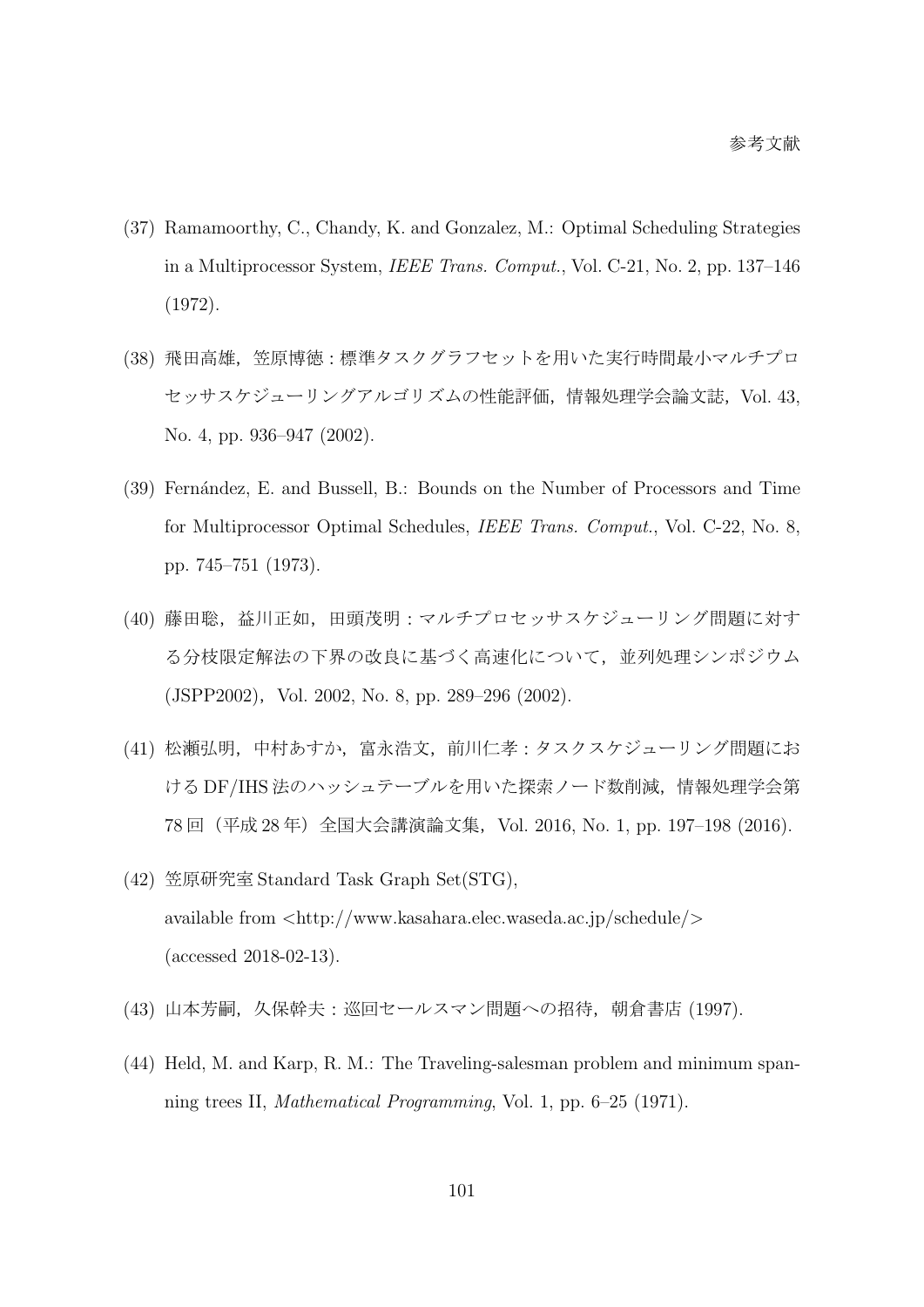- (45) Hansen, K. H. and Krarup, J.: Improvements of the Held-Karp algorithm for the symmetric traveling salesman problem, *Mathematical Programming North-Holland Publishing Company*, Vol. 7, pp. 87–96 (1974). x.
- (46) Held, M. and Karp, R. M.: The Traveling-salesman problem and minimum spanning trees, *Operations Resarch*, Vol. 18, pp. 1138–1162 (1970).
- (47) Wichmann, B. A. and Hill, D.: A Pseudo-random Number Generator (1982).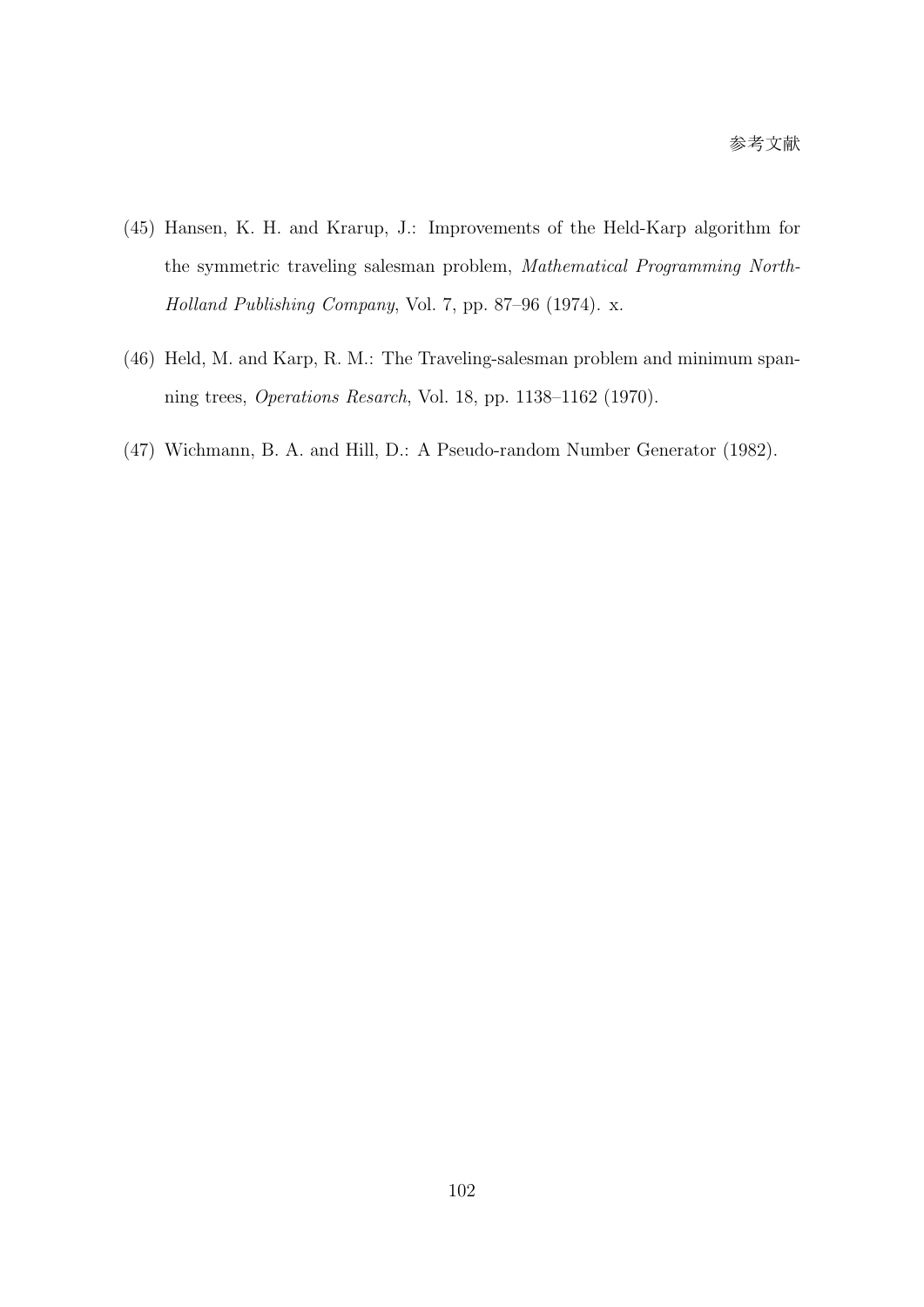# 研究業績

#### 論文

- [1] 中村あすか,富永浩文,前川仁孝,"タスクスケジューリング問題におけるレディ 状態の割当て削減によるPDF/HISの高速化",情報処理学会論文誌,Vol.58, No.3, pp.654-662, (2017年3月15日).
- [2] 中村あすか,前川仁孝,"タスクスケジューリング問題の厳密解求解における探索 ノード数削減アルゴリズム",情報処理学会論文誌プログラミング(PRO), Vol.7, No.1, pp.1-9, (2014年1月22日).
- [3] 中村あすか,富永浩文,前川仁孝,"探索の重複領域削減による階層的挟み撃ち 探索の高速化",情報処理学会論文誌コンピューティングシステム (ACS), Vol.4,  $No.4, pp.76-84, (2011年10月5日).$

## 講演**(**査読有シンポジウム**)**

[1] 中村あすか,富永浩文,前川仁孝,"探索の重複領域削減による階層的挟み撃ち探 索の高速化",先進的計算基盤システムシンポジウム論文集, Vol. 2011, pp.348– 355, (2011 年 5 月 27 日).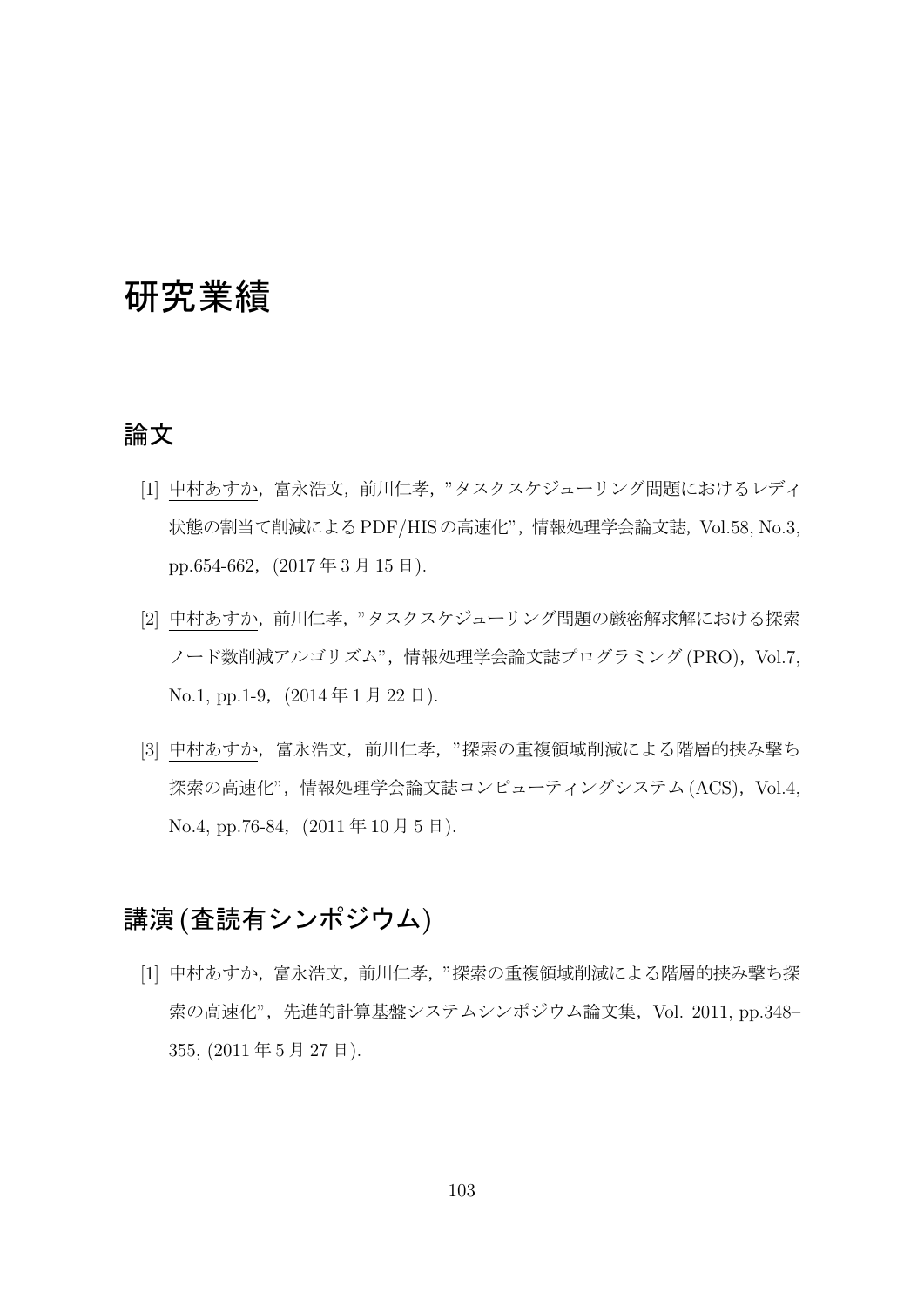### 講演**(**研究会**)**

- [1] 富永浩文,中村あすか,前川仁孝,"レジスタ最適化を用いた CUDA による格 子ボルツマン法の高速化手法",第 95 回プログラミング研究発表会,2017-4-(5), pp. 1–7, (2018 年 1 月 15 日).
- [2] 松瀬弘明,中村あすか,富永浩文,前川仁孝,"タスクスケジューリング問題に おける DF/IHS 法の探索ノード数削減", 第110回プログラミング研究発表会,  $2016-2-(4)$ , pp.1-6,  $(2016 \ncong 8 \ncong 10 \ncong).$
- [3] 鈴木宏明, 富永浩文, 中村あすか, 前川仁孝, "GPU を用いた格子ボルツマン法 のループ展開を利用した同期オーバヘッド削減による高速化",第105回プログ ラミング研究発表会,2015-2-(1), pp.1–7, (2015 年 8 月 5 日).
- [4] 中村あすか,前川仁孝,"タスクスケジューリング問題の厳密解求解における探 索ノード数削減アルゴリズム",第95回プログラミング研究発表会, 2013-2-(6), pp. 1–8, (2013 年 8 月 2 日).
- [5] 篠塚研太,富永浩文,中村あすか,前川仁孝,"時間依存性のない線形素子によ る定数伝播を用いた電子回路シミュレータ SPICE3 の高速化",情報処理学会研 究報告ハイパフォーマンスコンピューティング (HPC), Vol. 2011-HPC-132, No. 3, pp. 1–6, (2011 年 11 月 28 日).
- [6] 中村あすか,前川仁孝,"階層的挟み撃ち探索における探索の重複領域の削減手 法",情報処理学会研究報告ハイパフォーマンスコンピューティング (HPC), Vol. 2010-HPC-126, No. 28, pp. 1–7, (2010 年 7 月 27 日).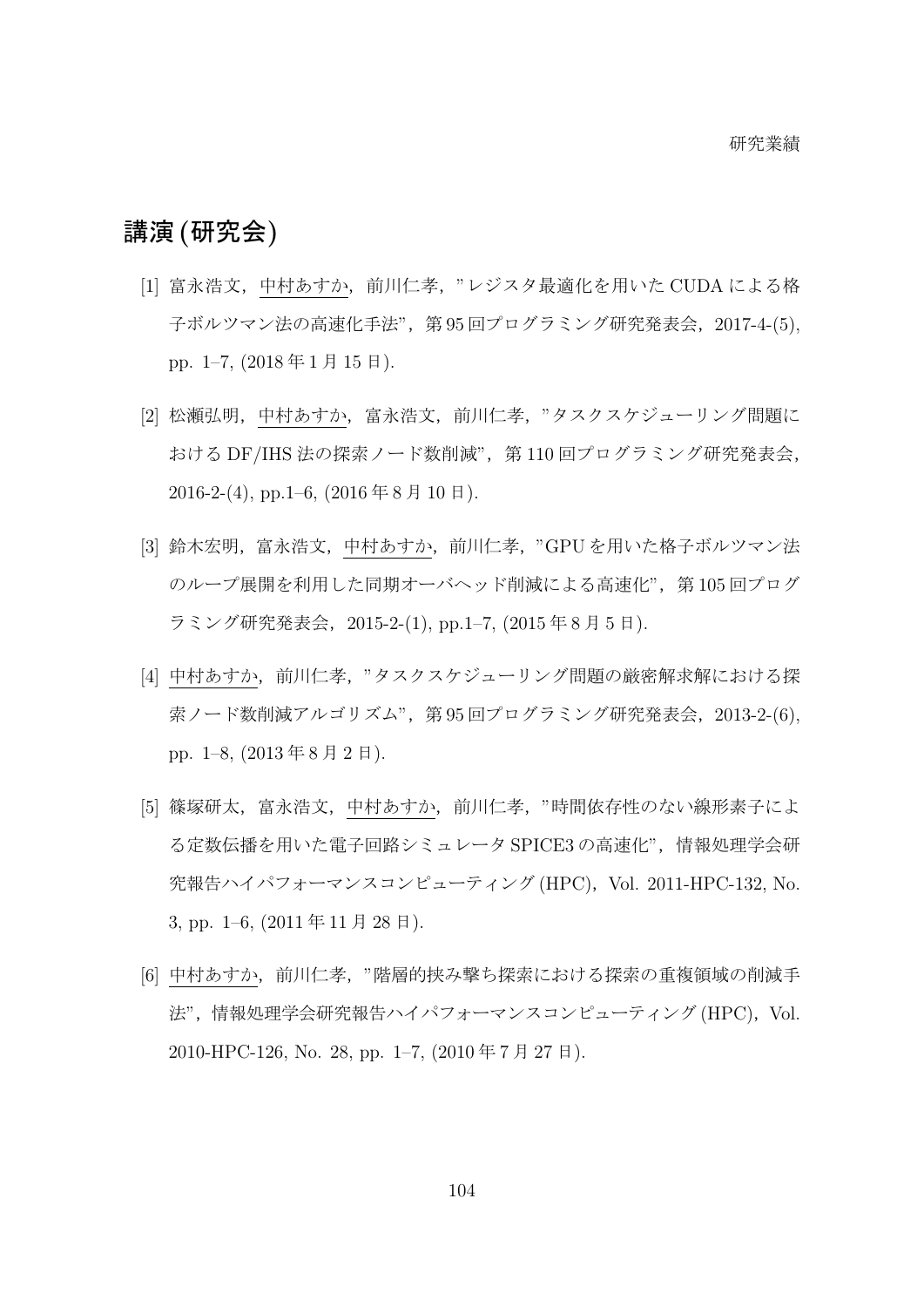## 講演**(**全国大会**)**

- [1] 野崎真也, 中村あすか, 前川仁孝, "展開済みノードを用いた LGRF-2 による囲 碁プログラム Fuego の効率化",情報処理学会第 79 回全国大会講演論文集第 2 分 冊,6P-02, pp. 461–462, (2017 年 3 月 18 日).
- [2] 松瀬弘明,中村あすか,富永浩文,前川仁孝,"タスクスケジューリング問題にお ける DF/IHS 法のハッシュテーブルを用いた探索ノード数削減",情報処理学会 第 78 回全国大会講演論文集第 1 分冊, 4H-06, pp. 197-198, (2016 年 3 月 10 日).
- [3] 鈴木宏明, 富永浩文, 佐藤一馬, 中村あすか, 前川仁孝, "GPU を用いた格子ボ ルツマン法のループ展開を利用したメモリアクセスの局所性向上による高速化", 情報処理学会第 77 回全国大会第 1 分冊, 3J-06, pp. 71-72, (2015 年 3 月 17 日).
- [4] 佐藤一馬,富永浩文,中村あすか,前川仁孝,松林祐,若松真治,"有限要素法 による電磁場解析の透磁率を用いた演算回数削減手法",情報処理学会第 75 回全 国大会第 1 分冊,1K-5, pp. 93–94, (2013 年 3 月 6 日).
- [5] 松井南実,富永浩文,中村あすか,前川仁孝,"GPUのキャッシュヒット率向上によ る DEM の高速化",情報処理学会第 74 回全国大会第 1 分冊,4K-8, pp. 215–216,  $(2012 \n 4 \n 3 \n 5 \n 6 \n 6 \n 7).$
- [6] 富永浩文,中村あすか,篠塚研太,前川仁孝,"GPU のための回路方程式求解に おける命令レベル並列度の評価",情報科学技術フォーラム講演論文集,Vol. 10, No. 1, pp. 343-344, (2011 年 9 月 9 日).
- [7] 中村あすか,富永浩文,前川仁孝,"探索の重複領域を削減した階層的挟み撃ち 探索による実行時間最小マルチプロセッサスケジューリング問題の求解"、情報 科学技術フォーラム講演論文集,Vol. 10, No. 1, pp. 379-380, (2011 年 9 月 7 日).